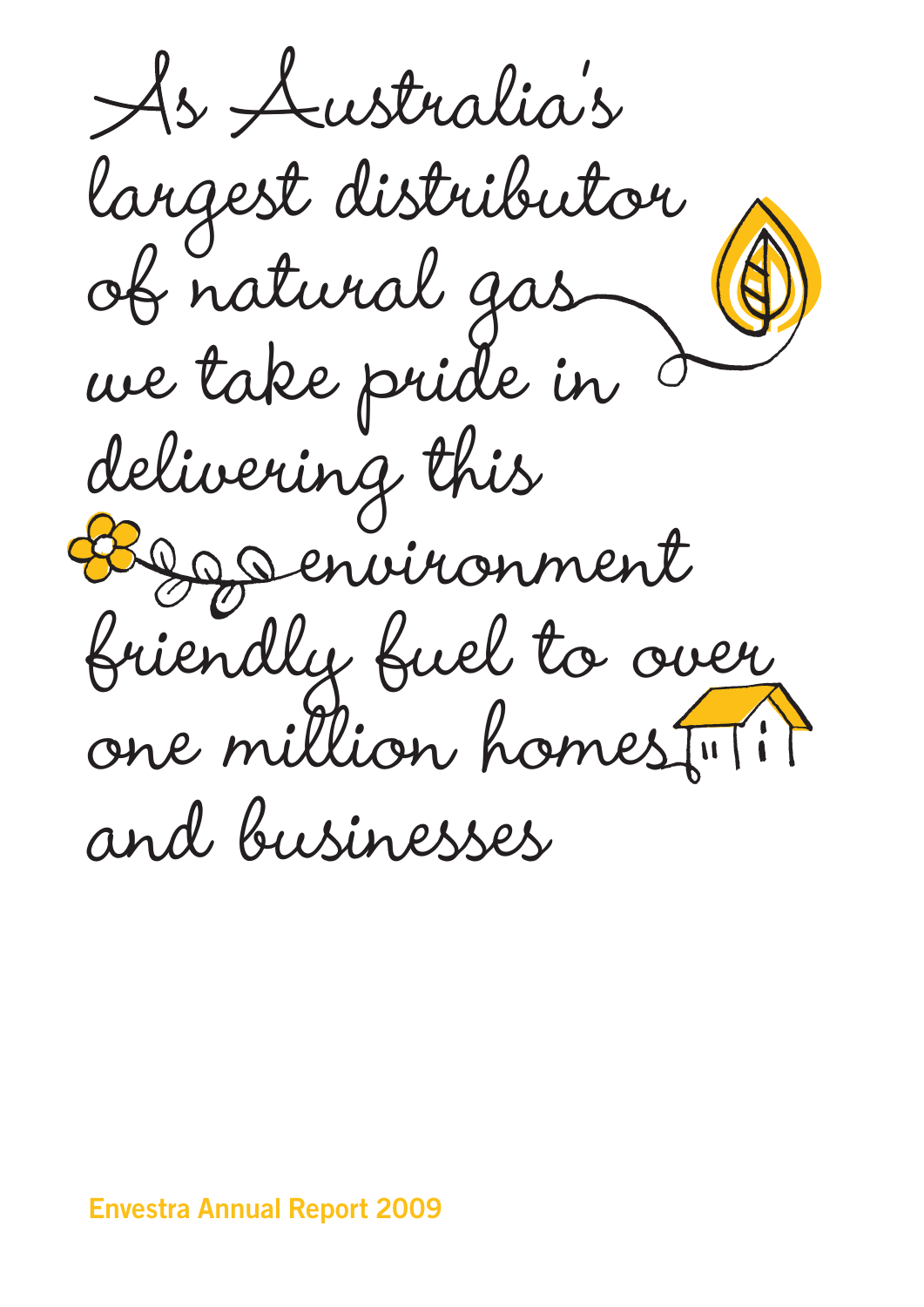| <b>Financial performance</b>              | $\overline{c}$ |
|-------------------------------------------|----------------|
| Operational highlights                    | 4              |
| Chairman's and Managing Director's review | 6              |
| <b>Business strategy</b>                  | 12             |
| <b>Financial review</b>                   | 14             |
| <b>Sustainability</b>                     | 17             |
| <b>Board of Directors</b>                 | 20             |
| Management team                           | 22             |
| Corporate governance                      | 23             |
| Financial and statutory information       | 29             |
| Directors' report                         | 30             |
| <b>Remuneration report</b>                | 33             |
| <b>Financial statements</b>               | 41             |
| Shareholder information                   | 81             |
| $\sim$                                    | $\sim$         |

| 28.10.2009 2009 Annual General Meeting           |
|--------------------------------------------------|
| 30.10.2009 First-half distribution paid          |
| 25.02.2010 Half-year financial results announced |
| 30.04.2010 Second-half distribution paid         |
| 26.08.2010 Full-year financial results announced |
| 27.10.2010 2010 Appual Coperal Mooting           |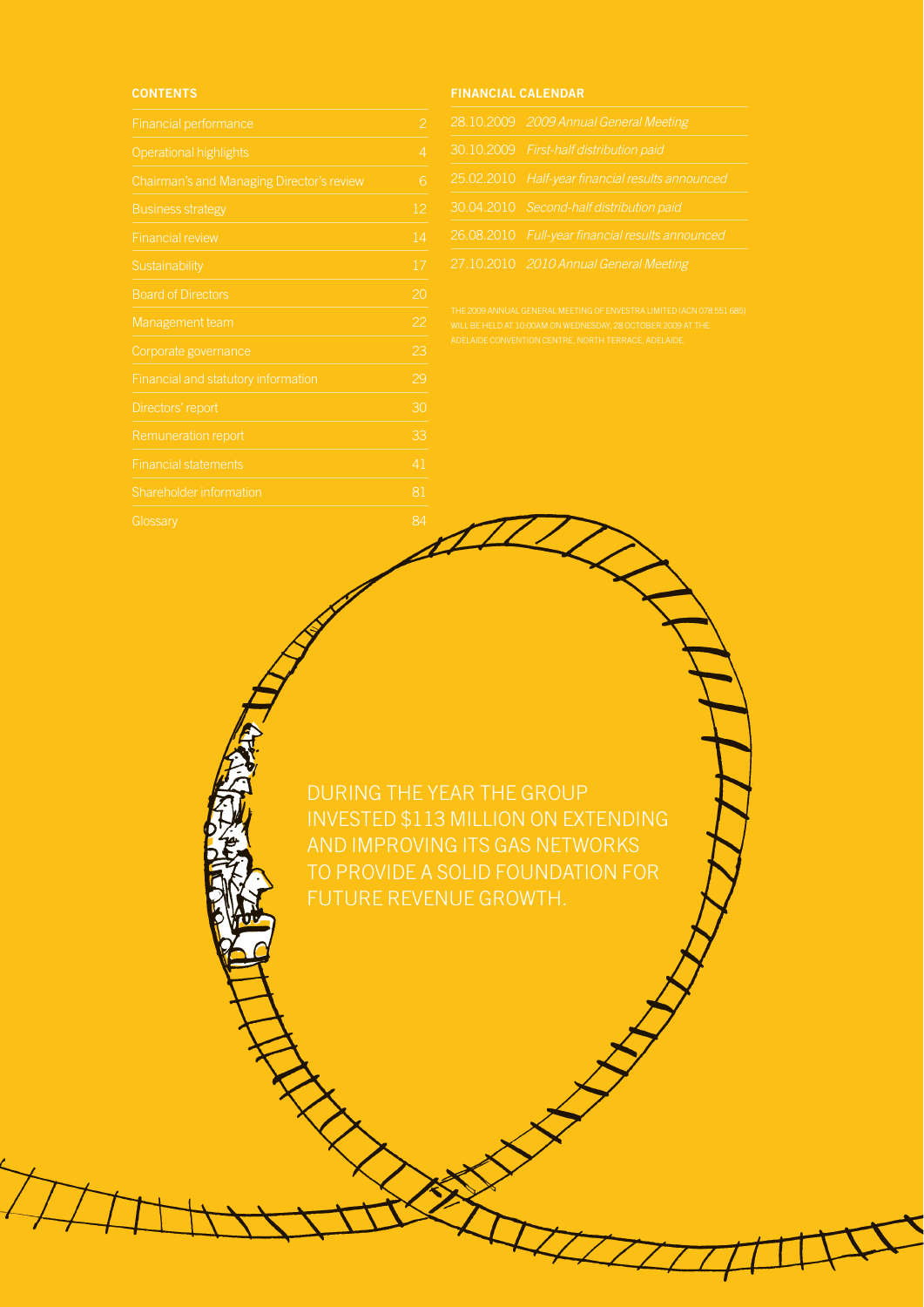In the face of the international economic downturn, Envestra has generated record revenues, delivered increased gas volumes to domestic consumers and continued to expand its networks. This strong performance reflects our reliable monopoly infrastructure and our continuing investment in long-life assets

 ENVESTRA GENERATED BEFORE TAX IN 2008-09 UP \$32.9 MILLION ON THE PRIOR PERIOD.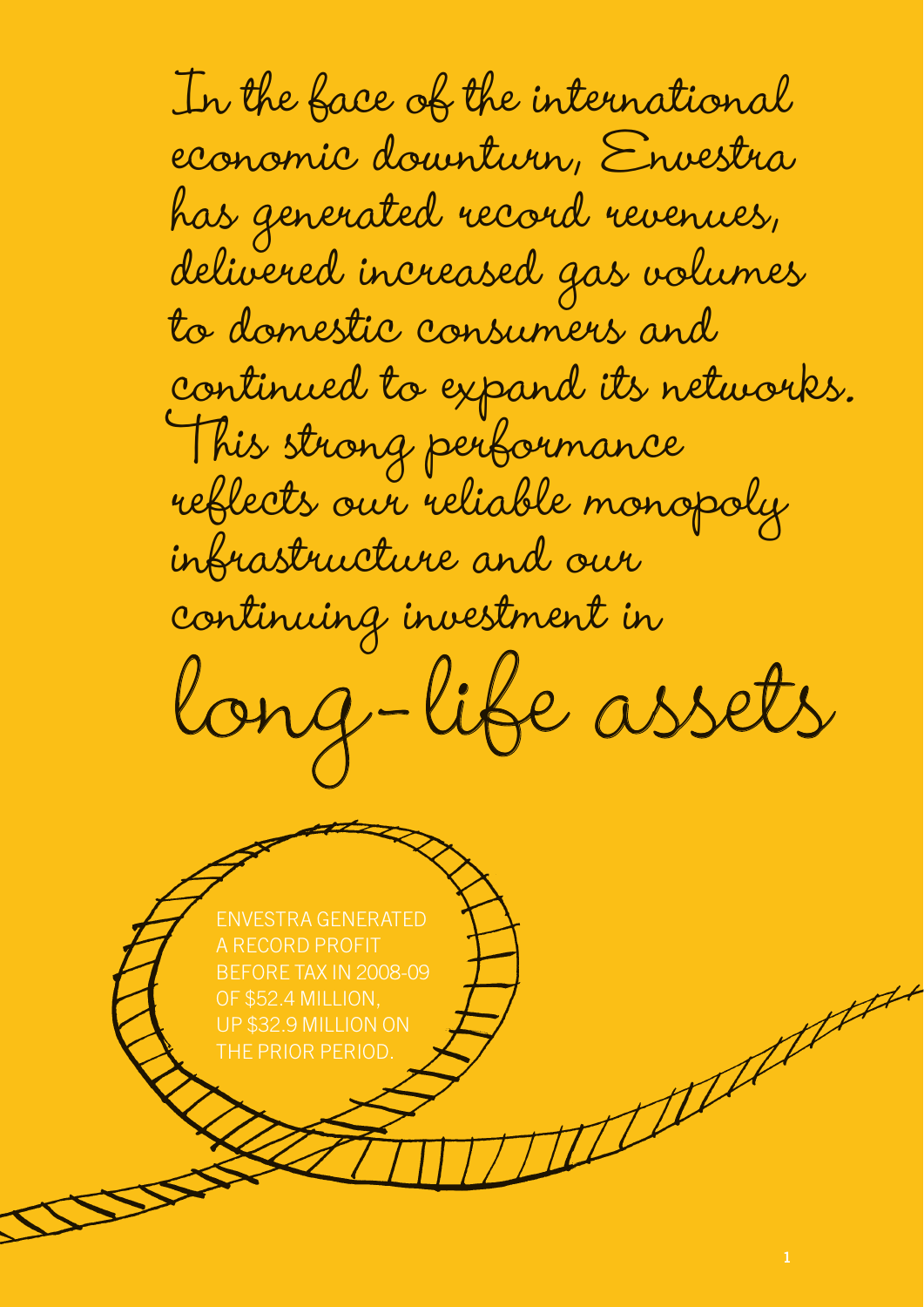Financial performance

 ENVESTRA'S KEY FINANCIAL RESULTS SHOW STEADY IMPROVEMENT. THIS TREND IS EXPECTED TO CONTINUE WITH MORE POSITIVE OPERATING CONDITIONS AND DISCIPLINED CAPITAL MANAGEMENT.



 $<sup>(1)</sup>$  All debt maturing in 2009-10 was refinanced in July 2009. Envestra's financing strategy for many years has</sup> been to extend the duration of its debt portfolio. The average debt maturity at 30 June 2009 was 9.3 years.



 The Group's Interest Cover Ratio improved in 2008-09 and is considered strong in view of the Group's regulated monopoly status and its reliable cash flows.

The significant shift to predominantly funding growth capital expenditure from surplus cash flow will further improve this gearing measure.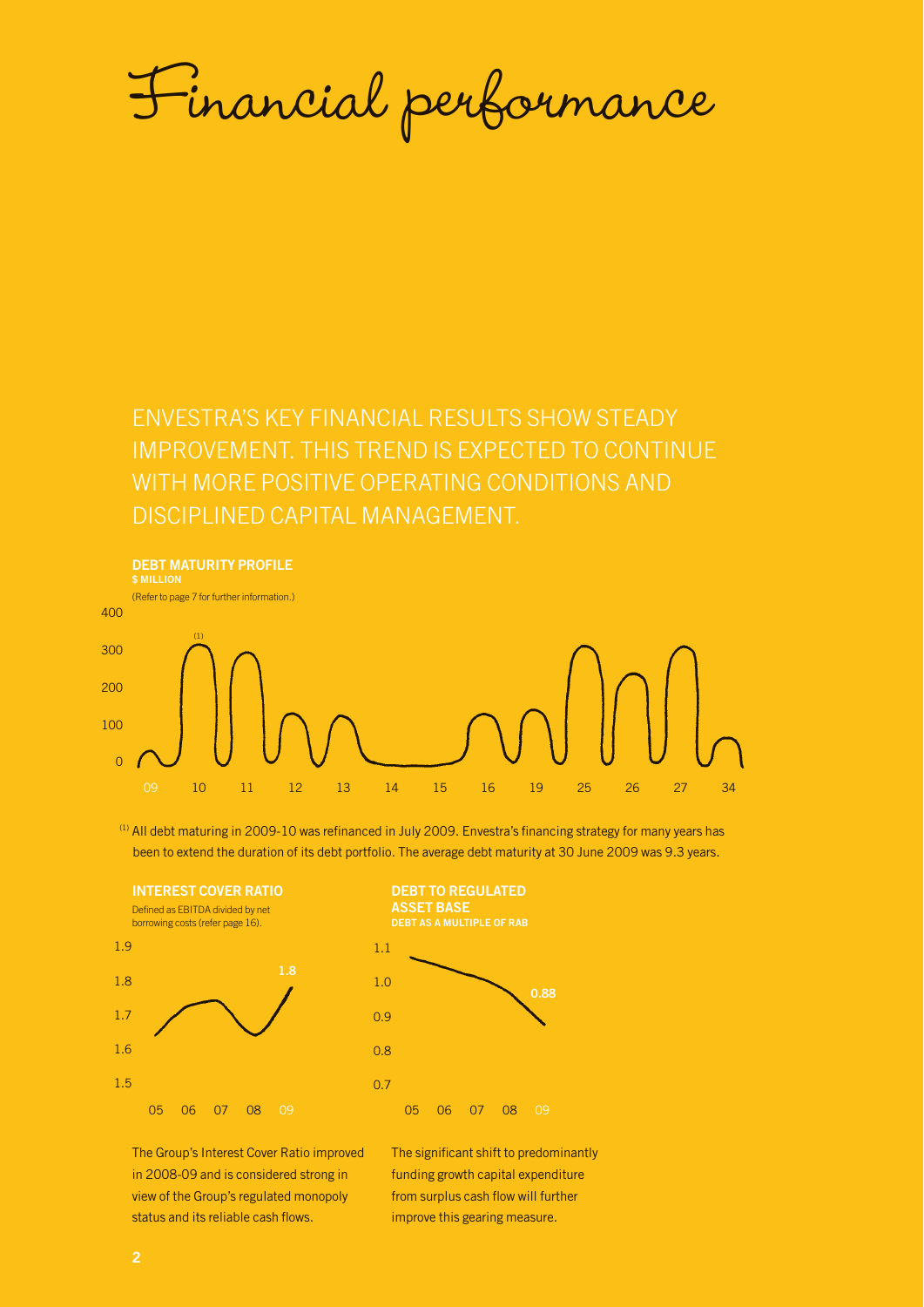

 The Company generated a record profit before tax of \$52.4 million due mainly to higher volumes delivered to the domestic market and the annual increase in tariffs charged to retailers.

 A key measure of our success is cash flow available to pay distributions to shareholders. Cash flow was 1.4 times distributions and is expected to increase to 1.5 times in 2009-10.



We expect to continue investing more than \$100 million each year upgrading our assets and installing new networks. About 80% of our investments are growth orientated, with the remainder spent on replacing old assets.

**ACCUMULATED RETURNS TO SHAREHOLDERS**

\$1,000 invested in 1997. Assumes that distributions paid are reinvested at the security price as at the end of the year and participation in the 2009 Rights Issue.



 The continuing global economic crisis, together with ongoing uncertainty in the Australian share market, held returns to our shareholders for 2008-09 (for those who participated in the February 2009 Rights Issue) to 0.3%.

FOR GROWTH CAPITAL EXPENDITURE WAS MAINLY SOURCED FROM NEW DEBT AND EQUITY. OVER THE SIX YEARS TO 2014 WE EXPECT TO FUND THIS ACTIVITY LARGELY FROM SURPLUS CASH FLOW AND MODEST INCREASES IN EQUITY.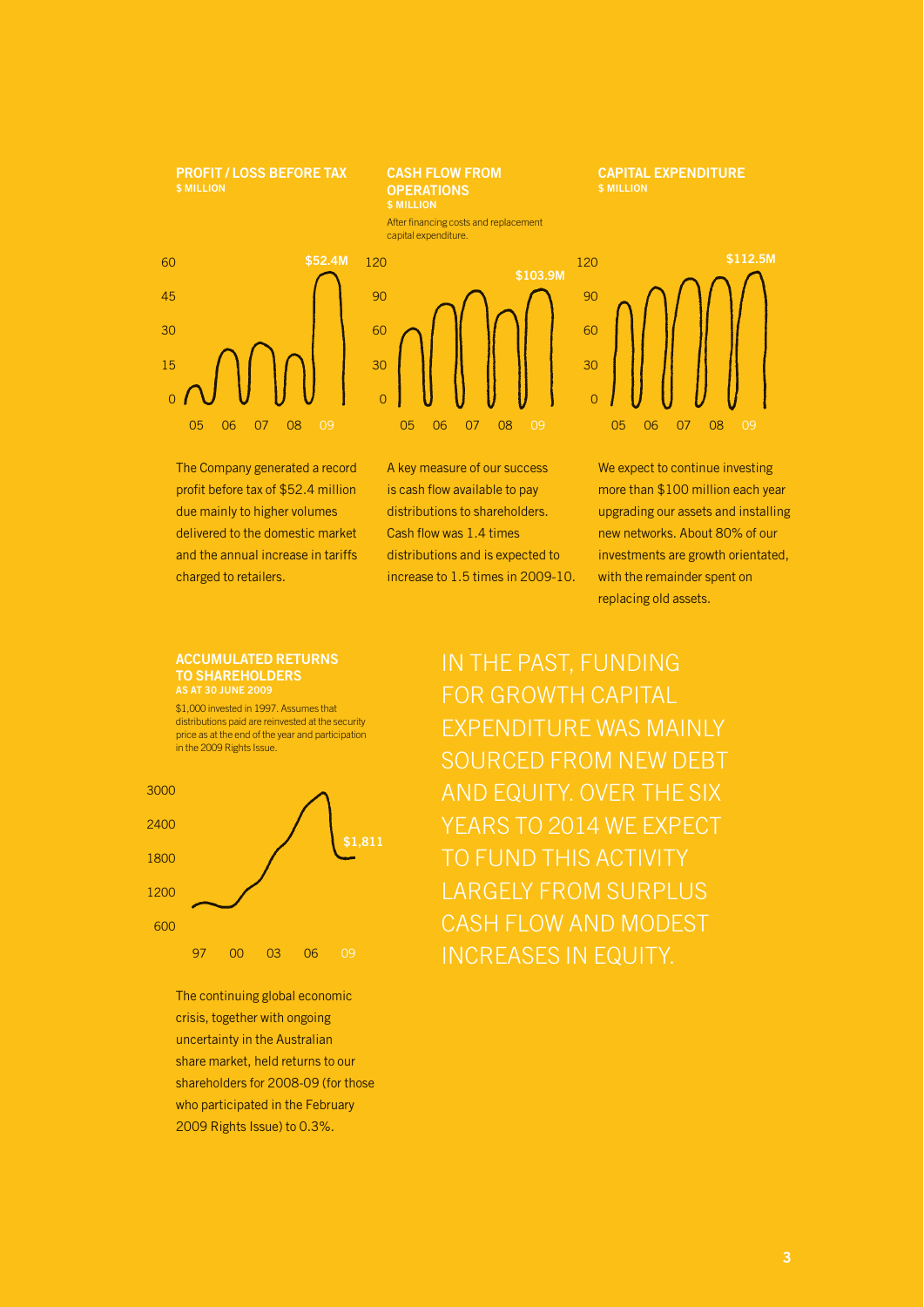Operational highlights

ABOUT 85% OF THE COMPANY'S OPERATIONS ARE IN VICTORIA AND SOUTH AUSTRALIA – THE TWO COLDEST MAINLAND STATES IN THE NATION. TODAY THE COMPANY DELIVERS NATURAL GAS TO MORE THAN ONE MILLION CONSUMERS AND CONNECTS OVER 20,000 NEW CONSUMERS EACH YEAR.

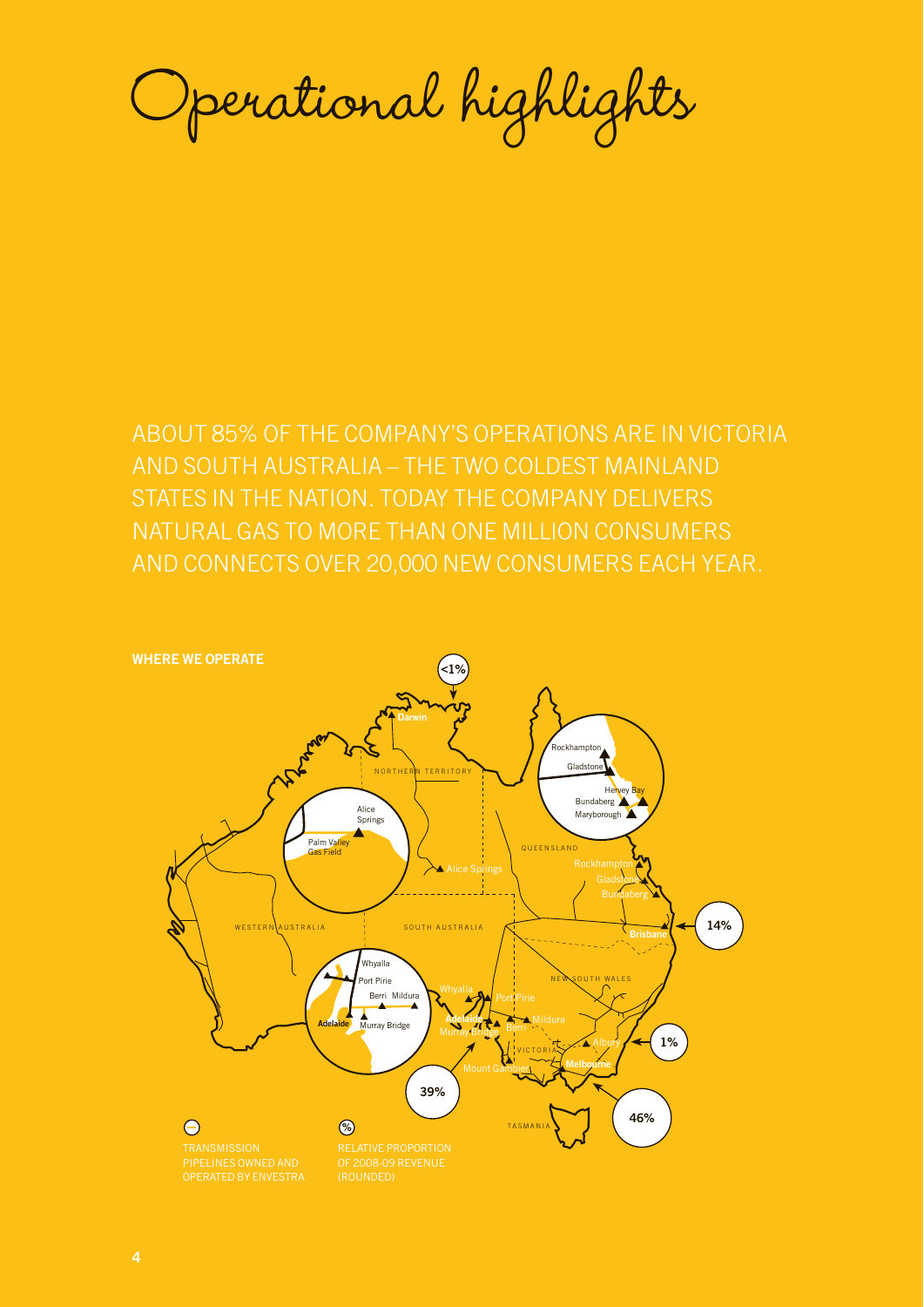



**TOTAL CONSUMERS**

 Every year we add more than 20,000 new consumers to our networks. On average, each domestic consumer generates around \$275 in revenue per year.

The environmental benefits of natural gas are widely recognised by governments and the community. Today, Envestra delivers gas to more than one million consumers.



Refer to Glossary of Terms (page 84)



Gas volumes to the domestic market, from which we generate around 90% of our revenue, have on average, increased by about 2% annually, despite being impacted in recent years by warmer than normal winter weather in the south-eastern states.

## **MAINS REPLACEMENT**

**NEW MAINS**



 Over the past decade we have replaced about 2,000 kilometres of old cast iron and steel pipes by inserting smaller, higher pressure, polyethylene pipes in the redundant pipes. Our investment in this activity was reduced in 2008-09 in response to the economic climate. This program will continue over the next decade.

 State and Federal Government energy policies which promote the use of natural gas, and the First Home Owners Grant, have sustained demand for extending the Company's networks into new subdivisions.

#### **SAFETY STATISTICS**

A Lost Time Injury (LTI) is an injury that results in one full day or more off work.



 Our major contractor, APA, has over 1,100 employees and subcontractors working for Envestra. Although LTIs increased in 2008-09, most were in the nature of muscle strains and workers were generally back at work in a relatively short time. APA has increased its efforts on improving its safety record in 2009-10.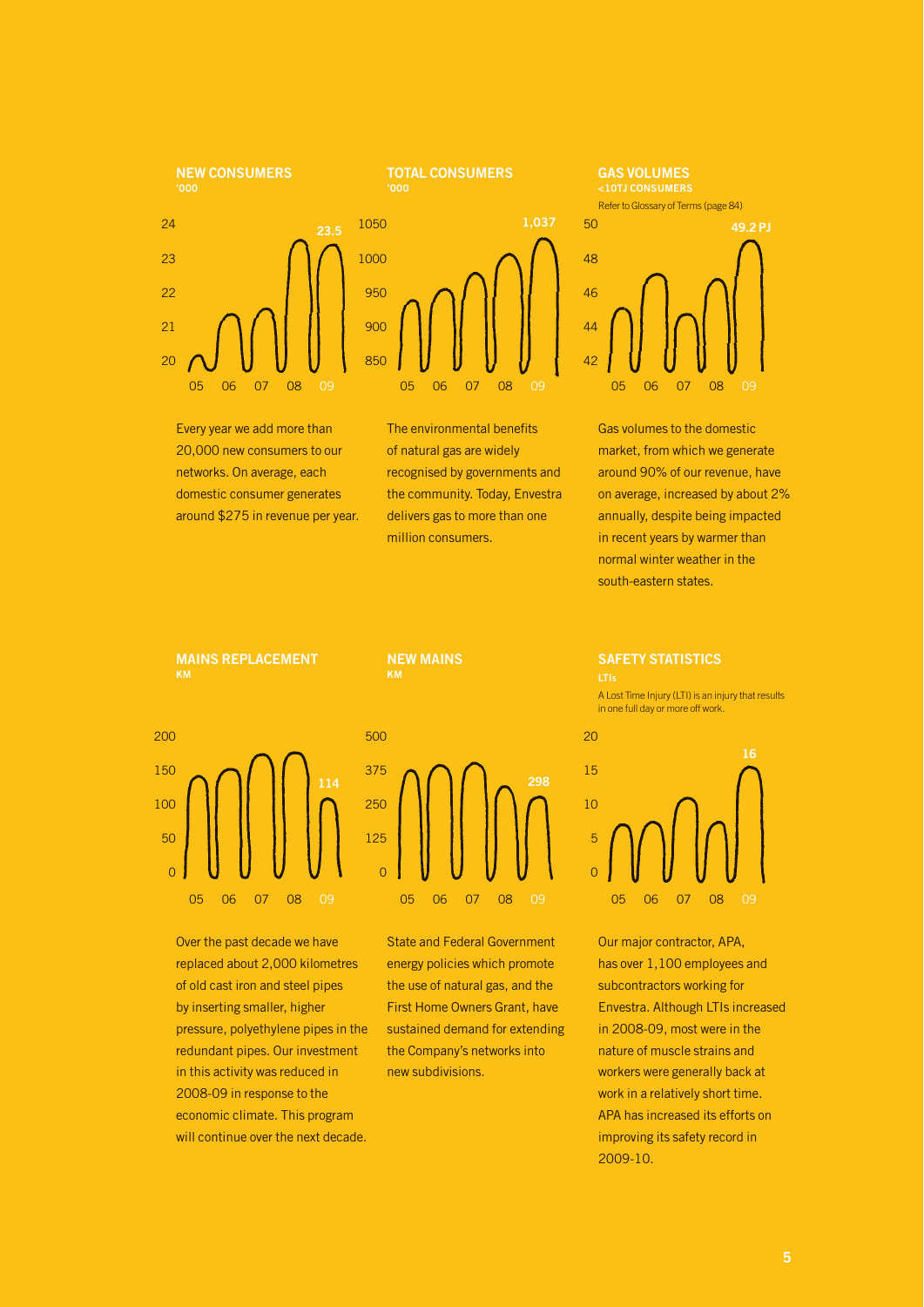Chairman's and Managing Director's review

 IT IS PLEASING TO REPORT IN A YEAR OF SIGNIFICANT ECONOMIC TURBULENCE THAT THE COMPANY RECORDED A PROFIT BEFORE TAX OF \$52.4 MILLION, AN INCREASE OF \$32.9 MILLION OVER THE PREVIOUS 12 MONTHS.

Profit after tax declined by \$123.3 million as 2007-08 was impacted by a significant one-off tax benefit of \$153.2 million.

On an underlying basis, the profit after tax for 2008-09 was up \$24.3 million to a record \$35.6 million, compared with an underlying profit after tax of \$11.3 million in 2007-08.

 The Company performed very well against most of its operational measures, and a return to normal weather assisted revenues and our bottom-line result.

 During the year the Board undertook a number of capital market initiatives to better enable it to ride out the substantial uncertainties in capital markets. These included debt consolidation, conducting a Rights Issue and reducing distributions to shareholders in the face of Standard & Poor's downgrading the Company's credit outlook (subsequently retracted after the completion of the Rights Issue in February 2009).

 In February 2009, we completed a \$111 million Rights Issue, which was underwritten by our largest shareholder, Australian Pipeline Limited (APA). The offer received strong support with more than 5,300, or 28%, of shareholders participating, and around 371 million new securities being issued. APA's holding in Envestra is now 30.4% and our second largest shareholder, Cheung Kong Infrastructure Holdings (Malaysian) Limited, holds 18.4%.

In May 2009, the loan note component of our stapled security was redeemed when the final amount of principal was repaid to shareholders. This greatly simplified the equity structure of the Company. Following this payment, equity is in the form of ordinary shares. It is anticipated that unfranked dividends will be paid on these shares for the foreseeable future.

#### **SHARE MARKET PERFORMANCE**

It is extremely disappointing that shareholder returns were flat for the year and negative for those who did not participate in the Rights Issue. This was a consequence of the material, ongoing decline in the prices of listed infrastructure securities generally, which occurred in conjunction with the turmoil in world financial markets, the substantial escalation in the cost of debt and general investor concerns regarding the ongoing availability of capital to support corporate refinancing requirements.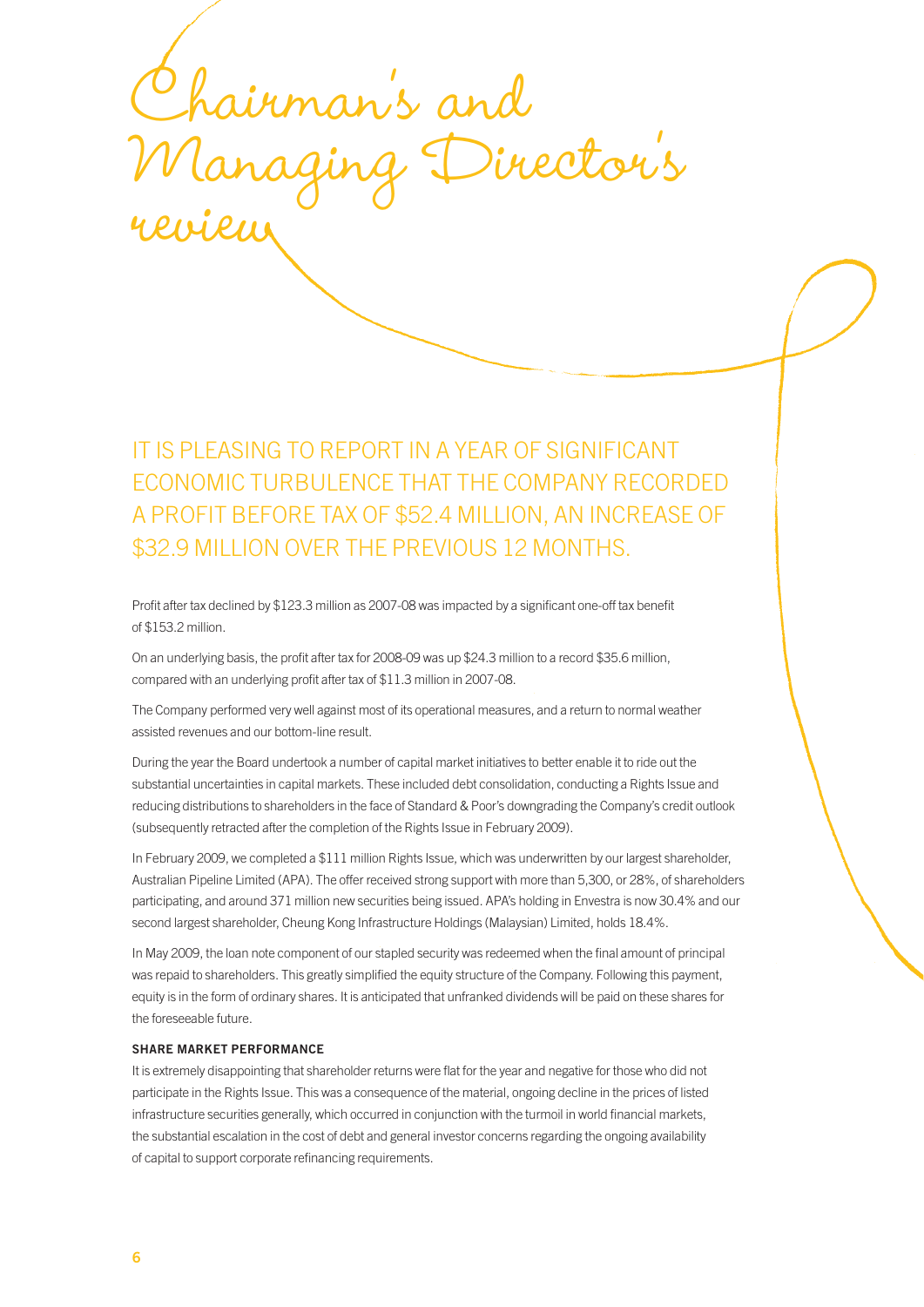The Board deemed it prudent to reduce annual distributions from 9.5 cents to 5.5 cents to conserve capital in response to the global financial crisis and in recognition of the fact that the number of securities on issue increased by over 40% during the year as a result of the Rights Issue. Distributions for 2008-09 totalled 7.25 cents (4.5 cents in November and 2.75 cents in May), and are expected to be 5.5 cents in 2009-10, payable in equal half-yearly instalments.

#### **FINANCING STRATEGY**

Envestra's financing strategy for many years has been to extend the duration of its debt portfolio, aim to have refinancing in place at least six months prior to maturity, and set a limit of 15% of the debt portfolio to mature in any one year. At 30 June 2009, the average loan maturity for the Envestra group was just over nine years.

During the year the Company refinanced \$255 million of debt. However, the margins were substantially above those that applied to the maturing facilities, and the new loan periods were shorter than those which were available in the past. These terms are symptomatic of the current global financial crisis. These additional costs are potentially recoverable via future regulatory resets, and in part, under our current access arrangements.

There are no further significant debt refinancing requirements until May 2011, other than a \$100 million facility due in July 2010 which was undrawn at 30 June 2009.

The Company's exposure to interest rate risk is minimal as over 95% of floating rate debt is hedged in line with the regulatory reset periods through to 2011 for South Australia and Queensland, and 2012 for Victoria.

 At 30 June 2009 the Company had undrawn bank facilities amounting to \$236 million with terms extending from 2009 to 2012. These credit facilities, in conjunction with the cash being generated by the business, are more than sufficient to support our capital expenditure program and fund operating costs over the next several years.

 During the year, \$250.9 million of debt was repaid whilst \$180.7 million of new debt was drawn down. Our capital expenditure program was largely financed by internal cash generation and equity raisings.

 More than 80% of the credit-wrapped Capital Indexed Bonds issued by the Envestra Group are guaranteed by the monoline insurer, FSA, which has maintained its AAA credit rating during these difficult financial times.

#### **DEBT CONSOLIDATION**

During the year we sought approval from our financiers to consolidate the debt packages of Envestra Limited and Envestra Victoria Pty Ltd, and to have covenants under the financing arrangements measured on a consolidated basis in the future. A pre-condition of the consolidation was the raising of \$100 million in equity, which was achieved via the Rights Issue. The consolidation enabled the Group to access the relatively stronger financial metrics of the Parent Company and avoid the tight interest coverage covenants in Envestra Victoria which could have restricted capital expenditure in that State in the future. The consolidation also assisted in having the "Outlook Negative" classification on the Group's investment grade rating being removed by Standard & Poor's.

**7**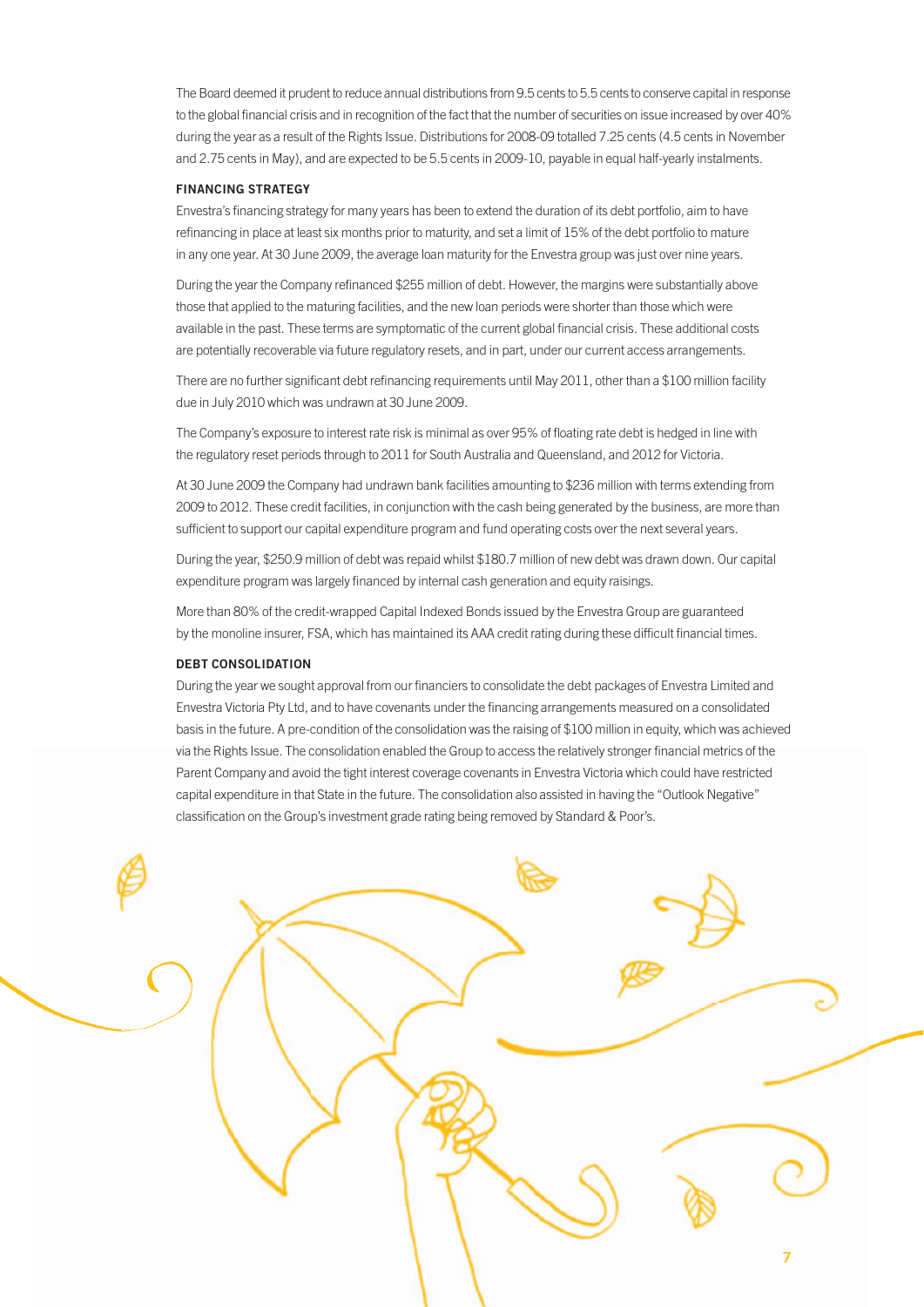#### **OUR FINANCIAL PERFORMANCE**

Haulage and services revenue, which is generated mainly from the delivery of natural gas for retailers, increased 12% over the previous year to \$372.9 million due mainly to a return to normal winter conditions in South Australia and Victoria, the annual increase in tariffs, the addition of over 23,000 new consumers to the networks, and mains relocation work associated with the Brisbane Airport Link project.

 Gas volumes were in line with the previous year at 1.15 petajoules, but more importantly the volume delivered to domestic and small commercial consumers was up 5%. The Company generates around 90% of its haulage revenue from these consumers.

 Operating costs were up 1.7% on the previous year as a result of increased maintenance on the networks due to leak repairs, and the associated cost of system use gas (that is, replacing the gas "lost" due to leakage and other factors), and higher APA management fees payable in reward for Envestra's improved revenue.

 Finance costs were \$158.3 million, up 9.3% or \$13.5 million on the previous year due to increased interest rates on hedges put in place to match the Victorian regulatory reset in December 2007, higher margins on refinanced debt and higher indexation on the Company's Capital Indexed Bonds.

The cost of indexation on our Capital Indexed Bonds was up \$5.2 million to \$17.6 million; however, these non-cash costs are mostly recovered through the annual increase in tariffs, the adjustments to which are linked to movements in the consumer price index.

Underlying cash flow from operating activities was \$121.3 million, 15% higher than in the previous year, due mainly to higher haulage and services revenue.

After allowing for replacement capital expenditure, cash flow available for distributions amounted to \$103.9 million, with a distribution cover ratio of 137%. It is expected that this ratio will steadily improve over the next few years as a result of the recent capital management initiatives undertaken by the Company, and increases in revenue.

 Distributions to shareholders were reduced from 9.5 cents to 7.25 cents per security, with total distributions being \$75.8 million, down \$5.9 million on the prior year, notwithstanding the additional amount paid on new securities issued during the year under the Company's Distribution Reinvestment Plan and the Rights Issue.

 The balance owing to shareholders on the loan note component of our stapled securities was 4.94 cents at 30 June 2008. The final repayment on the loan note occurred as part of the distribution made in May 2009.

#### **THE REGULATORY REGIME**

Envestra's monopoly position as a gas distributor has been subject to regulatory oversight by State Regulators, and since 1 July 2008 by the Australian Energy Regulator (AER). The AER reviews the Company's Access Arrangements at five-yearly intervals under the National Gas Law and Rules. This process determines revenue, and as a consequence, tariffs, as well as contractual terms for retailers and some large volume consumers over the following five years.

 We reported last year that the Company had lodged an appeal in relation to a range of matters associated with the review (by the previous Regulator, the Essential Services Commission of Victoria) of the Victorian and Albury Access Arrangements. These included the allowed rate of return that can be earned on investments (known as Weighted Average Cost of Capital) and the disallowance of 50% of the network management fee paid to APA Asset Management (our operator).

In November 2008, the Appeal Panel ruled that the full network management fee is recoverable by Envestra. The Panel also ruled favourably on a component of the "Efficiency Sharing Mechanism". These adjustments will result in increased revenue of around \$8 million over the remaining four-year period of the Victorian and Albury Access Arrangements, to 2012.

We are hopeful that the move to the AER from State-based Regulators will deliver a more equitable approach to balancing the interests of distributors and their shareholders, and the interests of gas consumers.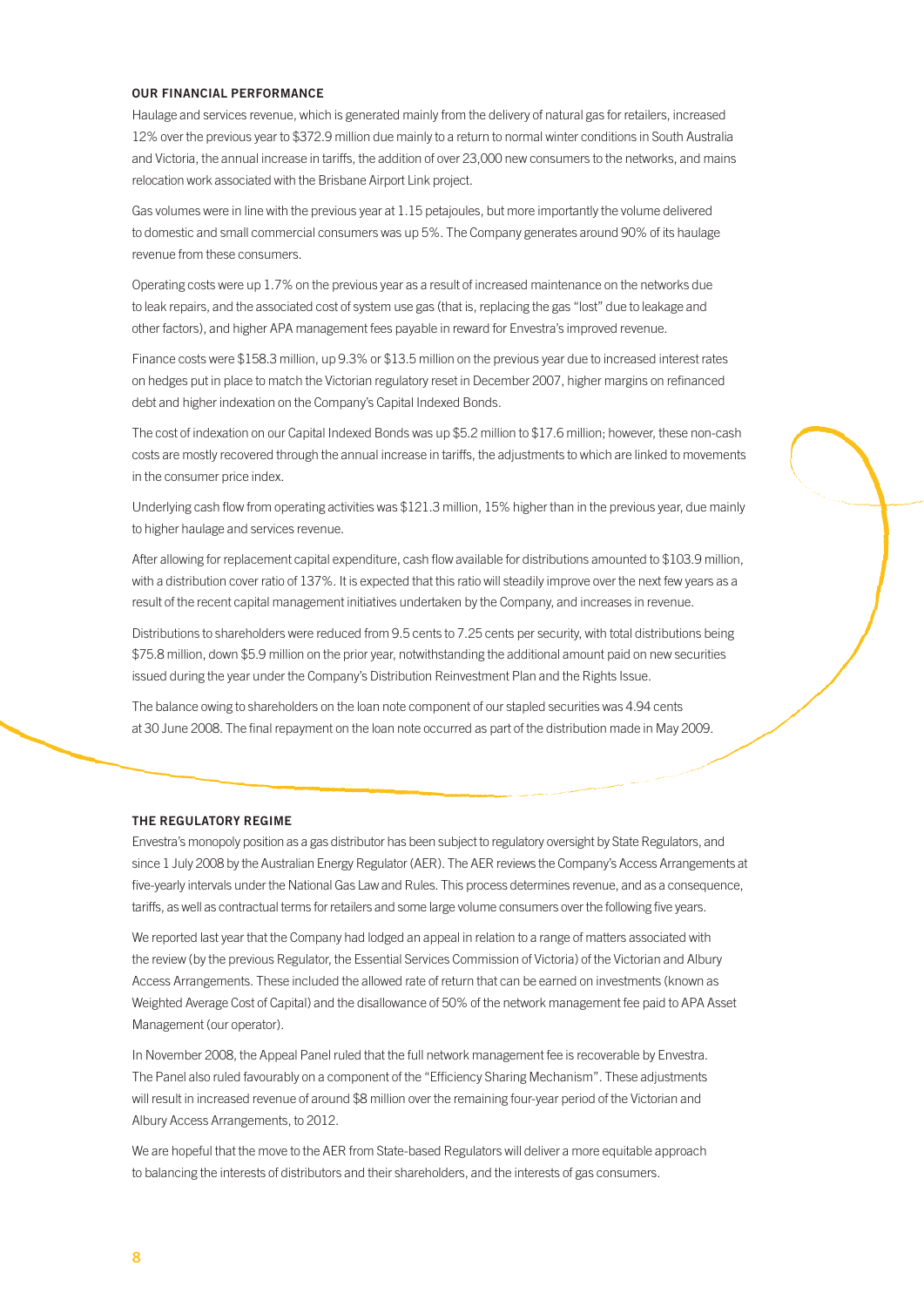In the past, asset owners have sometimes been provided only marginal encouragement to spend the significant capital required to ensure their networks deliver a reliable supply of gas through the most demanding weather conditions, and to make gas more widely available in the community.

 During the year the AER conducted a review of the rate of return to be applied to the electricity industry. Envestra participated with all energy distributors in an industry campaign aimed at ensuring that the Regulator understood the challenges currently being faced by these businesses.

We are hopeful that the Australian energy regulator will recognise the act the new economic environment aving on infrastructure companies when undertaking the forthcoming regulatory reviews for gas networks, with a view to strongly encourag investments that increase the reliabilit and availability of gas su

 The Final Determination of the AER provided an uplift of about 1% in the rate of return allowed in its Draft Determination. Although this does not have any direct impact on Envestra, it provides some guidance as to the rate of return that the Regulator might apply when they review our Access Arrangements in South Australia and Queensland in 2011 and in Victoria in 2012. In this regard we would expect the allowed return for the gas industry to be higher given the different nature of the gas industry regulatory structure and the inherently higher risk associated with the gas industry due to the fact that, as opposed to electricity, gas is a fuel of choice for consumers.

#### **EQUITY RAISING**

Almost \$134 million of additional share capital was raised during the year under the Company's Distribution Re-investment Plan (\$23 million) and the Rights Issue (\$111 million) announced in December. Around 15% of shareholders participated in the two DRPs and 28% in the Rights Issue.

 It is pleasing to report that the Company's two major shareholders, APA Group and Cheung Kong Infrastructure Holdings subscribed to the Rights Issue (with APA acting as underwriter to the equity raising), and both subscribed to the first DRP offer in November 2008. The funds raised were partially used to repay debt and to support the substantial capital investment program undertaken in 2008-09.

#### **CAPITAL EXPENDITURE PROGRAM**

The Company undertook a significant capital expenditure program in 2008-09 with \$112.5 million spent on network extensions, capacity enhancements, mains replacement and meter changes. During the year 298 kilometres of new mains were laid, 114 kilometres of old mains were replaced, and a number of high pressure mains were laid to enhance the capacity of our networks.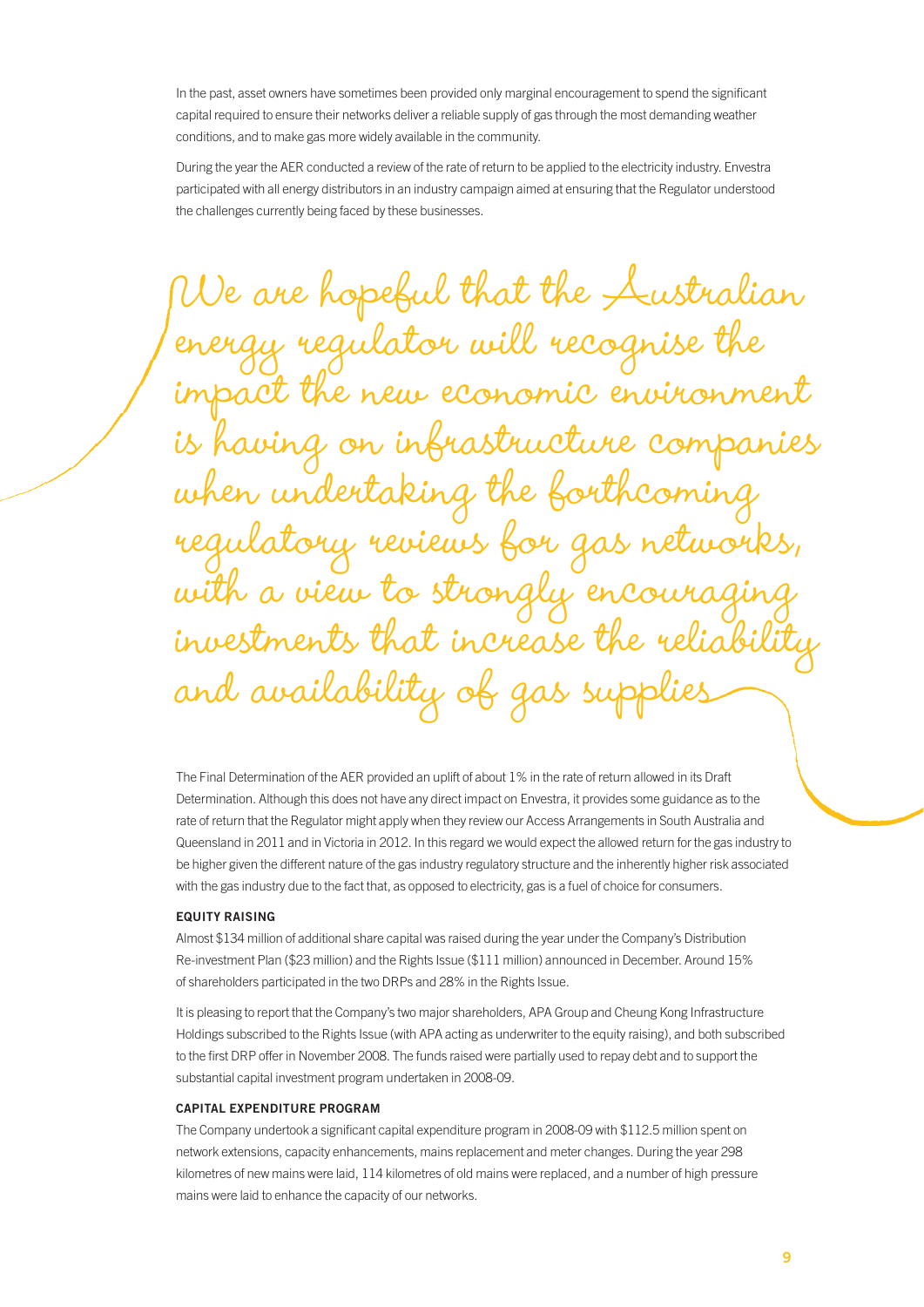Capital expenditure allowed under the Company's three Access Arrangements was \$175 million and \$200 million for Queensland and South Australia respectively, over the five years from July 2006, and \$352 million for Victoria, for the five-year period from January 2008. These levels of expenditure require significant support from investors and financiers and will only occur where we are satisfied that the returns expected from these investments are consistent with Envestra's cost of capital. In this regard, due to the turmoil in world financial markets, the cost of raising debt and equity is currently in excess of that allowed by the Regulators, and as a result we reviewed our capital program for 2008-09 and reduced our spending for the year. In containing capital expenditure, we are mindful of our responsibilities to ensure that the networks continue to be operated in a safe and reliable manner, and that this is not compromised through any expenditure cuts.

 Similar capital expenditure constraints will apply throughout 2009-10 and we forecast that our investments will be limited to around \$115 million.

Our interest rate hedging program, together with the fact that we have put a range of financing facilities in place over many years at margins that are relatively attractive in comparison to current financial market conditions, will enable us to support the capital expenditure program in 2009-10. However, as noted, the program will be well below that which was envisaged by the South Australian and Victorian Regulators due to the high cost of debt and equity relative to that allowed under the regulatory regime.

 Gas leakage (which forms part of system use gas or SUG) continues to be an issue for the Company. While the Regulators make an allowance in our operating costs for a certain rate of SUG, the level does not take into account recent trends. During the year, we did not meet the Regulator's target rate for South Australia and Victoria and as a result incurred additional operating costs. This is despite having spent considerable effort over the past decade replacing some 2,000 kilometres of old cast iron and steel mains, via the insertion of polyethylene pipe in the old mains.

 We intend to increase our efforts in reducing SUG, by replacing 145 kilometres of "old" pipe in South Australia and Queensland in 2009-10 (up from 114 kilometres in 2008-09), at a cost of \$19 million.

 The Company has been contracted to undertake substantial mains relocation work associated with the Airport Link project in Brisbane. At 30 June, 2009, the value of this work was approximately \$3.7 million. A further \$5 million will be spent over the next 12 months.

#### **OPERATOR PERFORMANCE**

APA Asset Management, as operator of our networks, performed well. Operating costs rose 1.7% as a result of increased leak management activities. There were a number of relatively minor incidents throughout the year, primarily caused by third parties damaging the Company's gas mains and associated assets, which required urgent attention by APA. These incidents were handled in a professional and efficient manner, which resulted in minimal disruption to gas consumers.

Safety performance for APA's 1,100 employees and contractors, whilst not meeting all targets, reflects a high standard, and is a direct result of their attention to this key performance measure. No injuries of major significance occurred in 2008-09.

During the year APA implemented a new safety program which is expected to improve performance in this area.

There were nine lost-time injuries sustained by APA employees, and seven for contractors compared to five and two respectively in the previous year. Whilst we continue to target reductions in conjunction with APA, the desired outcome is challenging given the difficult working conditions often confronting the operator's field workers, and the ageing of APA's workforce.

#### **GROWTH STRATEGY**

Our substantial capital program provides for long-term revenue growth as investments in new networks expand our regulatory asset base, and deliver sustained increases in revenue over many years.

Conditions in financial markets precluded any meaningful effort being directed to network acquisitions, and this situation was compounded by the fact that there were limited opportunities available during the year. We do not expect this situation to change in the near future with financial markets generally reluctant to support major acquisition initiatives in the current climate.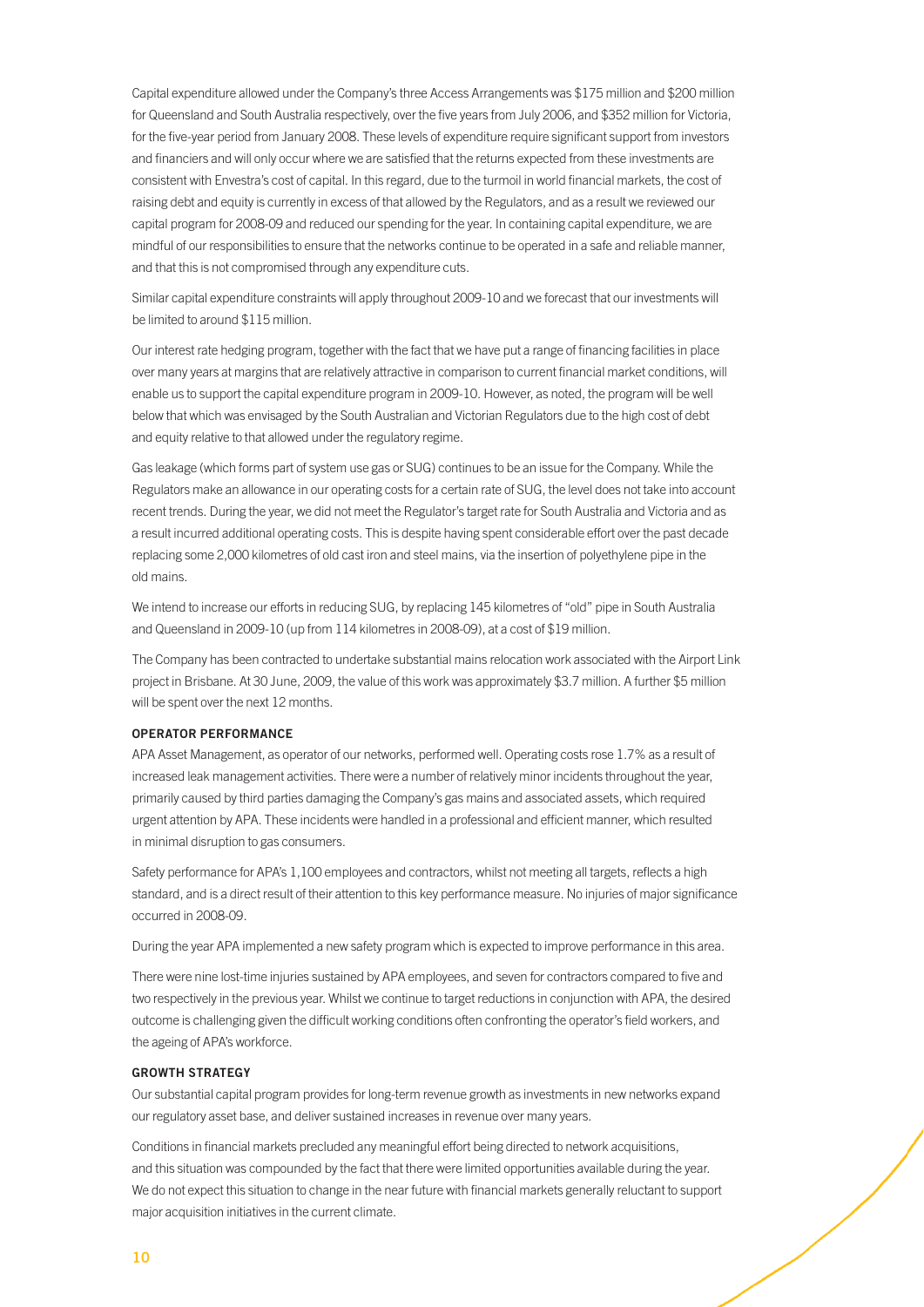We connected more than 20,000 new consumers per year for over a decade and expect this to continue in 2009-10, despite the capital constraints discussed earlier. This historically strong demand is being supported by recent State and Federal Government policy decisions which recognise the environmental benefits of natural gas and promote the use of the fuel, as well as the First Home Owners Grant.

 The previous increase in new consumer connections in Queensland, resulting from the introduction of an energy policy by the Queensland Government which requires the installation of gas hot water heaters wherever natural gas is available, continued in 2008-09. During the year 2,751 new consumers were connected compared with 2,163 in the previous period.

 In the Northern Territory we constructed a spur pipeline off the Company owned Palm Valley transmission pipeline to supply gas to a new power station built by the Power and Water Corporation (PWC) to provide electricity to Alice Springs. The project cost around \$7 million, which will be recovered via the tariffs under a 25-year haulage agreement with PWC.

 We believe consolidation of the energy infrastructure sector will continue as companies seek to free-up the value of "non-core" assets, or seek mergers to facilitate further growth or to ensure long-term financial stability in the face of volatile debt and equity markets. Envestra's participation in such moves will be determined by whether they provide an overall benefit to our shareholders.

#### **GREENHOUSE GAS EMISSIONS REPORTING AND TRADING**

The Federal Government has passed legislation that makes it mandatory for companies to report annually on greenhouse gas emissions, energy production and energy consumption at certain thresholds. The requirement applies to Envestra given the leakage of methane (a major component of natural gas) from our networks. The first report is due to be lodged by businesses with the Government in October 2009, for the year ended 30 June 2009.

 The proposed introduction of an Emissions Trading Scheme (ETS) by the Federal Government has been delayed beyond the original timeframe of 2010. It is expected that any financial impost on Envestra resulting from the application of a charge for these emissions will ultimately be recovered from consumers through a combination of the regulatory Access Arrangements, and haulage agreements we have with retailers and directly with large businesses.

 We continue to closely monitor this ETS initiative and its likely impact on Envestra, and will keep shareholders informed on developments.

#### **ORGANISATION AND STAFFING**

Most of our work is undertaken by the 1,100 employees and contractors of our operator, APA Asset Management. We appreciate the significant effort that these people have made throughout the year to the operation and maintenance of our networks and the provision of various support services. As with all businesses in the current climate we are closely monitoring our operating costs, and appreciate the assistance being provided by APA in arriving at solutions to meet the targets we have set for them.

Envestra has only a small management team, largely comprising experienced professionals with significant expertise across financial, engineering and regulatory disciplines. The finalisation of the Victorian regulatory appeal, participation in the AER rate of return review, the \$111 million Rights Issue, debt consolidation and the refinancing of almost \$400 million of debt are a few of the significant issues addressed by the team during the year. While not without challenge, particularly during these difficult times, all were delivered in an extremely professional manner.

 On behalf of our Board, we take the opportunity to thank our employees, as well as the employees of APA for their substantial contributions to Envestra achieving its operating performance and record underlying profit in 2008-09.

Jehn Aupass

 J G Allpass I B Little 28 August 2009

Chairman **Managing Director** Managing Director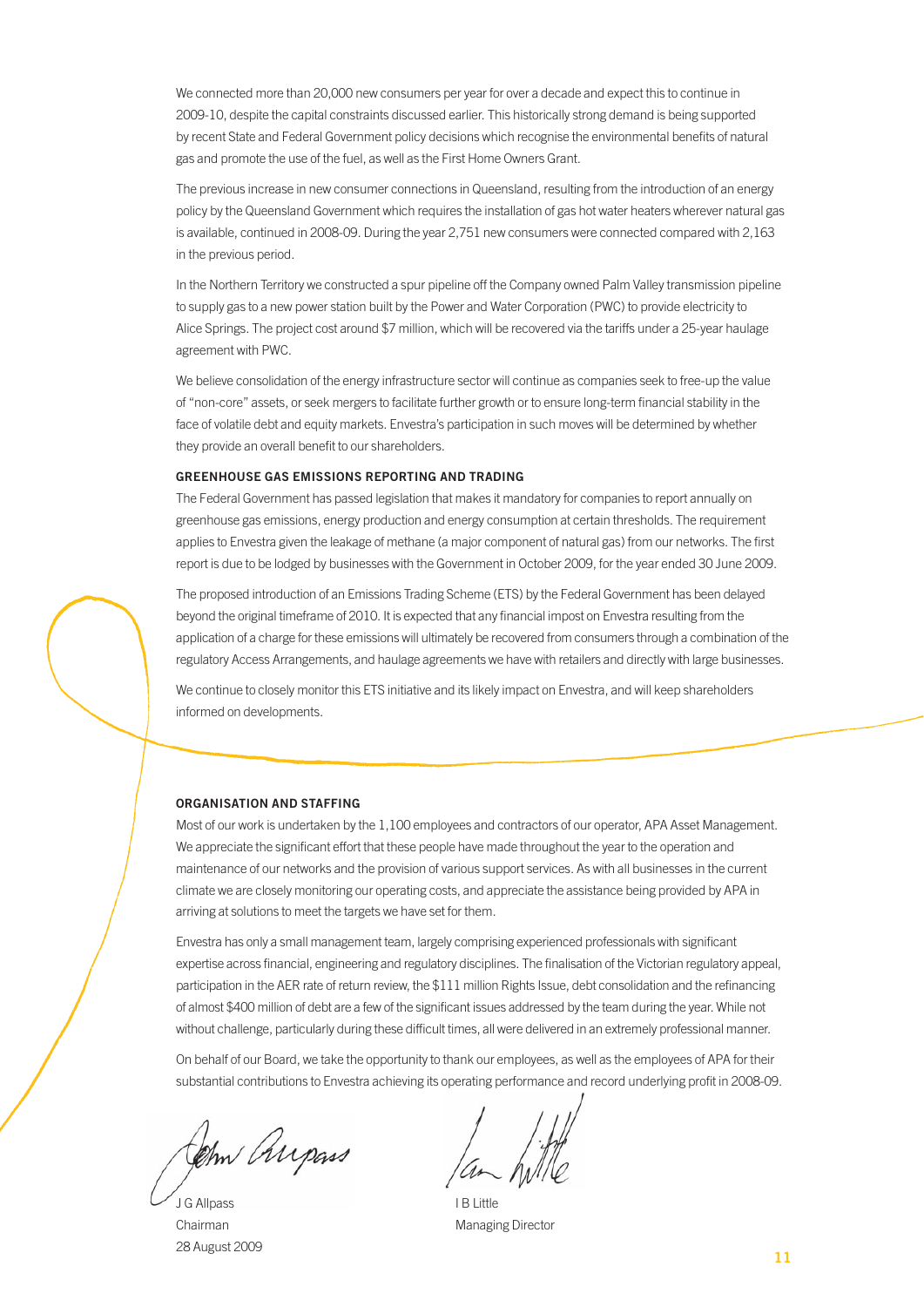

# OUR BUSINESS STRATEGY IS TO OWN AND RELIABLY OPERATE NATURAL GAS NETWORKS, PIPELINES AND RELATED SERVICES THAT GENERATE ATTRACTIVE RETURNS TO OUR SHAREHOLDERS.

 Following is a summary of how we have performed over the past 12 months against the activities that will enable us to deliver on our strategy:

#### **• Achieving long-term (pre-tax) annual returns to our shareholders (including distributions and capital gains) of at least 10%.**

*Total shareholder returns for 2008-09 were 0.3%. The result was impacted by the ongoing global financial crisis, and the reduction in distributions.*

*While returns to shareholders were disappointing, the Group's underlying profit after tax was up \$24.3 million to \$35.6 million and our distribution coverage ratio improved to 1.4 times.*

 *We completed important capital management initiatives including raising equity, consolidating our previously*  separate debt packages and refinancing maturing debt, all of which served to enhance our credit rating and *provide a better platform for achieving improved shareholder returns in the future.*

• Operating our networks safely and efficiently, complying with all laws and relevant industry standards, **and enhancing their value by adding connections and augmenting capacity.**

There were no significant incidents involving interruption to supply, or breaches of laws or gas industry standards. *During the year, more than 23,000 new consumers were connected to the networks and \$112.5 million was spent on improving and extending gas supplies.*

**• Promoting the use of natural gas, the most environment friendly fossil fuel and a cost competitive, convenient energy source for most consumers.**

*Although signifi cant funding constraints were applied to our marketing activities in 2008-09, we maintained, through our contractor, APA Asset Management, a close association with property developers and builders. Our funding cuts have been made in recognition of the fact that governments appreciate the environmental* benefits of natural gas and have over the past few years implemented energy polices that promote the use of gas *and in some cases mandate the use of the fuel. However, we anticipate an increased need in the medium term to support the promotion of natural gas as a fuel of choice, as it must now compete increasingly with green energy.*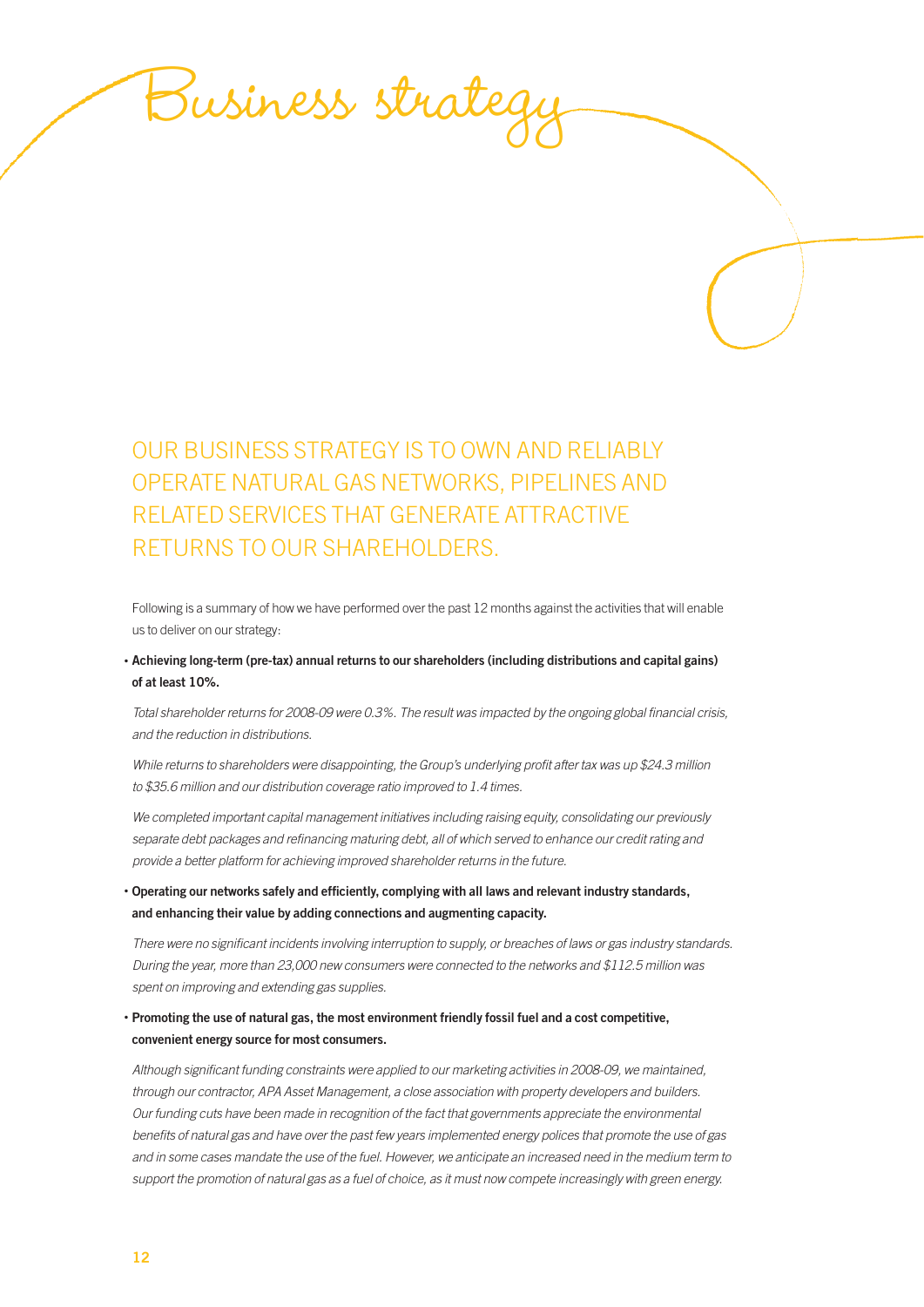

**• Positively changing the regulatory environment so that investment is encouraged, reasonable economic rewards are available to network owners and the long-term interests of gas consumers (including supply**  reliability and environmental benefits) are protected.

*During the year, the Australian Energy Regulator undertook a review of the rate of return (commonly known* as WACC, or Weighted Average Cost of Capital) that will apply to the electricity industry for the next five years.

*We participated in an industry campaign conducted by participants in the energy infrastructure sector, aimed at ensuring the Regulator understood the challenges currently being faced by these businesses (refer to page 8 for further details).*

**• Profi tably growing our business through network expansion, building new transmission pipelines, adding related gas infrastructure and making appropriate acquisitions.**

*Almost 300 kilometres of new mains were laid in 2008-09 at a cost of \$25 million, bringing the total to 20,436 kilometres. Today the Company delivers gas to around 1,037,000 consumers. There was no activity in relation* to new transmission pipelines and acquisitions. With regard to acquisitions, it was a combination of a lack of *attractive opportunities and the current economic climate that drove this outcome.*

**• Delivering natural gas to our consumers in a manner that has minimal effect on the environment.**

*There were no major incidents involving gas leaks, and our contractor continued to perform its role in repairing gas mains and the associated equipment, and installing new mains in a manner sympathetic to the environment. There were no contraventions of environmental codes or guidelines.*

*When the Company acquired the Victorian business in 1999 (including The Albury Gas Company), it included a small number of sites that were used some 40 years ago for the production of coal gas. These sites contain by-products of this production process and require rehabilitation. We are working closely with the respective local council and Environmental Protection Agency to identify the most appropriate remediation program to address the known contamination issues.*

**• Providing outstanding service to our retail and commercial consumers that ensures continuing growth in consumer connections and increasing gas deliveries.**

*Fewer than 40 complaints were received by the Energy Ombudsmen across all States in relation to the Company's assets and activities. This represents a sound performance as more than one million consumers are connected to our networks.*

**• Maintaining a work environment for our employees and major contractor that encourages innovation and professionalism, recognises and rewards success, and promotes safety.**

*Envestra and APA Asset Management promote skills enhancement of employees and contractors through company funded training programs. This includes attendance at tertiary courses and support of various apprenticeship schemes as well as specialised courses or events for experienced staff.*

 *APA has a major focus on safety through an incentive scheme for all employees under which they are rewarded*  for reaching certain targets. This incentive recognises the difficult working conditions many of their employees *encounter. Refer to page 17 for APA's safety statistics for 2008-09.*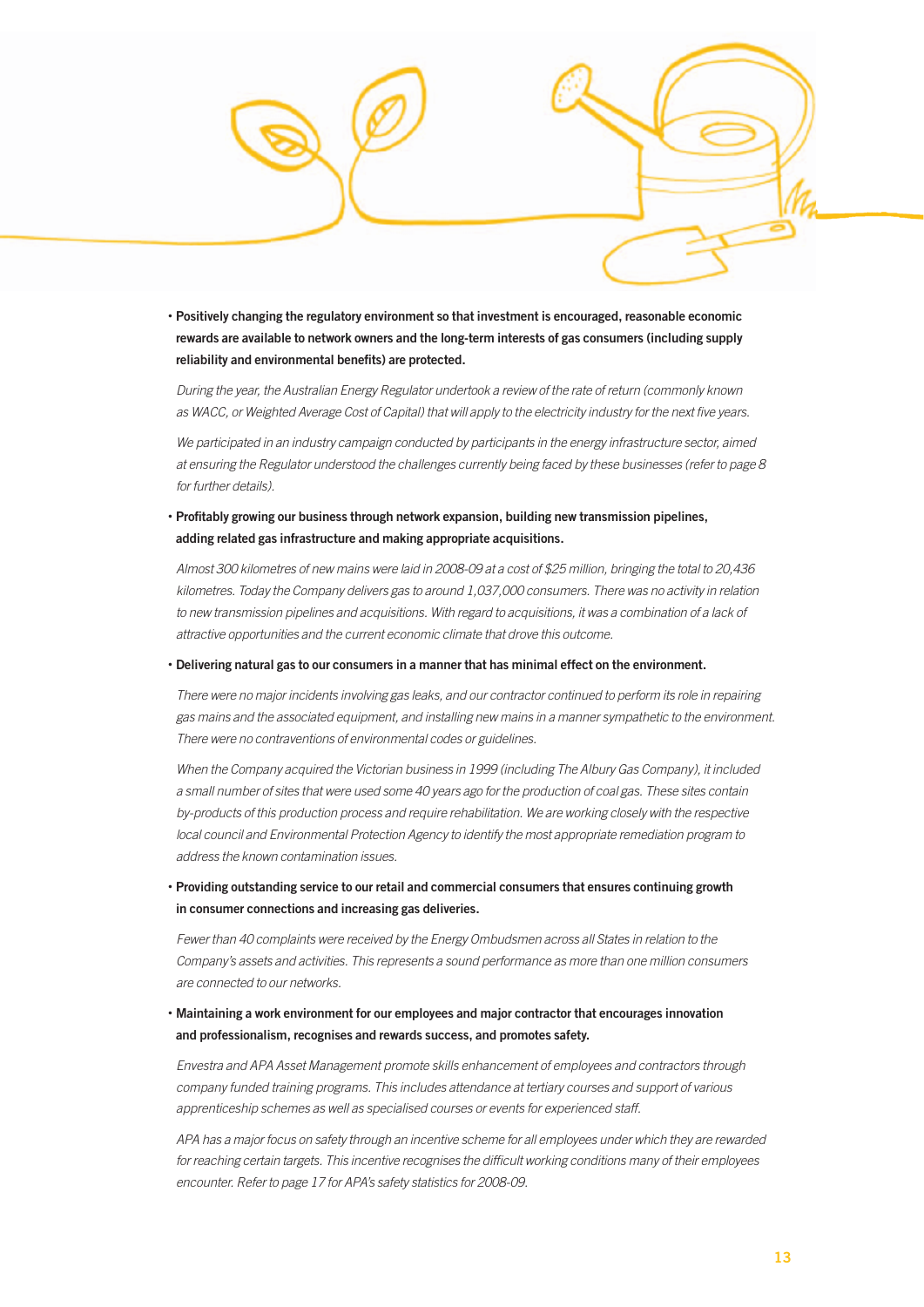Financial review

 THE COMPANY CONTINUED TO PRODUCE STRONG CASH FLOWS FROM WHICH DISTRIBUTIONS TO SHAREHOLDERS WERE PAID, AND THE COST OF REPLACEMENT CAPITAL EXPENDITURE WAS MET.

#### **REVENUE**

\$389.1 million in 2008-09 *(\$346.0 million in 2007-08).*

 Envestra's revenue and income, which is generated mainly from the delivery of natural gas for retailers, was \$389.1 million, up \$43.1 million on the previous year. The improvement in revenue was due mainly to cooler weather than the prior year in Victoria and South Australia, the increase in distribution tariffs across all three major States (South Australia, Victoria and Queensland), as well as revenue from the 23,000 new consumers added to the Company's networks. Land sale proceeds and increased revenue from mains alterations works carried out during the year were further contributors to the higher revenue and income in 2008-09.

#### **CASH FLOWS**

\$122.3 million in 2008-09 *(\$94.8 million in 2007-08).*

The Company generated cash flows from operating activities of \$122.3 million, up \$27.5 million on the previous year due mainly to increased haulage revenue and the timing of an interest payment in 2007-08.

 Distributions to shareholders amounted to \$75.8 million, down \$5.9 million on the prior year, due to the reduction in the amount paid per security. The remaining \$46.5 million of operating cash flows was available to fund the \$112.5 million capex program. The balance of the capex program was financed by a combination of equity raised during the year, and debt drawdowns. Cash flow cover of distributions, after financing costs and stay-in-business capital expenditure, was137%.

#### **EARNINGS BEFORE INTEREST AND TAX (EBIT)**

\$213.0 million in 2008-09 *(\$175.1 million in 2007-08).*

The significant EBIT improvement occurred despite operating expenses of \$113.1 million being up \$1.9 million as a result of higher leak repair costs (up \$3.4 million) and system use gas costs (up \$0.7 million). The strong revenue result noted above underpinned the EBIT result.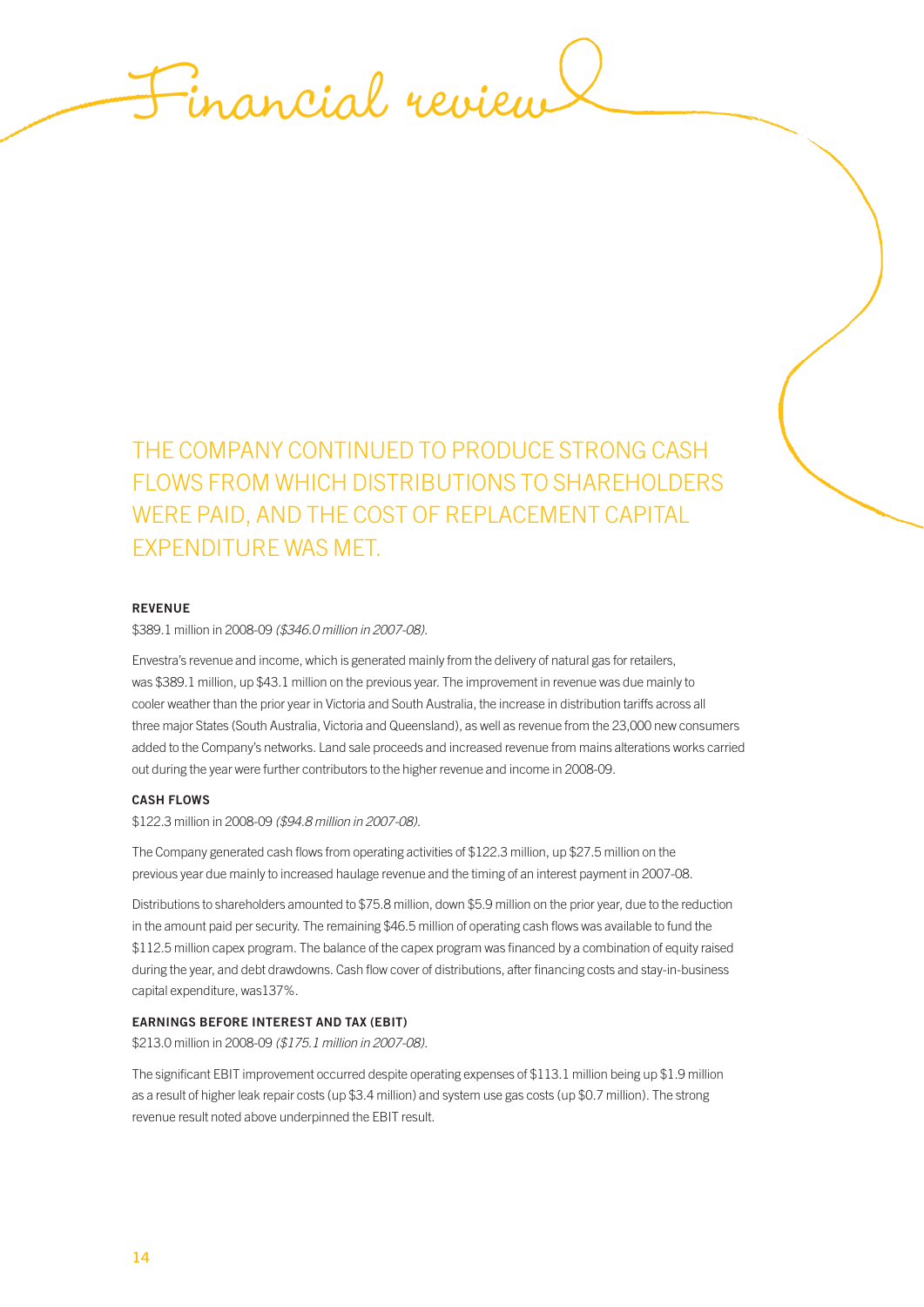#### **BORROWING COSTS**

\$158.3 million in 2008-09 *(\$144.8 million in 2007-08).*

 Borrowing costs (excluding loan note interest paid to shareholders) were \$158.3 million, up \$13.5 million on the previous period. The increase largely reflects higher interest rates on hedges put in place in late 2007 and higher indexation costs on the Company's Capital Indexed Bonds (which is non-cash). These increases are largely recoverable through higher tariffs under the regulatory regime over the next four years, as tariffs are adjusted to reflect the historical CPI outcomes.

The average interest rate at 30 June 2009 was around 8.1%, compared to 7.1% in 2007-08.

#### **PROFIT AFTER TAX**

\$40.3 million in 2008-09 (\$163.6 million in 2007-08 (including \$153.2 million one-off tax benefit)).

The Company recorded a consolidated profit after tax and interest on loan notes of \$40.3 million. An underlying profit after tax of \$35.6 million was recorded, compared with an underlying profit after tax of \$11.3 million in 2007-08. Other than the one-off tax benefit in 2007-08 outlined above, other items eliminated from the profit after tax to calculate the underlying profit are land sales, remediation provisions and investment tax allowance.

#### **CAPITAL EXPENDITURE**

\$112.5 million in 2008-09 *(\$108.3 million in 2007-08).*

 Capital expenditure was \$112.5 million, an increase of \$4.2 million on the previous year. Around \$95 million was spent on growth projects and \$18 million on replacement of "old" mains and other "stay-in-business" activities.

#### **CASH RESERVES**

\$6.2 million in 2008-09 (*\$10.8 million in 2007-08).*

 The Company's cash reserves at year end were \$6.2 million, compared with \$10.8 million at the end of the previous period. Cash balances are normally maintained at modest levels to minimise debt and enhance returns to shareholders.

The Company had available unused bank credit lines of \$236 million at year end.

 During the year debt, excluding loan notes, decreased by \$52.4 million to \$1,981.4 million, largely as a result of the addition of \$111 million of new equity.

The average loan duration for the Envestra Group, at 30 June 2009, was 9.3 years.

Envestra's gearing level was 74.7% at year-end. Gearing is defined as net debt divided by total non-cash assets. Whilst the level of gearing is relatively high compared to industrial and property companies, it is considered appropriate in the context of the reliable cash flow expectations that are associated with a regulated monopoly service provider. The gearing level has been negatively impacted by the decline in the Company's security/share price.

#### **CREDIT RATING**

Envestra's credit rating with Standard & Poor's of BBB-/A-3 was affirmed in March 2009, and the long-term ratings outlook was revised from negative to stable. This upgrade was in response to the various capital management initiatives undertaken by the Company throughout the year.

 Moody's rating of Baa2 Outlook Negative for the Envestra Security Group, which relates to the Company's South Australian and Queensland assets, remains unchanged.

We are working to strengthen these ratings to ensure the Company operates with the lowest sustainable cost of capital.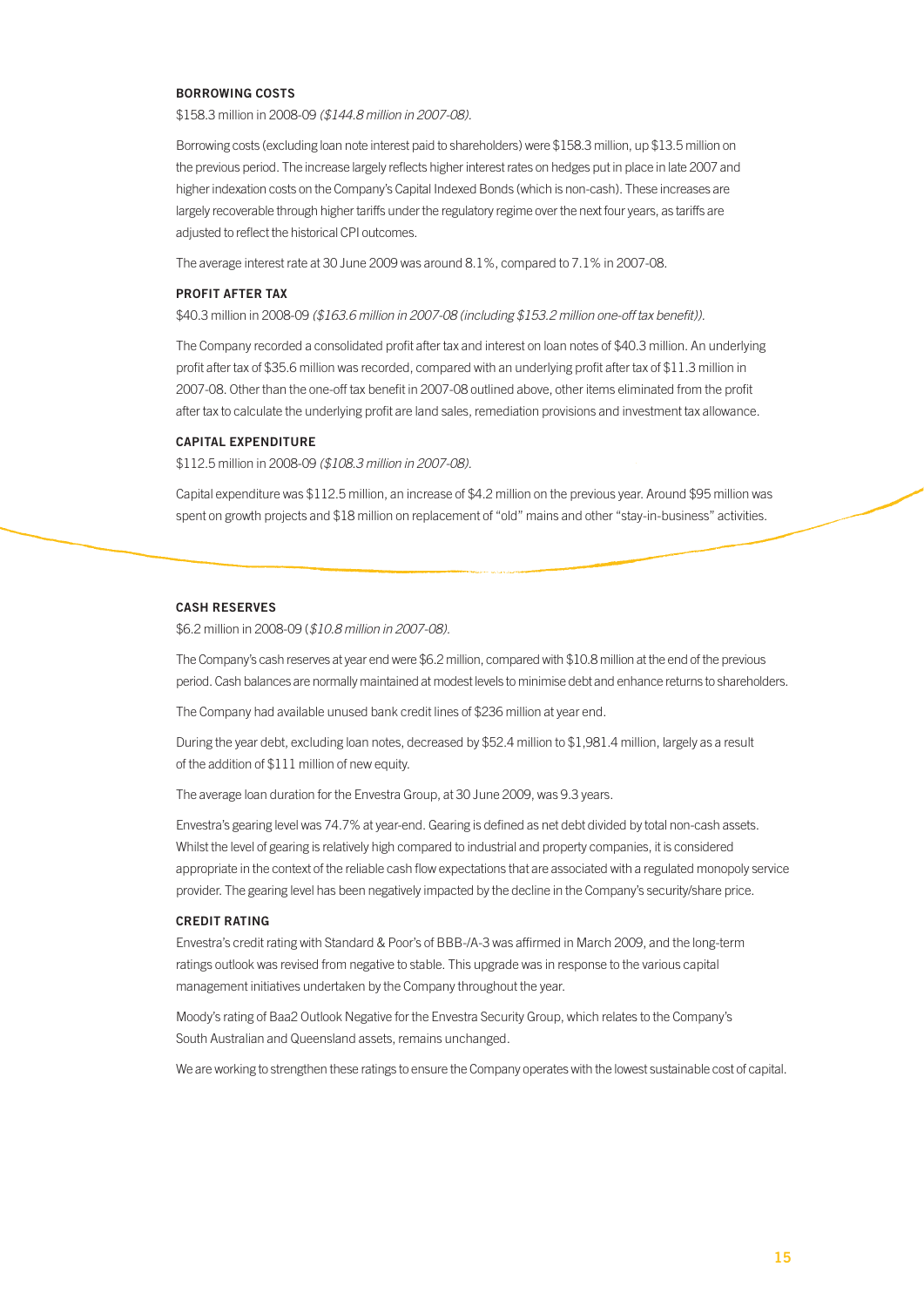Financial summary

#### **SUMMARY OF CASH FLOWS (\$M)**

| 257.4   | 230.2   | 226.1   | 217.6   | 195.4   |
|---------|---------|---------|---------|---------|
| 257.4   | 230.2   | 226.1   | 217.6   | 195.4   |
| (135.1) | (135.4) | (106.9) | (118.3) | (119.2) |
| 122.3   | 94.8    | 119.2   | 99.3    | 76.2    |
| (18.4)  | (16.8)  | (18.7)  | (17.1)  | (14.3)  |
| 103.9   | 78.0    | 100.5   | 82.2    | 61.9    |
| (75.8)  | (81.7)  | (77.7)  | (73.8)  | (73.1)  |
| 28.1    | (3.7)   | 22.8    | 8.4     | (11.2)  |
| (94.1)  | (91.5)  | (89.1)  | (75.0)  | (72.5)  |
| (66.0)  | (95.2)  | (66.3)  | (66.6)  | (83.7)  |
| (70.2)  | 60.3    | 6.3     | 5.6     | 65.9    |
| 1.0     |         | 2.4     | 0.1     |         |
| 133.9   | 34.6    | 43.0    | 49.9    |         |
| (3.3)   | (0.3)   | (0.4)   | (12.8)  | (19.1)  |
| (4.6)   | (0.6)   | (15.0)  | (23.8)  | (36.9)  |
| 10.8    | 11.4    | 26.4    | 50.2    | 87.1    |
| 6.2     | 10.8    | 11.4    | 26.4    | 50.2    |
|         |         |         |         |         |

|                                                  | 2009    | 2008    | 2007    | 2006    | 2005    |
|--------------------------------------------------|---------|---------|---------|---------|---------|
| Revenue / income (excluding interest received)   | 388.1   | 344.5   | 344.5   | 340.2   | 314.6   |
| Operating costs                                  | (113.1) | (111.2) | (108.4) | (99.4)  | (99.6)  |
| <b>EBITDA</b>                                    | 275.0   | 233.3   | 236.1   | 240.8   | 215.0   |
| Depreciation / amortisation / impairment         | (63.0)  | (59.7)  | (58.3)  | (55.2)  | (51.7)  |
| Profit before net borrowing costs and income tax | 212.0   | 173.6   | 177.8   | 185.6   | 163.3   |
| Net borrowing costs                              | (157.3) | (143.3) | (134.3) | (138.9) | (131.3) |
| Profit before interest on loan notes             | 54.7    | 30.3    | 43.5    | 46.7    | 32.0    |
| Interest on loan notes                           | (2.3)   | (10.8)  | (18.2)  | (24.7)  | (26.3)  |
| Profit before income tax                         | 52.4    | 19.5    | 25.3    | 22.0    | 5.7     |
| Income tax                                       | (12.1)  | 144.1   | (28.3)  | (28.4)  | (22.0)  |
| Profit/(Loss) after income tax                   | 40.3    | 163.6   | (3.0)   | (6.4)   | (16.3)  |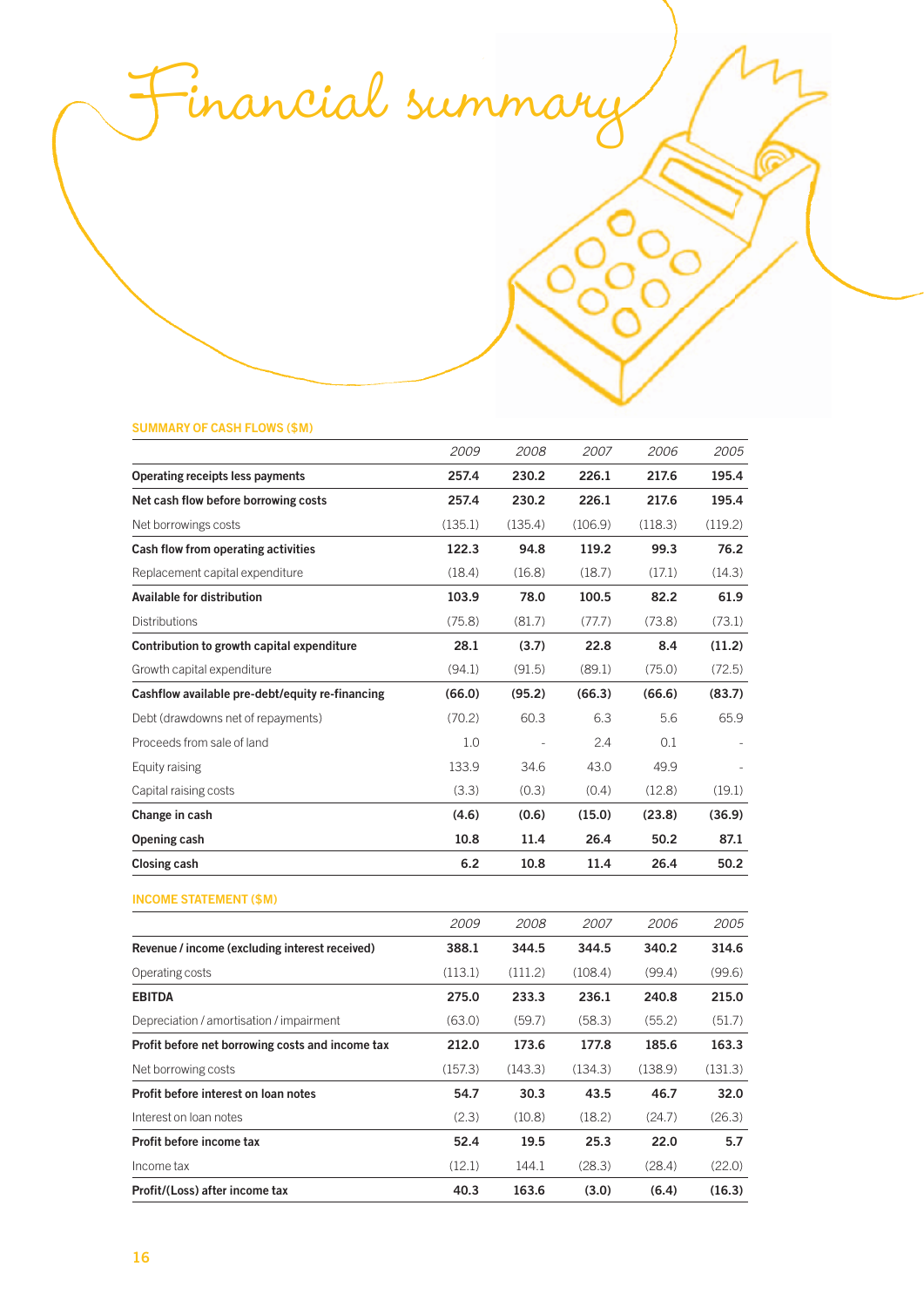# A MAJOR FOCUS OF ENVESTRA IS SUSTAINABILITY – DOING THE THINGS THAT WE BELIEVE WILL ENABLE US TO MEET THE LONG-TERM EXPECTATIONS OF OUR SHAREHOLDERS AND THE COMMUNITY.

 We do this by protecting the environment in which we operate, delivering high quality services to the consumers supplied with energy via our networks, providing a safe working environment for our employees, encouraging their development and rewarding success. Allied to this is the support we provide to local communities and organisations with which we interact. By continually improving our performance in these areas we create a stronger future for Envestra.

 Australia's natural gas reserves are expected to last at least 100 years and over the next two decades, its use will grow to around 25% of the nation's primary energy needs. Envestra's ever expanding gas distribution networks will play a pivotal role in delivering this environment friendly fuel.

#### **HEALTH AND SAFETY OF OUR PEOPLE**

Sustainability

Management of occupational health and safety associated with the Company's operations continued to receive close attention.

 We have the responsibility to ensure that our major contractor, APA, adopts a sound approach to this important business activity. APA has more than 1,100 employees and contractors working for Envestra. During the year nine lost-time injuries were sustained by APA employees, and seven among contractors. These compare with five and two in the previous year, respectively.

APA's focus is on the frequency of lost-time and moderate injuries, defined as the Serious Injuries Frequency Rate (SIFR) and a range of activities aimed at preventing injuries. A SIFR of 10.3 for employees and contractors was recorded in 2008-09. Although this is slightly above the target set for the year, it is a sound performance considering the nature of many of the operational activities undertaken.

 During the year, four environmental audits and eight environmental emergency response exercises were conducted on our networks. These activities did not identify any major issues.

 Envestra closely monitors the performance of its operator, APA, to ensure compliance with all requirements of the environmental licences and permits held by the Company. There were no material incidents during the year.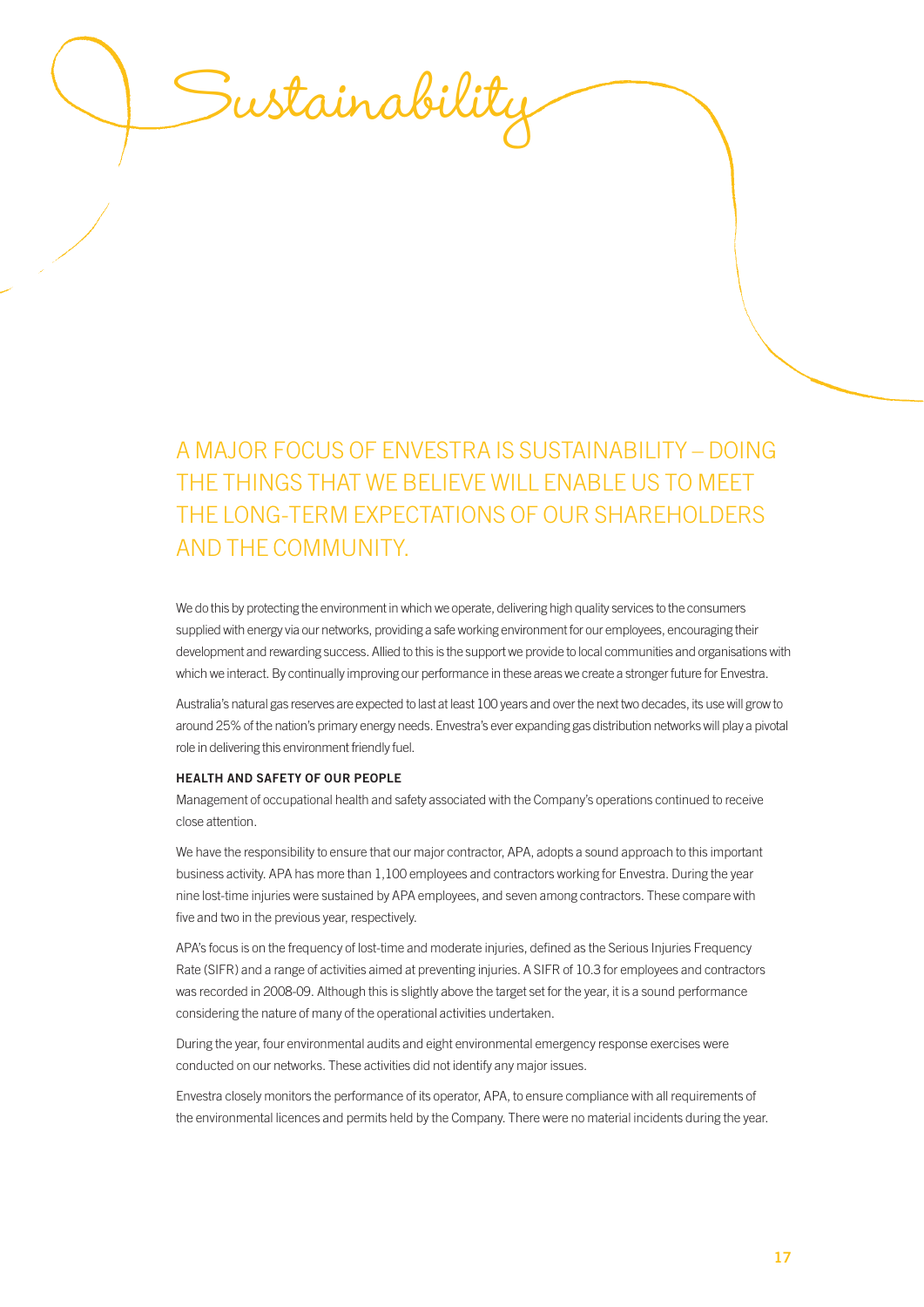#### **RISK MANAGEMENT**

The Company, through its Executive Risk Management Committee, undertakes a comprehensive risk management assessment at least twice each year that aims to identify key business risks and ensure appropriate control mechanisms or other actions are in place to minimise exposures. This assessment, and the control mechanisms, is regularly reviewed by the committee throughout the year. The outcomes are monitored by the Audit and Risk Committee at regular intervals.

 Our internal audit program is conducted by KPMG and focuses on controls associated with major risk areas. During 2008-09 KPMG undertook reviews of Envestra's compliance with its Treasury Policy, shared services cost allocations by APA under the Operating and Management Agreements, and APA's compliance with environmental and employee policies.

Further details on our risk assessment and management activities appear on page 27.

risk assessment prog esigned to ensure strategic,<br>rational, legal, reputation and rational, legal, nance risks are identified and control framework is in place<br>herever possible to mitigate risks wherever possible and enable the company its business o

#### **ENVIRONMENTAL BENEFITS OF NATURAL GAS**

As one of Australia's largest distributors of natural gas, we take pride in our role in the distribution of this environment-friendly fuel.

 In South Australia, Queensland and Victoria, the governments have introduced energy policies that prevent standard electric hot water services being installed in new dwellings. Only high efficiency natural gas units, gas-boosted solar systems and electric heat pumps qualify for installation under the new regulations. As from 1 July 2008, in South Australia, the Government also prohibited the replacement of standard electric hot water units in established dwellings when existing water heaters reach the end of their operational life.

The Victorian Government, in addition to its five-star energy rating system for new dwellings, requires the installation of a rainwater tank or solar hot water system in all new dwellings. Where solar hot water is the selected compliance option, units must be natural-gas-boosted wherever natural gas is available.

 These initiatives are a clear recognition of the environmental importance of using natural gas as part of the climate change solution.

 Envestra has in the past played a key role in promoting the use of natural gas through advertising and network development programs, particularly through direct promotional activities with land and property developers and builders, as well as gas connection and appliance installation incentives to consumers and key market partners. These activities help us maintain a penetration rate for natural gas, in new subdivisions, in excess of 95% in South Australia and Victoria. However, with increased government support in promoting natural gas, the funds for these promotional activities have been redirected to other areas.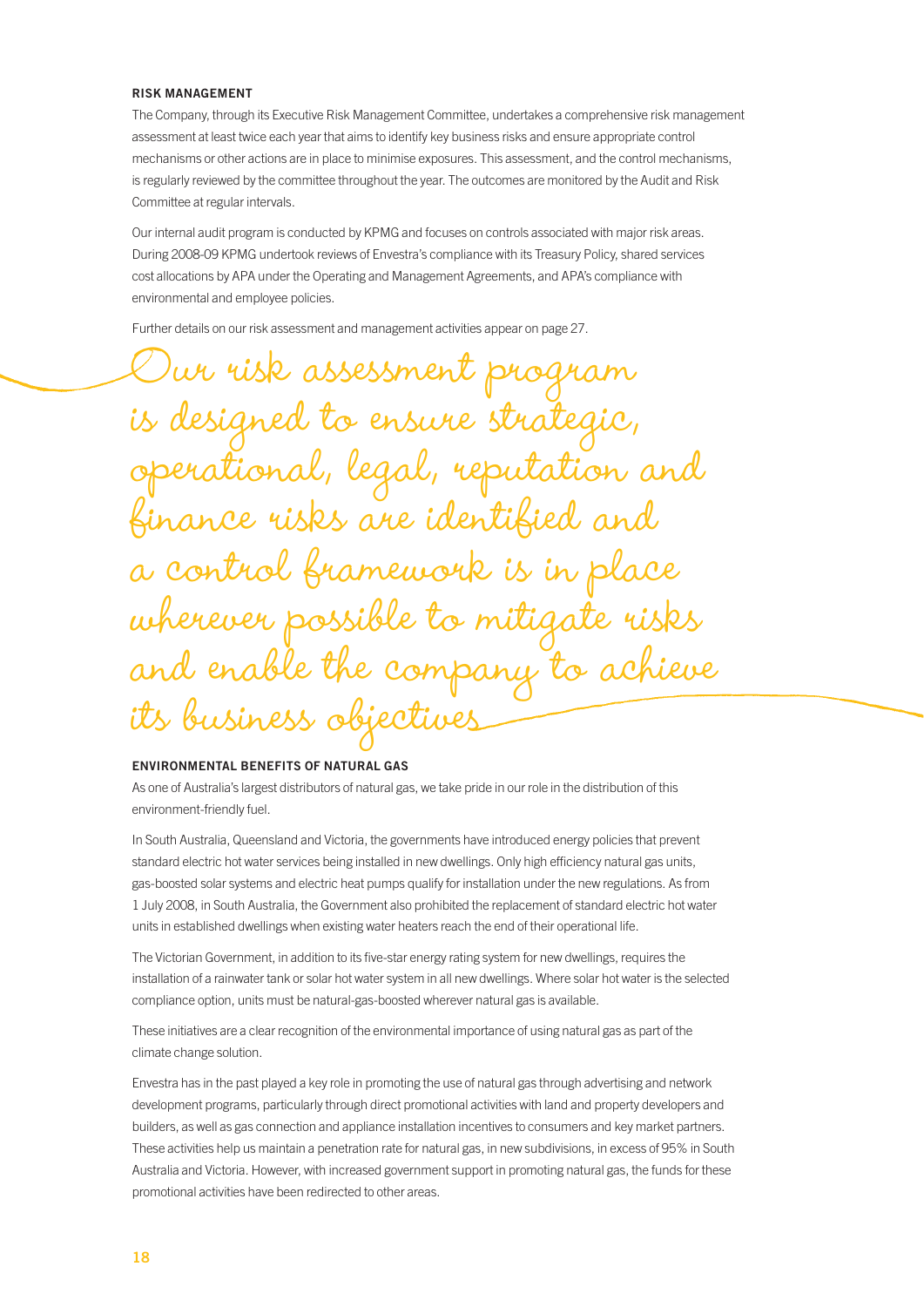#### **WORKING WITH THE COMMUNITY**

Envestra, through APA Asset Management (APA), undertakes strategic partnerships to promote the benefits of natural gas, to build and maintain business relationships, source market intelligence and generate new growth opportunities.

Partnerships undertaken in 2008-09 with a range of key market participants included the:

- Housing Industry Association
- Master Builders' Association
- Plumbing Industry Association
- Urban Development Institute of Australia
- Property Council of Australia
- Australian Land Development Engineers
- Hotel and Restaurant Industry Associations.

 As part of these activities we supported the training of apprentice chefs and other hospitality trainees through Hospitality Group Training and donated around 950 natural gas cookers to more than 130 schools.

 Gas distribution is an essential community service and we believe our involvement with, and contribution to, these organisations reflects our corporate values and social responsibility and serves to promote the position of natural gas in the marketplace.

#### **SUSTAINABILITY INDEX**

The Australian Sustainability Index (AuSSI) tracks the performance of around 70 Australian companies that lead their industry in terms of economic, environmental and social criteria. Envestra's performance in relation to sustainability has been recognised by its inclusion in the index.

#### **CORPORATE GOVERNANCE**

Envestra's practices are consistent in almost all respects with the Corporate Governance Principles issued by the Australian Securities Exchange. The main areas of non-conformance are not having a majority of independent Directors and not having a Nomination Committee. The reasons for the non-conformances are outlined in our Corporate Governance Statement which appears on pages 23 to 28.



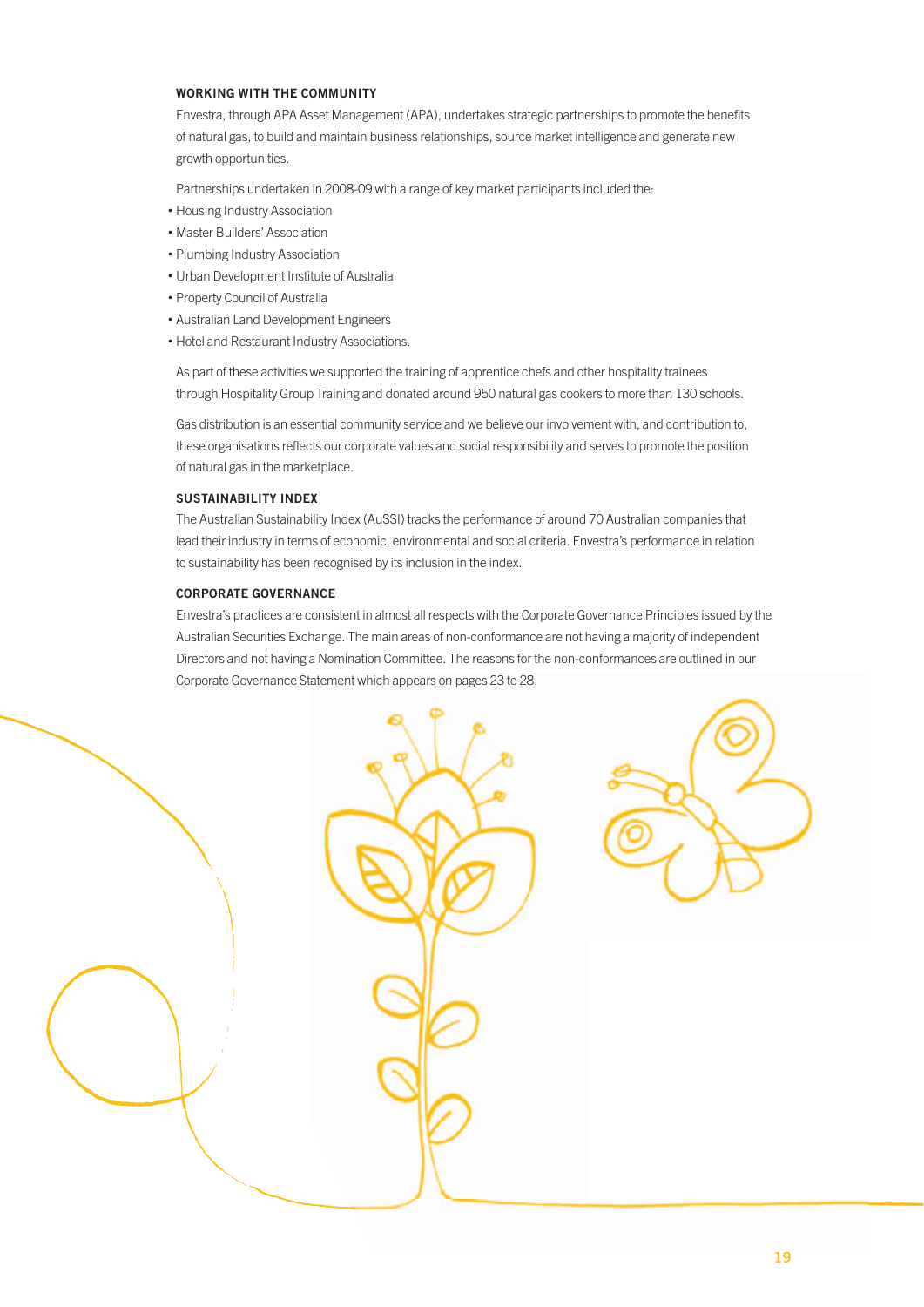ENVESTRA'S BOARD HAS EXTENSIVE INDUSTRY, BANKING, LEGAL AND COMMERCIAL EXPERIENCE. THE COMPANY BENEFITS FROM ALSO HAVING ON THE BOARD REPRESENTATIVES OF AUSTRALIAN INFRASTRUCTURE COMPANIES.

JOHN ALLPAS

 **John Allpass\*** (68) FCA, FCPA, FAICD *Director since June 1997*  Chairman of the Board (since 2002) Chairman of the Remuneration Committee Chartered accountant with over 30 years' experience in the accounting profession.

Board of

Directors

 *Other Directorships:* MBF Australia Pty Ltd (since October 1999); BUPA Australia Holdings Pty Ltd (since May 2008); BUPA Australia Health Pty Ltd (since May 2008); and BrisConnections Management Company Ltd (since May 2008). He is a former Managing Partner, KPMG (Queensland) and member, KPMG National Board and former Director, Macquarie Bank Ltd (1994-2007); and Queensland Investment Corporation (1991-2008).

**Ian Little** (52) CA, BCA, MBA, MAICD *Managing Director since April 2003* Chartered accountant with some 30 years' experience in the energy industry.

*Other Directorships:* Deputy Chairman, Energy Supply Association of Australia (since November 2006); Director, Australian Gas Industry Trust (since December 2006); and Chairman, SA Botanic Gardens & State Herbarium (since July 2005).

 **Fraser Ainsworth AM\*** (63) B.Com, FCPA, FAICD *Director since February 2004*  Member of the Audit and Risk Committee Member of the Remuneration Committee More than 30 years' experience in the Australian resources and energy sectors.

IAN LITTLE

 $\mathbf{o}^{\mathcal{O}}$ 

*Other Directorships:* Chairman, Horizon Oil Ltd (since December 2001); Chairman, Tarac Australia Ltd (since January 2006 – Deputy Chairman from 1996-2005); Director, Oil Search Ltd (since October 2002). He is a former Managing Director, SAGASCO Holdings Group (1988-1994) and Delhi Petroleum Pty Ltd (1983-1987); and former Chairman, SA Generation Corporation (1996-2000) and Bionomics Ltd (1997-2004).

**Charles Binks\*** (66) LL.B, FAICD *Director since December 2001*  Member of the Audit and Risk Committee

*Other Directorships:* Former Chairman, Sundance Energy Australia Ltd (2005-2008) and Director (since January 2009); and former Director Wyatt Benevolent Trust Inc (2005) and Chairman (2006-2008). He is a former Partner and Chairman, Minter Ellison Lawyers (Adelaide).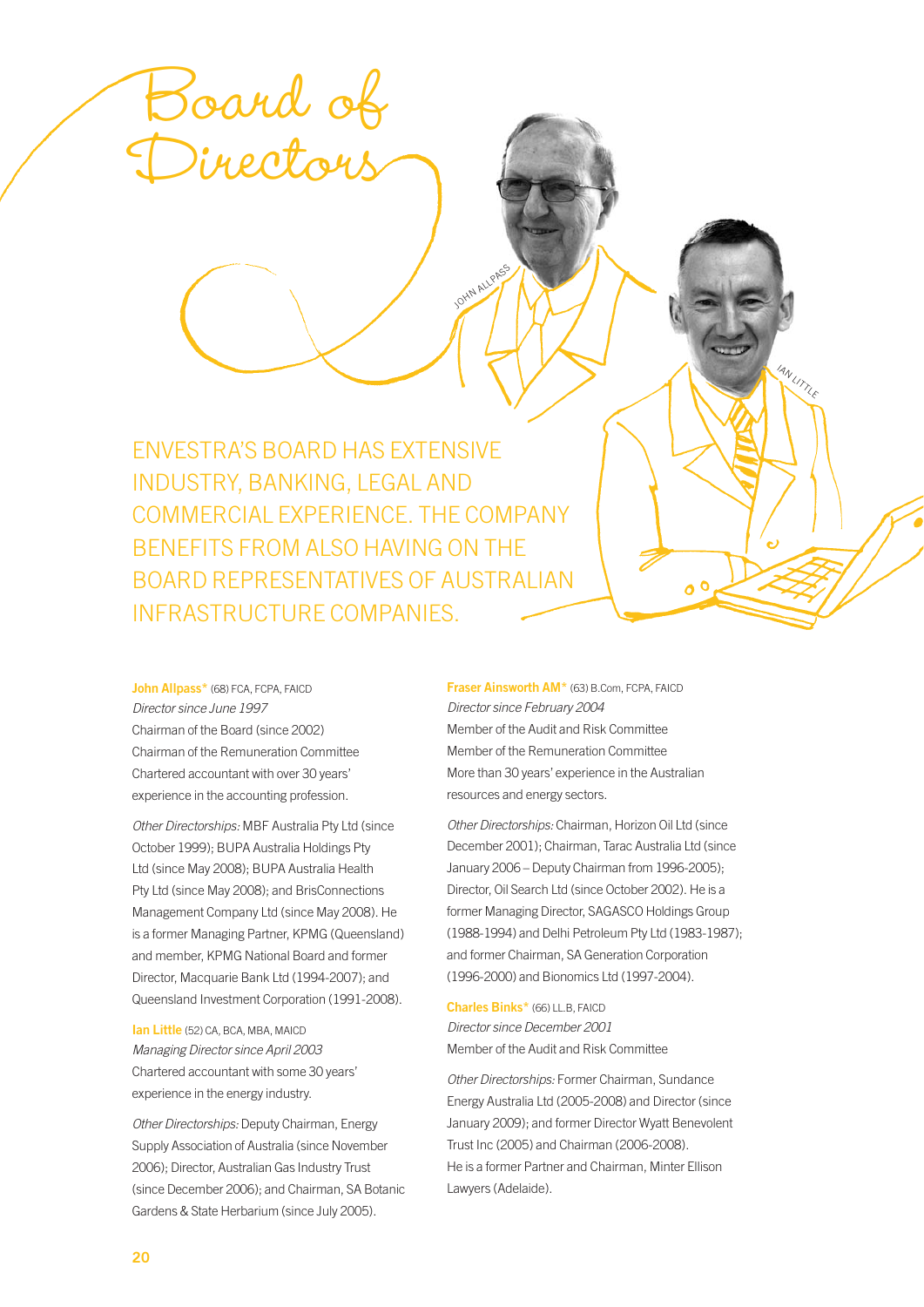

#### **Dominic Chan** (47) FCPA, FCCA

*Director since July 2005*

Certified Public Accountant with over 20 years' experience in the accounting profession. Chief Financial Officer, Cheung Kong Infrastructure Holdings Ltd.

*Other Directorships:* Cambridge Water PLC. Former Director, ETSA Utilities; Powercor Australia Ltd and CitiPower Pty Ltd.

### **Ivan Chan** (46) BSc, LLB, MBA

*Director since August 2007*

More than 20 years' experience in investment banking and finance. Chief Planning and Investment Officer, Cheung Kong Infrastructure Holdings Ltd.

**Ross Gersbach** (48) B.Bus, CPA, MAICD *Director since July 2007* 

Member of the Audit and Risk Committee Extensive experience in the infrastructure sector of the energy industry. He is Group Manager Commercial, APA Group.

 *Other Directorships:* Former Director, APA Group (2006-2008), Elgas Ltd (2004-2006) and ActewAGL (2004-2006).

**Michael McCormack** (48) B.Surv, Grad Dip Eng, MBA, FAICD *Director since July 2007* Extensive experience in the infrastructure sector of the energy industry.

 *Other Directorships:* Managing Director, APA Group (since July 2006) and Chairman of a number of APA subsidiary companies. He is a Director, Australian Pipeline Industry Association (since October 2004) and the Australian Brandenburg Orchestra (since August 2006).

 **Olaf O'Duill\*** (62) B. Comm. (Hons), FAICD, SFFin *Director since July 2000*  Chairman of the Audit and Risk Committee Member of the Remuneration Committee Extensive experience in financial markets.

*Other Directorships:* Former Chairman, National Electricity Market Management Company Ltd (1996-1999), Southern Healthcare Network (1995-1999), Amrad Corporation Ltd (2002-2004) and Tower Ltd (2000-2006). Former Director, McPhersons Ltd (1995-2003), Sigma Company Ltd (1995-2002), and Sunraysia Television Ltd (1992-2008).

```
* Independent Director
```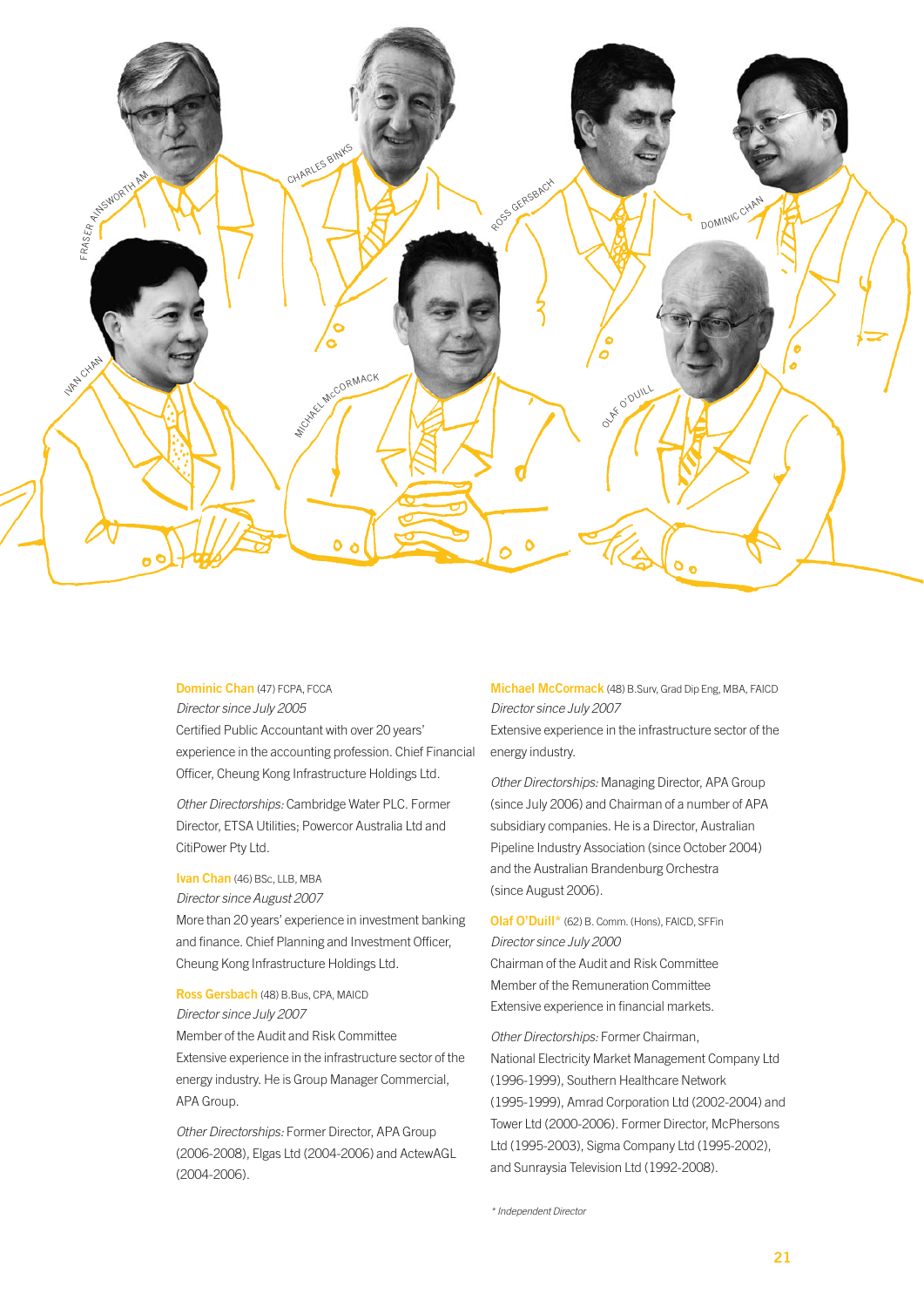# Management team

 ENVESTRA'S MANAGEMENT TEAM HAS EXTENSIVE EXPERIENCE IN THE OPERATIONAL, FINANCIAL, REGULATORY AND LEGAL ASPECTS OF THE GAS DISTRIBUTION SECTOR.

PETER RYAN

#### **Andrew Staniford** (53) M.Ec *Commercial Manager*

PAUL MAY

 More than 20 years' experience in development and application of regulatory arrangements in the energy industry; extensive experience in commercial management of utilities. Former Director, Electricity Reform, South Australian Government. Director, Energy Networks Association and Chairman, Regulatory Affairs Committee.

**ADREW STANIFORD** 

#### **Peter Ryan** (51) B.Ec, FCA, MAICM, F Fin *Chief Financial Officer*

More than 25 years' experience in corporate finance, capital markets and mergers and acquisitions. Former partner of Price Waterhouse, Executive Manager, Finance – SA Business Unit, Santos Limited and Chief Financial Officer ABB Grain Limited (including CFO of AusBulk Limited).

#### **Des Petherick** (58) PNA

*Manager, Corporate Services and Company Secretary*

 More than 20 years' experience in corporate services in the gas industry. Former Group Manager, Corporate Services, South Australian Gas Company; Secretary to various South Australian Government Ministers, including the Deputy Premier.

### **Greg Meredith** (41) B.Ec (Hons), MBA, F Fin *Group Treasurer*

 More than 15 years' experience in the energy sector in various roles including regulatory and treasury management, mergers and acquisitions strategy and economic advice.

DES PETHERICK

GREG MEREDITY

 **Paul May** (37) B.Acc, CA *Financial Controller*

 Chartered Accountant with more than 10 years' experience in various corporate accounting roles in ASX listed companies, including previously at Santos Limited and Henry Walker Eltin Group Limited.

#### **OUTSOURCED OPERATIONS**

Envestra's business strategy is founded on striking an appropriate balance between internal management and outsourced operations. Our business is run by senior managers with extensive energy industry experience and, unlike many other infrastructure entities, no fees are paid to financial institutions to manage the financing, regulatory, legal or strategic functions. Operation of the gas distribution networks and transmission pipelines, including maintenance, engineering, network development, consumer service and various administrative activities, is outsourced to APA Asset Management (APA). Significant incentives are available to APA to improve productivity, increase revenue and enhance services.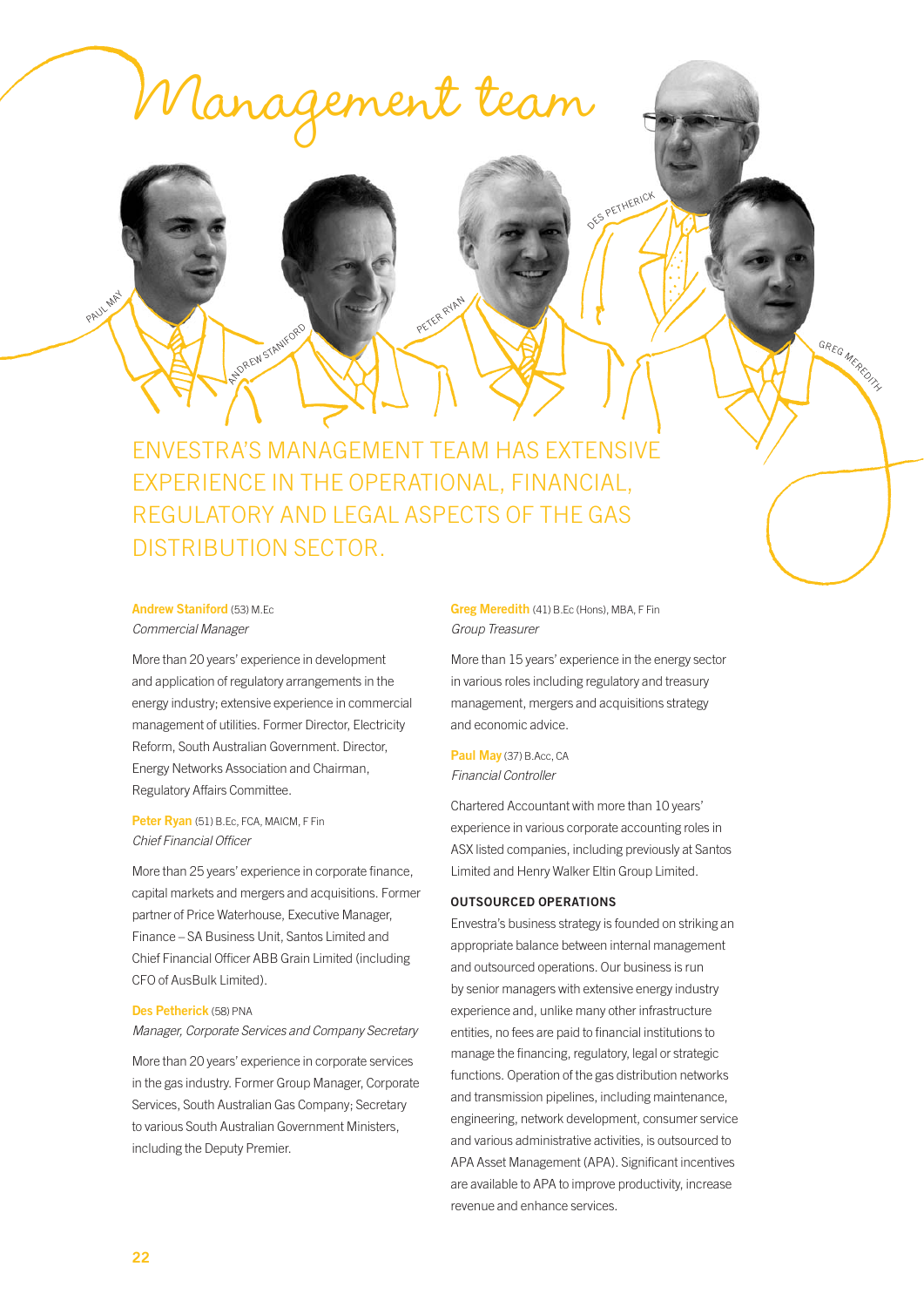yporate governan

 ENVESTRA IS COMMITTED TO SOUND CORPORATE GOVERNANCE AND TO THIS END THE FOLLOWING POLICIES AND PRACTICES HAVE BEEN ADOPTED AND IMPLEMENTED BY THE BOARD.

 Each year a review of the Company's corporate governance framework is carried out against the guidelines of the Australian Securities Exchange's Corporate Governance Council.

 The Company's framework largely complies with these recommendations. Consistent with the Company's approach to sound corporate governance, opportunities for improvement are regularly considered.

 The Board delegates to the Managing Director and senior executives day-to-day management of the affairs of the Company and its controlled entities, and the implementation of the corporate strategies and policies.

Non-executive Directors meet, at least twice per year, without management present.

 The Directors are responsible to shareholders for the performance of the Company and their focus is to enhance the interests of shareholders and other key stakeholders and to ensure the Group is properly managed.

The main processes that the Directors of the Company use in doing so are set out in this statement.

#### **BOARD COMPOSITION**

The Company's Constitution requires that the minimum number of Directors is three and the maximum is 10. The Company has two major shareholders, Australian Pipeline Ltd (APA Group) and Cheung Kong Infrastructure Holdings (CKI).

 Under Envestra's Constitution, while CKI holds more than 15% of Envestra's securities, they may appoint up to two non-executive Directors. If their holding is between 10 and 15%, they may appoint one Director.

 The APA Group and CKI Directors are not regarded as being independent as both organisations each hold more than 15% of the Company's issued capital. In addition, APA Group has a significant contractual relationship with Envestra under the Operating and Management Agreements related to the Company's assets.

Membership of the Board comprises:

- Four independent non-executive Directors.
- Two non-executive Directors nominated by APA Group.
- Two non-executive Directors appointed by CKI.
- The Managing Director.

The Chairman must be an independent Director.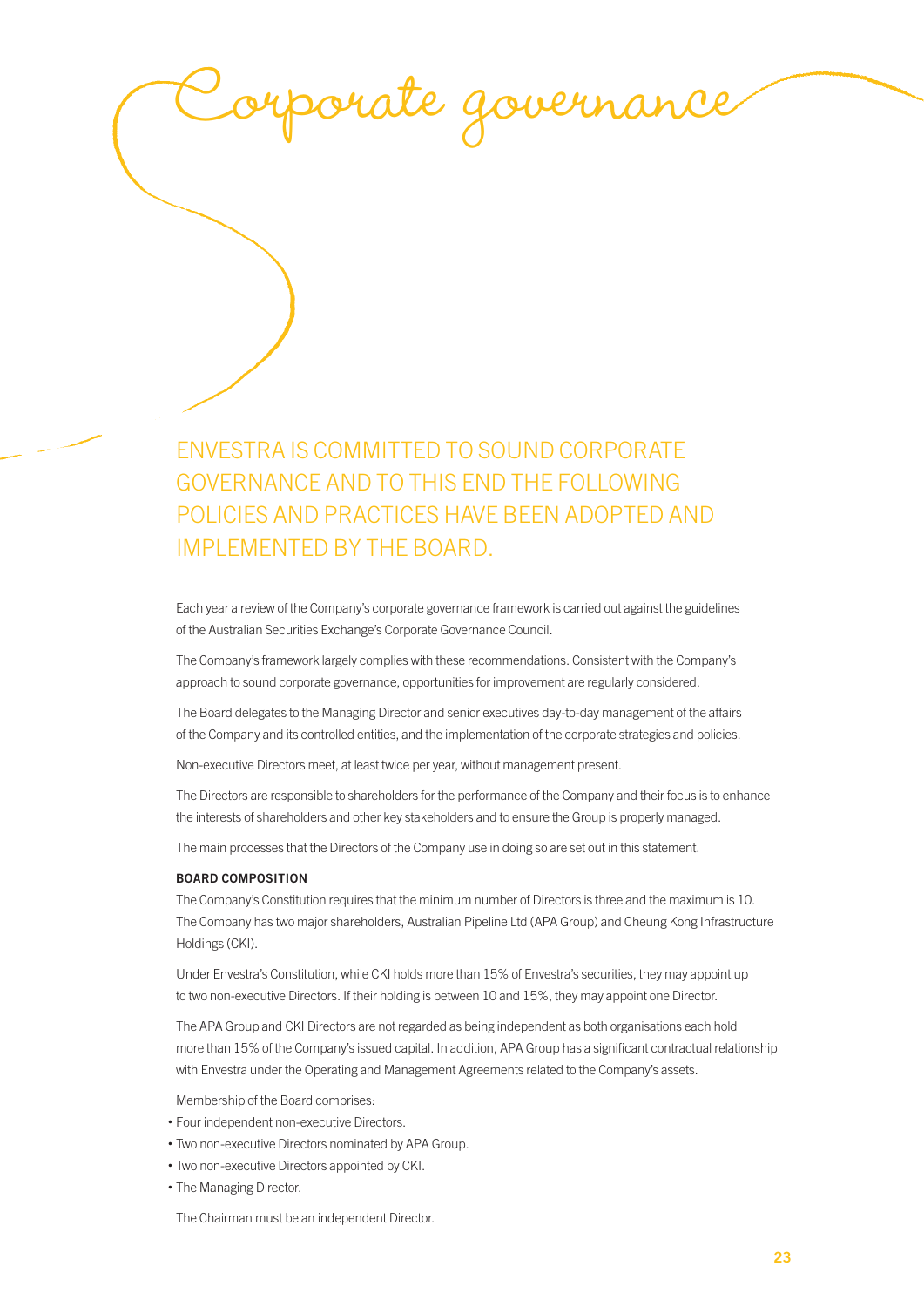To comply with the ASX guidelines on independent Directors it would be necessary to appoint two additional Directors, which would require an amendment to the Constitution. However, given the balance between the existing major shareholders' representatives on the Board, and the independent Directors, the existing Board structure is considered appropriate, particularly as under the Constitution the Chairman has a casting vote in the event of an equality of votes.

Directors are subject to retirement by rotation and election by shareholders at a general meeting.

 No Director may remain on the Board for more than three years without re-election. Where a Director is appointed during the year that Director will hold office until the next Annual General Meeting, and then be eligible for re-election.

Details of the members of the Board, their experience, qualifications and special responsibilities are set out on pages 20 and 21.

 When considering Board vacancies, Directors take into account the candidate's capacity to enhance the mix of skills and experience of the Board and to contribute to the development of the Company. When a vacancy exists, the Board identifies candidates with the relevant experience and expertise, using external consultants when required.

The current Board has a broad range of expertise covering financial, legal, banking, commercial and operational backgrounds, with all members bringing the benefits of experience from other Boards and industries.

#### **PERFORMANCE APPRAISAL**

The Board has adopted a policy of undertaking self-assessments of its performance to initiate improvements and assist in determining the Board's support for individual members offering themselves for re-election by the shareholders. Assessments are conducted at regular intervals.

#### **BOARD RESPONSIBILITIES**

The most significant responsibilities of the Board include:

- Setting strategic objectives, long-term business plans and annual budgets.
- Regularly reviewing the operational and financial performance of the Company.
- Ensuring that the requirements are met of continuous disclosure to the investment market and security holders about the performance and activities of the Company.
- Ensuring that appropriate risk management systems are in place and reports on performance are regularly reviewed.
- Overseeing the Company's commitment to the health and safety of employees and contractors, the environment and sustainable development.
- Evaluating potential business development opportunities.
- Appointing the Managing Director and other senior executives and evaluating their performance.
- Appointing the Company's external auditors.
- Appointing the Company's internal auditors as part of its general responsibility to ensure satisfactory internal controls are maintained over the Company's key risk areas.
- Ensuring the Company's Code of Conduct and Ethics and other policies are adhered to.
- Approving the annual and half-yearly financial reports.
- Overseeing the engagement of resources to conduct the business.

#### **INDEPENDENCE OF BOARD MEMBERS**

Envestra's Constitution provides that Directors or their fi rms may act in a professional capacity for the Company, other than acting as an auditor for the Company. Disclosure of related party transactions is set out on pages 73 and 74.

 APA Group entities connected with Mr M J McCormack and Mr R M Gersbach had dealings with the Company during the year. Almost all transactions were associated with the contractual arrangements under the Operating and Management Agreements entered into with Envestra. In respect to other matters which arose with the APA Group during the year, in accordance with the Board's guidelines, the APA Directors declared their interest in those dealings to the Company and, after discussion, the remaining Directors determined whether the potential conflict of interest disqualified them from being present or voting on the matter.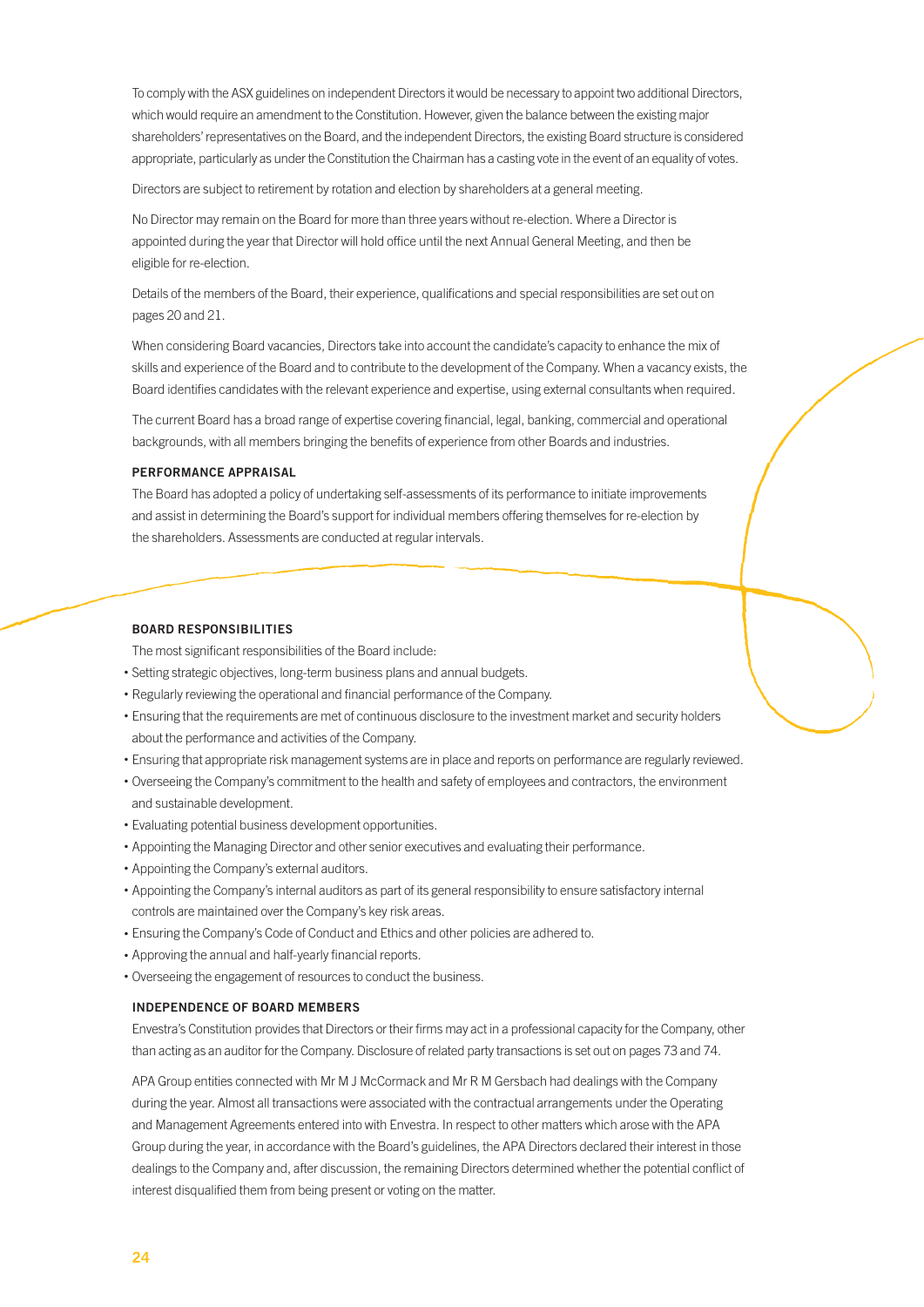

#### **RESOURCES AVAILABLE TO THE BOARD**

Directors have the right of access to Company employees, advisors and records.

 In relation to their duties and responsibilities, Directors have the right to seek independent professional advice at the Company's expense where the Chairman has given approval.

 As approved by shareholders, the Company has entered into Deeds of Access with each Director giving them a right of access to all documents that were provided to them during their time in office for a period of 15 years after ceasing to be a Director.

#### **REMUNERATION OF NON-EXECUTIVE DIRECTORS**

The maximum aggregate remuneration for non-executive Directors is set out in the Company's Constitution and can be varied only at a general meeting. Shareholders approved the current maximum aggregate remuneration of \$750,000 per annum in November 2003.

The amount paid in 2008-09 was \$720,000.

 Board fees were last reviewed with effect from 1 July 2006. The Chairman's fees are \$150,000 and for other Directors they are \$75,000. The Chairman of the Audit and Risk Committee receives a fee of \$15,000 and other members \$10,000.

Details relating to the remuneration paid to non-executive Directors appear on page 35.

The Retirement Benefit Scheme for Directors, which was introduced when the Company was formed in 1997, was suspended on 30 June 2003. Under the scheme, after one year of service Directors were entitled to receive retirement benefits on a sliding scale based on the number of years served on the Board. The maximum retirement benefit was payable after 10 years' service and was calculated as three times the average annual emoluments of the Director over the three years before the date of retirement.

 Superannuation was paid by the Company, in addition to the above fees, at the minimum superannuation guarantee levels required by Commonwealth legislation. The accumulated benefit arising from these superannuation payments are offset from the retirement benefit, when paid to Directors.

Superannuation contributions continue to be made for eligible Directors, but these are now deducted from the fees paid.

At 30 June 2009, the benefit payable on retirement of each non-executive Director was:

- Mr J G Allpass \$175,919;
- Mr C C A Binks \$30,686;
- Mr O B O'Duill \$46,912.

The benefit payable on retirement is based on 10/13 of the Director's fees paid in the previous three years, but is not adjusted for the increase in years of service.

 Mr F Ainsworth, Mr D Chan, Mr I Chan, Mr M McCormack and Mr R Gersbach joined the Board after the scheme was suspended, so do not participate in the Retirement Benefit Scheme.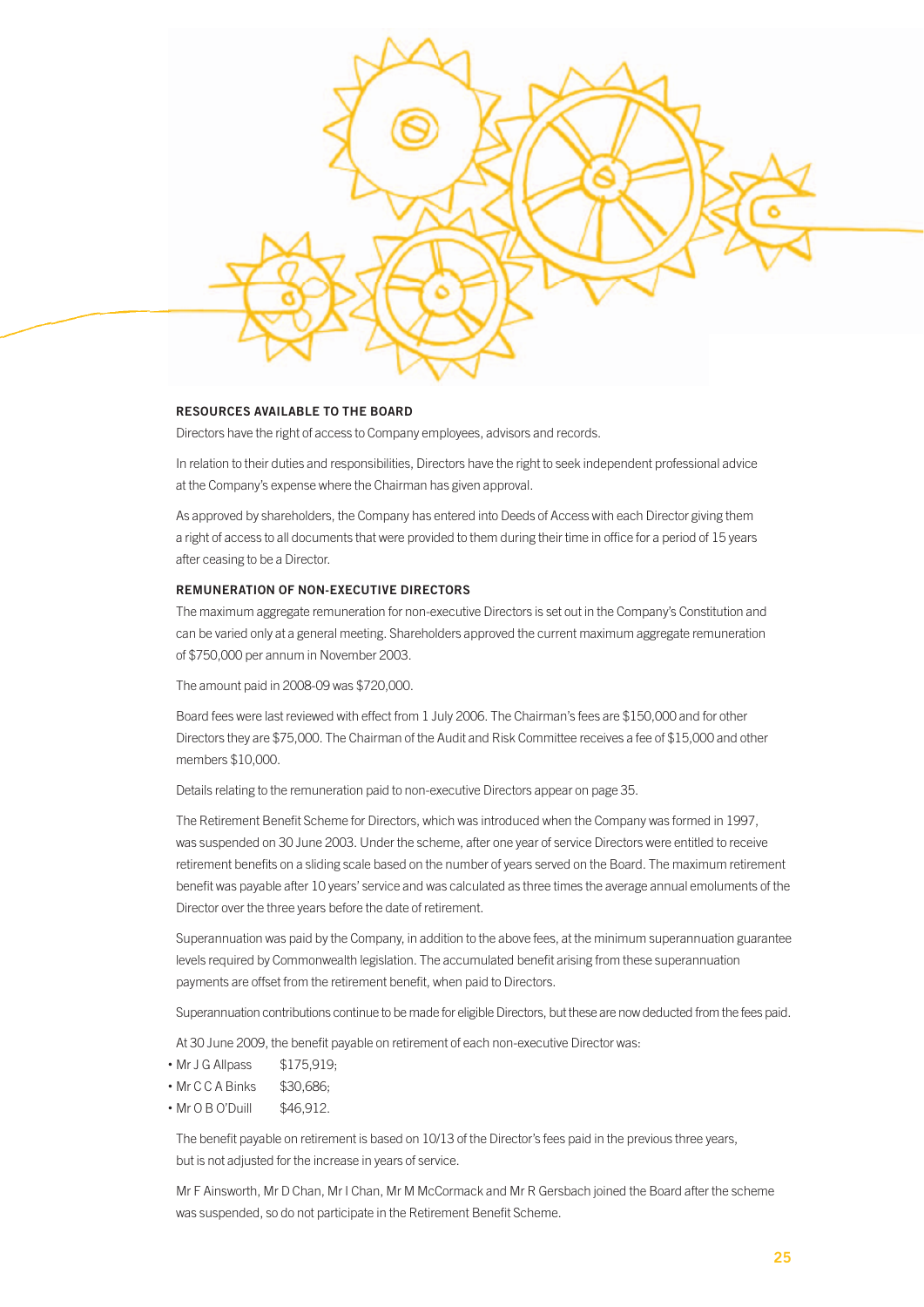#### **BOARD COMMITTEES**

The Board has established two committees to assist in the execution of its duties. They are the Audit and Remuneration Committees. The committee structure and membership is reviewed annually. Other committees are formed to deal with specific issues, when required.

 Each of the Audit and Remuneration Committees has its own charter setting out its role and responsibilities. The charters are approved by the Board and copies can be obtained on request from the Company or are available on the Company's website www.envestra.com.au. All recommendations of the committees are submitted to the Board for consideration.

 Director appointments are relatively infrequent and are considered by the full Board. In these circumstances it has not been deemed necessary to establish a Nomination Committee. Similarly, the other roles normally undertaken by such a committee are also addressed by the full Board.

#### **AUDIT AND RISK COMMITTEE**

Members of the Audit and Risk Committee must be non-executive Directors, and the Chairman of the Committee cannot be Chairman of the Board. The committee must consist of a majority of independent Directors.

Members of the committee are:

- Mr O B O'Duill (Chairman);
- Mr E F Ainsworth:
- Mr C C A Binks; and
- Mr R M Gersbach.

Each of the external and internal auditors, and the Managing Director and Chief Financial Officer, usually attend the meetings.

The key responsibilities of the committee are:

- Reviewing the annual and half-year financial reports and recommending their adoption by the Board.
- Reviewing other financial information distributed externally.
- Reviewing management of financial risks.
- Recommending the appointment and remuneration of the auditors, and reviewing the terms and scope of engagement and assessing their performance.
- Reviewing the effectiveness of the internal control environment.
- Approving the scope of the internal audit program.
- Overseeing the risk management program.
- Reviewing compliance with corporate policies, controls and delegated authorities.
- Reviewing compliance with the requirements of energy regulatory bodies, including the approval of regulatory accounts.
- Considering the independence of the auditor and approving non-audit services during 2008-09 provided by the audit firm.

 PricewaterhouseCoopers (PwC) was appointed as external auditor in 1997. It is PwC policy to rotate audit engagement partners with listed companies at least every five years. The responsible audit partner for Envestra was rotated in 2004.

 The board recognises the need to periodically review the services provided by its external auditor, as well as the cost of these services. In June 2009, the Audit and Risk Committee conducted a tender for the provision of external services. It was resolved to continue using the services of PricewaterhouseCoopers as the Group's external auditor.

KPMG was appointed as internal auditor in 2002. Their audit partner was rotated, due to his retirement, in 2006.

 The internal and external auditors have direct access to the Chairman of the Audit and Risk Committee and, where necessary, the Chairman of the Board. The Audit and Risk Committee meets with the external and internal auditors without management present on an as required basis, but at least once a year.

The external auditor attends the Annual General Meeting and is available to answer questions from security holders.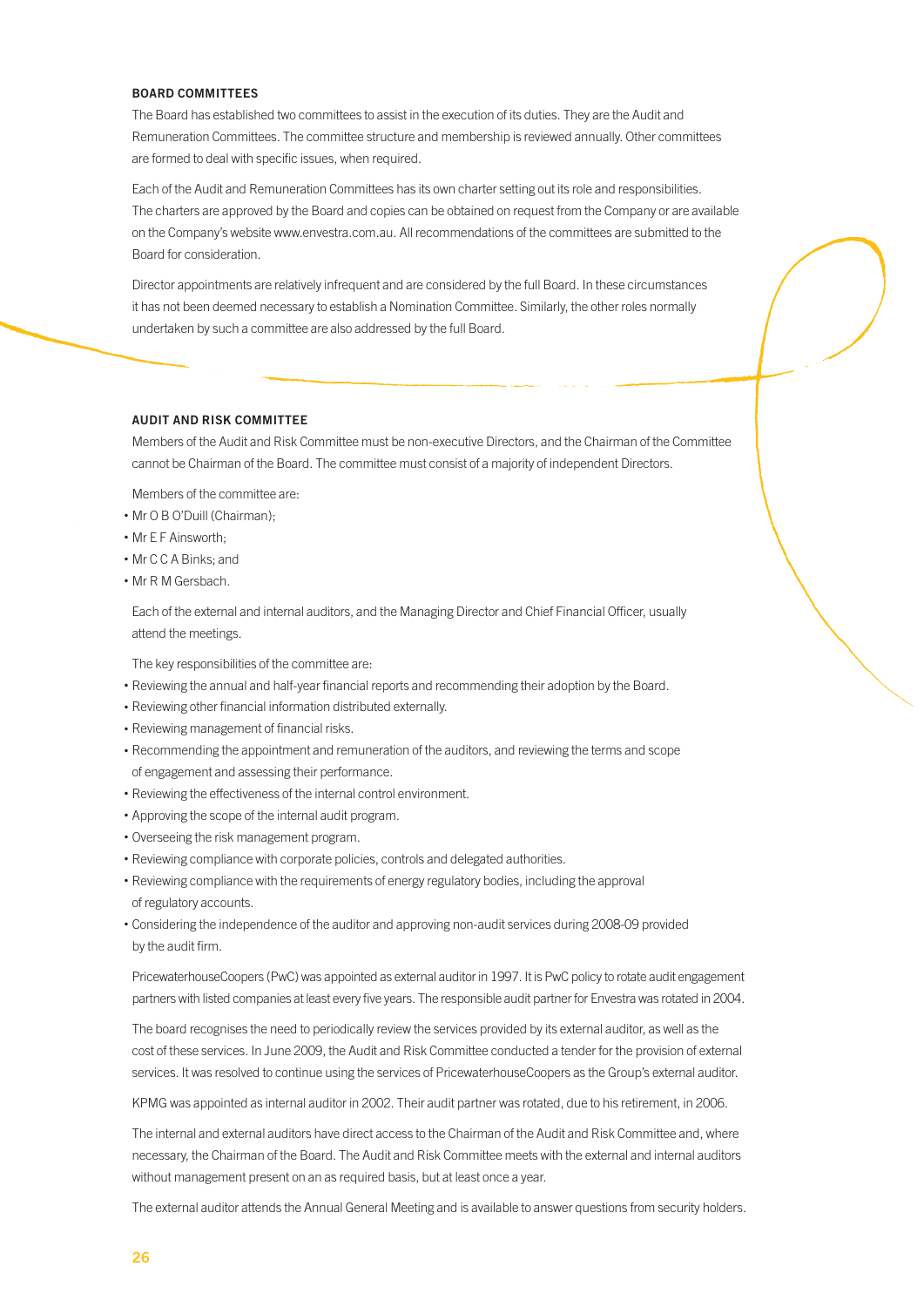#### **REMUNERATION COMMITTEE**

Members of the Remuneration Committee must be non-executive Directors. The Managing Director is invited to attend meetings to discuss senior executives' performance and remuneration.

Members of the committee are:

- Mr J G Allpass (Chairman);
- Mr E F Ainsworth; and
- Mr O B O'Duill.

 The Remuneration Committee advises the Board on remuneration policies and practices, and makes recommendations on remuneration packages and other terms of employment for the Managing Director and other senior executives, having regard to the need to attract, retain and develop appropriately skilled people.

 Each member of the senior management team is employed under a contract covering a range of matters including their duties, rights, responsibilities and entitlements on termination.

 The committee, having regard to personal and corporate performance and relevant comparative information, reviews remuneration of the senior management team annually. The remuneration of all senior managers is assessed at regular intervals by an external professional human resources consultant and the resultant report submitted to the committee for consideration as part of the review of packages.

Remuneration for senior executives comprises both fixed remuneration and incentives. The incentives are based on a combination of the Company's results and individual performance levels. The payment of short-term incentives is dependent upon the achievement of operating and financial targets set at the beginning of each year.

 The maximum short-term incentive for the Managing Director is 30% of his total employment costs. The maximum incentive for the Chief Financial Officer and Commercial Manager is 25%, and the maximum incentive for all other senior executives is 20%.

 The Managing Director and Commercial Manager have the ability to earn a long-term incentive, on a rolling basis, after three years' service. The bonus is equivalent to 50% of the short-term incentive. Payments under this incentive for the Managing Director and the Commercial Manager commenced in 2007, and 2008, respectively.

The Company does not operate an Employee Share Option Plan.

The focus of Directors and management is to enhance the interests of shareholders and, in doing so, ensure that risks are identified and properly managed

#### **RISK ASSESSMENT AND MANAGEMENT**

The Company has a risk-assessment program that is monitored by the Audit and Risk Committee. The program is designed to ensure strategic, operational, legal, reputation and financial risks are identified, assessed, addressed and monitored to enable the Company to achieve its business objectives.

The Managing Director, Chief Financial Officer and Company Secretary manage the Company's risk-management program in conjunction with the Executive Risk Management Committee.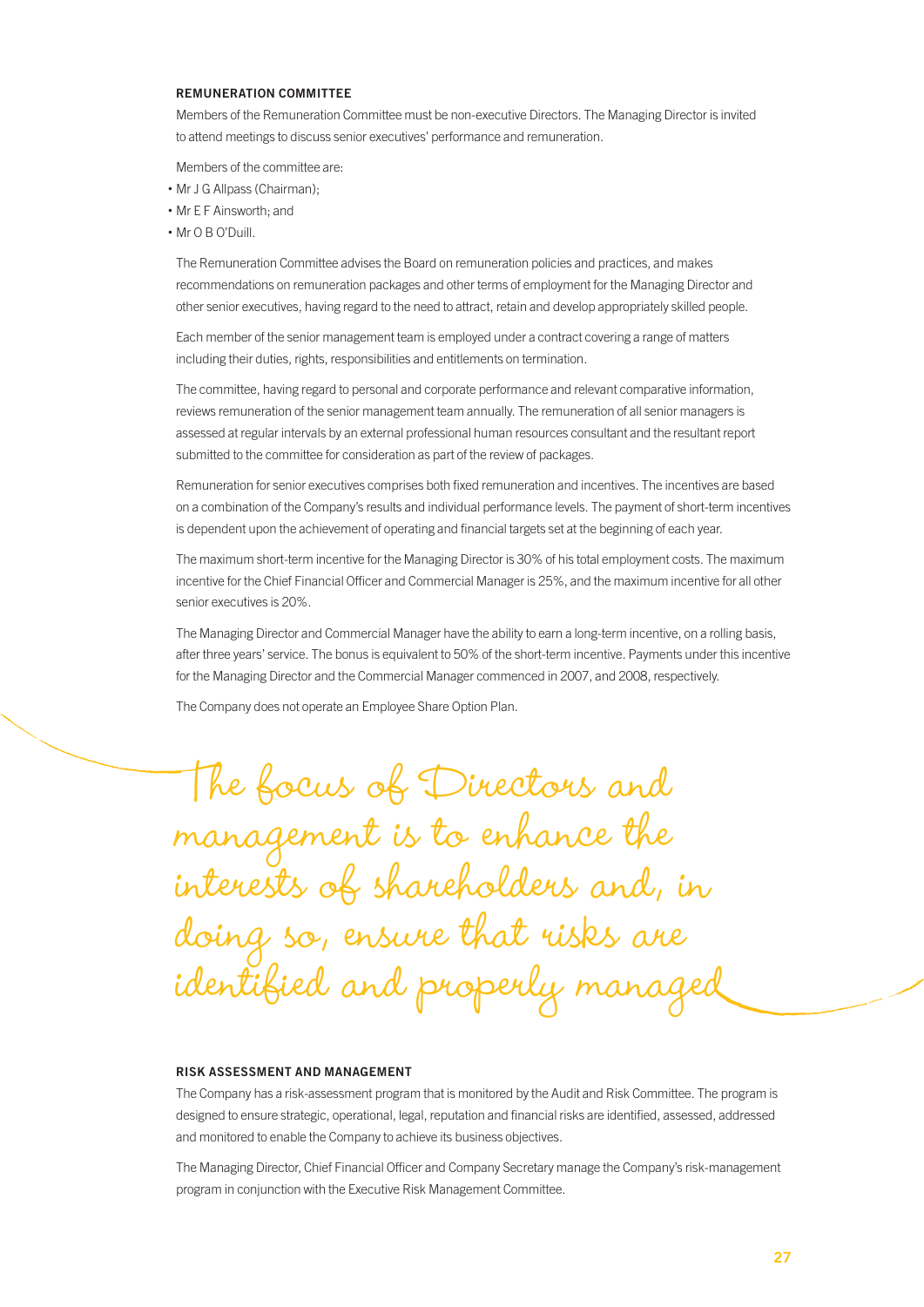The Board and Audit and Risk Committee have received an assurance from the Managing Director and the Chief Financial Officer that the declaration provided in accordance with section 295A of the Corporations Act is founded on a sound system of risk management.

 The Audit and Risk Committee receives regular reports on progress in addressing the risks. The internal auditors also carry out regular investigations into control mechanisms and report their findings, including recommendations for improvement to controls, processes and procedures, to the Audit and Risk Committee.

 APA is required to operate and manage Envestra's networks in accordance with the Operating and Management Agreements and to legal and prudential standards. Envestra's management has the responsibility to monitor the risks and compliance issues associated with APA's performance and to report to the Board on these matters. As part of this process, independent engineering audits are conducted each year.

 The Company has a comprehensive insurance program in place which is reviewed annually in conjunction with the Company's insurance brokers and legal advisors.

#### **INDEMNITIES**

The Directors are indemnified under deeds against liability in the fulfilment of their duties unless the liability arises out of conduct involving a lack of good faith or wilful neglect. They are also indemnified for the costs of defending proceedings in which judgement is given in their favour, or in which they are acquitted, or the claim is withdrawn.

#### **CODE OF CONDUCT AND ETHICS**

The code requires that, at all times, Directors and employees act with integrity, objectivity and in compliance with the letter and spirit of the law and Company policies.

 The code requires employees, aware of unethical practices within the Company, to report these using the avenues available under the Company's Whistle-blowing Policy. Employees have direct access to the Managing Director or, if this would cause a conflict, the Chairman of the Audit and Risk Committee or the Chairman of the Board.

#### **DEALINGS IN ENVESTRA'S SECURITIES BY DIRECTORS AND EMPLOYEES**

Directors and officers of the Company are prohibited from trading in Envestra securities between 1 July and the close of business on the day the Company announces its full-year results, and between 1 January and the close of business on the day the Company announces its half-year results.

Directors and officers are also subject to the provisions of the Corporations Act relating to conduct by a person in possession of inside information. A person possesses inside information if they know, or ought to reasonably know, that if the information were generally available a reasonable person would expect it to have a material effect on the price of Envestra's securities. Directors and officers in possession of inside information are prohibited from trading in Envestra's securities.

Directors must inform the Chairman, or in his absence the Chairman of the Audit and Risk Committee, and officers must inform the Managing Director, or in his absence the Company Secretary, of their intention to trade in Envestra's securities either by themselves or by an associate. Such notification must be provided at least 24 hours prior to any proposed trade.

## **CONTINUOUS DISCLOSURE AND SHAREHOLDER COMMUNICATION**

The Company Secretary is responsible for communication with the Australian Securities Exchange (ASX). This includes ensuring compliance with the continuous disclosure requirements in the ASX Listing Rules and the Company's Continuous Disclosure Policy, and overseeing information disclosure to analysts, brokers, shareholders, the media and general public. The policy is available on the Company's website (refer below).

 All information disclosed to the ASX is posted on the Company's website as soon as practicable after it is disclosed to the ASX. Material used to brief analysts on the Company's operations is released to the ASX when it provides new information and all presentation material is posted on the website.

An email alert system is operated for the benefit of shareholders and other interested parties, whereby an email is sent to registered persons when a media release or other document has been issued to the market.

 Company announcements, annual and half-year reports, as well as market and Annual General Meeting presentations are available on the Company's website www.envestra.com.au.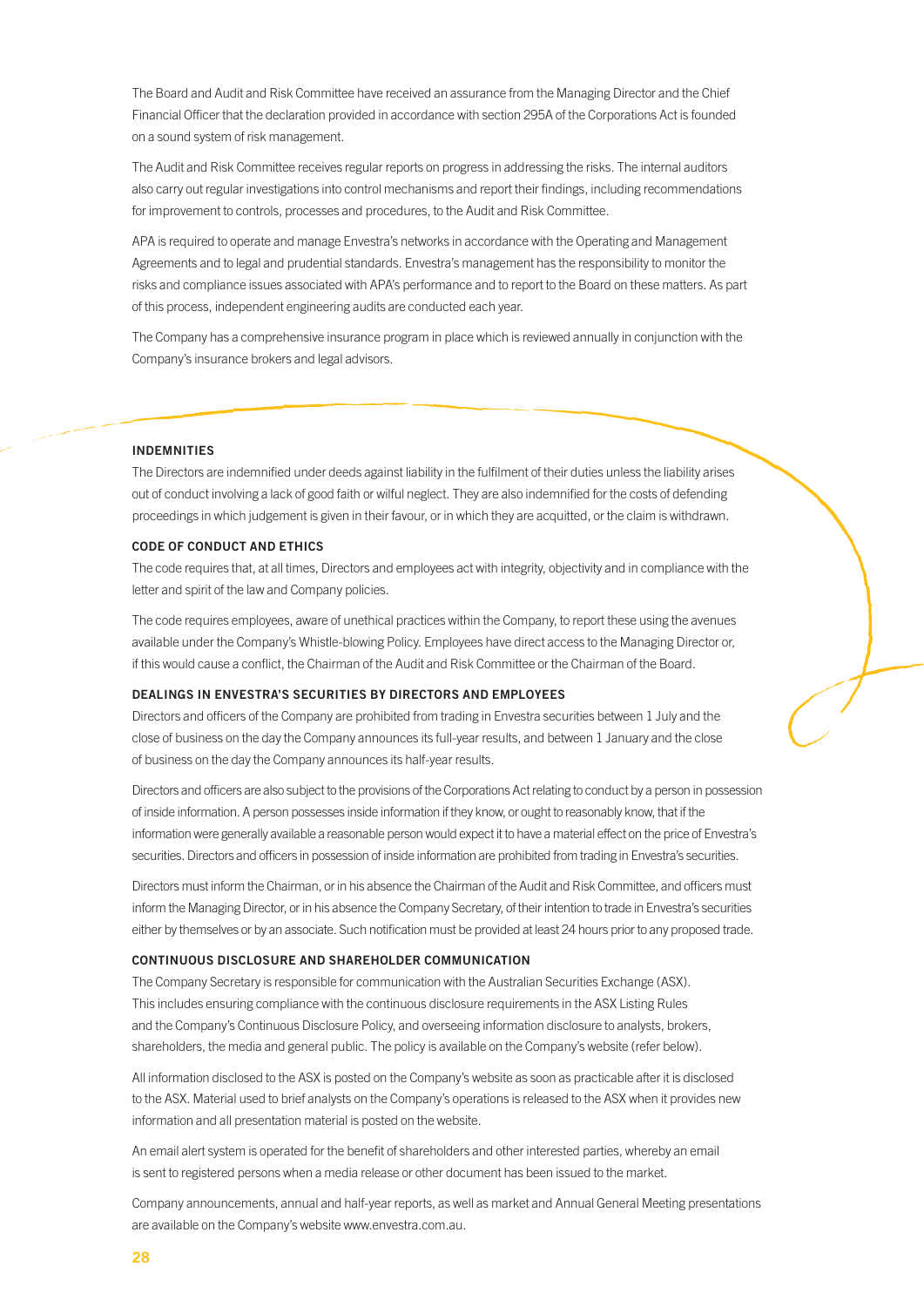

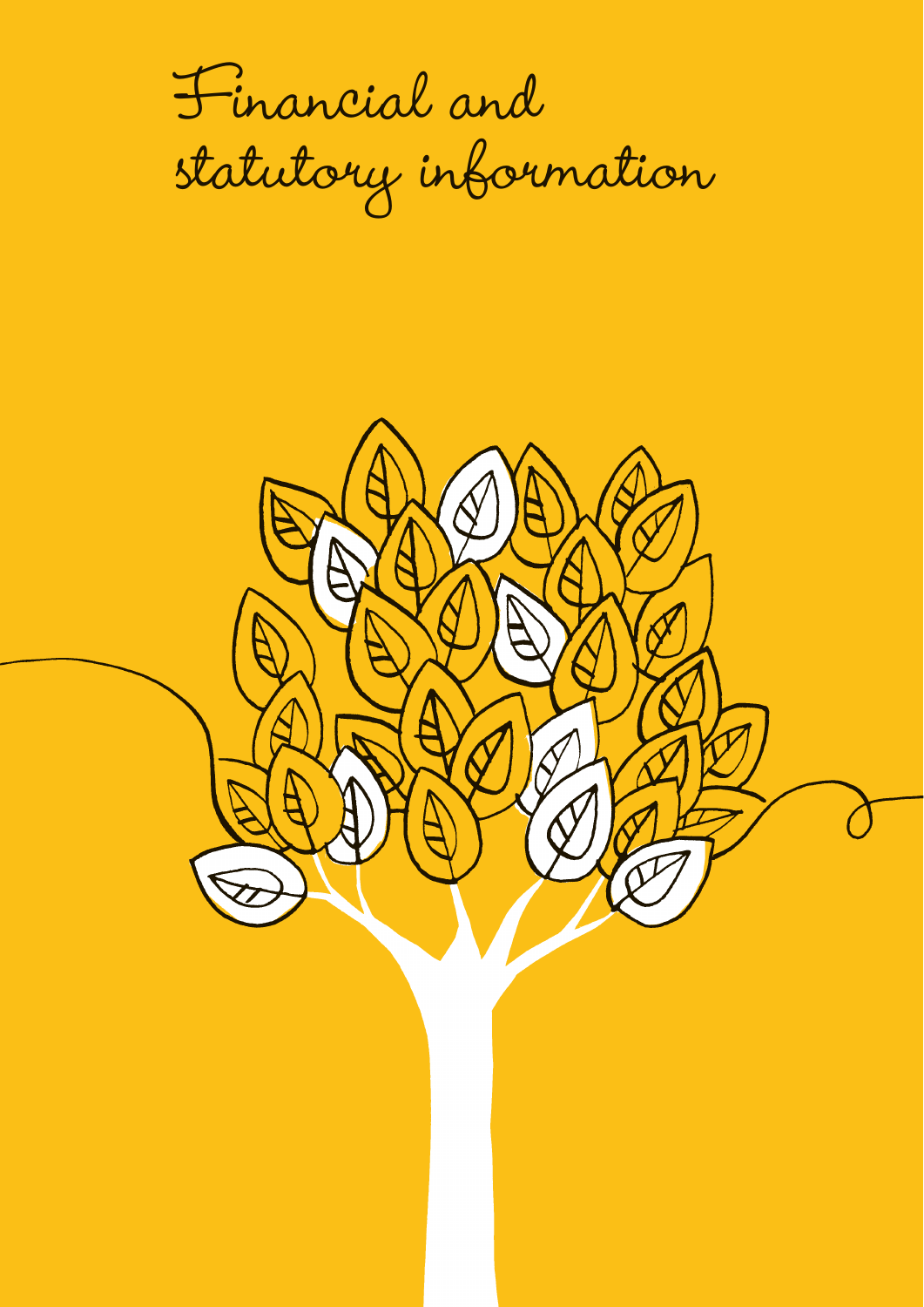Directors' report

 YOUR DIRECTORS PRESENT THEIR REPORT ON THE CONSOLIDATED ENTITY (REFERRED TO HEREAFTER AS THE GROUP) CONSISTING OF ENVESTRA LTD AND THE ENTITIES IT CONTROLLED AT THE END OF, OR DURING, THE YEAR ENDED 30 JUNE 2009 IN ACCORDANCE WITH A RESOLUTION OF THE DIRECTORS.

#### **DIRECTORS**

The following persons were Directors of Envestra Ltd during the whole of the financial year and up to the date of this report:

John Geoffrey Allpass (Chairman) Ivan Kee Ham Chan Ian Bruce Little (Managing Director) Ross Murray Gersbach Eric Fraser Ainsworth AM Michael Joseph McCormack Charles Christopher Agar Binks **Charles Christopher Agar Binks** Olaf Brian O'Duill Dominic Loi Shun Chan

Details of the Directors' and Company Secretary's qualifications, experience and special responsibilities appear on pages 20 to 22 of the annual report. Directors' shareholdings are disclosed on page 39 of this report.

#### **PRINCIPAL ACTIVITIES**

During the year the principal continuing activities of the Group consisted of:

- provision of natural gas haulage services to retailers through the transmission pipelines and distribution networks it owns and manages;
- development of the business through expansion of the existing networks and construction of new networks.

#### **REVIEW OF OPERATIONS**

The review of operations of the Group and the results of those operations are discussed in detail in the Chairman's and Managing Director's Review of Operations on pages 6 to 11 of the Annual Report.

#### **CONSOLIDATED RESULTS**

For the year ended 30 June 2009, revenue/income was \$389.1 million, profit before interest on loan notes and tax was \$54.7 million and profit after tax was \$40.3 million. The aggregate of cash flows decreased cash on hand at 30 June 2009 by \$4.6 million leaving a cash balance of \$6.2 million at 30 June 2009.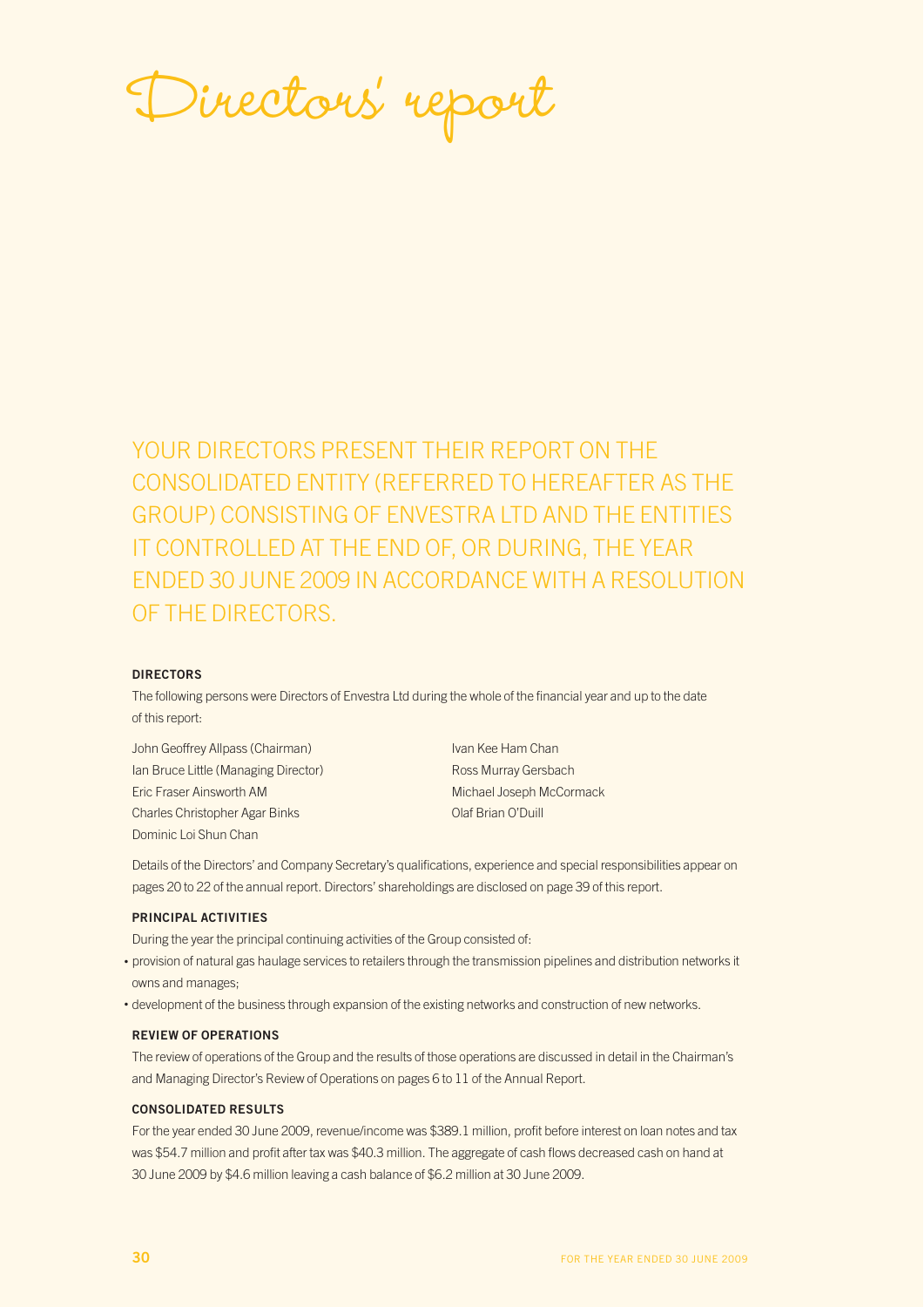#### **SIGNIFICANT CHANGES IN THE STATE OF AFFAIRS**

On 26 February 2009, the consolidation of debt packages for Envestra Ltd and Envestra Victoria Pty Ltd became effective. Under the debt consolidation, all financiers in both companies have equal security over all secured assets of the Group, and all debt covenants will be measured on a consolidated basis.

 Upon payment of the May 2009 distribution, the principal of Envestra Ltd's Loan Notes was fully repaid. This resulted in the transition of Envestra's securities from stapled securities to ordinary shares.

No other changes have occurred during the year which significantly changed the state of affairs of the Group.

#### **ENVIRONMENTAL REGULATION**

The Group's operations are conducted under the relevant Environmental Protection Acts and Regulations and associated legislation in the States of South Australia, New South Wales, Queensland and Victoria and in the Northern Territory.

 Through an Operating and Management Agreement, environmental management is exercised by APA Asset Management ("APA"). Envestra holds all required environmental licences and permits. There have been no material breaches of the Company's environmental obligations during the reporting period.

 The Victorian Environmental Protection Authority ("Victorian EPA") has requested Vic Gas Distribution Pty Ltd (a wholly-owned subsidiary of Envestra Victoria Pty Ltd) to provide Remediation Action Plans on sites owned by the Company that were formerly used for the manufacture of town gas. Investigations and assessments are currently in process in conjunction with auditors appointed by the Victorian EPA. Provision has been made for the Company's estimated cost of possible remediation.

The NSW Environmental Protection Authority ("NSW EPA") has notified The Albury Gas Company Limited (a wholly-owned subsidiary of Vic Gas Distribution Pty Ltd) that it is required to provide a Remediation Action Plan in respect to land formerly owned by the Company and used for the manufacture of town gas. The plan has been provided to the NSW EPA and provision has been made for the estimated remediation costs. The NSW EPA is currently in the process of considering the proposed remediation plan.

 The APA Group has a system to manage environmental issues. Auditing, action plan development, implementation, training, and reporting are integral parts of this system.

#### **LIKELY DEVELOPMENTS AND EXPECTED RESULTS OF OPERATIONS**

Information regarding future prospects and likely developments has been included in the Chairman's and Managing Director's Review of Operations on pages 6 to 11 of the Annual Report, and the Financial Review on pages 14 to 15 of the Annual Report.

#### **DISTRIBUTIONS – ENVESTRA LTD**

The following distributions were paid during the year covered by this report:

|                                        | Cents per stapled security | <b>Total distribution</b> |  |
|----------------------------------------|----------------------------|---------------------------|--|
|                                        |                            | \$M                       |  |
| Distribution on 30 November 2008       | 4.50                       | 40.1                      |  |
| Distribution / dividend on 31 May 2009 | 2.75                       | 35.7                      |  |
| Total distributions for 2008-09        | 7.25                       | 75.8                      |  |

 The Company announced on 22 December 2008 that as a consequence of the 2:5 Rights Issue launched on that date, that annual distributions for 2009-10 were expected to be 5.5 cents per security, with two equal payments of 2.75 cents per security.

#### **INDEMNITY AND INSURANCE OF OFFICERS**

Each Director and Executive Officer of Envestra is indemnified against liability as such an officer, to another person (except Envestra and its related bodies corporate), unless the liability arises out of conduct involving a lack of good faith. They are also indemnified for costs of defending proceedings in which judgement is given in their favour or in which they are acquitted or the claim is withdrawn. The Directors are also indemnified under Deeds of Access, Insurance and Indemnity.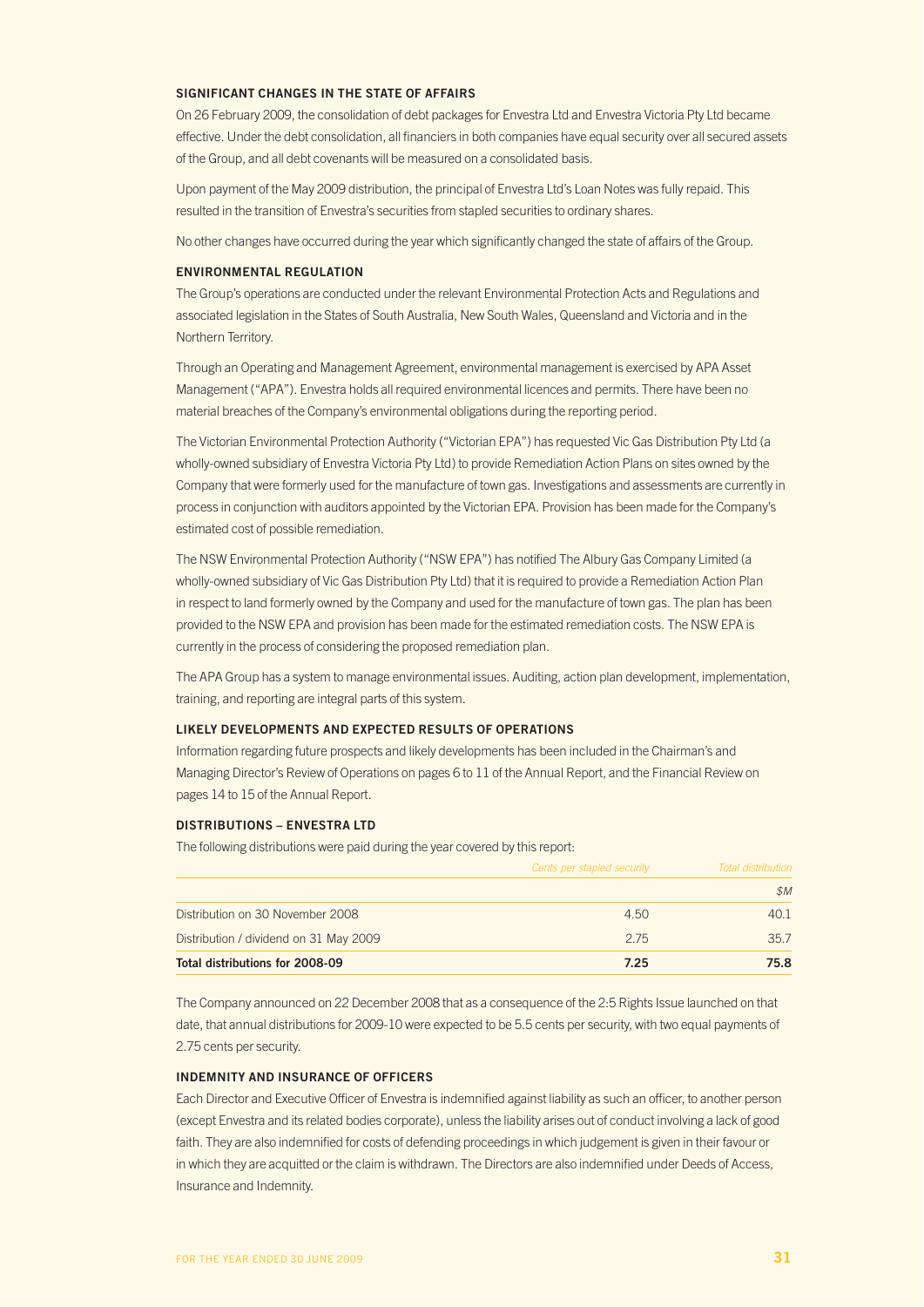The Company has paid a premium during the period of this report under a contract which insures the officers, Directors and executives.

A condition of the insurance is that the nature of the liability indemnified, the premium payable and certain other details of the policy not be disclosed.

#### **NON-AUDIT SERVICES**

Details of the amounts paid or payable to the auditor (PricewaterhouseCoopers) for audit and non-audit services provided during the year are set out in note 30.

 The Board of Directors has considered the position and, in accordance with advice received from the Audit and Risk Committee, is satisfied that the provision of the non-audit services is compatible with the general standard of independence for auditors imposed by the *Corporations Act 2001*. The Directors are satisfied that the provision of non-audit services by the auditor, as set out in note 30, did not compromise the auditor independence requirements of the *Corporations Act 2001* for the following reasons:

- all non-audit services have been reviewed by the Audit and Risk Committee to ensure they do not impact the impartiality and objectivity of the auditor;
- none of the services undermines the general principles relating to auditor independence as set out in APES 110 *Code of Ethics* for Professional Accountants.

#### **MATTERS SUBSEQUENT TO THE END OF THE FINANCIAL YEAR**

On 8 July 2009, Envestra announced that it had executed agreements with a syndicate of five banks for a three-year \$280 million bank facility. The facility is to be used to re-finance a \$125 million bank loan and \$175 million of Medium Term Notes due for repayment in the first half of 2009-10. Both these maturing facilities are held in Envestra Victoria Pty Ltd.

 In addition, the Company also announced that it had reached agreement with ANZ to convert an undrawn, one-year, \$50 million working capital facility held with Envestra Victoria Pty Ltd, to a three-year, \$75 million term facility.

 The Directors are not aware at the date of this report of any other matter of circumstance which has arisen since 30 June 2009 that has significantly affected, or may significantly affect:

- the Group's operations in future financial years; or
- the results of those operations in future financial years; or
- the Group's state of affairs in future financial years.

#### **MEETINGS OF DIRECTORS**

The number of Directors meetings and meetings of committees of Directors held during the period for which each Director held office during the period 1 July 2008 to 30 June 2009, and the number of meetings attended by each Director were:

|                  | of Directors | Full meetings Full meetings<br>of Directors | <b>Special</b><br><b>Board</b><br><b>Meetings</b> | Special<br><b>Board</b><br><b>Meetings</b> | Audit<br>Committee | Committee | Audit Remuneration Remuneration<br>Committee | Committee |
|------------------|--------------|---------------------------------------------|---------------------------------------------------|--------------------------------------------|--------------------|-----------|----------------------------------------------|-----------|
|                  | Held         | Attended                                    | Held                                              | Attended                                   | Held               | Attended  | Held                                         | Attended  |
| J G Allpass      | 7            | 7                                           |                                                   |                                            |                    |           |                                              |           |
| <b>B</b> Little  |              |                                             |                                                   |                                            |                    |           |                                              |           |
| E F Ainsworth    |              |                                             |                                                   |                                            | 5                  | 5         |                                              | 1         |
| <b>CCA Binks</b> |              | 7                                           | 1                                                 | 1                                          | 5                  | 5         |                                              |           |
| <b>DLS Chan</b>  | 7            | 7                                           | 1                                                 |                                            |                    |           |                                              |           |
| <b>IKHChan</b>   | 7            | 7                                           |                                                   |                                            |                    |           |                                              |           |
| R M Gersbach     |              |                                             |                                                   |                                            | 5                  | 5         |                                              |           |
| M J McCormack    |              |                                             |                                                   |                                            |                    |           |                                              |           |
| O B O'Duill      |              |                                             |                                                   |                                            | 5                  | 5         |                                              |           |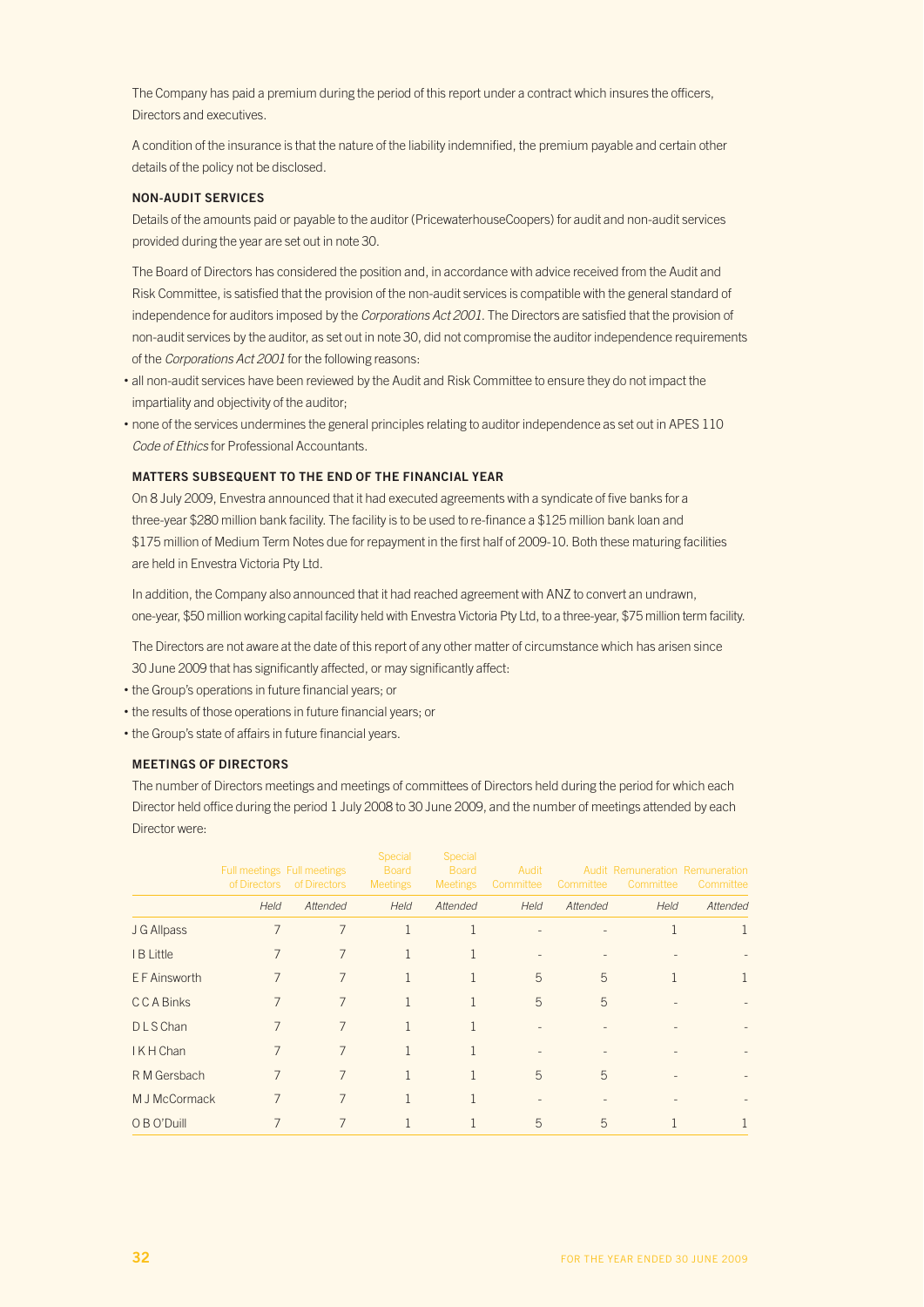Remuneration report

The Remuneration Report is set out under the following main headings:

- A) Principles used to determine the nature and amount of remuneration;
- B) Details of remuneration;
- C) Service agreements; and
- D) Additional information.

 The information provided under headings A – D includes remuneration disclosures that are required under the *Corporations Act 2001* and the *Corporations Regulations 2001*.

 The information provided in this remuneration report has been audited as required by section 308(3C) of the *Corporations Act 2001.*

#### **A) PRINCIPLES USED TO DETERMINE THE NATURE AND AMOUNT OF REMUNERATION**

The objective of the Group's executive reward framework is to ensure that reward for performance is competitive and appropriate for the results delivered. The framework aligns executive reward with achievement of strategic objectives and the creation of value for shareholders, and conforms with market practice for delivery of reward.

 In consultation with an external remuneration consultant, the Group has structured an executive remuneration framework that is market competitive and complementary to the reward strategy of the organisation.

The framework is aligned to shareholders' interests in that it:

- has economic performance as a core component of plan design;
- balances both short and long-term returns to shareholders; and
- attracts and aims to retain high calibre executives.

The framework is aligned to participants' interests in that it:

- rewards capability and experience;
- reflects competitive reward for contribution to growth in shareholder wealth and/or Group earnings;
- provides a clear structure for earning rewards; and
- provides recognition for contribution.

 The Board has established a Remuneration Committee which provides advice on remuneration and incentive policies and practices and specific recommendations on remuneration packages and other terms of employment for executive Directors, other senior executives and non-executives. The Corporate Governance Statement provides further information on the role of this Committee.

#### *Non-executive Directors*

Fees and payments to non-executive Directors reflect the demands which are made on, and the responsibilities of, the Directors. Non-executive Directors' fees and payments are reviewed annually by the Board. The Chairman's fee has been set at twice the fees of non-executive Directors. The Board has received advice from independent remuneration consultants on these fees.

#### *Directors' fees*

The current base remuneration was last increased with effect from 1 July 2006. The non-executive Director who chairs the Audit and Risk Committee receives additional fees and additional fees are also payable to Directors who are members of the Committee.

 Non-executive Directors' fees are determined within an aggregate Directors' fee pool limit, which is periodically recommended for approval by shareholders. The maximum currently stands at \$750,000.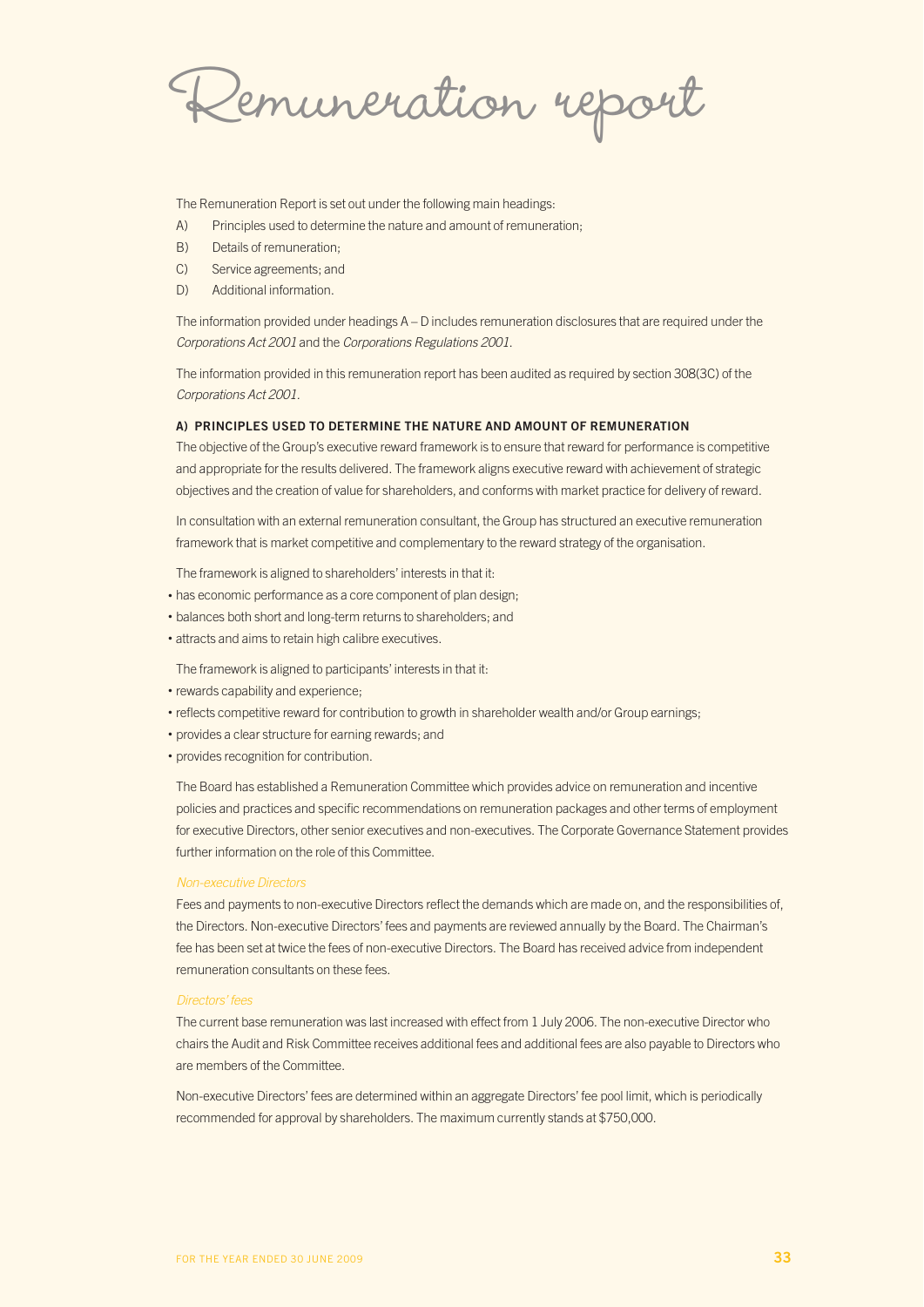#### *Retirement allowances for Directors*

Until June 2003, non-executive Directors were entitled to receive retirement benefits on a sliding scale based on the number of years served on the Board. The maximum retirement benefit was payable after 10 years' service and is calculated as three times the average annual emoluments of the Director over the three years before the date of retirement.

The Retirement Benefit Scheme was suspended as at 30 June 2003 and the period of service at that time was used to determine the benefit payable to the Directors as at 30 June 2003. The benefit payable at the time of retirement is calculated using 10/13 of the three-year average salary immediately preceding the date of retirement and the years of service up to 30 June 2003. The liability for the payment of this benefit is adjusted for changes in fees paid annually and incorporated in the provision in the financial statements. Only three directors are entitled to retirement benefits accrued prior to 30 June 2003.

#### *Executive pay*

The executive pay and reward framework has three components:

- base pay and benefits;
- superannuation; and
- short-term performance incentives.

 The combination of these comprises the executive's total remuneration. In addition, long-term performance incentives form part of the employment contract of the Managing Director and Commercial Manager.

#### *Base Pay*

This is structured as a total employment cost package which may be delivered as a combination of cash and prescribed non-financial benefits at the executive's discretion.

External remuneration consultants provide analysis and advice to ensure base pay is set to reflect the market for a comparable role. Base pay for senior executives is reviewed annually to ensure the executive's pay is competitive with the market.

 There are no guaranteed base pay increases or payment of short-term incentives in the senior executives' contracts. Long-term incentives are payable, on a rolling basis, after three years' service and are linked to the short-term incentive paid in the year prior to the commencement of the three-year period.

 The provision of a long-term incentive recognises the small executive team within the business and the need to retain these senior executives in order to provide management stability. It provides an incentive for them to remain with the Company for the long term.

#### *Benefits*

Executives are provided with death and total disability, salary continuance insurance cover and company funded car parking. The cost of these benefits is included in the total employment cost packages outlined on the following pages. The provision of a fully maintained vehicle is at the executive's discretion, the cost of which is part of the total employment cost package.

#### *Superannuation*

The Company contributes superannuation to the executive's nominated fund. The superannuation guarantee levy is included in the executive's salary package.

#### *Short-term performance incentives*

Each year, the Remuneration Committee considers the appropriate targets and key performance indicators (KPIs) to link the short-term incentive plan and the level of payout if targets are met.

 For the year ended 30 June 2009, the KPIs linked to short-term incentive plans were based on corporate and personal objectives. The KPIs are linked to performance against operating costs, achieving specific targets in relation to cash flow, financing costs, corporate financing outcomes, regulatory outcomes and shareholder returns, as well as other key strategic measures related to drivers of performance in future reporting periods.

 The short-term bonus payments are directly related to levels of achievement against the target performance levels. The payment of bonuses is at the discretion of the Board acting on advice from the Remuneration Committee.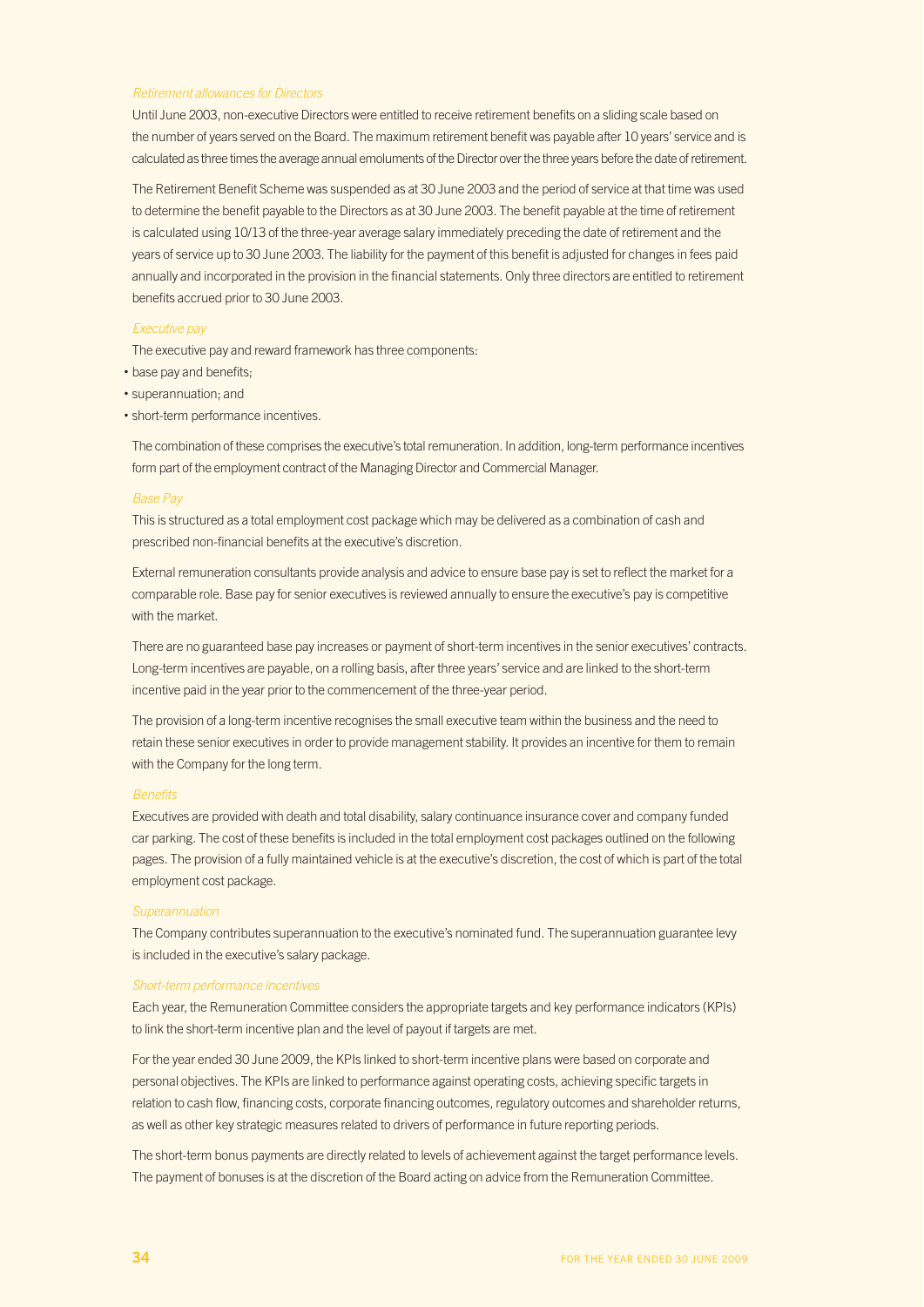# **B) DETAILS OF REMUNERATION**

# *Amounts of remuneration*

Details of the remuneration of the Directors and the key management personnel (as defined in AASB 124 Related Party Disclosures) of Envestra Ltd and the Group are set out in the following tables.

 The key management personnel of Envestra Ltd and the Group includes the Directors as per page 30 and the following executive officers who have authority and responsibility for planning, directing and controlling the activities of the entity:

- P Ryan Chief Financial Officer
- A Staniford Commercial Manager
- D Petherick Manager, Corporate Services and Company Secretary
- G Meredith Treasurer
- P May Financial Controller

### *Key management personnel of Envestra Ltd and the Group*

|                                                       |                         | Short-term employee benefits |                          | Post-employment benefits            |                        |               |
|-------------------------------------------------------|-------------------------|------------------------------|--------------------------|-------------------------------------|------------------------|---------------|
| <b>Name</b>                                           | Cash salary<br>and fees | Cash bonus <sup>(ii)</sup>   | Non-monetary<br>benefits | Super-<br>annuation <sup>(ii)</sup> | Retirement<br>benefits | Total         |
| 2009                                                  | \$                      | \$                           | $\oint$                  | \$                                  | \$                     | $\mathcal{L}$ |
| <b>Non-executive Directors</b>                        |                         |                              |                          |                                     |                        |               |
| J G Allpass Chairman                                  | 136,500                 |                              |                          | 13,500                              | 9,419                  | 159,419       |
| E F Ainsworth                                         | 77,350                  |                              |                          | 7,650                               |                        | 85,000        |
| <b>CCABinks</b>                                       | 11,500                  |                              |                          | 73,500                              | 1,468                  | 86,468        |
| DLS Chan <sup>(i)</sup>                               | 75,000                  |                              |                          |                                     |                        | 75,000        |
| I K H Chan <sup>(i)</sup>                             | 75,000                  |                              |                          |                                     |                        | 75,000        |
| R M Gersbach <sup>(i)</sup>                           | 85,000                  |                              |                          |                                     |                        | 85,000        |
| M J McCormack <sup>(i)</sup>                          | 75,000                  |                              |                          |                                     |                        | 75,000        |
| O B O'Duill                                           | 81,900                  |                              |                          | 8,100                               | 3,051                  | 93,051        |
| <b>Sub-total non-executive Directors</b>              | 617,250                 |                              |                          | 102,750                             | 13,938                 | 733,938       |
| <b>Executive Director</b>                             |                         |                              |                          |                                     |                        |               |
| I B Little Managing Director                          | 376,833                 | 134,500                      | 13,566                   | 89,833                              |                        | 614,732       |
| Other key management personnel                        |                         |                              |                          |                                     |                        |               |
| P Ryan                                                | 241,692                 | 27,800                       | 26,310                   | 23,904                              |                        | 319,706       |
| A Staniford                                           | 274,051                 | 73,400                       | 30,846                   | 3,000                               | $\qquad \qquad -$      | 381,297       |
| D Petherick                                           | 145,263                 | 32,500                       | 32,027                   | 70,000                              | $\overline{a}$         | 279,790       |
| <b>G</b> Meredith                                     | 148,987                 | 19,000                       | 19,675                   | 25,100                              |                        | 212,762       |
| P May                                                 | 144,847                 | 27,700                       | 18,585                   | 13,800                              |                        | 204,932       |
| <b>Total key management</b><br>personnel compensation | 1,948,923               | 314,900                      | 141,009                  | 328,387                             |                        | 2,747,157     |

(i) The Directors' fees for Mr D Chan and Mr I Chan were paid to Cheung Kong Infrastructure Holdings (Malaysian) Ltd. The fees for Mr M McCormack and Mr R Gersbach were paid to APA.

(ii) Bonus payments to key management personnel may be taken either as cash or superannuation. A long-term incentive bonus of \$42,500 is included in the amount of cash bonus paid to the Managing Director, and a long-term incentive bonus of \$22,000 is included in the amount of cash bonus paid to the Commercial Manager.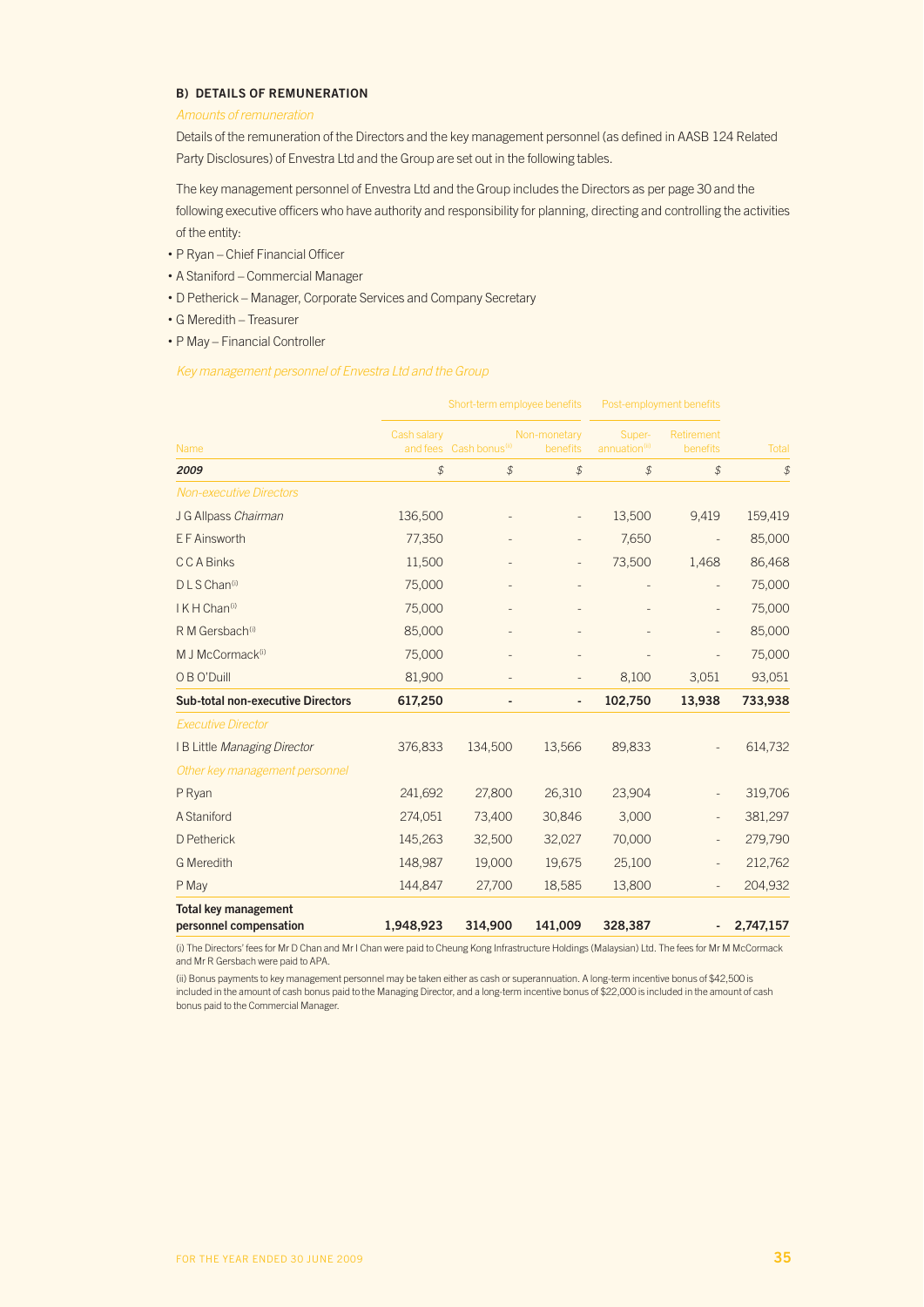|                                                       |             |                                     | Short-term employee benefits |                                     | Post-employment benefits |                            |
|-------------------------------------------------------|-------------|-------------------------------------|------------------------------|-------------------------------------|--------------------------|----------------------------|
| Name                                                  | Cash salary | and fees Cash bonus <sup>(iv)</sup> | Non-monetary<br>benefits     | Super-<br>annuation <sup>(iv)</sup> | Retirement<br>benefits   | Total                      |
| 2008                                                  | $\oint$     | $\oint$                             | $\oint$                      | $\oint$                             | \$                       | $\boldsymbol{\mathcal{Z}}$ |
| <b>Non-executive Directors</b>                        |             |                                     |                              |                                     |                          |                            |
| J G Allpass Chairman                                  | 88,000      |                                     |                              | 62,000                              | 8,681                    | 158,681                    |
| E F Ainsworth                                         | 77,350      |                                     |                              | 7,650                               |                          | 85,000                     |
| <b>CCABinks</b>                                       | 1,000       |                                     |                              | 84,000                              | 1,468                    | 86,468                     |
| D L S Chan <sup>(i)</sup>                             | 75,000      |                                     |                              |                                     |                          | 75,000                     |
| I K H Chan <sup>(i)</sup>                             | 62,500      |                                     |                              |                                     |                          | 62,500                     |
| R M Gersbach <sup>(i)</sup>                           | 79,518      |                                     |                              | 4,365                               |                          | 83,883                     |
| H L Kam(i)(v)                                         | 12,500      |                                     |                              |                                     | 59,361                   | 71,861                     |
| G A King <sup>(v)</sup>                               |             |                                     |                              | $\overline{\phantom{a}}$            | 94,875                   | 94,875                     |
| M J McCormack <sup>(i)</sup>                          | 75,000      |                                     |                              |                                     |                          | 75,000                     |
| O B O'Duill                                           | 81,900      |                                     |                              | 8,100                               | 2,740                    | 92,740                     |
| <b>Sub-total non-executive Directors</b>              | 552,768     |                                     | -                            | 166,115                             | 167,125                  | 886,008                    |
| <b>Executive Director</b>                             |             |                                     |                              |                                     |                          |                            |
| <b>I B Little Managing Director</b>                   | 432,674     | 82,500                              |                              | 13,160                              |                          | 528,334                    |
| Other key management personnel                        |             |                                     |                              |                                     |                          |                            |
| P Ryan <sup>(ii)</sup>                                | 192,076     |                                     | 14,553                       | 42,122                              |                          | 248,751                    |
| A Staniford                                           | 230,814     |                                     | 17,956                       | 80,500                              |                          | 329,270                    |
| D Petherick                                           | 140,483     |                                     | 21,684                       | 84,300                              | $\overline{\phantom{a}}$ | 246,467                    |
| <b>G</b> Meredith                                     | 138,987     | 16,500                              | 13,746                       | 21,100                              |                          | 190,333                    |
| N Trewartha(iii)                                      | 66,662      |                                     | $\blacksquare$               | 3,499                               |                          | 70,161                     |
| P May                                                 | 126,653     | 20,000                              | 13,020                       | 13,160                              |                          | 172,833                    |
| <b>Total key management</b><br>personnel compensation | 1,881,117   | 119,000                             | 80,959                       | 423,956                             | 167,125                  | 2,672,157                  |

(i) The Directors' fees for Mr D Chan, Mr H L Kam and Mr I Chan were paid to Cheung Kong Infrastructure Holdings (Malaysian) Ltd. The fees for Mr M McCormack were paid to APA and the fees for Mr R Gersbach were paid directly to him until January 2008 and to APA after that date.

(ii) Mr P Ryan joined the Group on 17 September 2007.

(iii) Mr N Trewartha resigned from the Group on 5 October 2007.

(iv) Bonus payments to key management personnel may be taken either as cash or superannuation. A long-term incentive bonus of \$28,500 is included in the amount of cash bonus paid to the Managing Director, and a long-term incentive bonus of \$15,000 is included in the amount of superannuation paid to the Commercial Manager.

(v) The retirement benefits paid to Mr Kam and Mr King were previously provided for in accordance with the Directors' Retirement Scheme.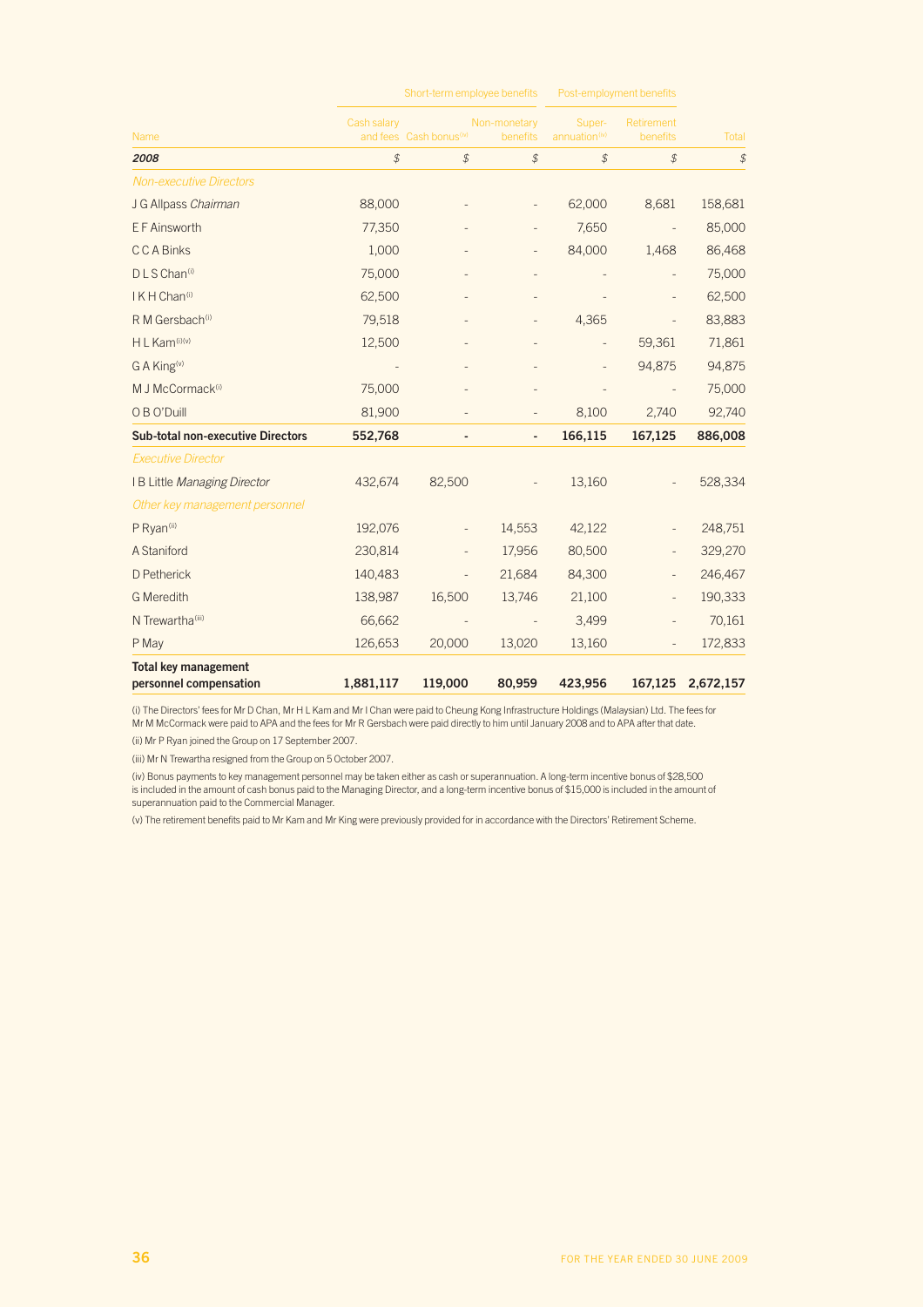# **C) SERVICE AGREEMENTS**

Remuneration and other terms of employment for the Managing Director and the other key management personnel are formalised in service agreements. The salary package is inclusive of the superannuation guarantee levy. The cost of any company provided vehicle is deducted from the employee's salary package. Each of the agreements provide for the provision of performance-related cash bonuses, other benefits including death and permanent disability, and salary continuance insurance, and the provision of a fully-maintained motor vehicle. Other major provisions of the agreements relating to remuneration are set out below.

 All executive packages are reviewed annually by the Remuneration Committee. The contracts with Mr P Ryan, Mr G Meredith and Mr P May may be terminated early by either party with three months' notice, and the contracts with Mr A Staniford and Mr D Petherick may be terminated with six months' notice, subject to termination payments as detailed below.

# **I Little** *Managing Director*

- Term of agreement non-specific, commencing 28 March 2003.
- Base salary, inclusive of superannuation, for the year ended 31 August 2009 of \$470,000.
- Subject to performance, an annual bonus of up to 30% of base salary is payable.
- An additional long-term retention bonus is payable, equal to 50% of the short-term bonus paid three years earlier. The first long-term incentive was paid in 2007.
- Payment of a termination benefit on termination by the Company, other than for gross misconduct, after six months' notice, equal to 12 months' base salary plus an amount equal to the last short-term incentive paid prior to the termination.

### **P Ryan** *Chief Financial Officer*

- Term of agreement commencing 17 September 2007 through to end 2009.
- Base salary, inclusive of superannuation, for the year ended 31 August 2009 of \$285,000.
- Subject to performance, an annual bonus of up to 25% of base salary is payable.
- Payment of termination benefit on termination by the employer, other than for gross misconduct, equal to 12 months' base salary (including the period of notice).

### **A Staniford** *Commercial Manager*

- Term of agreement non-specific, commencing 1 August 2000.
- Base salary, inclusive of superannuation, for the year ended 31 August 2009 of \$298,000.
- Subject to performance, an annual bonus of up to 25% of base salary is payable.
- An additional long-term retention bonus is payable, commencing in 2008, equal to 50% of the short-term bonus paid three years earlier.
- Payment of termination benefit on termination by the employer, other than for gross misconduct, equal to 18 months' base salary (including the period of notice).

# **D Petherick** *Manager, Corporate Services and Company Secretary*

- Term of agreement non-specific, commencing 1 September 1997.
- Base salary, inclusive of superannuation, for the year ended 31 August 2009 of \$235,000.
- Subject to performance, an annual bonus of up to 20% of base salary is payable.
- Payment of termination benefit on termination by the employer, other than for gross misconduct, equal to 18 months' base salary (including the period of notice).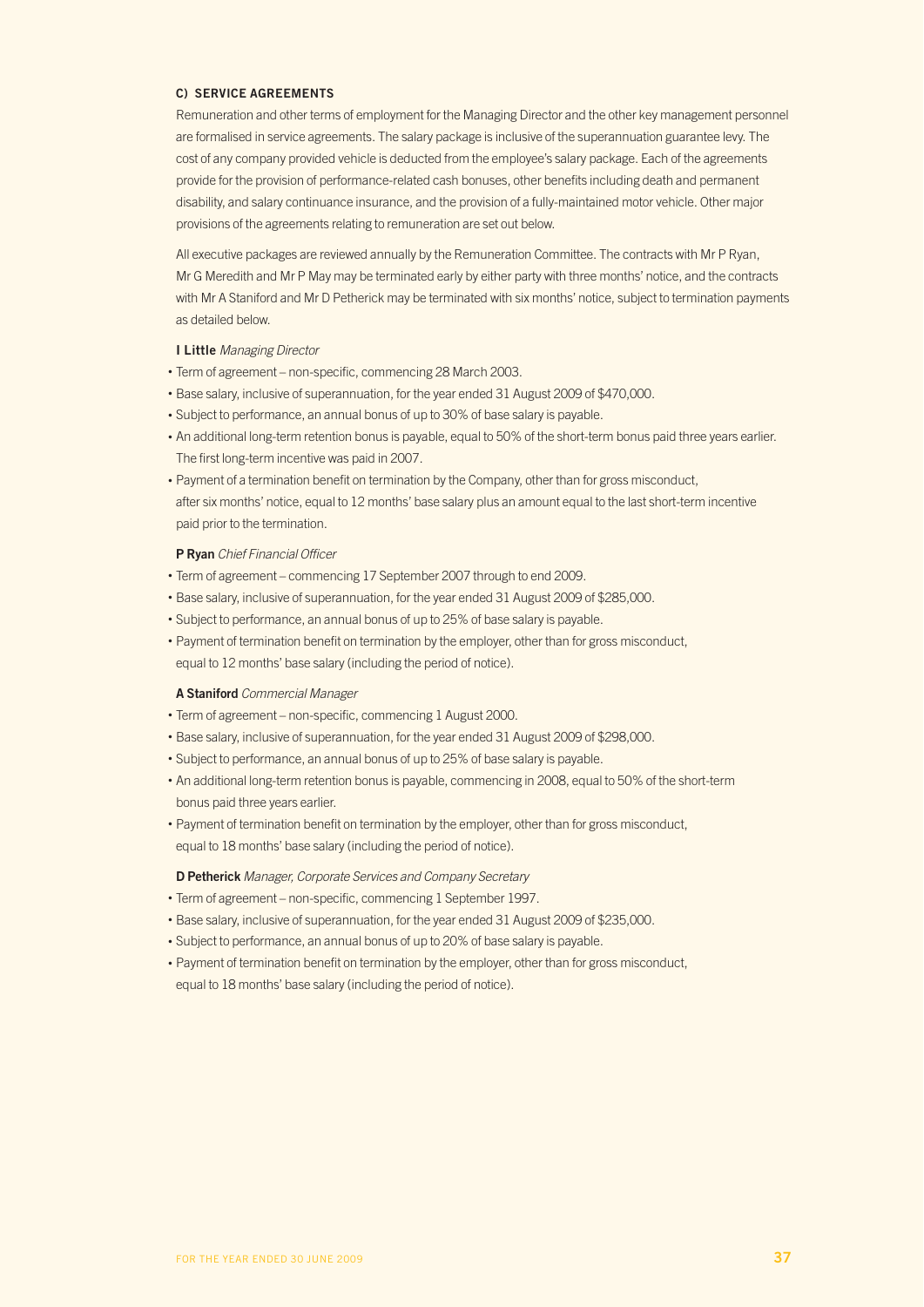# **G Meredith** *Treasurer*

- Term of agreement non-specific, commencing 1 August 2000.
- Base salary, inclusive of superannuation, for the year ended 31 August 2009 of \$180,000.
- Subject to performance, an annual bonus of up to 20% of base salary is payable.
- Payment of termination benefit on termination by the employer, other than for gross misconduct, equal to 15 months' base salary (including the period of notice).

# **P May** *Financial Controller*

- Term of agreement non-specific, commencing 4 April 2005.
- Base salary, inclusive of superannuation, for the year ended 31 August 2009 of \$175,000.
- Subject to performance, an annual bonus of up to 20% of base salary is payable.
- Payment of termination benefit on termination by the employer, other than for gross misconduct,
- equal to 15 months' base salary (including the period of notice).

# **D) ADDITIONAL INFORMATION**

*Principles used to determine the nature and amount of remuneration: relationship between remuneration and company performance.*

The following sets out the Group's performance over the past five years in respect of the key financial and non-financial indicators used to measure year-on-year performance, as well as historic shareholder return data.

|                                       | 2005   | 2006   | 2007   | 2008   | 2009   |
|---------------------------------------|--------|--------|--------|--------|--------|
| Gas volumes <10TJ consumers           | 45.126 | 47.317 | 44.767 | 46.777 | 49,165 |
| New consumers                         | 20.327 | 21.398 | 21.581 | 23.692 | 23,470 |
| Total revenue / income (\$m)          | 317.6  | 343.0  | 347.3  | 346.0  | 389.1  |
| Net profit / (loss) after tax $(\$m)$ | (16.3) | (6.4)  | (3.0)  | 163.6  | 40.3   |
| Cashflow from operations (\$m)        | 76.2   | 99.3   | 119.2  | 94.8   | 122.3  |
| Capital expenditure (\$m)             | 86.8   | 92.1   | 107.8  | 108.3  | 112.5  |



\*\$1,000 invested in 1997. Assumes that distributions paid are reinvested at the security price as at the end of the year and participation in the 2009 Rights issue.



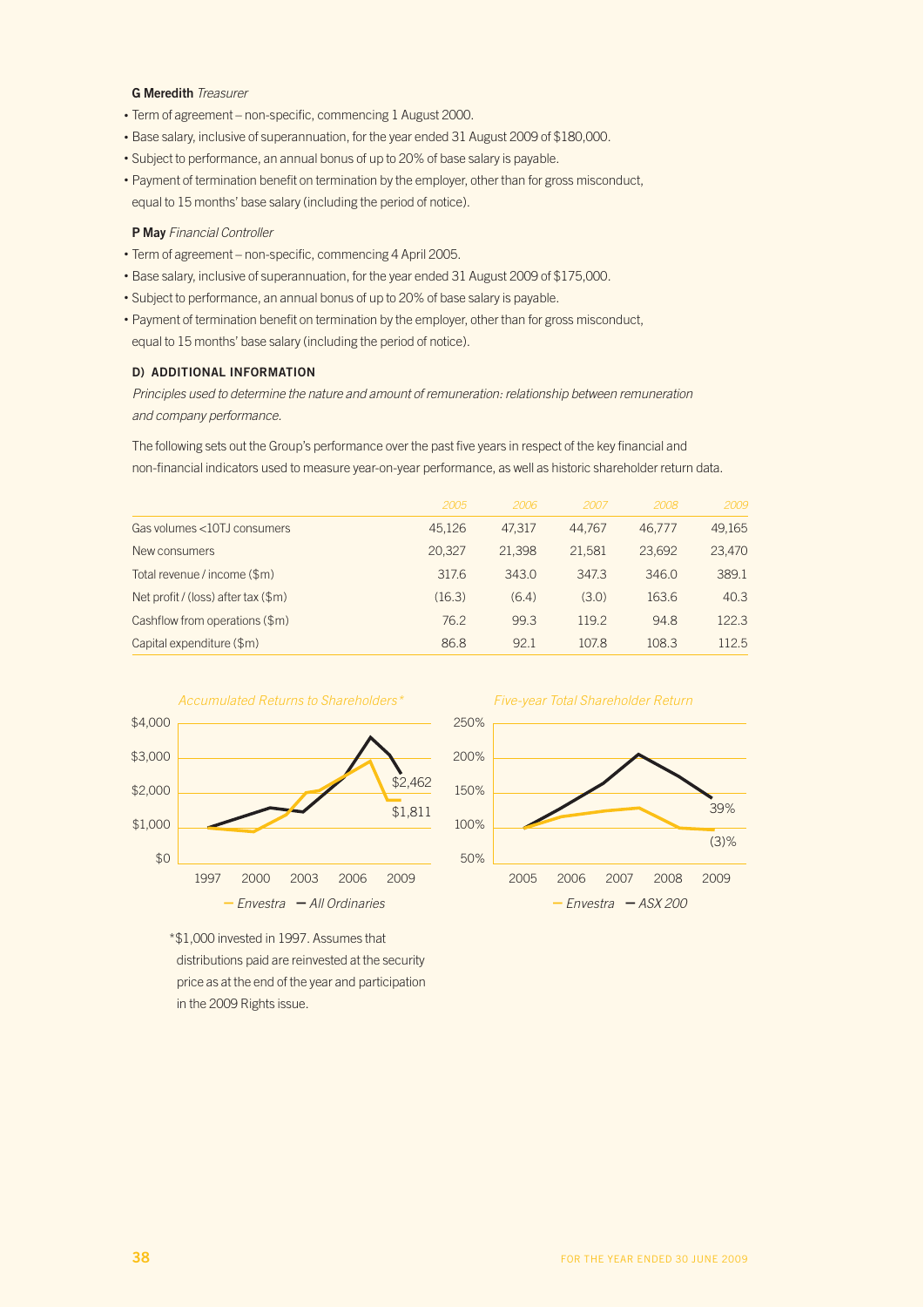### *Details of remuneration: cash bonuses*

For each short-term cash bonus included in the tables on page 35, the percentage of the available bonus paid, in the financial year, is set out below. No part of the bonuses is payable in future years.

| Name        | Paid % Name |                | Paid % |
|-------------|-------------|----------------|--------|
| I Little    |             | 65 D Petherick | 69     |
| P Ryan      |             | 39 G Meredith  | 79     |
| A Staniford | 69          | P May          | 79     |

# *Directors' shareholdings*

Particulars of the ordinary shares held by each Director of the Company and Director related entities, as at 30 June 2009 were:

| <b>Directors</b>        | Holding 30 June 2009 | <b>Directors</b>              | Holding 30 June 2009 |
|-------------------------|----------------------|-------------------------------|----------------------|
| J G Allpass             | 223.727              | I K H Chan <sup>(i)</sup>     |                      |
| <b>I</b> B Little       | 123.240              | O B O'Duill                   | 200,000              |
| E F Ainsworth           | 66,000               | M J McCormack <sup>(ii)</sup> | 28,000               |
| <b>CCABinks</b>         | 61.232               | R M Gersbach <sup>(ii)</sup>  |                      |
| DLS Chan <sup>(i)</sup> | -                    |                               |                      |

(i) Mr D L S Chan and Mr I K H Chan are Directors of Cheung Kong Infrastructure Holdings Ltd which owns 240,489,032 (18.4%) ordinary shares in Envestra. (ii) Mr M J McCormack and Mr R M Gersbach are Directors of the APA Group which owns 396,807,986 (30.4%) ordinary shares in Envestra.

# **AUDITOR'S INDEPENDENCE DECLARATION**

A copy of the auditor's independence declaration as required under section 307C of the *Corporations Act 2001* is set out on page 40.

### **ROUNDING OF AMOUNTS**

The Company is of a kind referred to in Class Order 98/0100, issued by the Australian Securities and Investments Commission, relating to the "rounding off" of amounts in the Directors' Report and financial statements. Amounts in the Directors' Report and financial statements have been rounded off in accordance with that Class Order to the nearest million dollars, unless specifically stated otherwise.

Jehn Aupass

 John Geoffrey Allpass Chairman

 Adelaide 28 August 2009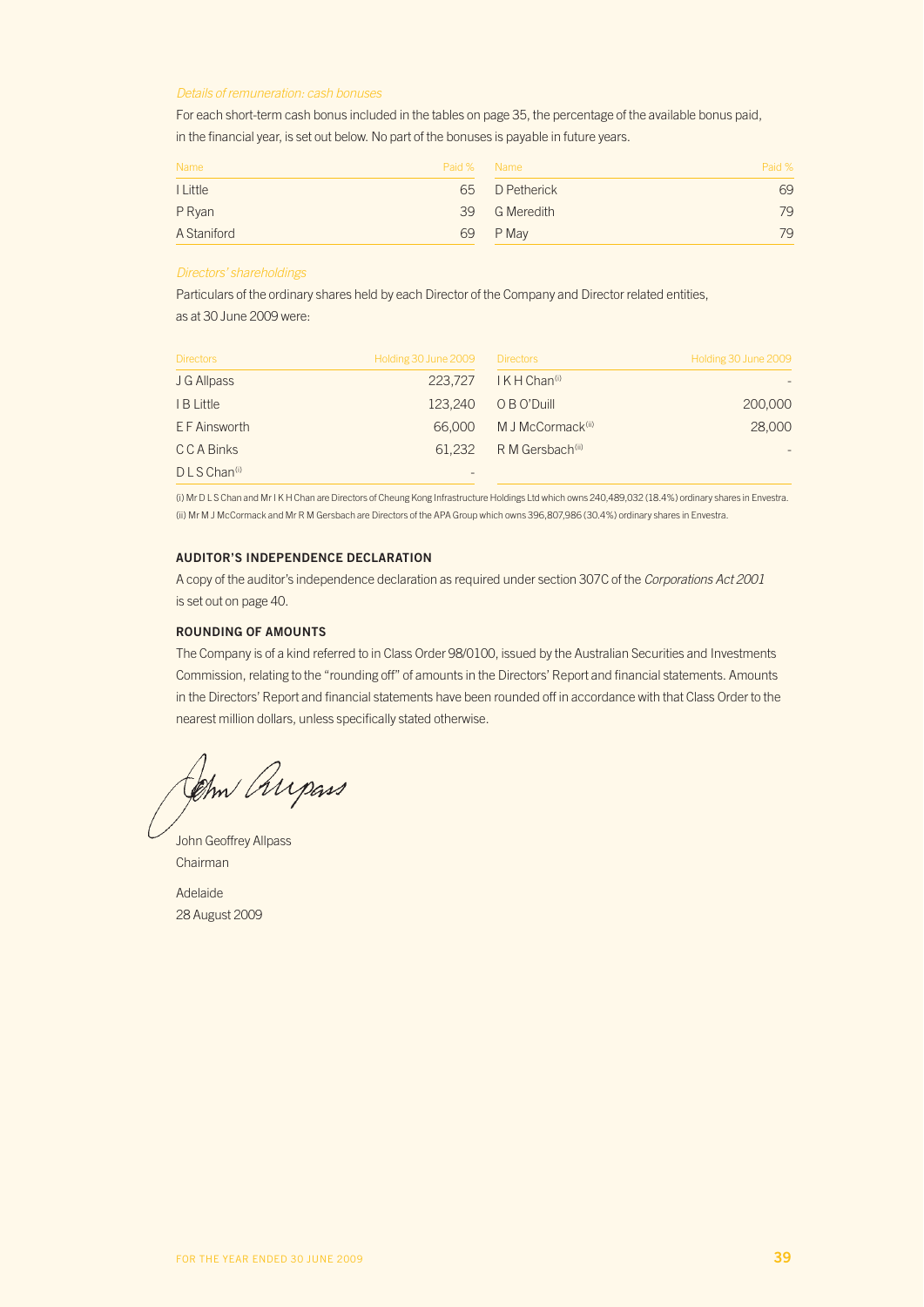# PRICEWATERHOUSE COPERS

### PricewaterhouseCoopers ABN 52 780 433 757

91 King William Street ADELAIDE SA 5000 GPO Box 418 ADELAIDE SA 5001 DX 77 Adelaide Australia Telephone +61 8 8218 7000 Facsimile +61 8 8218 7999 www.pwc.com/au

# Auditor's independence declaration

 As lead auditor for the audit of Envestra Limited for the year ended 30 June 2009, I declare that, to the best of my knowledge and belief, there have been:

- a) no contraventions of the auditor independence requirements of the *Corporations Act 2001* in relation to the audit; and
- b) no contraventions of any applicable code of professional conduct in relation to the audit.

This declaration is in respect of Envestra Limited and the entities it controlled during the period.

Andrew Forman **Adelaide Adelaide** Partner 28 August 2009 PricewaterhouseCoopers

Liability limited by a scheme approved under Professional Standards Legislation.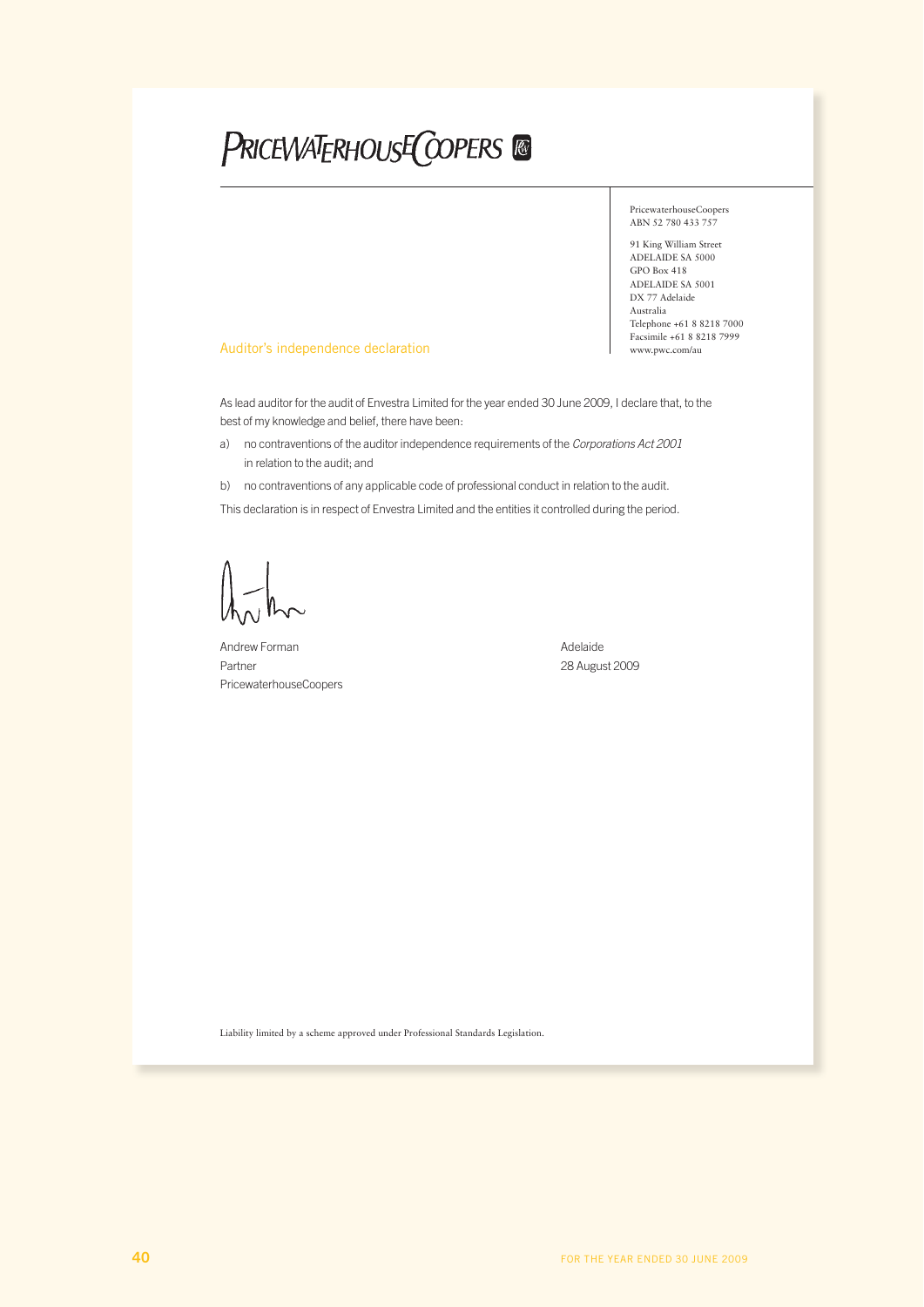| <b>INCOME SIAIEMENIS</b><br><b>Notes</b>                    | Consolidated<br>2009     | Consolidated<br>2008 | Parent entity<br>2009 | Parent entity<br>2008 |
|-------------------------------------------------------------|--------------------------|----------------------|-----------------------|-----------------------|
|                                                             | \$M                      | \$M\$                | \$M                   | \$M\$                 |
| Revenue from continuing operations                          |                          |                      |                       |                       |
| Network services                                            | 372.9                    | 331.7                | 207.1                 | 182.2                 |
| Interest                                                    | 1.0                      | 1.5                  | 44.7                  | 48.3                  |
| <b>Dividends</b>                                            |                          |                      | 30.0                  | 35.0                  |
| Government grants (SA FRC revenue)                          | 5<br>9.1                 | 9.8                  | 9.1                   | 9.8                   |
| <b>Total revenue from continuing operations</b>             | 383.0                    | 343.0                | 290.9                 | 275.3                 |
| Net gain on disposal of property, plant and equipment       | 5.9                      |                      |                       |                       |
| Government grants                                           | 5<br>0.2                 | 3.0                  |                       |                       |
| <b>Total revenue / income</b>                               | 389.1                    | 346.0                | 290.9                 | 275.3                 |
| Network operating costs                                     | (90.5)                   | (89.0)               | (50.7)                | (49.3)                |
| Gas                                                         | (12.1)                   | (11.4)               | (10.7)                | (11.4)                |
| Corporate development,<br>property and administration costs | (10.5)                   | (10.8)               | (8.0)                 | (7.3)                 |
| Intercompany charges                                        |                          |                      | (90.0)                | (89.4)                |
| Total operating costs                                       | (113.1)                  | (111.2)              | (159.4)               | (157.4)               |
| Earnings before interest, tax,                              |                          |                      |                       |                       |
| depreciation and amortisation                               | 276.0                    | 234.8                | 131.5                 | 117.9                 |
| Depreciation / Impairment                                   | 6<br>(61.5)              | (57.9)               | (0.8)                 | (0.9)                 |
| Amortisation of capital raising and formation costs         | 6<br>(1.5)               | (1.8)                | (1.1)                 | (1.3)                 |
| Profit before borrowing costs and tax                       | 213.0                    | 175.1                | 129.6                 | 115.7                 |
| Amortisation of borrowing costs                             | (3.7)                    | (3.5)                | (1.6)                 | (1.6)                 |
| Interest and indexation                                     | (154.6)                  | (141.3)              | (82.8)                | (80.5)                |
| Total borrowing costs (excluding interest on loan notes)    | 6<br>(158.3)             | (144.8)              | (84.4)                | (82.1)                |
| Profit before interest on loan notes                        |                          |                      |                       |                       |
| and income tax expense                                      | 54.7                     | 30.3                 | 45.2                  | 33.6                  |
| Interest on loan notes                                      | 6<br>(2.3)               | (10.8)               | (2.3)                 | (10.8)                |
| <b>PROFIT BEFORE INCOME TAX EXPENSE</b>                     | 52.4                     | 19.5                 | 42.9                  | 22.8                  |
| Income tax (expense) / revenue                              | $\overline{7}$<br>(12.1) | 144.1                | (13.3)                | (10.1)                |
| <b>NET PROFIT AFTER TAX</b>                                 | 40.3                     | 163.6                | 29.6                  | 12.7                  |
| 38<br>Basic and diluted earnings per share (cents)          | 3.8                      | 18.9                 |                       |                       |

# **INCOME STATEMENTS**

The above income statements should be read in conjunction with the accompanying notes.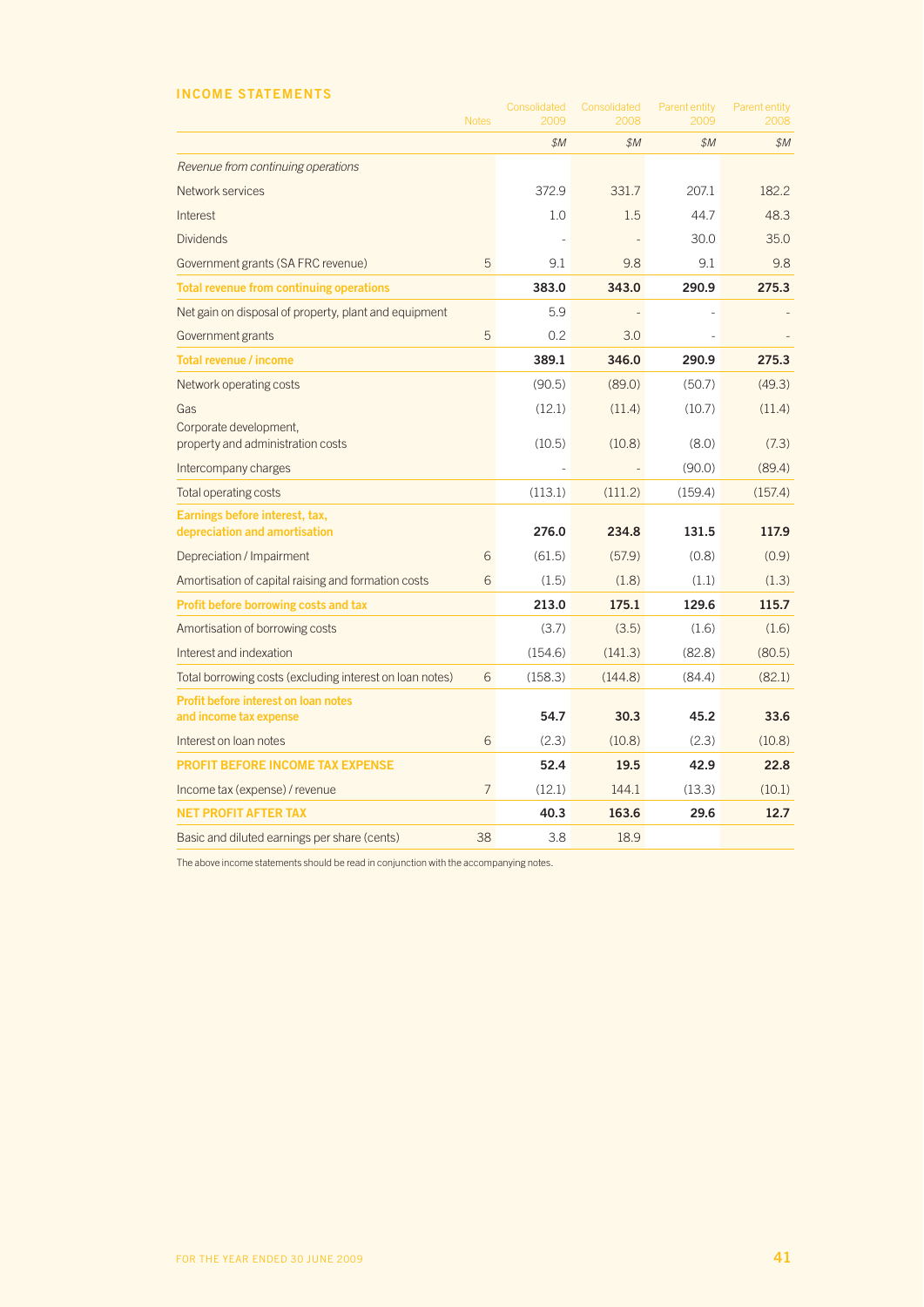| <b>BALANCE SHEETS</b>                    |              | Consolidated | Consolidated |                       |                       |
|------------------------------------------|--------------|--------------|--------------|-----------------------|-----------------------|
|                                          | <b>Notes</b> | 2009         | 2008         | Parent entity<br>2009 | Parent entity<br>2008 |
|                                          |              | \$M          | \$Μ          | \$Μ                   | \$M                   |
| <b>Current assets</b>                    |              |              |              |                       |                       |
| Cash and cash equivalents                | 8            | 6.2          | 10.8         | 2.2                   | 10.4                  |
| Receivables                              | 9            | 56.4         | 50.5         | 21.5                  | 19.9                  |
| Other current assets                     | 11           | 2.3          | 2.3          | 17.1                  | 11.8                  |
| <b>Total current assets</b>              |              | 64.9         | 63.6         | 40.8                  | 42.1                  |
| Non-current assets                       |              |              |              |                       |                       |
| Receivables                              | 12           | 5.1          |              | 1,135.0               | 974.4                 |
| Other financial assets                   | 13           |              |              | 833.5                 | 833.5                 |
| Property, plant and equipment            | 14           | 1,995.6      | 1,943.0      | 42.7                  | 37.5                  |
| Intangible assets                        | 16           | 585.6        | 585.6        |                       |                       |
| Deferred tax assets                      | 15           |              |              | 65.9                  | 36.6                  |
| Derivative financial instruments         | 10           |              |              |                       | 23.0                  |
| Other non-current assets                 | 17           | 0.5          | 0.6          |                       |                       |
| Total non-current assets                 |              | 2,586.8      | 2,529.2      | 2,077.1               | 1,905.0               |
| <b>Total assets</b>                      |              | 2,651.7      | 2,592.8      | 2,117.9               | 1,947.1               |
| <b>Current liabilities</b>               |              |              |              |                       |                       |
| Payables                                 | 18           | 25.9         | 29.9         | 15.1                  | 15.3                  |
| <b>Borrowings</b>                        | 19           | 329.7        | 167.4        | 10.0                  | 62.5                  |
| Provisions                               | 20           | 0.2          | 0.2          | 0.2                   | 0.2                   |
| Other current liabilities                | 21           | 42.6         | 50.6         | 35.3                  | 41.4                  |
| <b>Total current liabilities</b>         |              | 398.4        | 248.1        | 60.6                  | 119.4                 |
| Non-current liabilities                  |              |              |              |                       |                       |
| <b>Borrowings</b>                        | 22           | 1,581.0      | 1,796.0      | 1,742.4               | 1,637.7               |
| Provisions                               | 24           | 17.4         | 11.7         | 0.6                   | 0.5                   |
| Derivative financial instruments         | 10           | 119.6        | 51.7         | 26.2                  |                       |
| Deferred tax liabilities                 | 23           | 55.6         | 75.5         |                       |                       |
| Other non-current liabilities            | 25           | 0.7          |              |                       |                       |
| Total non-current liabilities            |              | 1,774.3      | 1,934.9      | 1,769.2               | 1,638.2               |
| <b>Total liabilities</b>                 |              | 2,172.7      | 2,183.0      | 1,829.8               | 1,757.6               |
| <b>Net assets</b>                        |              | 479.0        | 409.8        | 288.1                 | 189.5                 |
| Equity                                   |              |              |              |                       |                       |
| Contributed equity                       | 26           | 495.0        | 366.9        | 495.0                 | 366.9                 |
| <b>Reserves</b>                          | 27(a)        | (55.5)       | 19.1         | (18.4)                | 16.1                  |
| Retained earnings / (accumulated losses) | 27(b)        | 39.5         | 23.8         | (188.5)               | (193.5)               |
| <b>Total equity</b>                      |              | 479.0        | 409.8        | 288.1                 | 189.5                 |
| Equity and loan notes                    |              |              |              |                       |                       |
| Total equity                             |              | 479.0        | 409.8        | 288.1                 | 189.5                 |
| Loan notes                               |              |              | 42.6         |                       | 42.6                  |
| <b>Total equity and loan notes</b>       |              | 479.0        | 452.4        | 288.1                 | 232.1                 |

The above balance sheets should be read in conjunction with the accompanying notes.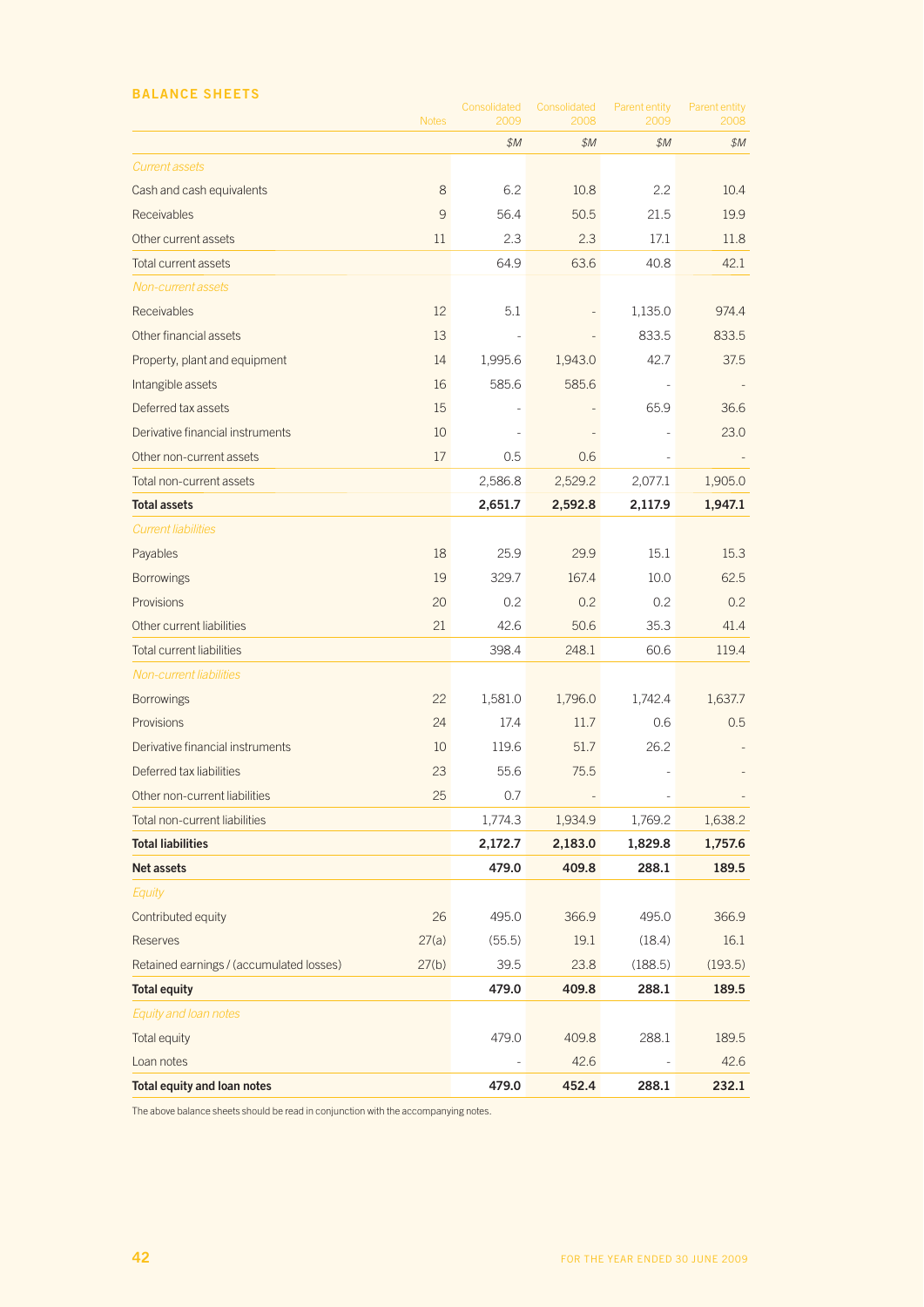# **STATEMENTS OF CHANGES IN EQUITY**

|                                                           | <b>Notes</b> | Consolidated<br>2009 | Consolidated<br>2008 | Parent entity<br>2009 | Parent entity<br>2008 |
|-----------------------------------------------------------|--------------|----------------------|----------------------|-----------------------|-----------------------|
|                                                           |              | \$M                  | \$M                  | \$M                   | \$M\$                 |
| Total equity at the beginning of the financial year       |              | 409.8                | 209.6                | 189.5                 | 145.9                 |
| Changes in the fair value of cash flow hedges, net of tax |              | (74.6)               | 12.5                 | (34.5)                | 6.8                   |
| Net income recognised directly in equity                  |              | (74.6)               | 12.5                 | (34.5)                | 6.8                   |
| Profit for the financial year                             |              | 40.3                 | 163.6                | 29.6                  | 12.7                  |
| Total recognised income and expense for the year          |              | (34.3)               | 176.1                | (4.9)                 | 19.5                  |
| Contributions of equity, net of transaction costs         | 26           | 128.1                | 32.1                 | 128.1                 | 32.1                  |
| Dividends paid                                            | 28           | (24.6)               | (8.0)                | (24.6)                | (8.0)                 |
|                                                           |              | 103.5                | 24.1                 | 103.5                 | 24.1                  |
| Total equity at the end of the financial year             |              | 479.0                | 409.8                | 288.1                 | 189.5                 |

The above statements of changes in equity should be read in conjunction with the accompanying notes.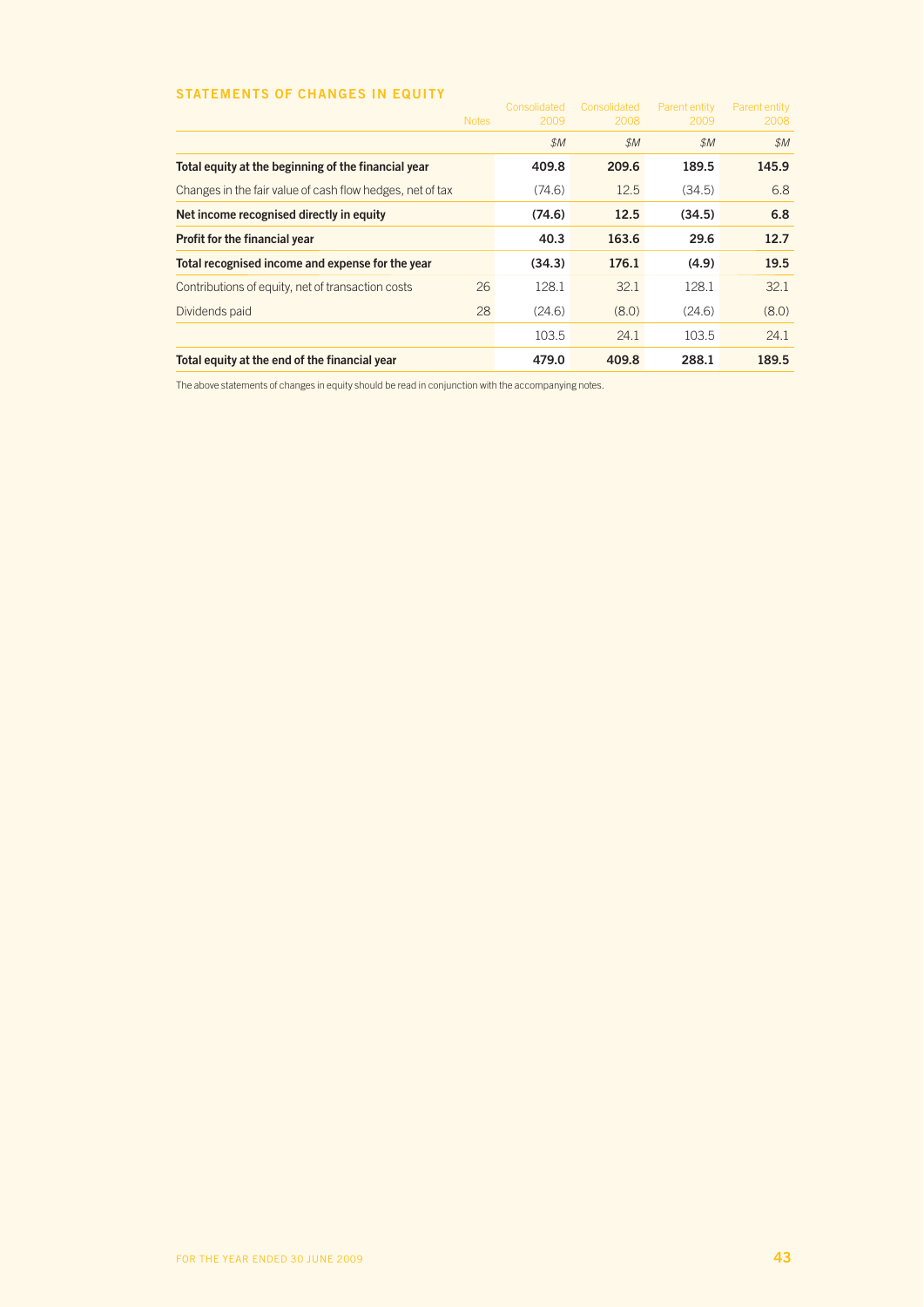# **CASH FLOW STATEMENTS**

| <b>Notes</b>                                                                 | Consolidated<br>2009 | Consolidated<br>2008 | <b>Parent entity</b><br>2009 | Parent entity<br>2008 |
|------------------------------------------------------------------------------|----------------------|----------------------|------------------------------|-----------------------|
|                                                                              | \$M                  | \$M\$                | \$M\$                        | \$M                   |
| Cash flows from operating activities                                         |                      |                      |                              |                       |
| Receipts from customers                                                      |                      |                      |                              |                       |
| (inclusive of Goods and Services Tax)                                        | 407.1                | 371.8                | 229.8                        | 200.7                 |
| Payments to suppliers and employees<br>(inclusive of Goods and Services Tax) | (149.7)              | (141.6)              | (89.3)                       | (84.4)                |
|                                                                              |                      |                      |                              | 116.3                 |
|                                                                              | 257.4                | 230.2                | 140.5                        |                       |
| Interest received                                                            | 1.0                  | 1.5                  | 39.2                         | 39.8                  |
| Borrowing costs                                                              | (136.1)              | (136.9)              | (57.6)                       | (66.5)                |
| Net cash inflow from operating activities<br>36                              | 122.3                | 94.8                 | 122.1                        | 89.6                  |
| Cash flows from investing activities                                         |                      |                      |                              |                       |
| Payments for property, plant and equipment                                   | (112.5)              | (108.3)              | (6.0)                        | (1.3)                 |
| Proceeds from sale of property, plant and equipment                          | 1.0                  |                      |                              |                       |
| Net cash outflow from investing activities                                   | (111.5)              | (108.3)              | (6.0)                        | (1.3)                 |
| Cash flows from financing activities                                         |                      |                      |                              |                       |
| Proceeds from issue of stapled securities                                    | 133.9                | 34.6                 | 133.9                        | 34.6                  |
| Proceeds from borrowings                                                     | 180.7                | 300.4                | 78.1                         | 83.8                  |
| Loans (to)/from related parties                                              |                      |                      | (158.0)                      | (69.3)                |
| Repayment of borrowings                                                      | (250.9)              | (240.1)              | (100.0)                      | (45.7)                |
| 28<br>Distributions paid                                                     | (75.8)               | (81.7)               | (75.8)                       | (81.7)                |
| Debt and capital raising costs                                               | (3.3)                | (0.3)                | (2.5)                        |                       |
| Net cash inflow/(outflow) from financing activities                          | (15.4)               | 12.9                 | (124.3)                      | (78.3)                |
| Net increase/(decrease) in cash and cash equivalents                         | (4.6)                | (0.6)                | (8.2)                        | 10.0                  |
| Cash and cash equivalents at the beginning<br>of the financial year          | 10.8                 | 11.4                 | 10.4                         | 0.4                   |
| Cash and cash equivalents at the end                                         |                      |                      |                              |                       |
| 8<br>of the financial year                                                   | 6.2                  | 10.8                 | 2.2                          | 10.4                  |

The above cash flow statements should be read in conjunction with the accompanying notes.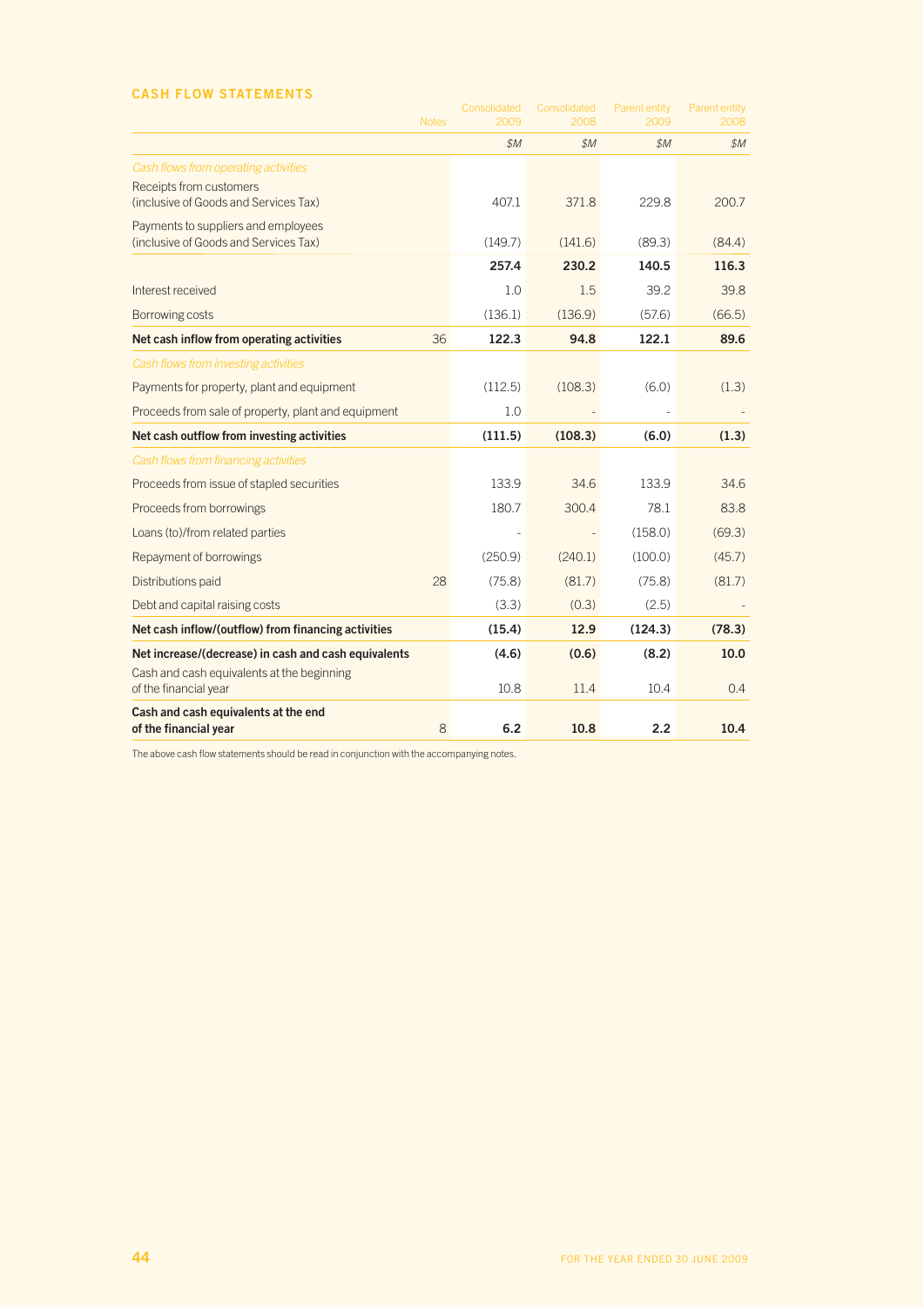# **NOTES TO THE FINANCIAL STATEMENTS**

# **SUMMARY OF SIGNIFICANT ACCOUNTING POLICIES**

The principal accounting policies adopted in the preparation of the financial report are set out below. These policies have been consistently applied to all the years presented, unless otherwise stated. The financial report includes separate financial statements for Envestra Ltd as an individual entity and the consolidated entity consisting of Envestra Ltd and its subsidiaries. The financial report is presented in the Australian currency.

### **(a) Basis of preparation**

**1**

This general purpose financial report has been prepared in accordance with Australian Accounting Standards, other authoritative pronouncements of the Australian Accounting Standards Board, Urgent Issues Group Interpretations and the *Corporations Act 2001*.

The financial statements were approved by the Board of Directors on 28 August 2009.

### *Compliance with IFRS*

Australian Accounting Standards include Australian equivalents to International Financial Reporting Standards (AIFRS). Compliance with AIFRS ensures that the financial report of Envestra Ltd complies with International Financial Reporting Standards (IFRS).

### *Accounting convention*

While certain assets and liabilities are presented in accordance with the historical cost convention, certain financial assets and liabilities (including derivative instruments) are recorded at fair value through the income statement and cash flow hedge reserve.

### *Working capital deficiency*

The Group had current liabilities in excess of current assets at 30 June 2009 amounting to \$333.5 million. This deficiency largely relates to bank loans and Medium Term Notes due for repayment in August and November 2009, refinancing for which was put in place on 7 July 2009 through the execution of a \$280 million syndicated loan.

### *Critical accounting estimates*

The preparation of financial statements in conformity with AIFRS requires the use of certain critical accounting estimates. It also requires management to exercise its judgement in the process of applying the Group's accounting policies. The areas involving a higher degree of judgement or complexity, or areas where assumptions and estimates are significant to the financial statements are disclosed in note 3.

# **(b) Principles of consolidation**

The consolidated financial statements incorporate the activities and affairs of Envestra Ltd and its controlled entities (the 'Group'):

- Envestra Natural Gas Networks Ltd ACN 008 181 066
- Envestra (SA) Ltd ACN 008 139 204
- Envestra (QLD) Ltd ACN 009 760 883
- Envic Holdings 1 Pty Ltd ACN 085 882 337
- Envic Holdings 2 Ltd ACN 085 882 364
- Envestra Victoria Pty Ltd ACN 085 882 373
- Vic Gas Distribution Pty Ltd ACN 085 899 001
- The Albury Gas Company Ltd ACN 000 001 249
- Envestra Transmission Holdings 1 Pty Ltd ACN 108 315 957
- Envestra Transmission Holdings 2 Pty Ltd ACN 108 316 249
- Envestra Transmission Pty Ltd ACN 108 316 007.

 Envestra Victoria Pty Ltd ('Envestra Victoria'), a wholly owned subsidiary of Envestra, has entered into a Business Management Agreement (BMA) with Vic Gas. Under the BMA, Envestra Victoria becomes entitled to and exposed to the full economic rewards and risks of operating the business. Under the BMA, Envestra Victoria is appointed by Vic Gas Distribution to operate and manage, or procure the operation and management of the Victorian and NSW networks. Envestra Victoria is paid a management fee equal to the excess of Vic Gas' net revenue over its interest expense and has provided a guarantee that Vic Gas will have sufficient funds to meet its interest payment obligations.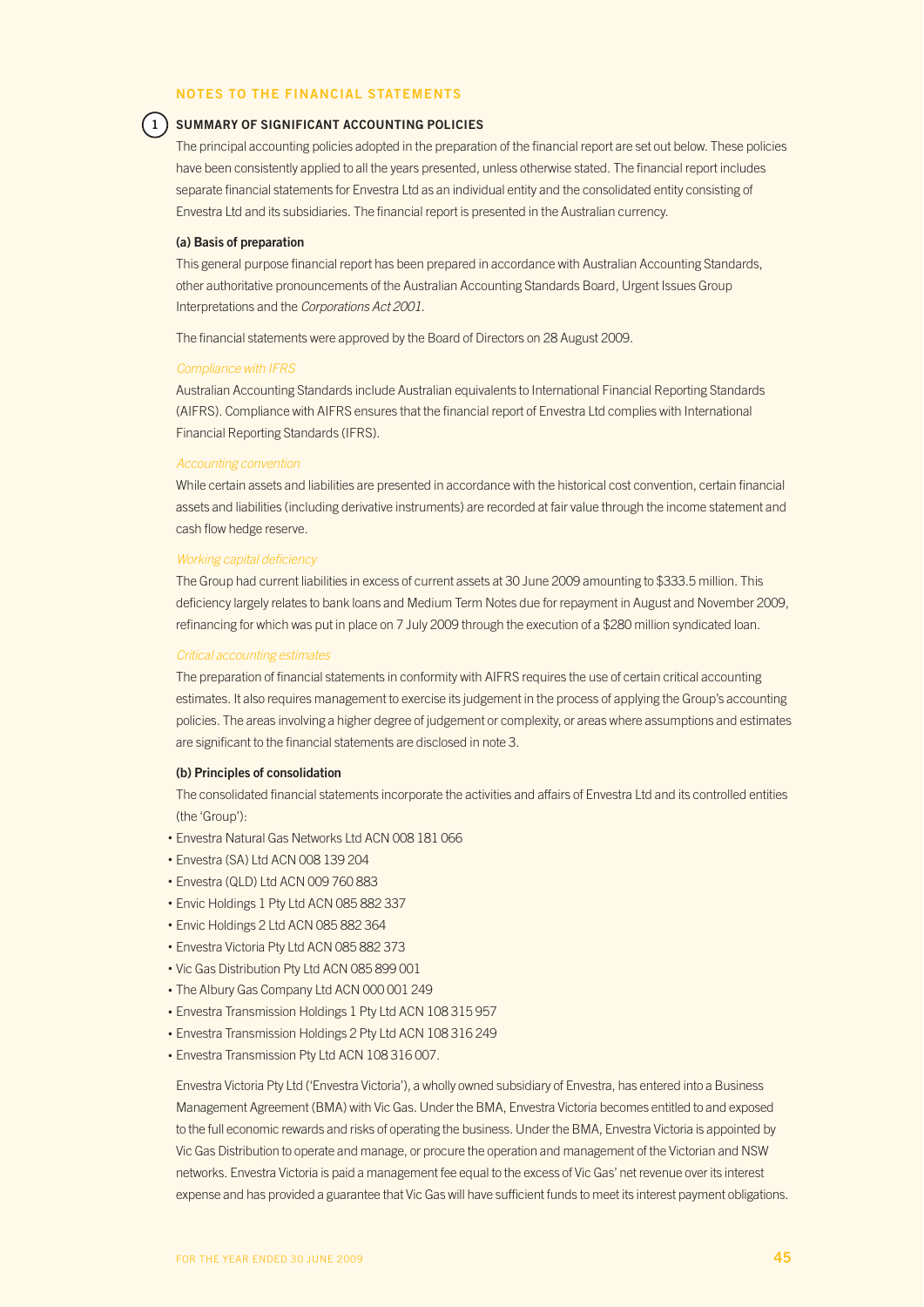The effects of transactions between the entities within the Envestra Group are eliminated on consolidation.

Investments in subsidiaries are accounted for at cost in the parent entity's financial statements.

### **(c) Foreign currency translation**

Monetary assets and liabilities denominated in foreign currencies at the balance sheet date are translated to Australian dollars at the foreign exchange rate ruling on that date. Foreign exchange differences arising on translation are recognised in the income statement.

# **(d) Revenue recognition**

Revenue is measured at the fair value of the consideration received or receivable. Service revenue represents revenue earned from the provision of gas distribution haulage services and is recognised when the service is provided. Customer contributions are made in relation to various capital projects and are recognised when the customers are invoiced and work has been substantially completed. Interest revenue includes interest income on money invested on the money market and is recognised when the interest is earned. Dividends are recognised as revenue when the right to receive payment is established.

### **(e) Government grants**

Grants from the government are recognised at their fair value where there is a reasonable assurance that the grant will be received and the Group will comply with all attached conditions.

 Government grants relating to costs are deferred and recognised in the income statement over the period necessary to match them with the costs that they are intended to compensate.

# **(f) Income tax**

The income tax expense or revenue for the period is the tax payable on the current period's taxable income based on the national income tax rate adjusted by changes in deferred tax assets and liabilities attributable to temporary differences between the tax bases of assets and liabilities and their carrying amounts in the financial statements, and for unused tax losses.

 Deferred tax assets and liabilities are recognised for temporary differences at the tax rates expected to apply when the assets are recovered or liabilities are settled, based on those tax rates which are enacted or substantively enacted. The relevant tax rates are applied to the cumulative amounts of deductible and taxable temporary differences to measure the deferred tax asset or liability. An exception is made for certain temporary differences arising from the initial recognition of an asset or a liability. No deferred tax asset or liability is recognised in relation to these temporary differences if they arose in a transaction, other than a business combination, that at the time of the transaction did not affect either accounting profit or taxable profit or loss.

Deferred tax assets and deferred tax liabilities associated with indefinite life intangibles are measured on the basis that these assets are not depreciated.

 Deferred tax liabilities and assets are not recognised for temporary differences between the carrying amount and tax bases of investments in controlled entities where the parent entity is able to control the timing of the reversal of the temporary differences and it is probable that the differences will not reverse in the foreseeable future.

 Current and deferred tax balances attributable to amounts recognised directly in equity are also recognised directly in equity.

 Deferred tax assets are recognised for deductible temporary differences and unused tax losses only if it is probable that future taxable amounts will be available to utilise those temporary differences and losses.

### *Tax consolidation legislation*

Envestra Ltd and its wholly-owned Australian controlled entities have implemented the tax consolidation legislation as of 1 July 2002. Vic Gas Distribution Pty Ltd and The Albury Gas Company Ltd joined the Envestra tax consolidated group on 2 July 2007.

 The head entity, Envestra Ltd, and the controlled entities in the tax consolidated group continue to account for their own current and deferred tax amounts. These tax amounts are measured as if each entity in the tax consolidated group continues to be a stand-alone taxpayer in its own right.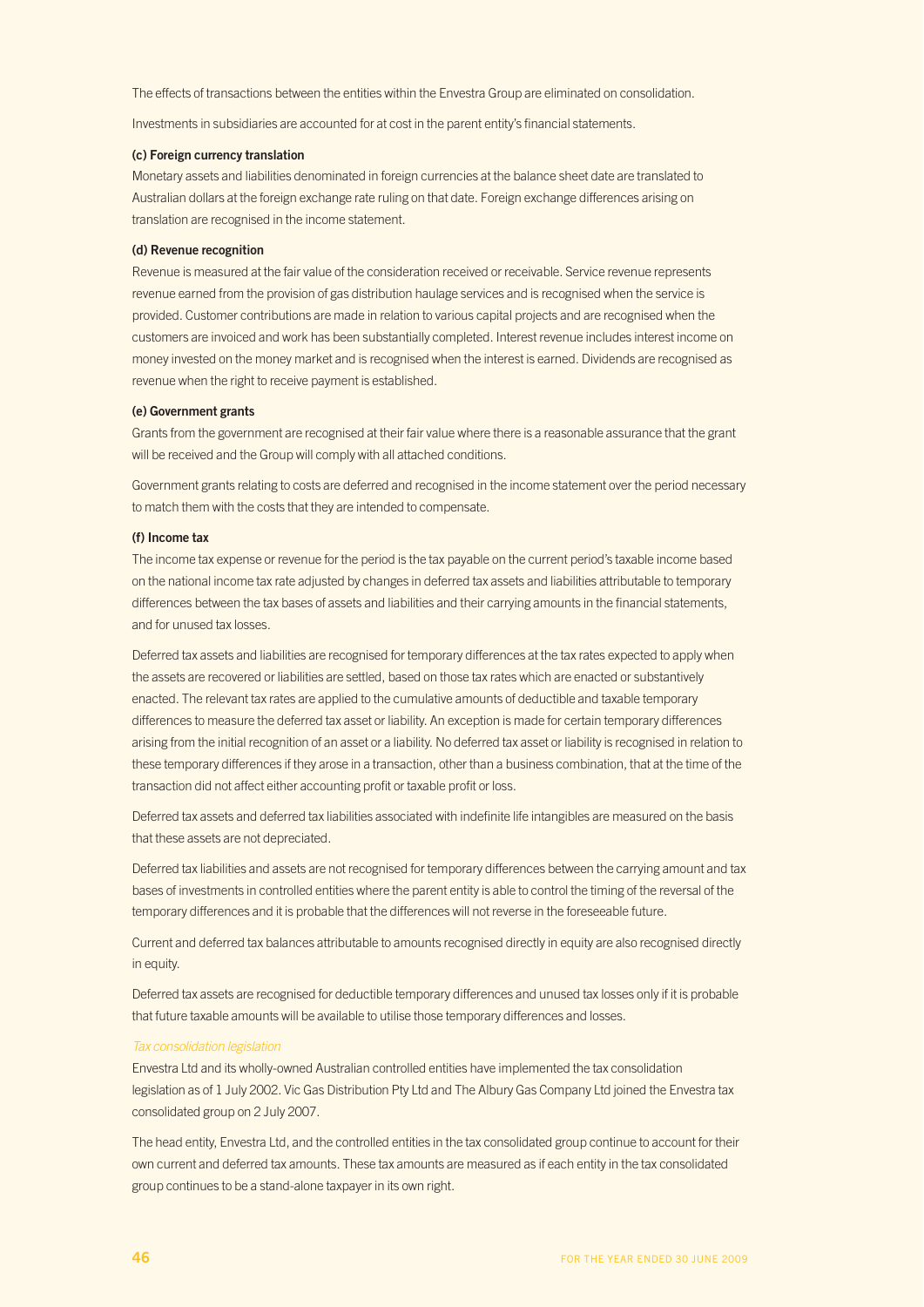In addition to its own current and deferred tax amounts, Envestra Ltd also recognises the current tax liabilities (or assets) and the deferred tax assets arising from unused tax losses and unused tax credits assumed from controlled entities in the tax consolidated group.

 Assets or liabilities arising under tax funding agreements with the tax consolidated entities are recognised as amounts receivable from or payable to other entities in the group. Details about the tax funding agreement are disclosed in note 7.

### **(g) Impairment of assets**

Assets that have an indefinite useful life are not subject to amortisation, or depreciation and are tested annually for impairment. Assets that are subject to amortisation or depreciation are reviewed for impairment whenever events or changes in circumstances indicate that the carrying amount may not be recoverable. An impairment loss is recognised for the amount by which the asset's carrying amount exceeds its recoverable amount. The recoverable amount is the higher of an asset's fair value less costs to sell and value in use. For the purposes of assessing impairment, assets are grouped at the lowest levels for which there are separately identifiable cash flows (cash generating units).

### **(h) Cash and cash equivalents**

Cash includes cash on hand, deposits held at call with banks and investments in money market instruments, net of bank overdrafts.

 Envestra Ltd holds a deposit at call account in New Zealand which is translated into A\$ using the spot rate at balance date. The account is held for the purpose of distribution payments to New Zealand shareholders.

# **(i) Receivables**

Trade receivables are recognised initially at fair value and subsequently measured at amortised cost, less provision for doubtful debts.

 The Access Arrangements covering the South Australia networks require the retailer to prepay for haulage services. The initial prepayment is an estimate of two months haulage charges. An adjustment is made each month for variances between the actual charges and the prepaid estimate and includes an estimate of a further month's charges. No provision has been raised for doubtful debts in respect of these arrangements because no debts are considered doubtful. The Access Arrangement covering the Queensland network requires the retailer to pay for gas delivered within 30 days. No provision has been raised for doubtful debts because no debts are considered doubtful.

 The Access Arrangements covering the Victorian networks require distributors to charge retailers when the end user is billed. Although haulage charges in respect of the Victorian networks are paid after the service is provided, no provision for doubtful debts has been raised because no debts are considered doubtful. A provision for doubtful debts is recorded based on historical evidence of credit recovery in relation to invoices raised for miscellaneous items, such as costs to repair damage to the network caused by a third party.

### **(j) Derivatives**

Derivatives are initially recognised at fair value on the date a derivative contract is entered into and are subsequently remeasured to their fair value. The method of recognising the resulting gain or loss depends on whether the derivative is designated as a hedging instrument, and if so, the nature of the item being hedged. The Group designates certain derivatives as either: (1) hedges of the fair value of recognised liabilities (fair value hedge); or (2) Hedges of highly probable forecast transactions (cash flow hedges).

 The Group documents at the inception of the hedging transaction the relationship between hedging instruments and hedged items, as well as its risk management objective and strategy for undertaking various hedge transactions. The Group also documents its assessment, both at hedge inception and on an ongoing basis, of whether the derivatives that are used in hedging transactions have been and will continue to be highly effective in offsetting changes in fair values or cash flows of hedged items.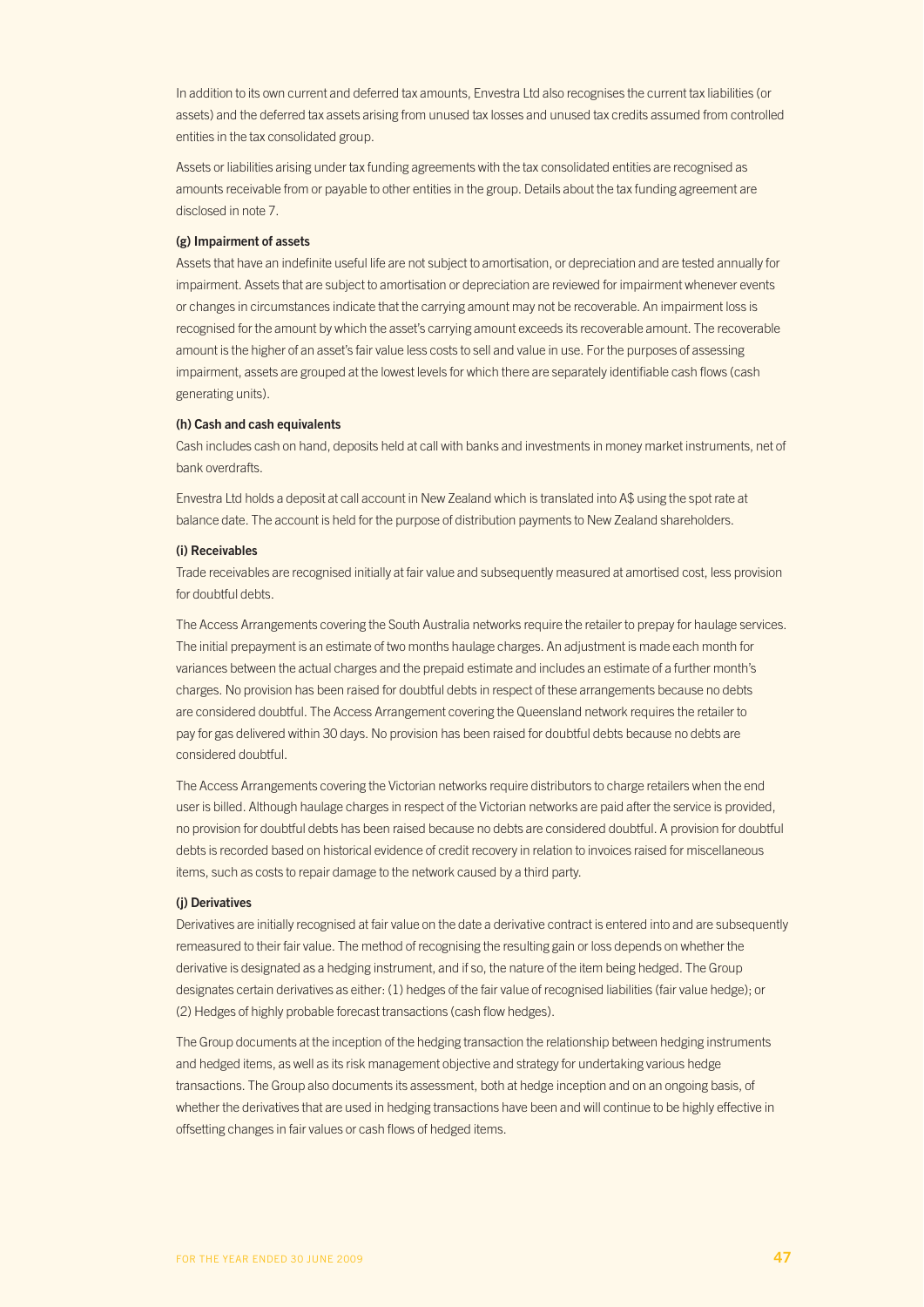The fair values of various derivative financial instruments used for hedging purposes are disclosed in note 10. Movements in the hedging reserve in shareholders' equity are shown in note 27. The full fair value of a hedging derivative is classified as a non-current asset or liability when the remaining maturity of the hedged item is more than 12 months; it is classified as a current asset or liability when the remaining maturity of the hedged item is less than 12 months.

# *(i) Fair value hedge*

Changes in the fair value of derivatives that are designated and qualify as fair value hedges are recorded in the income statement, together with any changes in the fair value of the hedged asset or liability that are attributable to the hedged risk.

### *(ii)* Cash flow hedge

The effective portion of changes in the fair value of derivatives that are designated and qualify as cash flow hedges is recognised in equity in the hedging reserve. The gain, or loss relating to the ineffective portion is recognised immediately in the income statement.

 When a hedging instrument expires or is sold or terminated, or when a hedge no longer meets the criteria for hedge accounting, any cumulative gain or loss existing in equity at that time remains in equity and is recognised when the forecast transaction is ultimately recognised in the income statement. When a forecast transaction is no longer expected to occur, the cumulative gain or loss that was reported in equity is immediately transferred to the income statement.

# *(iii) Derivatives that do not qualify for hedge accounting*

Certain derivative instruments do not qualify for hedge accounting. Changes in the fair value of any derivative instrument that does not qualify for hedge accounting are recognised immediately in the income statement.

### **(k) Property, plant and equipment**

Property, plant and equipment is stated at cost less depreciation. Cost includes expenditure that is directly attributable to the acquisition of the items.

 Land is not depreciated. Depreciation on other assets is calculated using the straight line method to allocate their cost, net of their residual values, over their estimated useful lives, as follows:

| Category                                   | Useful life (years) |
|--------------------------------------------|---------------------|
| <b>Buildings</b>                           | 40                  |
| Furniture, fittings and computer equipment | $3-10$              |
| Gas mains and inlets:                      |                     |
| Polyethylene                               | 60                  |
| Steel                                      | 100                 |
| Cast iron                                  | 120                 |
| Gas meters                                 | 25                  |
| <b>Regulators</b>                          | 50                  |
| Gate stations                              | 50                  |
| Telemetry equipment                        | 10                  |

The assets' residual values and useful lives are reviewed, and adjusted if appropriate, at each balance sheet date.

 An asset's carrying amount is written down immediately to its recoverable amount if the asset's carrying amount is greater than its estimated recoverable amount (note 1(g)).

 Gains and losses on disposals are determined by comparing proceeds with carrying amount. These are included in the income statement.

### **(l) Intangible assets**

The distribution licence held by Vic Gas Distribution Pty Ltd, which is valued in the financial statements at \$586m (refer Note 16), in the opinion of the Directors has an indefinite life. Therefore no amortisation charge has been included in the financial statements. An assessment of the recoverable amount of the licence is made at the time of preparing the half yearly and annual financial reports to ensure it is not below the carrying amount of the licence.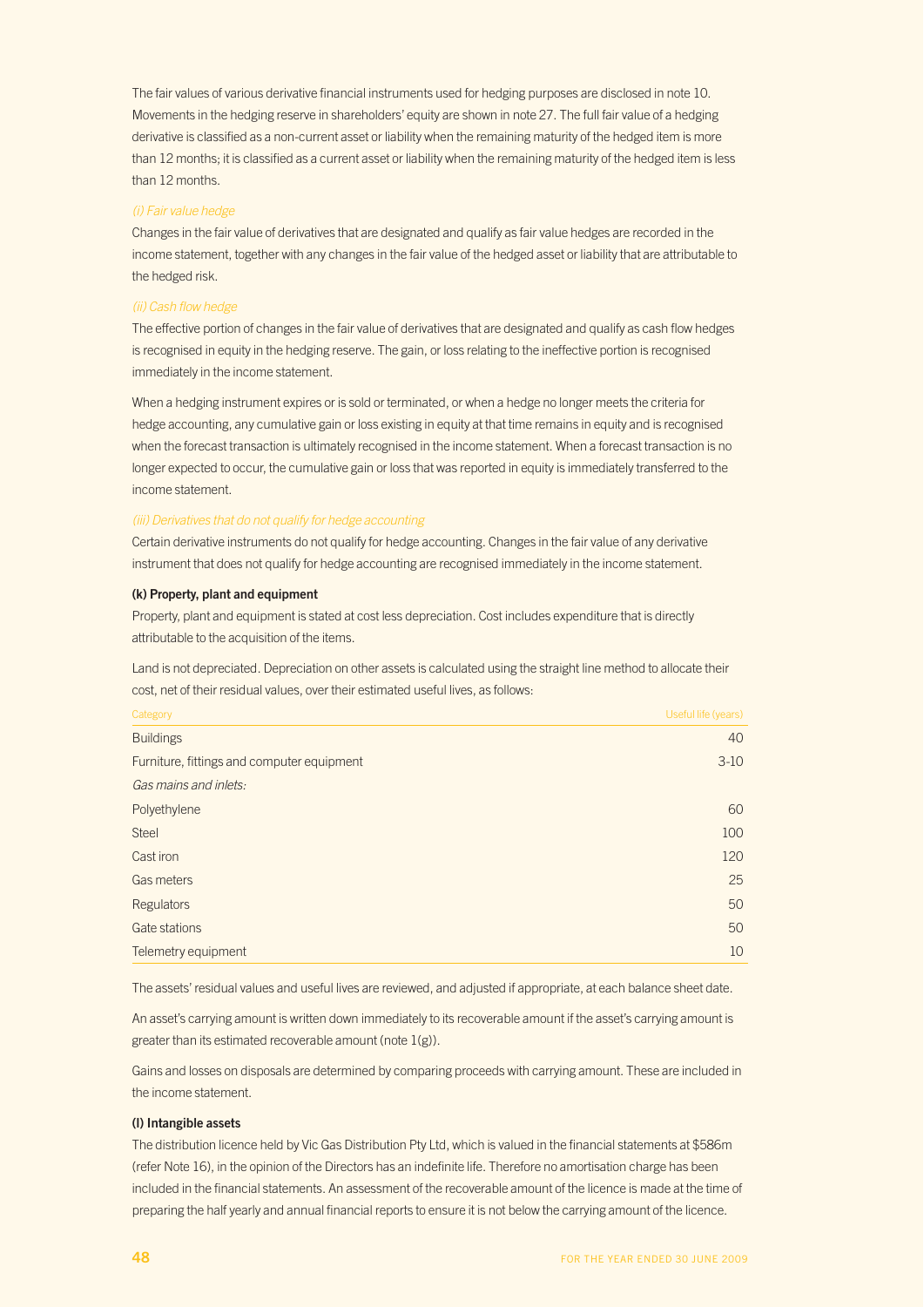### **(m) Trade and other payables**

Trade accounts payable, including accruals not yet billed, are recognised when the Envestra Group becomes obliged to make future payments as a result of a purchase of assets or services. Trade accounts payable are generally settled within 30 days.

### **(n) Borrowings**

Borrowings are initially recognised at fair value, net of transaction costs incurred. Borrowings are subsequently measured at amortised cost. Any difference between the proceeds (net of transaction costs) and the redemption amount is recognised in the income statement over the period of the borrowings using the effective interest method.

### **(o) Borrowing costs**

Borrowing costs include:

- interest and indexation on borrowings;
- amortisation of debt establishment costs;
- ancillary costs, including fees; and
- ineffective derivatives.

### **(p) Employee benefits**

### *(i) Wages and salaries, annual leave and sick leave*

Liabilities for wages and salaries, including non-monetary benefits and annual leave expected to be settled within 12 months of the reporting date are recognised as current liabilities in respect of employees' services up to the reporting date and are measured at the amounts expected to be paid when the liabilities are settled. No provision for sick leave has been included in the financial statements.

# *(ii) Long service leave*

A liability for long service leave is recognised and is measured as the present value of expected future payments to be made in respect of services provided by employees up to the reporting date. Consideration is given to expected future wage and salary levels, experience of employee departures and periods of service. Expected future payments are discounted using interest rates on Australian government guaranteed securities with terms to maturity that match, as closely as possible, the estimated future cash outflows.

### *(iii) Other*

The number of employees in the Envestra Group was 14 as at 30 June 2009 (14 as at 30 June 2008). The operational activities of the Group are undertaken by APA Asset Management and associated subcontractors.

# **(q) Stapled securities**

Envestra Ltd previously had issued stapled securities, each of which comprised a loan note and a fully paid ordinary share. The two components of the stapled security could not be traded separately.

At 30 June 2009 there is no outstanding principal on each loan note (2008: 4.9 cents).

The loan notes are classified in the balance sheets as current and non-current liabilities because they are principally a debt instrument. However, as loan notes cannot be traded separately, the balance sheets also disclose the combined amount of equity and loan notes.

Upon payment of the final balance of principal in May 2009, Envestra's securities became ordinary shares.

 Distributions to security holders previously comprised interest paid on the loan notes, repayment of loan note principal, and return of capital and dividends. Distributions in future will simply comprise dividends.

### **(r) Earnings per share**

### *(i) Basic earnings per share*

Basic earnings per share is determined by dividing the profit or loss after income tax attributable to members of the company by the weighted average number of ordinary shares outstanding during the financial year.

# *(ii) Diluted earnings per share*

The diluted earnings per share is the same as the basic earnings per share.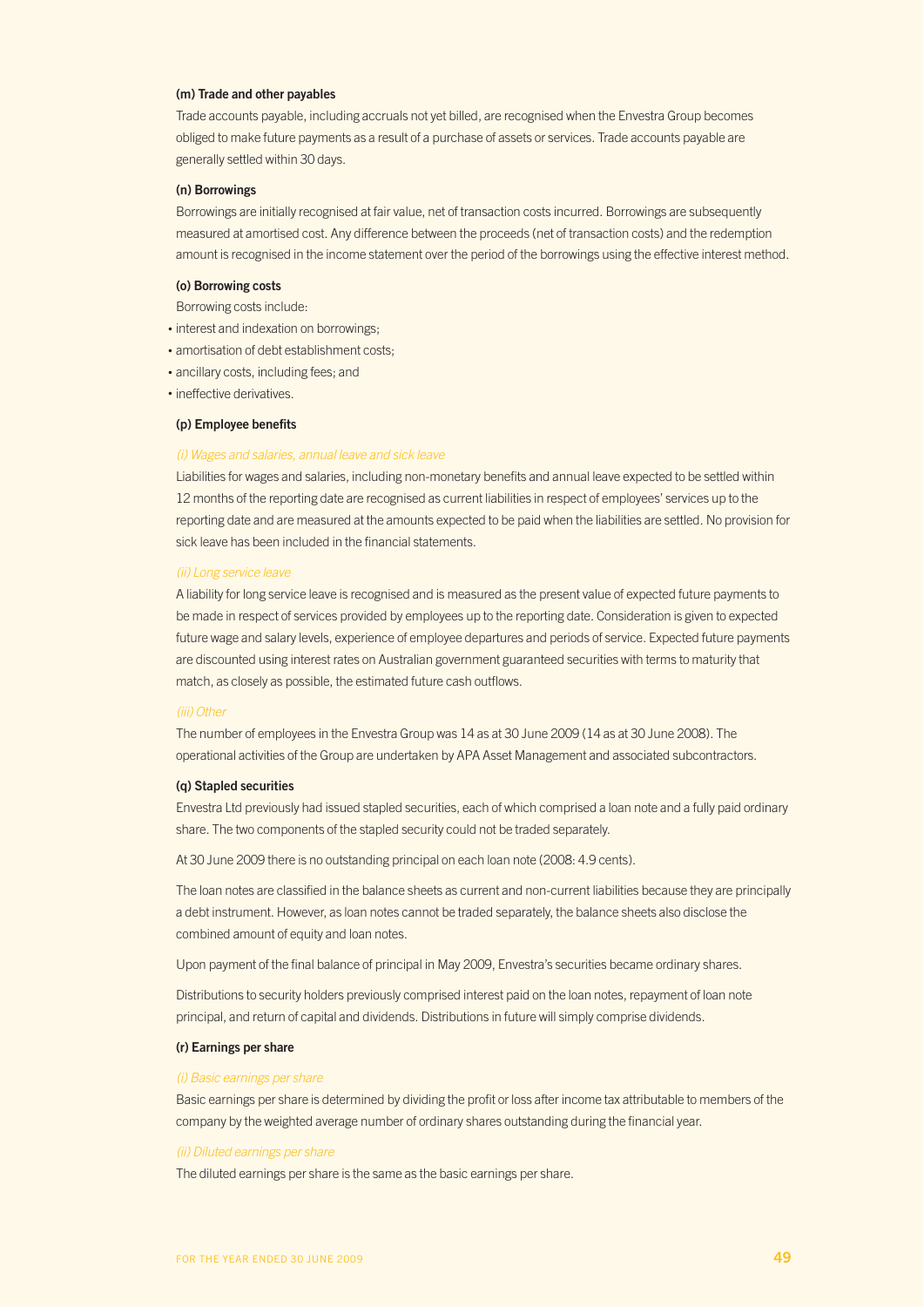# **(s) New accounting standards and interpretations**

Certain new accounting standards and interpretations have been published that are not mandatory for 30 June 2009 reporting periods. The Group's and the parent entity's assessment of the impact of these new standards and interpretations is set out as follows:

# *(i) AASB 8 Operating Segments and AASB 2007-3 Amendments to Australian Accounting Standards arising from AASB 8*

AASB 8 and AASB 2007-3 are effective for annual reporting periods commencing on or after 1 January 2009. AASB 8 requires adoption of a 'management approach' to reporting on financial performance. The information being reported will be based on what the key decision makers use internally for evaluating segment performance and deciding how to allocate resources to operating segments. The Group will adopt AASB 8 for the year ended 30 June 2010. Application of AASB 8 is not expected to result in different segments, segment results or different types of information being reported in the segment note of the financial report.

# *(ii) Revised AASB 123 Borrowing Costs and AASB 2007-6 Amendments to Australian Accounting Standards arising from AASB 123 [AASB 1, AASB 101, AASB 107, AASB 111, AASB 116 & AASB 138 and Interpretations 1 & 12]*

The revised AASB 123 is applicable to annual reporting periods commencing on or after 1 January 2009. It has removed the option to expense all borrowing costs and – when adopted – will require the capitalisation of all borrowing costs directly attributable to the acquisition, construction or production of a qualifying asset. There will be no impact on the financial report of the Group, as it has been Group policy to capitalise borrowing costs relating to qualifying assets.

# *(iii) Revised AASB 101 Presentation of Financial Statements and AASB 2007-8 Amendments to Australian Accounting Standards arising from AASB 101*

A revised AASB 101 was issued in September 2007 and is applicable for annual reporting periods beginning on or after 1 January 2009. It requires the presentation of a statement of comprehensive income and makes changes to the statement of changes in equity, but will not affect any of the amounts recognised in the financial statements. If an entity has made a prior period adjustment or has reclassified items in the financial statements, it will need to disclose a third balance sheet (statement of financial position), this one being as at the beginning of the comparative period. The Group intends to apply the revised standard from 1 July 2009.

# *(iv) Revised AASB 2008-7 Amendments to Australian Accounting Standards – Cost of an Investment in a Subsidiary, Jointly Controlled Entity or Associate (effective 1 July 2009)*

In July 2008, the AASB approved amendments to AASB 1 First-time Adoption of International Financial Reporting Standards and AASB 127 Consolidated and Separate Financial Statements. After 1 July 2009, all dividends received from investments in subsidiaries, jointly controlled entities or associates are to be recognised as revenue, even if they are paid out of pre-acquisition profits, and the investments need to be tested for impairment as a result of the dividend payment.

 There are no other new accounting standards or UIG interpretations that have been published to date that are likely to have a significant impact on the Group's financial statements in the future.

# **(t) Environmental remediation expenditure**

Provisions for future environmental remediation are recognised where sites, whether owned, or previously owned and subject to the relevant state Environmental Protection Acts' liability provisions, are known to be contaminated, and it is probable that an outflow of economic benefits will be required to remediate the site. The estimated future outflows are the best estimate of the expenditure required to remediate the sites. Future remediation costs are reviewed annually and any changes are reflected in the present value of the land management costs provision at the end of the reporting period, with a corresponding change in the cost of the associated asset.

### **(u) Leases**

Leases in which a significant portion of the risks and rewards of ownership are not transferred to the Group as lessee are classified as operating leases (note 39). Payments made under operating leases (net of any incentives received from the lessor) are charged to the income statement on a straight-line basis over the period of the lease.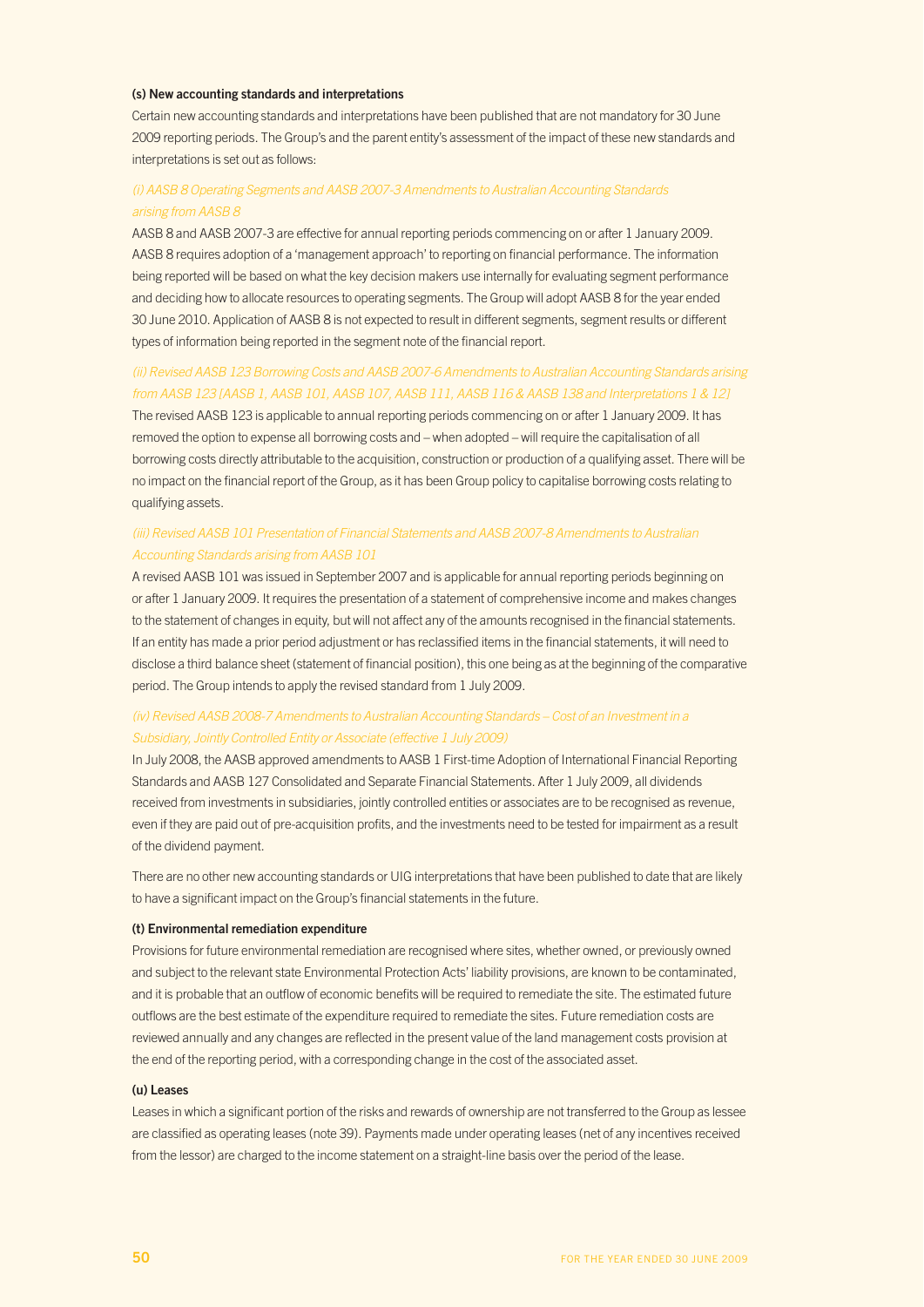# **FINANCIAL RISK MANAGEMENT**

**2**

The Group's activities expose it to a variety of financial risks: market risk (including currency risk, fair value interest rate risk, cash flow interest rate risk and price risk), credit risk, re-financing and liquidity risk. The Group's overall risk management program focuses on the unpredictability of financial markets and seeks to minimise potential adverse effects on the financial performance of the Group. The Group uses derivative financial instruments such as currency and interest rate swaps to hedge certain risk exposures. Derivatives are exclusively used for hedging purposes, that is, not as trading or other speculative instruments. The Group uses different methods to measure different types of risk to which it is exposed. These methods include cash flow forecasting analysis in the case of interest rate and other price risks and ageing analysis for credit risk.

 Risk management is carried out in accordance with policies approved by the Board of Directors. The Treasurer identifies, evaluates and hedges financial risks in close co-operation with the Group's Chief Financial Officer. The Board provides written principles for overall risk management, as well as written policies covering specific areas, such as mitigating foreign exchange, interest rate and credit risks, use of derivative financial instruments and investing excess liquidity. The Board formally reviews and approves the Treasury Policy and Risk Management Policy annually.

# **(a) Market risk**

# *(i) Foreign exchange risk*

Foreign exchange transaction risk arises from the possibility that Envestra's cash flows could be adversely affected by movements in exchange rates. The main source of Envestra's foreign exchange transaction exposures are interest and principal payments on US dollar denominated debt.

 The Group's risk management policy is to hedge 100% of the foreign exchange rate risk associated with non-Australian dollar denominated debt to protect the cash flows of the business.

The Group and parent entity's exposure to foreign exchange risk at the reporting date was as follows:

|                   |       | Consolidated Consolidated Parent entity Parent entity<br>2009 2008 2009 2008 |        |
|-------------------|-------|------------------------------------------------------------------------------|--------|
|                   |       | US \$M US \$M US \$M                                                         | US \$M |
| <b>Borrowings</b> | 175 O | 175 O                                                                        |        |

# *(ii) Price risk*

The Group and parent entity is exposed to CPI index price risk. This arises from Capital Indexed Bonds and CPI indexed interest rate swaps held by the Group.

 The Group's exposure to movements in the CPI index through its Capital Indexed Bonds is partially offset by the annual resetting of haulage revenue tariffs in line with the CPI index, together with the re-setting of the regulatory asset base at five-yearly intervals to reflect changes in the CPI index.

 The following table demonstrates the estimated sensitivity to a 1% increase/decrease in the CPI index, with all other variables held constant, on after-tax profit and equity, caused by indexation movements on the Capital Indexed Bonds and interest expense movements on the CPI indexed interest rate swaps.

|                                       | 2009  | Consolidated Consolidated Parent entity<br>2008 | 2009  | <b>Parent entity</b><br>2008 |
|---------------------------------------|-------|-------------------------------------------------|-------|------------------------------|
|                                       | \$M   | \$M                                             | \$M\$ | \$M\$                        |
| Impact on after-tax profit and equity |       |                                                 |       |                              |
| CPI index $+1\%$                      | (3.2) | (3.1)                                           | (2.3) | (2.2)                        |
| CPI index -1%                         | 3.2   | $\overline{3}1$                                 | 23    | 22                           |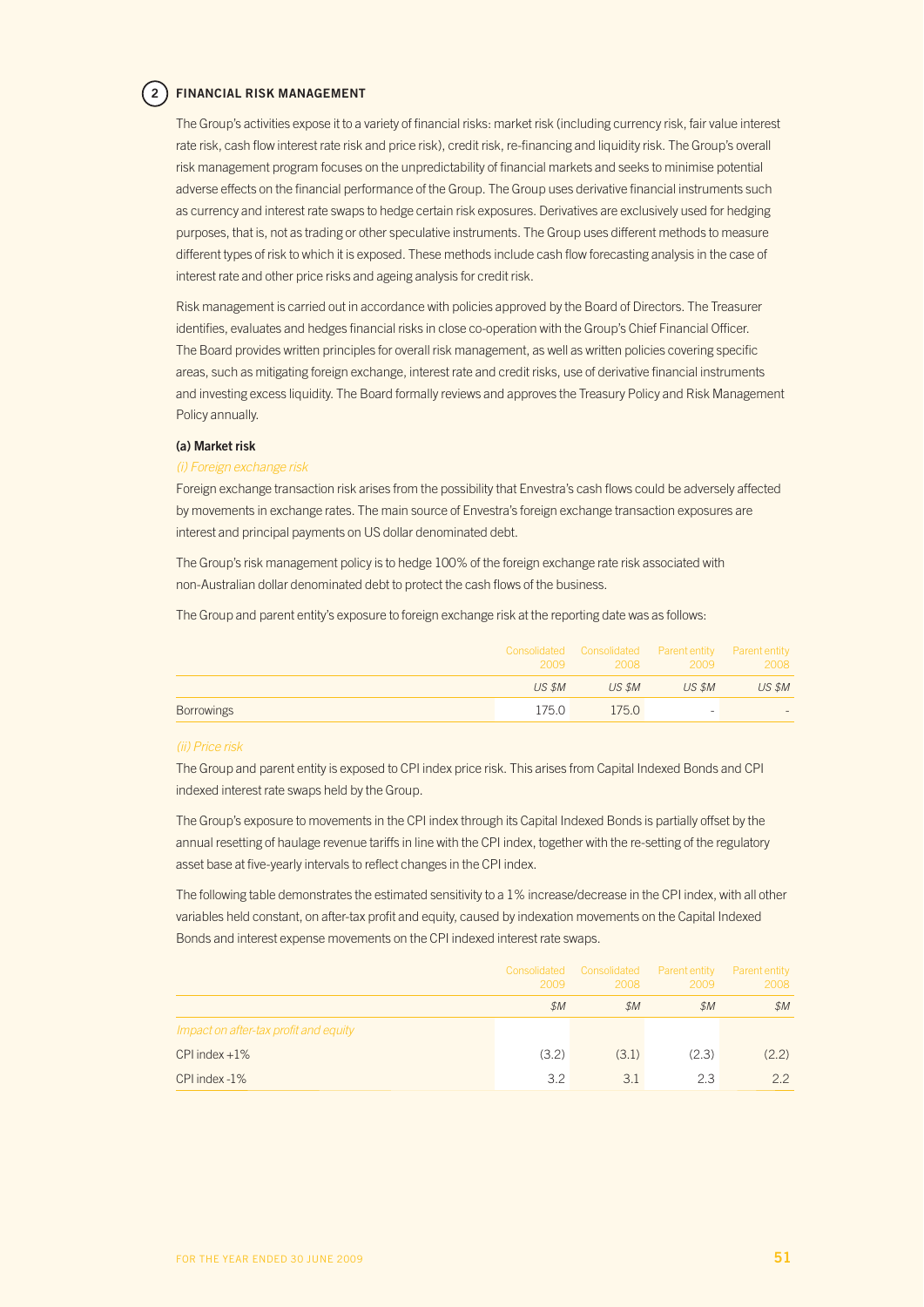### *(iii) Cash flow and fair value interest rate risk*

As the Group has relatively minor interest-bearing assets, the Group's income and operating cash flows are not materially exposed to changes in market interest rates.

 The Group's interest rate risk arises from borrowings. Borrowings issued at variable rates expose the Group to cash flow interest rate risk. Borrowings issued at fixed rates expose the Group to fair value interest rate risk. At the yearend, 25% (2008: 24%) of borrowings (excluding loan notes) were at fixed rates. Group policy is to maintain between 80% and 100% of borrowings at fixed rates using interest rate swaps to achieve this.

 As at reporting date, the Group had the following variable rate borrowings (excluding CIBs) and interest rate swap contracts (excluding \$100 million of forward starting interest rate swaps) outstanding (excluding borrowing costs):

|                                              | Weighted average<br>interest rate<br>30 June 2009 | <b>Balance</b><br>30 June 2009 | Weighted average<br>interest rate<br>30.June 2008 | <b>Balance</b><br>30 June 2008 |
|----------------------------------------------|---------------------------------------------------|--------------------------------|---------------------------------------------------|--------------------------------|
|                                              | %                                                 | \$M\$                          | %                                                 | \$M                            |
| Interest bearing debt                        | 4.0                                               | 1.485.1                        | 8.5                                               | 1,555.1                        |
| Interest rate swaps                          | 6.8                                               | (1.406.1)                      | 6.8                                               | (1,301.1)                      |
| Net exposure to cash flow interest rate risk |                                                   | 79.0                           |                                                   | 254.0                          |

An analysis by maturities is provided in (c) below.

The Group manages its cash flow interest rate risk by using floating-to-fixed interest rate swaps. Such interest rate swaps have the economic effect of converting borrowings from floating rates to fixed rates. Generally, the Group raises long-term borrowings at floating rates and swaps them into fixed rates that match the rates used in the relevant regulatory determination for a term matched to the relevant regulatory period. Under the interest rate swaps, the Group agrees with other parties to exchange, at specified intervals (mainly quarterly), the difference between fixed contract rates and floating-rate interest amounts calculated by reference to the agreed notional principal amounts.

 Based upon the balance of gross debt at 30 June, if interest rates changed by +/-1%, with all other variables held constant, and taking account of the hedging in place at 30 June, the estimated impact on after-tax profit and equity is set out below. The after-tax impact on profit of the parent entity includes the effect of a loan from a related party.

|                            | Consolidated<br>2009 | Consolidated<br>2008 | Parent entity<br>2009 | Parent entity<br>2008 |
|----------------------------|----------------------|----------------------|-----------------------|-----------------------|
|                            | \$M\$                | \$M                  | \$M                   | \$M\$                 |
| Impact on after-tax profit |                      |                      |                       |                       |
| Interest rates $+1\%$      | (0.4)                | (1.8)                | (5.4)                 | (5.4)                 |
| Interest rates -1%         | 0.4                  | 1.8                  | 5.4                   | 5.4                   |
| Impact on equity           |                      |                      |                       |                       |
| Interest rates $+1\%$      | 21.1                 | 18.4                 | 1.9                   | 3.2                   |
| Interest rates -1%         | (21.7)               | (17.8)               | (2.0)                 | (3.5)                 |

# **(b) Credit risk**

Credit risk is managed on a Group basis. Credit risk arises from cash and cash equivalents, derivative financial instruments and deposits with banks and financial institutions, as well as credit exposures to customers.

 Refer to note 9 for further details of credit risk in relation to receivables. Derivative counterparties and cash transactions are limited to high credit quality financial institutions. The Group has policies that limit the amount of credit exposure to any one financial institution. Counterparty limits and risks for investments and hedging transactions are measured by reference to transaction limits set by the Board against the different external credit ratings.

At balance sheet date there were no significant concentrations of credit risk within the Group. The maximum exposure to credit risk is represented by the carrying amount of financial assets of the Group which have been recognised on the balance sheet.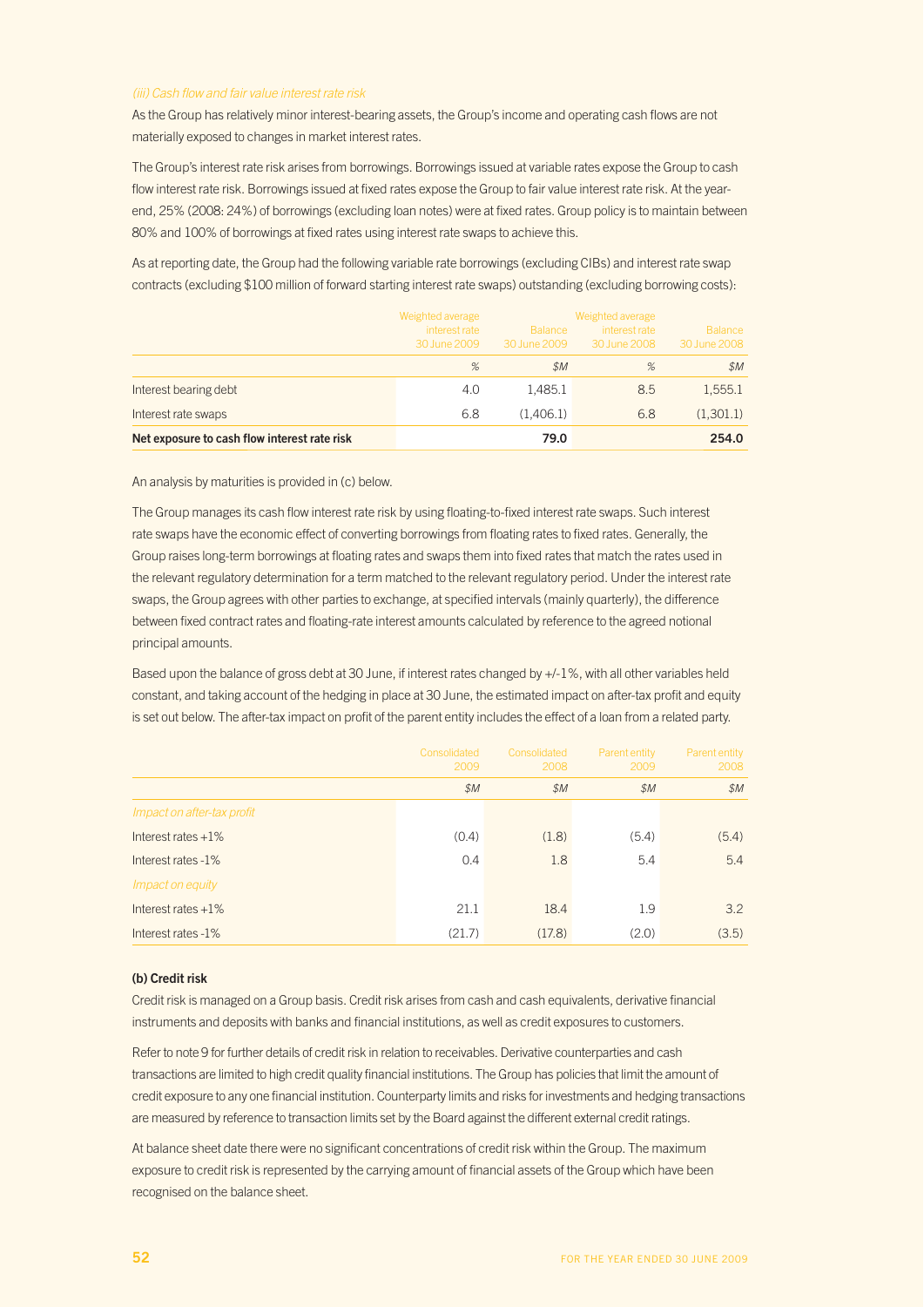# **(c) Liquidity risk**

Prudent liquidity risk management implies maintaining sufficient cash and the availability of funding through an adequate amount of committed credit facilities. It is also associated with planning for unforeseen events which may curtail cash flows and cause pressure on liquidity. The Group manages liquidity risk by continuously monitoring forecast and actual cash flows. Group Treasury aims at maintaining flexibility in funding by keeping committed credit lines available with a variety of counterparties. Refer to note 22(e) for further details on the Group's approach to liquidity risk management.

# *(i) Net current liability position*

At 30 June 2009 current liabilities for the Group exceed current assets by \$333.5 million. However, the Group has undrawn committed bank facilities of \$236.0 million to fund short-term liabilities. Current liabilities include \$29.9m of commercial paper due in July 2009, \$125.0m of bank loans due in August 2009 and \$174.8 million of medium term notes due in November 2009. A syndicated bank loan was executed on 5 July 2009 to re-finance the maturing August and November bank loans.

# *(ii) Maturities of financial liabilities*

The Group's strategy is to extend the duration of its debt portfolio, to arrange refinancing at least six months prior to maturity and limit annual repayments to 15% of the debt portfolio, albeit conditions in financial markets do not always enable the targets to be met at all times.

The table below analyses the Group's financial liabilities and net settled derivative financial instruments into relevant maturity groupings based on the remaining period at the reporting date to the contractual maturity date. The amounts disclosed in the table are the contractual undiscounted cash flows (including principal and interest obligations).

|                                   |                  | <b>Between</b> | <b>Between</b> |               |
|-----------------------------------|------------------|----------------|----------------|---------------|
|                                   | Less than 1 year | 1 and 5 years  | 5 and 15 years | Over 15 years |
|                                   | \$M\$            | \$M\$          | \$M\$          | \$M\$         |
| Consolidated                      |                  |                |                |               |
| At 30 June 2009                   |                  |                |                |               |
| <b>Medium Term Notes</b>          | 208.0            | 254.2          | 268.8          | 622.1         |
| <b>Capital Indexed Bonds</b>      | 17.6             | 266.8          | 101.6          | 413.0         |
| <b>Commercial Paper</b>           | 30.0             |                |                |               |
| <b>Bank loans</b>                 | 131.7            | 148.4          |                |               |
| <b>US Private Placement Notes</b> | 12.1             | 48.3           | 253.4          | 110.3         |
| Interest rate swaps               | 51.9             | 101.1          |                |               |
|                                   | 451.3            | 818.8          | 623.8          | 1,145.4       |
| At 30 June 2008                   |                  |                |                |               |
| <b>Medium Term Notes</b>          | 172.5            | 567.2          | 554.8          | 700.7         |
| <b>Capital Indexed Bonds</b>      | 16.9             | 272.8          | 97.7           | 420.3         |
| <b>Commercial Paper</b>           | 40.1             |                |                |               |
| <b>Bank loans</b>                 | 21.6             | 255.9          |                |               |
| <b>US Private Placement Notes</b> | 24.6             | 98.5           | 334.8          | 150.7         |
| Loan notes                        | 49.0             |                |                |               |
| Interest rate swaps               | (14.6)           | (36.9)         |                |               |
|                                   | 310.1            | 1,157.5        | 987.3          | 1,271.7       |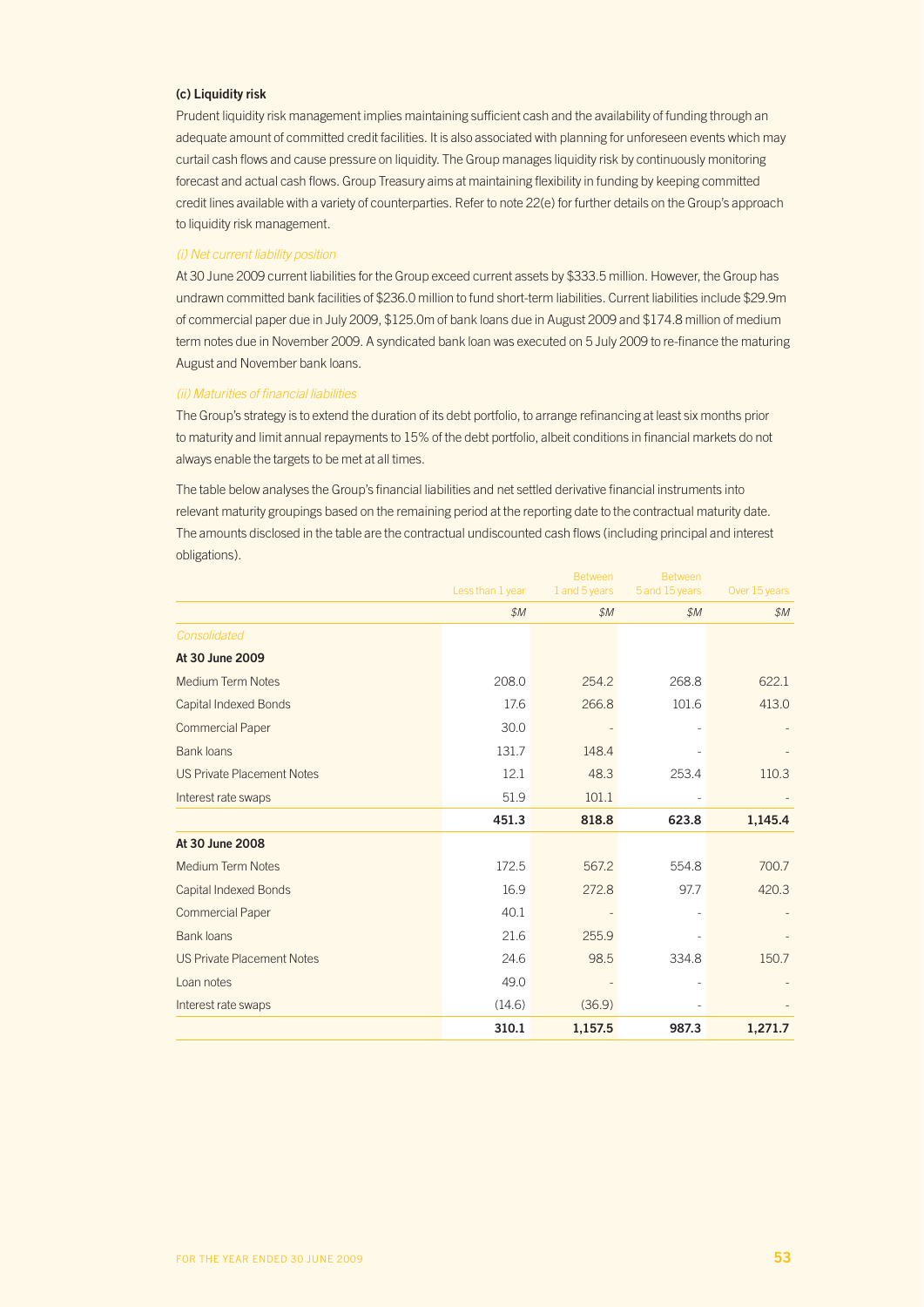|                              |                  | <b>Between</b> | <b>Between</b> |               |
|------------------------------|------------------|----------------|----------------|---------------|
|                              | Less than 1 year | 1 and 5 years  | 5 and 15 years | Over 15 years |
|                              | \$M              | \$M\$          | \$M\$          | \$M\$         |
| Parent <sup>(i)</sup>        |                  |                |                |               |
| At 30 June 2009              |                  |                |                |               |
| <b>Medium Term Notes</b>     | 22.0             | 88.1           | 220.2          | 622.1         |
| <b>Capital Indexed Bonds</b> | 12.1             | 126.8          | 101.6          | 413.0         |
| <b>Commercial Paper</b>      | 10.0             |                |                |               |
| Bank loans                   | 1.9              | 50.7           |                |               |
| Interest rate swaps          | 18.9             | 18.9           |                |               |
|                              | 64.9             | 284.5          | 321.8          | 1,035.1       |
| At 30 June 2008              |                  |                |                |               |
| <b>Medium Term Notes</b>     | 50.3             | 201.4          | 503.4          | 700.7         |
| <b>Capital Indexed Bonds</b> | 11.6             | 129.0          | 97.7           | 420.3         |
| <b>Commercial Paper</b>      | 20.1             |                |                |               |
| Bank loans                   | 5.2              | 72.0           |                |               |
| Loan notes                   | 49.0             |                |                |               |
| Interest rate swaps          | (9.1)            | (17.7)         |                |               |
|                              | 127.1            | 384.7          | 601.1          | 1,121.0       |

(i) The Parent entity liquidity risk analysis excludes intercompany borrowings of \$797.7 million (2008: \$695.2 million). These borrowings are at commercial terms and conditions.

# **(d) Fair value estimation**

The fair value of financial assets and financial liabilities must be estimated for recognition and measurement, and for disclosure purposes.

The fair value of financial liabilities traded in active markets is based on quoted market prices at the balance sheet date.

The fair value of financial liabilities that are not traded in an active market is determined using valuation techniques. The fair value of interest rate and cross currency swaps is calculated as the present value of the estimated future cash flows.

 The carrying value of trade receivables and payables is a reasonable approximation of their fair values due to their short-term nature.

#### **CRITICAL ACCOUNTING ESTIMATES 3**

 The Group makes estimates and assumptions concerning the future. Estimates and judgements are continually evaluated and are based on historical experience and other factors, including expectations of future events that may have a financial impact on the entity and that are believed to be reasonable under the circumstances.

The key estimates and assumptions are discussed below.

# *(i) Estimated impairment of intangibles*

The Group tests annually whether intangible assets have suffered any impairment in accordance with the accounting policy stated in note 1(l). The recoverable amounts of cash-generating units have been determined based on value-in-use calculations. These calculations require the use of assumptions. Refer to note 16 for details of these assumptions.

# *(ii) Useful lives of property, plant and equipment*

Management determines the estimated useful lives and related depreciation charges for its property, plant and equipment. These estimates are based on the concept that the effective lives should truly reflect the profile of the loss of economic benefits to the Group. Refer to note 1(k) for details of the estimated useful lives used by the Group.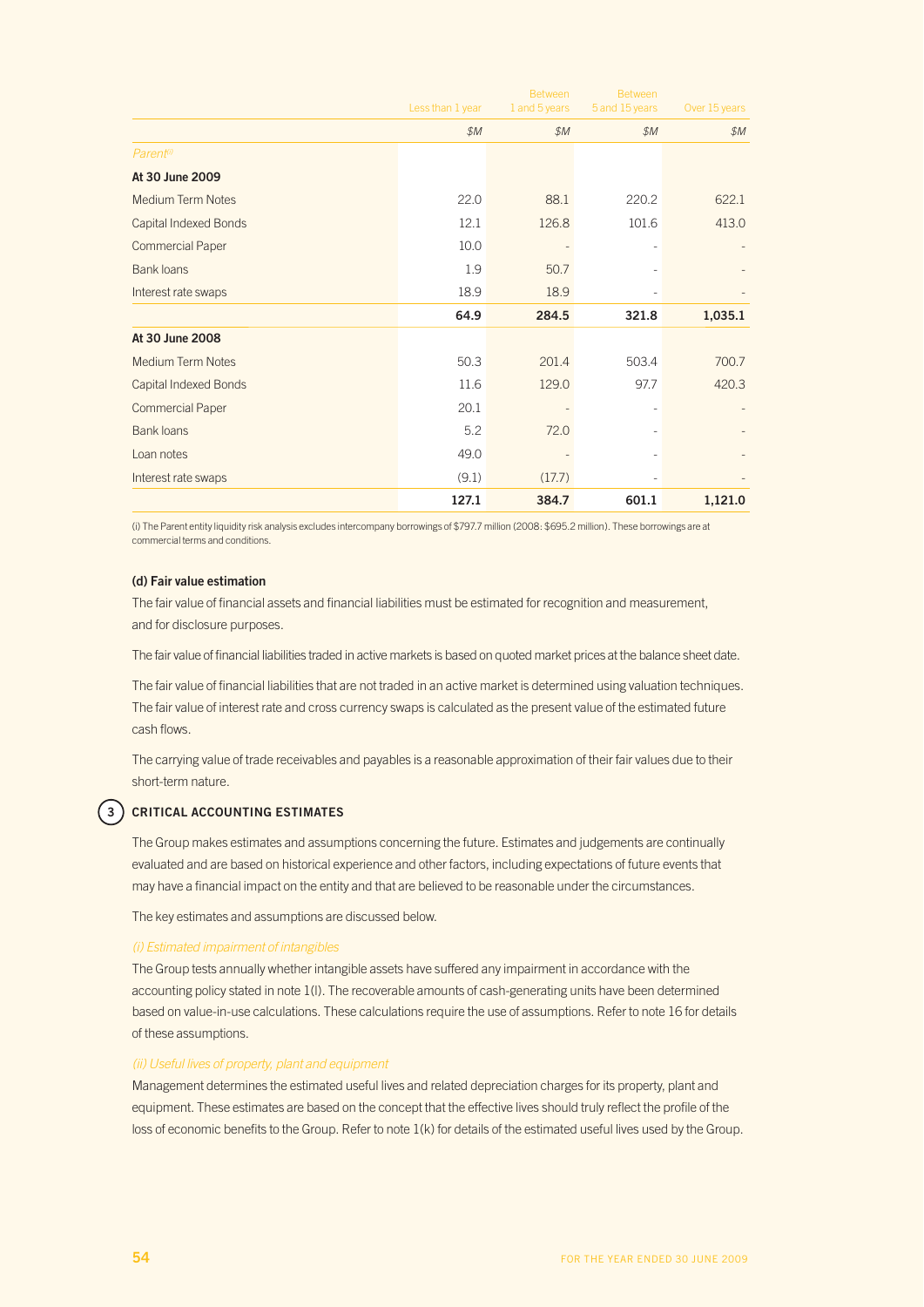**SEGMENT INFORMATION**

**4**

# **(a) Description of segments**

# *Geographical segments*

The Envestra Group operates gas distribution networks and transmission pipelines in various states and the Northern Territory within Australia. The segments are based on geographical location, which is consistent with the management reporting segments for the Group.

| (b) Primary reporting format -<br>geographical segments                                       | Victoria<br>and New<br><b>South Wales</b> | <b>South</b><br>Australia | Queensland<br>and other | Unallocated | Consolidated |
|-----------------------------------------------------------------------------------------------|-------------------------------------------|---------------------------|-------------------------|-------------|--------------|
|                                                                                               | \$M                                       | \$M\$                     | \$M                     | \$M\$       | \$M\$        |
| 2009                                                                                          |                                           |                           |                         |             |              |
| Total revenue from continuing operations                                                      | 166.1                                     | 155.8                     | 60.1                    |             | 382.0        |
| Other revenue/income                                                                          | 6.1                                       |                           |                         | 1.0         | 7.1          |
| Total segment revenue/income                                                                  | 172.2                                     | 155.8                     | 60.1                    | 1.0         | 389.1        |
| Profit before net interest                                                                    | 93.7                                      | 81.1                      | 33.5                    |             | 208.3        |
| Net interest (including interest on loan notes,<br>excluding amortisation of borrowing costs) |                                           |                           |                         |             | (155.9)      |
| Profit before income tax                                                                      |                                           |                           |                         |             | 52.4         |
| Income tax expense                                                                            |                                           |                           |                         |             | (12.1)       |
| Net profit after tax                                                                          |                                           |                           |                         |             | 40.3         |
| Segment assets                                                                                | 1,450.3                                   | 840.2                     | 354.1                   | 7.1         | 2,651.7      |
| Segment liabilities                                                                           | 29.8                                      | 42.1                      | 4.0                     | 2,096.8     | 2,172.7      |
| Acquisitions of property, plant and equipment                                                 | 48.2                                      | 36.6                      | 25.2                    |             | 110.0        |
| Depreciation expense                                                                          | 21.9                                      | 26.0                      | 8.8                     |             | 56.7         |
| Other non-cash expenses                                                                       | 8.1                                       | 2.7                       |                         |             | 10.8         |
| 2008                                                                                          |                                           |                           |                         |             |              |
| Total revenue from continuing operations                                                      | 148.5                                     | 141.2                     | 51.8                    |             | 341.5        |
| Other revenue/income                                                                          | 3.0                                       |                           |                         | 1.5         | 4.5          |
| Total segment revenue/income                                                                  | 151.5                                     | 141.2                     | 51.8                    | 1.5         | 346.0        |
| Profit before net interest                                                                    | 77.5                                      | 67.5                      | 25.1                    |             | 170.1        |
| Net interest (including interest on loan notes,<br>excluding amortisation of borrowing costs) |                                           |                           |                         |             | (150.6)      |
| Profit before income tax                                                                      |                                           |                           |                         |             | 19.5         |
| Income tax revenue                                                                            |                                           |                           |                         |             | 144.1        |
| Net profit after tax                                                                          |                                           |                           |                         |             | 163.6        |
| Segment assets                                                                                | 1,414.3                                   | 831.1                     | 336.5                   | 10.9        | 2,592.8      |
| Segment liabilities                                                                           | 26.2                                      | 38.2                      | 3.7                     | 2,114.9     | 2,183.0      |
| Acquisitions of property, plant and equipment                                                 | 55.2                                      | 38.1                      | 18.3                    |             | 111.6        |
| Depreciation expense                                                                          | 23.2                                      | 24.9                      | 8.5                     |             | 56.6         |
| Other non-cash expenses                                                                       | 3.7                                       | 2.9                       |                         |             | 6.6          |

# **(c) Secondary reporting format – business segments**

The Envestra Group operates predominantly in one business; namely, the provision of natural gas haulage services to consumers through the transmission pipelines and distribution networks it owns and manages. As a result, no secondary segment information is disclosed.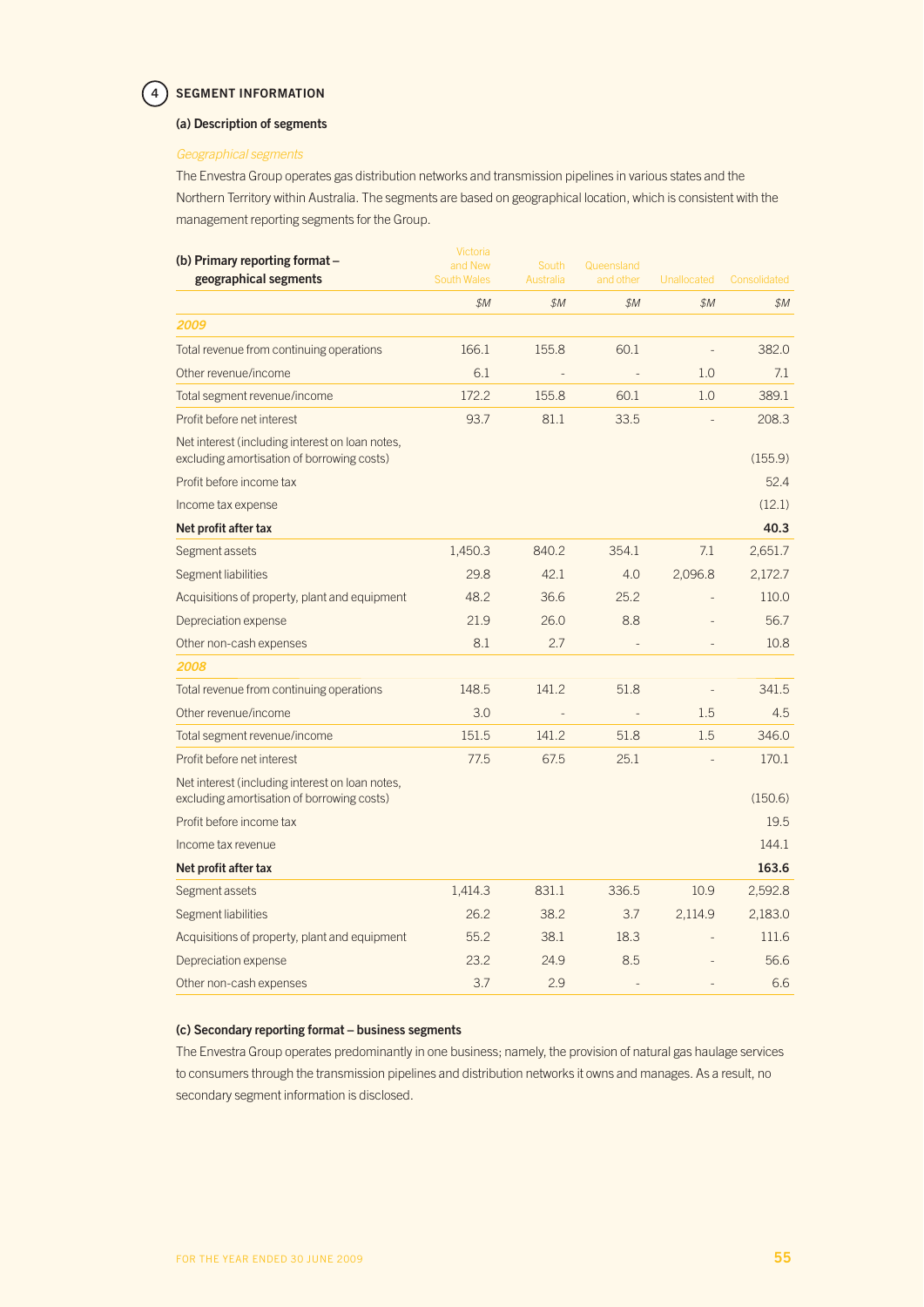#### **OTHER INCOME 5**

# **(a) Government grants**

\$9.1 million of grants (2008: \$9.8 million) were recognised as revenue from continuing operations by the Group during the financial year, which represented the 2008-09 portion of the grant received from the South Australian Government in June 2004 (\$54.6 million) to compensate for the development of systems to support the introduction of full retail contestability in South Australia.

 Grants received from the Victorian Government of \$0.2 million (2008: \$3.0 million) in respect of works associated with the Victorian regional towns projects were recognised as other income. The Group did not benefit directly from any other forms of government assistance.

# **EXPENSES 6**

|                                                                       | Consolidated<br>2009 | Consolidated<br>2008 | Parent entity<br>2009 | Parent entity<br>2008 |
|-----------------------------------------------------------------------|----------------------|----------------------|-----------------------|-----------------------|
|                                                                       | \$M\$                | \$M\$                | \$M\$                 | \$M\$                 |
| Profit before income tax includes<br>the following specific expenses: |                      |                      |                       |                       |
| <b>Depreciation and impairment</b>                                    |                      |                      |                       |                       |
| <b>Buildings</b>                                                      | 0.1                  | 0.2                  |                       |                       |
| Plant and equipment                                                   | 56.6                 | 56.4                 | 0.8                   | 0.9                   |
| Impairment                                                            | 4.8                  | 1.3                  |                       |                       |
| <b>Total depreciation and impairment</b>                              | 61.5                 | 57.9                 | 0.8                   | 0.9 <sub>0</sub>      |
| <b>Amortisation</b>                                                   |                      |                      |                       |                       |
| Capital raising/formation costs                                       | 1.5                  | 1.8                  | 1.1                   | 1.3                   |
| Other charges against assets                                          |                      |                      |                       |                       |
| Asset retirements                                                     | 0.4                  | 1.0                  |                       |                       |
| Bad and doubtful debts - trade debtors                                |                      |                      |                       |                       |
| <b>Borrowing costs</b>                                                |                      |                      |                       |                       |
| Interest and indexation excluding interest on loan notes              | 153.3                | 140.4                | 82.3                  | 80.4                  |
| Fees on financing facilities                                          | 1.3                  | 0.9                  | 0.5                   | 0.1                   |
| Amortisation of debt establishment                                    |                      |                      |                       |                       |
| and AAA credit insurance costs                                        | 3.7                  | 3.5                  | 1.6                   | 1.6                   |
|                                                                       | 158.3                | 144.8                | 84.4                  | 82.1                  |
| Interest on loan notes                                                | 2.3                  | 10.8                 | 2.3                   | 10.8                  |
| <b>Borrowing costs expensed</b>                                       | 160.6                | 155.6                | 86.7                  | 92.9                  |
| Employee benefits expense                                             | 3.8                  | 3.5                  | 3.8                   | 3.5                   |
| Land management provision expense                                     | 0.8                  |                      |                       |                       |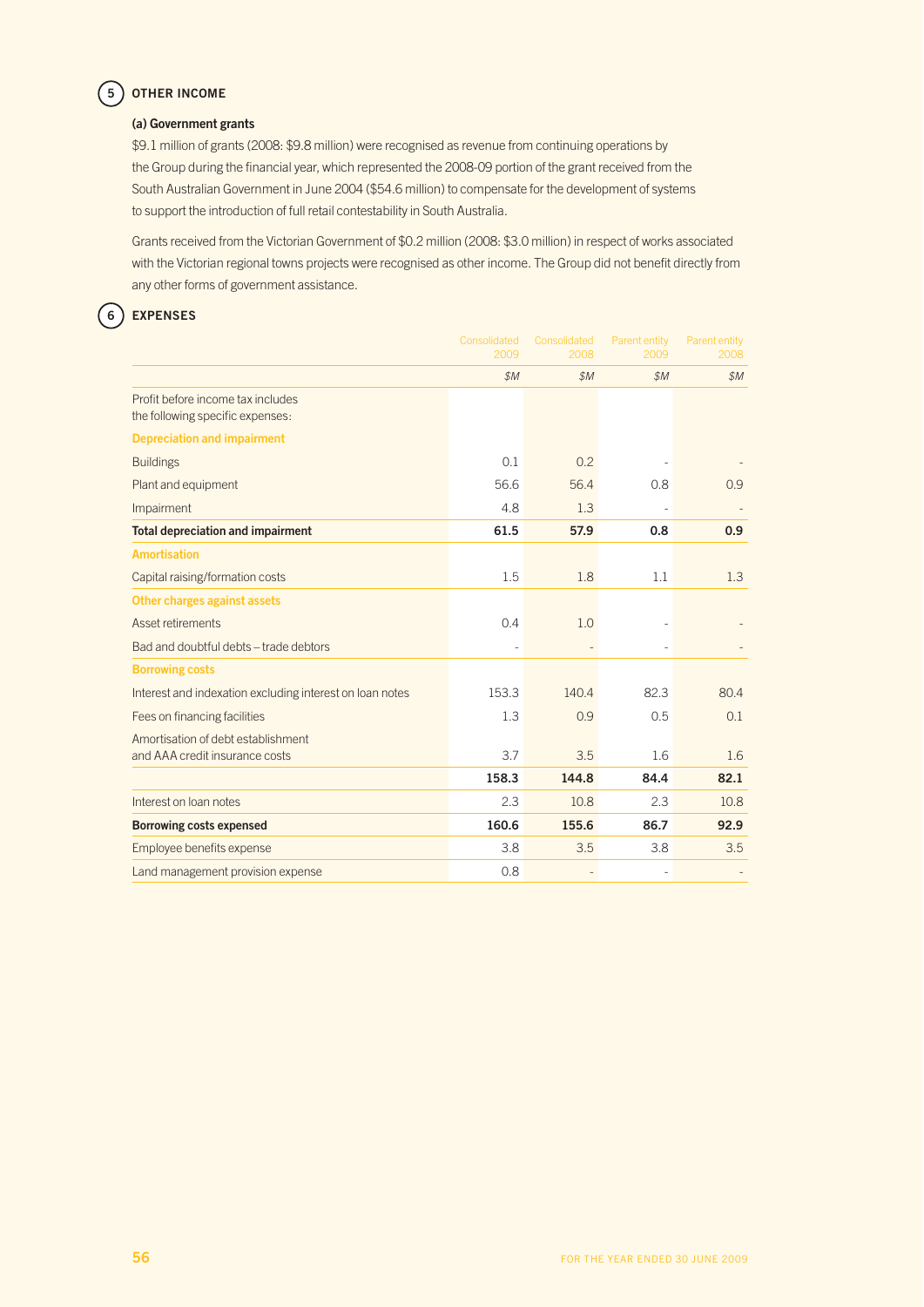**INCOME TAX EXPENSE 7**

|                                                                                                                                                              | Consolidated<br>2009 | Consolidated<br>2008 | Parent entity<br>2009 | Parent entity<br>2008 |
|--------------------------------------------------------------------------------------------------------------------------------------------------------------|----------------------|----------------------|-----------------------|-----------------------|
|                                                                                                                                                              | \$M\$                | \$M\$                | \$M                   | \$M\$                 |
| (a) Income tax expense                                                                                                                                       |                      |                      |                       |                       |
| Deferred tax                                                                                                                                                 | 12.1                 | (144.1)              | 13.3                  | 10.1                  |
| Attributable to:                                                                                                                                             |                      |                      |                       |                       |
| Profit from continuing operations                                                                                                                            | 12.1                 | (144.1)              | 13.3                  | 10.1                  |
| Deferred income tax expense included<br>in income tax expense comprises:                                                                                     |                      |                      |                       |                       |
| Decrease/(increase) in deferred tax assets (note 15)                                                                                                         | (25.3)               | (25.5)               | 12.0                  | 8.9                   |
| Increase/(decrease) in deferred tax liabilities (note 23)                                                                                                    | 37.4                 | (118.6)              | 1.3                   | 1.2                   |
|                                                                                                                                                              | 12.1                 | (144.1)              | 13.3                  | 10.1                  |
| (b) Numerical reconciliation of income tax expense<br>to prima facie tax payable                                                                             |                      |                      |                       |                       |
| Profit from continuing operations before income tax expense                                                                                                  | 52.4                 | 19.5                 | 42.9                  | 22.8                  |
| Tax at the Australian tax rate of 30%<br>$(2008 - 30\%)$                                                                                                     | 15.7                 | 5.9                  | 12.9                  | 6.9                   |
| Tax effect of amounts which are not deductible/(taxable)<br>in calculating taxable income:                                                                   |                      |                      |                       |                       |
| Interest on loan notes not deductible                                                                                                                        | 0.7                  | 3.2                  | 0.7                   | 3.2                   |
| Reset of asset tax bases                                                                                                                                     |                      | (153.2)              |                       |                       |
| Investment allowance                                                                                                                                         | (4.6)                |                      | (0.3)                 |                       |
| Sundry items                                                                                                                                                 | 0.3                  |                      |                       |                       |
| Total income tax expense                                                                                                                                     | 12.1                 | (144.1)              | 13.3                  | 10.1                  |
| (c) Amounts recognised directly in equity                                                                                                                    |                      |                      |                       |                       |
| Aggregate current and deferred tax arising in the reporting<br>period and not recognised in net profit or loss but directly<br>debited or credited to equity |                      |                      |                       |                       |
| Net deferred tax debited/(credited) directly to equity                                                                                                       | (32.0)               | 5.3                  | (14.8)                | 2.9                   |
| (d) Unrecognised temporary differences                                                                                                                       |                      |                      |                       |                       |
| Deferred tax assets not recognised                                                                                                                           | 2.1                  | 2.4                  |                       |                       |

# *(e) Tax consolidation legislation*

Envestra Ltd and its wholly-owned Australian controlled entities have implemented the tax consolidation legislation as of 1 July 2002. Vic Gas Distribution Pty Ltd and The Albury Gas Company Ltd joined the Envestra Tax Consolidated Group on 2 July 2007. The accounting policy in relation to this legislation is set out in note 1(f).

 On adoption of the tax consolidation legislation, the entities in the tax consolidated group entered into a tax sharing agreement which, in the opinion of the Directors, limits the joint and several liability of the wholly-owned entities in the case of a default by the head entity, Envestra Ltd.

 The entities have also entered into a tax funding agreement under which the wholly-owned entities fully compensate Envestra Ltd for any current tax payable assumed and are compensated by Envestra Ltd for any current tax receivable and deferred tax assets relating to unused tax losses, or unused tax credits that are transferred to Envestra Ltd under the tax consolidation legislation. The funding amounts are determined by reference to the amounts recognised in the wholly-owned entities' financial statements.

 The amounts receivable/payable under the tax funding agreements are due upon receipt of the funding advice from the head entity, which is issued as soon as practicable after the end of each financial year. The head entity may also require payment of interim funding amounts to assist, where applicable, with its obligations to pay tax instalments. The funding amounts are recognised as intercompany receivables or payables. No funding obligations have arisen to date as no tax payments have been made.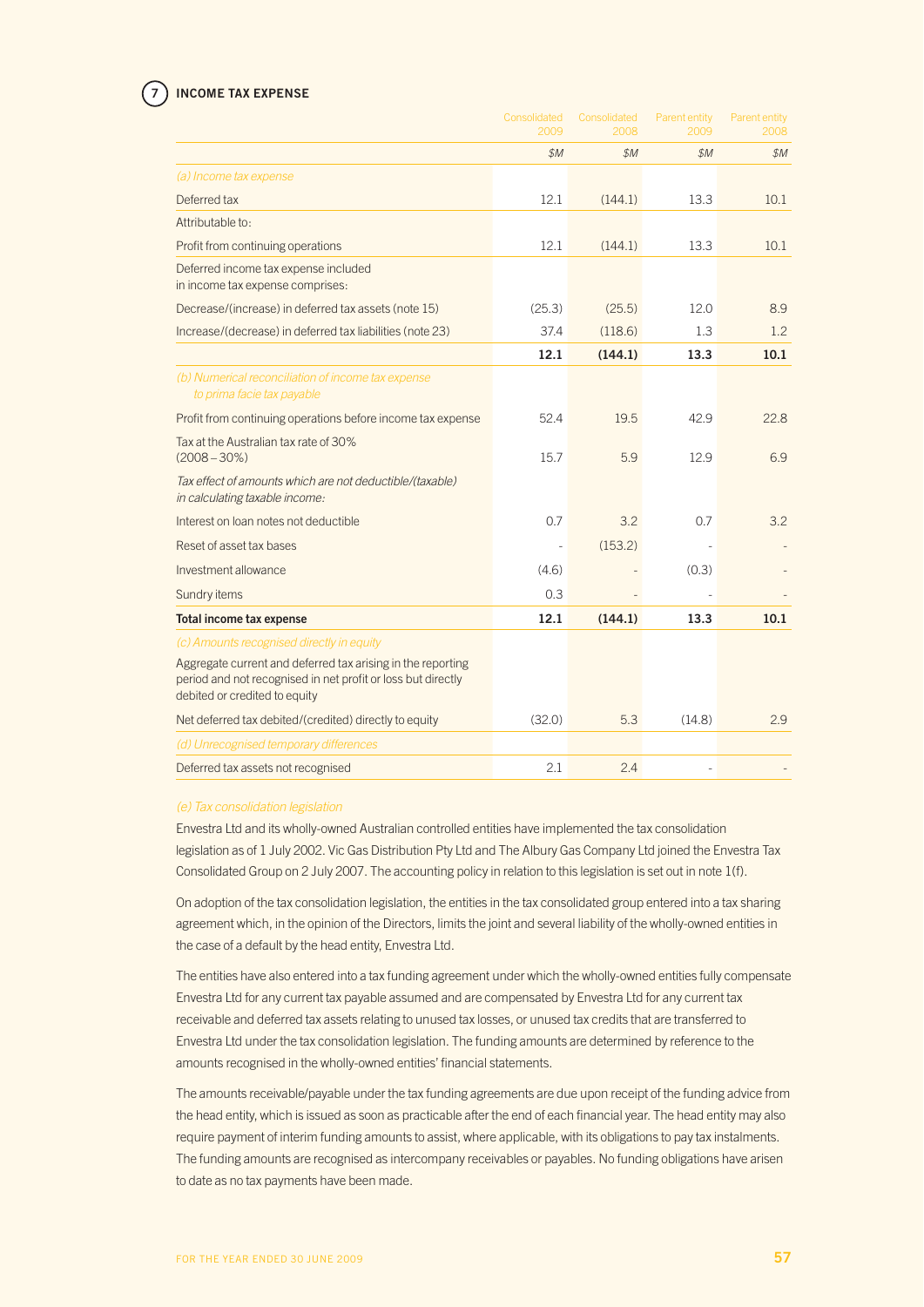#### **CURRENT ASSETS – CASH AND CASH EQUIVALENTS 8**

|                          | 2009 | Consolidated Consolidated Parent entity<br>2008 | 2009 | Parent entity<br>2008 |
|--------------------------|------|-------------------------------------------------|------|-----------------------|
|                          | \$Μ  | \$M                                             | \$M  | \$M                   |
| Cash at bank and on hand | 1.3  | 0.8                                             | 0.6  | 0.4                   |
| Deposits at call         | 4.9  | 10.0                                            | 1.6  | 10.0                  |
|                          | 6.2  | 10.8                                            | 2.2  | 10.4                  |

# **(a) Cash at bank**

These are interest bearing.

# **(b) Deposits at call**

The deposits are bearing floating interest rates between 2.95% and 3.15% (2008 – 7.53%). The deposits matured at various dates in July 2009.

#### **CURRENT ASSETS – RECEIVABLES 9**

|                                    | 2009  | Consolidated Consolidated<br>2008 | <b>Parent entity</b><br>2009 | Parent entity<br>2008 |
|------------------------------------|-------|-----------------------------------|------------------------------|-----------------------|
|                                    | \$Μ   | \$M                               | \$Μ                          | \$M\$                 |
| Trade receivables                  | 55.5  | 50.6                              | 21.5                         | 19.9                  |
| Other receivables                  | 1.0   |                                   |                              |                       |
| Provision for doubtful receivables | (0.1) | (0.1)                             |                              |                       |
|                                    | 56.4  | 50.5                              | 21.5                         | 19.9                  |

# **(a) Past due and impaired trade receivables**

A loss of \$21,531 (2008: \$17,600) for the Group and \$14,419 (2008: \$10,323) for the Parent has been recognised in the income statement in respect of bad and doubtful trade receivables during the year ended 30 June 2009.

 As of 30 June 2009, trade receivables of \$126,789 (2008: \$572,662) for the Group and \$99,218 (2008: \$32,684) for the Parent were past due but not impaired. The ageing analysis of these trade receivables is as follows:

|               | 2009 | Consolidated Consolidated<br>2008 | Parent entity<br>2009 | Parent entity<br>2008 |
|---------------|------|-----------------------------------|-----------------------|-----------------------|
|               | \$M  | \$M\$                             | \$M                   | \$M\$                 |
| 31 to 60 days | 0.1  | 0.5                               | 0.1                   |                       |
| 61 to 90 days |      | 0.1                               | -                     |                       |
| Over 90 days  |      |                                   |                       |                       |
|               | 0.1  | 0.6                               | 0.1                   | -                     |

Movements in the provision for impairment of receivables are as follows:

|                                                 | 2009  | Consolidated Consolidated Parent entity Parent entity<br>2008 | 2009 | 2008  |
|-------------------------------------------------|-------|---------------------------------------------------------------|------|-------|
|                                                 | \$M   | \$M\$                                                         | \$M  | \$M\$ |
| Movement in provision for doubtful receivables: |       |                                                               |      |       |
| Balance at the beginning of the year            | (0.1) | (0.1)                                                         |      |       |
| Balance at the end of the year                  | (0.1) | (0.1)                                                         |      |       |

### **(b) Significant terms and conditions**

Haulage revenue receivable in respect of the SA and NT networks is due within 30 days. Haulage revenue receivable from retailers in respect of Queensland consists of billed and unbilled revenue related to gas deliveries. Payment is due for gas delivered in a month within 30 days. Haulage revenue receivable from the Victorian and NSW retailers consists of billed revenue due within 14 days and unbilled revenue which has been estimated and is expected to be billed over the following two months.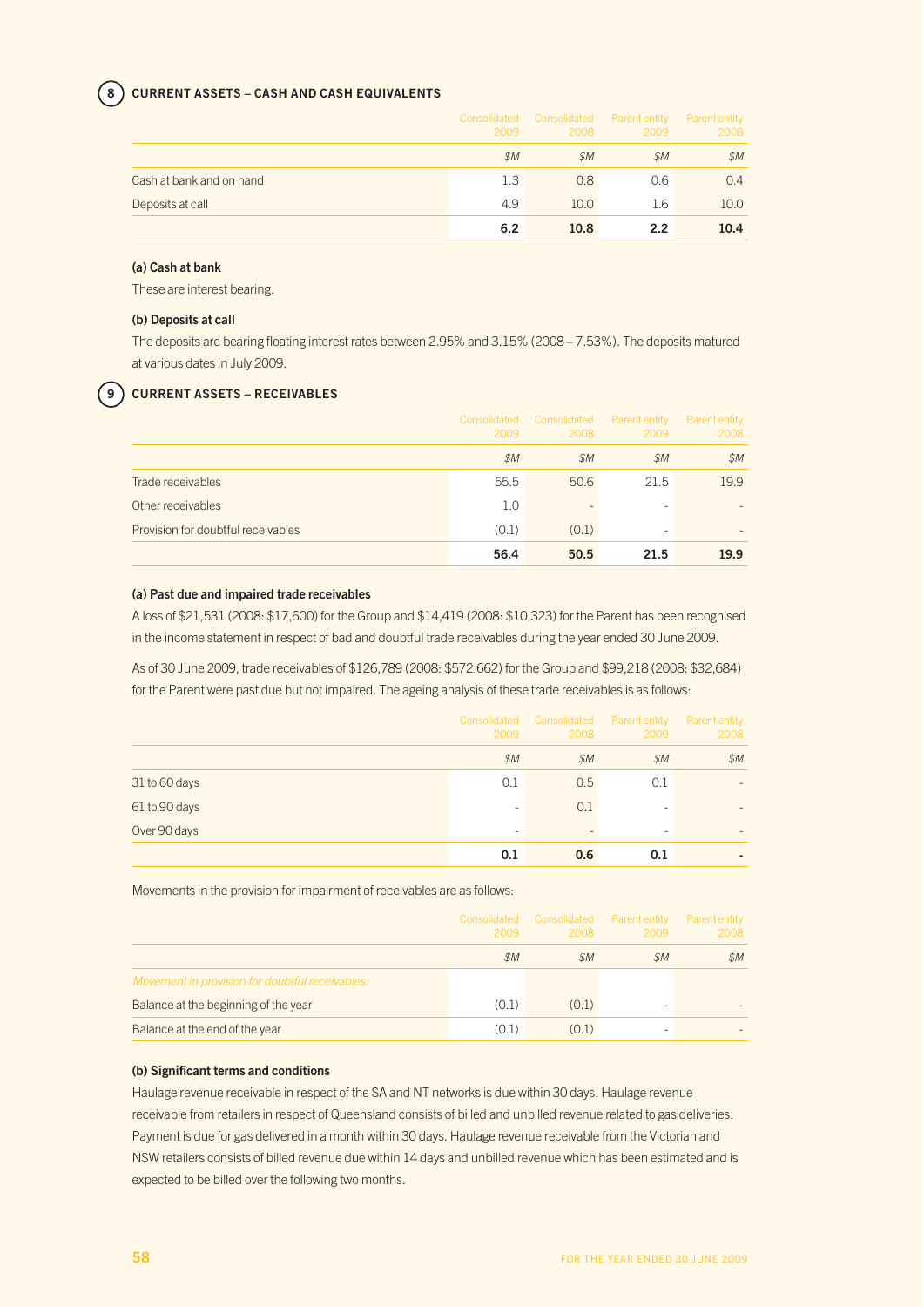Interest is receivable from the major banks that hold deposits at call for Envestra and is generally settled within a few days after the end of the month.

### **(c) Effective interest rates and credit risk**

Envestra's customers using the SA and NT networks pay for haulage services in advance. Retailers using the Queensland network are required to pay for gas delivered within 30 days. Credit risk is centred on the large retailers but contracts and the associated Queensland Access Regime limit such risks. Retailers using the Victorian networks pay in arrears for haulage services, and credit risk is centred on the large Victorian retailers, though contracts and the associated Victorian Access Regime limit such risks. During the 2008-09 financial year, Envestra Ltd has exercised its right under the various haulage revenue contracts with Victorian retailers to demand bank guarantees or credit insurance from certain retailers who do not possess investment grade credit ratings. Interest is receivable from major banks and no significant credit risk is perceived in relation to this amount. Refer to note 2 for more information on the risk management policy of the Group.

# **(d) Fair value**

Due to the short-term nature of these receivables, their carrying value is assumed to approximate their fair value.

# **10**

# **DERIVATIVE FINANCIAL INSTRUMENTS**

|                                                                | Consolidated<br>2009 | Consolidated<br>2008 | Parent entity<br>2009 | Parent entity<br>2008 |
|----------------------------------------------------------------|----------------------|----------------------|-----------------------|-----------------------|
|                                                                | \$M                  | \$M                  | \$M                   | \$M                   |
| Non-current assets                                             |                      |                      |                       |                       |
| Interest rate swaps - cashflow hedges                          |                      | 33.7                 |                       | 23.0                  |
| Total derivative financial instrument assets                   |                      | 33.7                 |                       | 23.0                  |
| Non-current liabilities                                        |                      |                      |                       |                       |
| Interest rate swaps - cash flow hedges                         | 88.5                 |                      | 26.2                  |                       |
| Cross-currency swap contracts – fair value and cashflow hedges | 31.1                 | 85.4                 |                       |                       |
| Total derivative financial instrument liabilities              | 119.6                | 85.4                 | 26.2                  |                       |
| <b>Net derivatives</b>                                         | (119.6)              | (51.7)               | (26.2)                | 23.0                  |

### **(a) Instruments used by the Group**

The Group is party to derivative financial instruments in the normal course of business in order to hedge exposure to fluctuations in interest and foreign exchange rates in accordance with the Group's financial risk management policies (refer to note 2).

# *(i) Interest rate swap contracts – cash flow hedges*

The Group has entered into interest rate swap contracts that entitle it to receive interest at floating rates on notional principal amounts and oblige it to pay interest at fixed rates on the same amounts. Under the interest rate swaps, the Group agrees with other parties to exchange, at specified intervals, the difference between fixed rate and floating rate interest amounts calculated by reference to the agreed notional principal amounts.

The tables below include all swaps in place at the end of the financial year (excluding \$100.0 million of forward starting interest rate swaps).

 At 30 June 2009, the notional principal amounts and periods of expiry of the interest rate swap contracts are as follows:

| Maturity         | 2009    | 2008    |
|------------------|---------|---------|
|                  | \$M\$   | \$M\$   |
| Less than 1 year |         | 20.0    |
| 1-2 years        | 605.0   | -       |
| 2-3 years        |         | 530.0   |
| 3-4 years        | 801.1   | -       |
| 4-5 years        | ۰       | 751.1   |
|                  | 1,406.1 | 1,301.1 |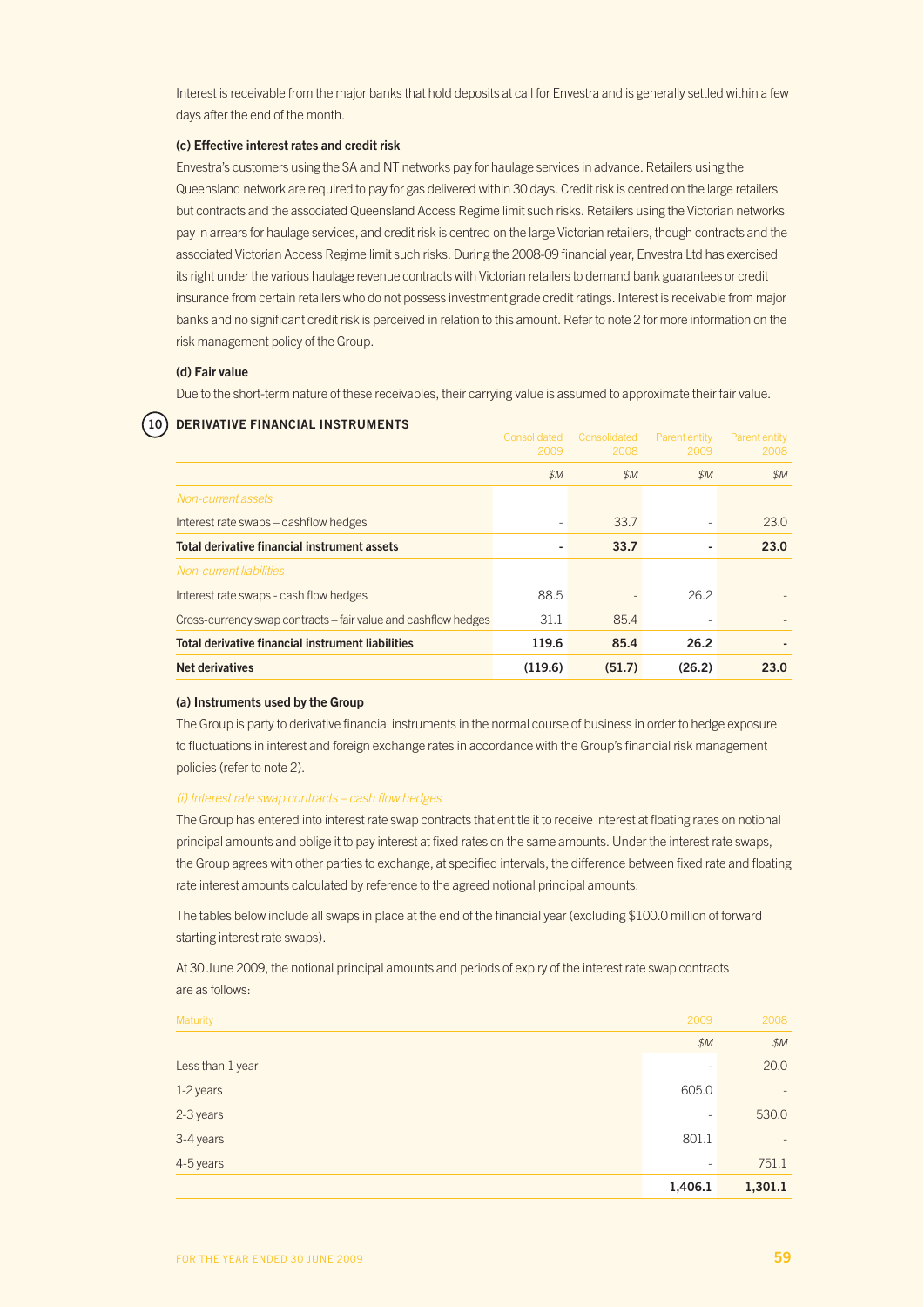The gain or loss from remeasuring the hedging instruments at fair value is deferred in equity in the hedging reserve, to the extent that the hedge is effective, and re-classified into profit and loss when the hedged interest expense is recognised. The ineffective portion is recognised in income immediately. In the year ended 30 June 2009, the ineffective portion was \$0.6 million of loss (2008: \$0.3 million loss).

At balance date these contracts were liabilities with fair value of \$88.5 million (2008: assets of \$33.7 million). In the year ended 30 June 2009 there was a decrease in fair value of \$122.2 million (2008: increase of \$17.6 million) due to the fall in interest rates that has occurred since the hedges were put in place. This decrease in fair value will reverse over the next three to four years as these instruments reach maturity.

### *Parent entity*

At balance date these contracts were liabilities with fair value of \$26.2 million (2008: assets of \$23.0 million). In the year ended 30 June 2009 there was an decrease in fair value of \$49.2 million during the year (2008: increase of \$9.8 million).

# *(ii) Cross currency swaps – fair value and cashflow hedges*

The Group has entered into cross currency swap contracts in order to swap the US\$ debt principal and interest repayments from US\$ fixed coupon to A\$ floating rates.

The notional principal amounts and periods of expiry of the cross currency swap contracts are as follows:

| Maturity             | 2009  | -2008 - |
|----------------------|-------|---------|
|                      | \$М   | \$M     |
| Greater than 5 years | 266.1 | 266.1   |

 The gain or loss from remeasuring hedging instruments used in fair value hedges, to fair value is recorded in the income statement.

At balance date these contracts were liabilities with fair value of \$31.1 million (2008: \$85.4 million). In the year ended 30 June 2009 there was an increase in fair value of \$54.3 million during the year (2008: decrease of \$5.1 million). Fair value hedge movements offset against the hedged item were \$5.2 million (2008: \$5.1 million).

### **(b) Credit risk exposures**

Credit risk arises from the potential failure of counterparties to meet their obligations under the respective contracts at maturity. This arises with amounts receivable from unrealised gains on derivative financial instruments. At balance date, \$88.5 million would potentially be payable (2008: \$33.7 million was potentially receivable) (Australian dollar equivalents) by the Group for interest rate swap contracts and therefore no credit exposure existed.

The Group undertakes 100% of its transactions in foreign exchange and interest rate contracts with financial institutions. Management has established limits such that, at any time, no more than \$550.0 million of notional principal amounts are with any individual counterparty.

# **(c) Interest rate risk exposures**

Refer to note 2 for the Group's exposure to interest rate risk on interest rate swaps.

# **11 CURRENT ASSETS – OTHER CURRENT ASSETS**

|                                  | Consolidated<br>2009 | Consolidated<br>2008 | Parent entity<br>2009 | Parent entity<br>2008 |
|----------------------------------|----------------------|----------------------|-----------------------|-----------------------|
|                                  | \$M                  | \$M                  | \$M                   | \$M\$                 |
| Intercompany interest receivable | $\sim$               |                      | 16.5                  | 11.1                  |
| <b>GST</b> receivable            | 0.3                  | 1.1                  | 0.1                   | 0.6                   |
| Deferred licence fee             | 1.1                  | 1.1                  |                       |                       |
| Prepayments                      | 0.9                  | 0.1                  | 0.5                   | 0.1                   |
|                                  | 2.3                  | 2.3                  | 17.1                  | 11.8                  |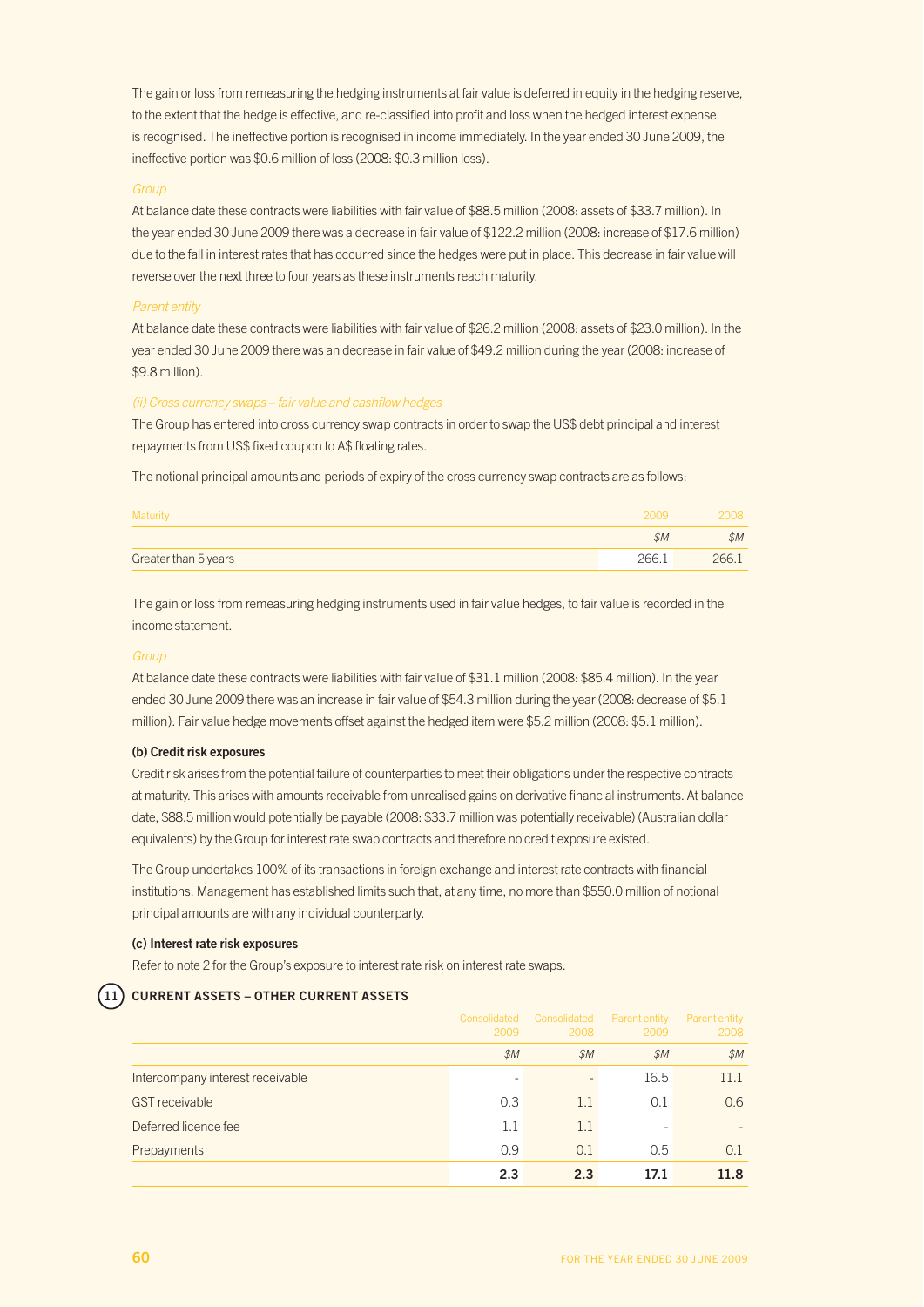**NON-CURRENT ASSETS – RECEIVABLES 12**

|                                       | Consolidated<br>2009 | Consolidated Parent entity<br>2008 | 2009    | Parent entity<br>2008 |
|---------------------------------------|----------------------|------------------------------------|---------|-----------------------|
|                                       | \$M                  | \$M                                | \$M\$   | \$M\$                 |
| Receivable on land sale               | 5.1                  |                                    |         |                       |
| Receivable from wholly-owned entities |                      |                                    | 1.135.0 | 974.4                 |
|                                       | 5.1                  |                                    | 1.135.0 | 974.4                 |

# **(a) Past due and impaired receivables**

None of the non-current receivables is impaired or past due but not impaired.

# **(b) Fair values and credit risk**

The carrying amount of non-current receivables approximates their fair value and reflects the maximum exposure to credit risk. The parent does not hold any collateral as security.

 The receivable on land sale is due to be paid in two instalments in September 2009 and 2010. Envestra has maintained title over the property and received a deposit of \$1.0 million in September 2008.

### **NON-CURRENT ASSETS – OTHER FINANCIAL ASSETS 13**

| Other (non-traded) investments   |     | Consolidated Consolidated Parent entity Parent entity<br>2009 2008 2009 2008 |       |       |
|----------------------------------|-----|------------------------------------------------------------------------------|-------|-------|
|                                  | \$M | SM.                                                                          | \$M   | \$M   |
| Shares in subsidiaries (note 32) |     |                                                                              | 833.5 | 833.5 |

# $(14)$

| NON-CURRENT ASSETS - PROPERTY, PLANT AND EQUIPMENT |                          |                       |                        |         |
|----------------------------------------------------|--------------------------|-----------------------|------------------------|---------|
|                                                    | Freehold<br>land         | Freehold<br>buildings | Plant and<br>equipment | Total   |
|                                                    | \$M\$                    | \$M\$                 | \$M\$                  | \$M\$   |
| Consolidated                                       |                          |                       |                        |         |
| At 1 July 2007                                     |                          |                       |                        |         |
| Cost                                               | 3.3                      | 4.8                   | 2,262.0                | 2,270.1 |
| Accumulated depreciation                           |                          | (1.4)                 | (379.9)                | (381.3) |
| Net book amount                                    | 3.3                      | 3.4                   | 1,882.1                | 1,888.8 |
| Year ended 30 June 2008                            |                          |                       |                        |         |
| Opening net book amount                            | 3.3                      | 3.4                   | 1,882.1                | 1,888.8 |
| <b>Additions</b>                                   |                          |                       | 111.6                  | 111.6   |
| Depreciation charge                                | $\overline{\phantom{a}}$ | (0.2)                 | (56.4)                 | (56.6)  |
| Other                                              | 0.2                      |                       |                        | 0.2     |
| Retirements                                        |                          |                       | (1.0)                  | (1.0)   |
| <b>Closing net book amount</b>                     | 3.5                      | 3.2                   | 1,936.3                | 1,943.0 |
| At 30 June 2008                                    |                          |                       |                        |         |
| Cost                                               | 3.5                      | 4.8                   | 2,372.5                | 2,380.8 |
| Accumulated depreciation                           |                          | (1.6)                 | (436.2)                | (437.8) |
| Net book amount                                    | 3.5                      | 3.2                   | 1,936.3                | 1,943.0 |
| Year ended 30 June 2009                            |                          |                       |                        |         |
| Opening net book amount                            | 3.5                      | 3.2                   | 1,936.3                | 1,943.0 |
| <b>Additions</b>                                   |                          |                       | 110.0                  | 110.0   |
| Depreciation charge                                |                          | (0.1)                 | (56.6)                 | (56.7)  |
| <b>Disposals</b>                                   | (0.3)                    |                       |                        | (0.3)   |
| Retirements                                        |                          |                       | (0.4)                  | (0.4)   |
| <b>Closing net book amount</b>                     | 3.2                      | 3.1                   | 1,989.3                | 1,995.6 |
| At 30 June 2009                                    |                          |                       |                        |         |
| Cost                                               | 3.2                      | 4.8                   | 2,482.1                | 2,490.1 |
| Accumulated depreciation                           |                          | (1.7)                 | (492.8)                | (494.5) |
| Net book amount                                    | 3.2                      | 3.1                   | 1,989.3                | 1,995.6 |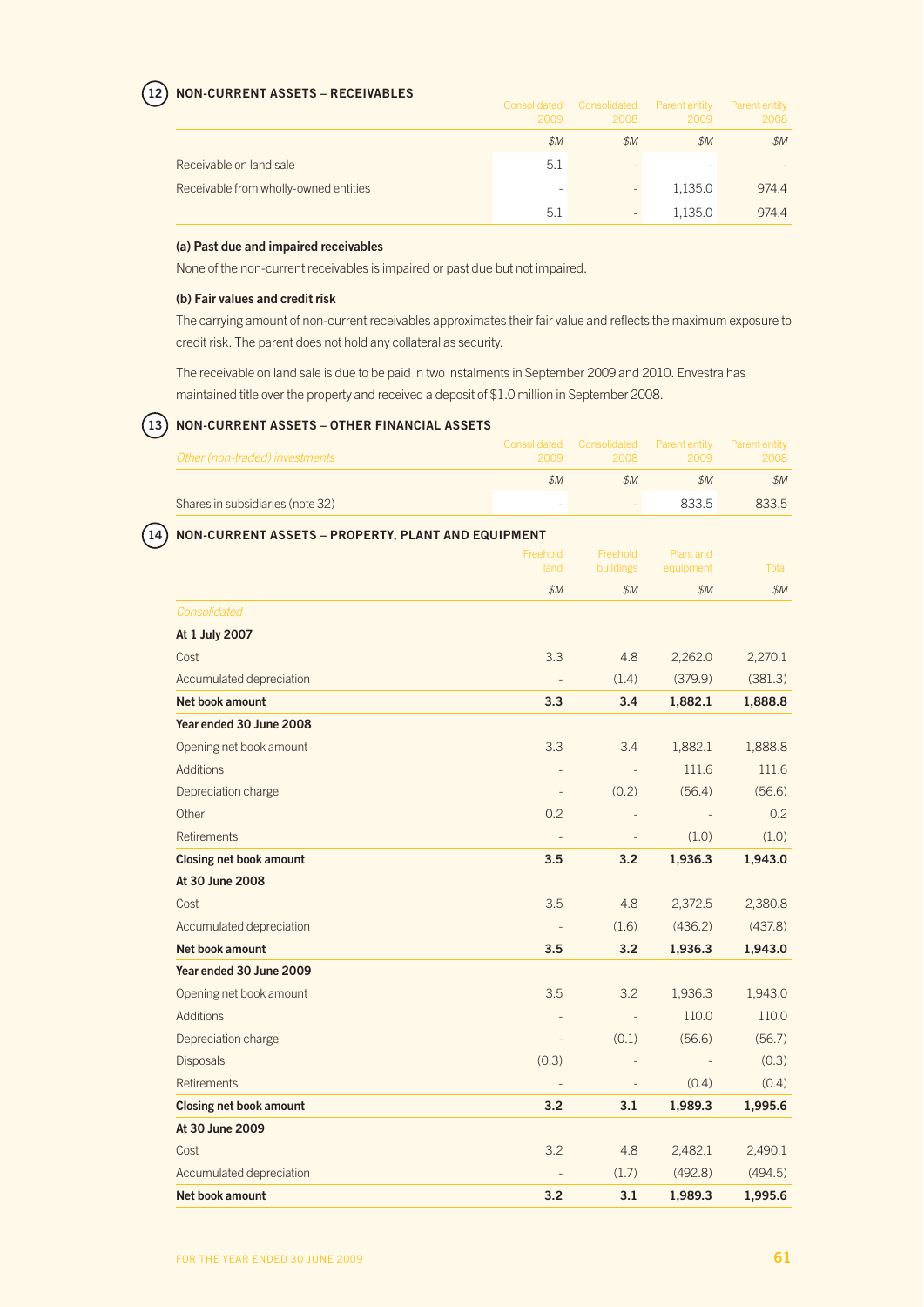|                          | Plant and |       |
|--------------------------|-----------|-------|
|                          | equipment | Total |
|                          | \$M\$     | \$M\$ |
| Parent                   |           |       |
| At 1 July 2007           |           |       |
| Cost                     | 42.1      | 42.1  |
| Accumulated depreciation | (5.6)     | (5.6) |
| Net book amount          | 36.5      | 36.5  |
| Year ended 30 June 2008  |           |       |
| Opening net book amount  | 36.5      | 36.5  |
| <b>Additions</b>         | 1.9       | 1.9   |
| Depreciation charge      | (0.9)     | (0.9) |
| Closing net book amount  | 37.5      | 37.5  |
| At 30 June 2008          |           |       |
| Cost                     | 44.0      | 44.0  |
| Accumulated depreciation | (6.5)     | (6.5) |
| Net book amount          | 37.5      | 37.5  |
| Year ended 30 June 2009  |           |       |
| Opening net book amount  | 37.5      | 37.5  |
| <b>Additions</b>         | 6.0       | 6.0   |
| Depreciation charge      | (0.8)     | (0.8) |
| Closing net book amount  | 42.7      | 42.7  |
| At 30 June 2009          |           |       |
| Cost                     | 50.0      | 50.0  |
| Accumulated depreciation | (7.3)     | (7.3) |
| Net book amount          | 42.7      | 42.7  |

# **(a) Valuation of land and buildings**

An independent valuation of land and buildings was undertaken during the 2006-07 year by registered valuers. The market valuations of these properties were in excess of the carrying values at that time by approximately \$15.4 million. The valuation of the properties has not taken into account any potential remediation costs. A remediation provision of \$11.4 million (2008: \$6.7 million) has been included in the financial statements at 30 June 2009 in relation to freehold land.

The Directors have decided to continue to carry land and buildings at cost.

# **(b) Non-current assets pledged as security**

Refer to note 22 for information on non-current assets pledged as security by the parent entity and its controlled entities.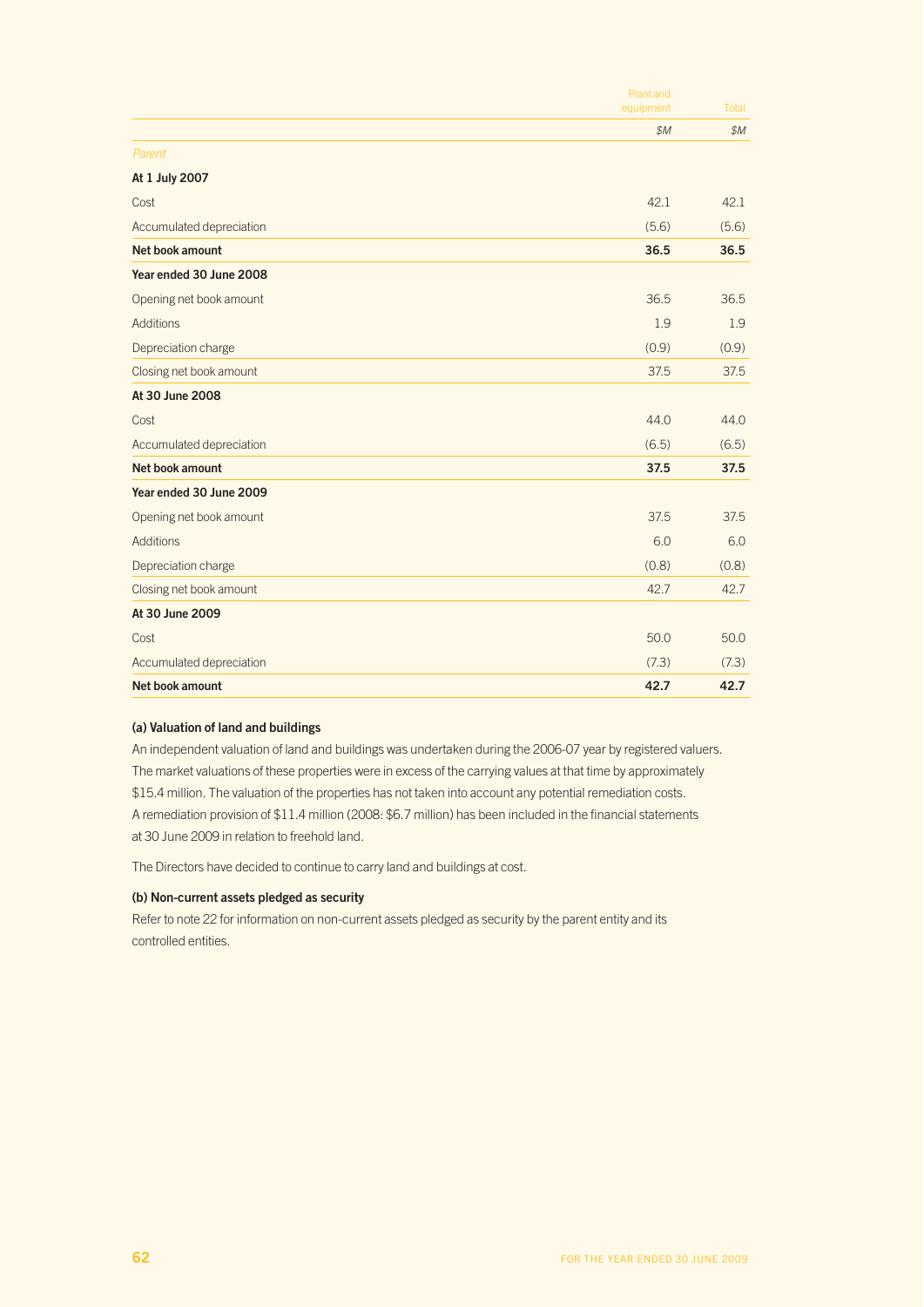|                                                                                 | Consolidated<br>2009 | Consolidated<br>2008 | Parent entity<br>2009 | Parent entity<br>2008 |
|---------------------------------------------------------------------------------|----------------------|----------------------|-----------------------|-----------------------|
|                                                                                 | \$M\$                | \$M\$                | \$M\$                 | \$M\$                 |
| The balance comprises temporary differences attributable to:                    |                      |                      |                       |                       |
| Accrued expenses                                                                | 0.6                  | 0.1                  | 0.3                   | 0.1                   |
| Employee benefits                                                               | 0.3                  | 0.2                  | 0.2                   | 0.2                   |
| Equity and debt raising                                                         |                      | 0.2                  |                       | 0.2                   |
| Deferred revenue                                                                | 0.7                  | 2.7                  | 0.7                   | 2.7                   |
| <b>Derivatives</b>                                                              | 23.9                 | 0.1                  | 7.9                   |                       |
| Tax losses                                                                      | 102.4                | 75.5                 | 67.5                  | 49.7                  |
|                                                                                 | 127.9                | 78.8                 | 76.6                  | 52.9                  |
| Set-off of deferred tax liabilities pursuant<br>to set-off provisions (note 23) | (127.9)              | (78.8)               | (10.7)                | (16.3)                |
| Net deferred tax assets                                                         |                      |                      | 65.9                  | 36.6                  |
| <b>Movements</b>                                                                |                      |                      |                       |                       |
| Opening balance at 1 July                                                       | 78.8                 | 53.2                 | 52.9                  | 36.6                  |
| Credited/(charged) to the income statement (note 7)                             | 25.3                 | 25.5                 | (12.0)                | (8.9)                 |
| Credited to equity                                                              | 23.8                 | 0.1                  | 7.9                   |                       |
| Deferred tax assets relating to tax losses transferred                          |                      |                      | 27.8                  | 25.2                  |
| Closing balance at 30 June                                                      | 127.9                | 78.8                 | 76.6                  | 52.9                  |

### **NON-CURRENT ASSETS – INTANGIBLE ASSETS 16**

|                          | Distribution |              |
|--------------------------|--------------|--------------|
|                          | licence      | <b>Total</b> |
|                          | \$M\$        | \$M\$        |
| Consolidated             |              |              |
| At 1 July 2007           |              |              |
| Cost                     | 585.6        | 585.6        |
| Accumulated depreciation |              |              |
| Net book amount          | 585.6        | 585.6        |
| Year ended 30 June 2008  |              |              |
| Opening net book amount  | 585.6        | 585.6        |
| Closing net book amount  | 585.6        | 585.6        |
| At 30 June 2008          |              |              |
| Cost                     | 585.6        | 585.6        |
| Accumulated depreciation |              |              |
| Net book amount          | 585.6        | 585.6        |
| Year ended 30 June 2009  |              |              |
| Opening net book amount  | 585.6        | 585.6        |
| Closing net book amount  | 585.6        | 585.6        |
| At 30 June 2009          |              |              |
| Cost                     | 585.6        | 585.6        |
| Accumulated depreciation |              |              |
| Net book amount          | 585.6        | 585.6        |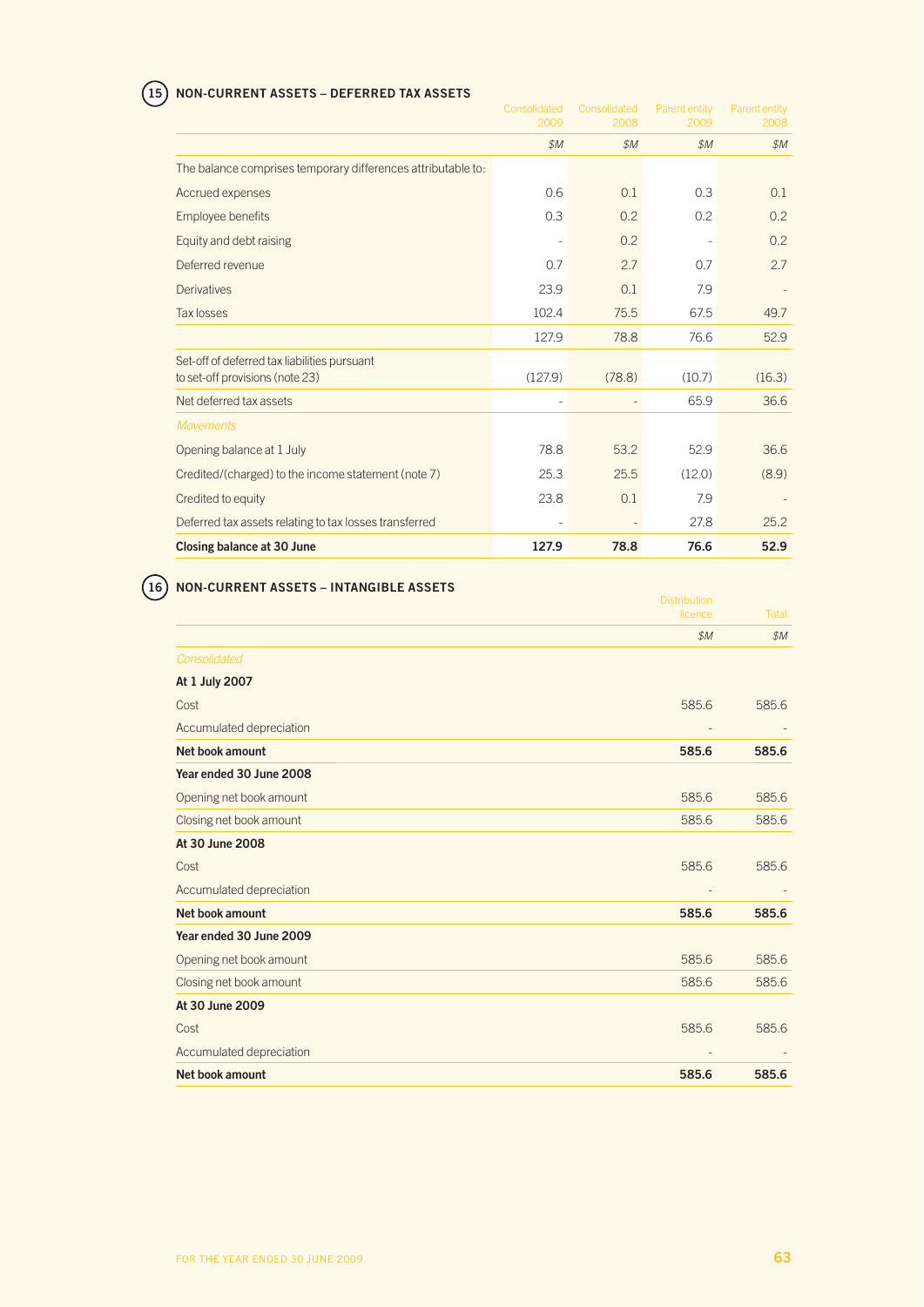# **(a) Key assumptions used for value-in-use calculations**

### *Victorian distribution licence*

The recoverable amount of the Victorian cash-generating unit is based on value in use calculations. Those calculations use cash flow projections based on current and expected regulatory outcomes for gas distributors. Cash flow projections are estimated for a period of 20 years, with a terminal value, recognising the long-term nature of the assets. The pre-tax discount rate used was 9.5% (2008: 9.3%).

#### **NON-CURRENT ASSETS – OTHER NON-CURRENT ASSETS 17**

|                       |     | Consolidated Consolidated Parent entity Parent entity<br>2009 2008 2009 |     | $-2008$ |
|-----------------------|-----|-------------------------------------------------------------------------|-----|---------|
|                       | \$М | SM.                                                                     | \$M | \$М     |
| Deferred licence fees | J.5 |                                                                         |     |         |

#### **CURRENT LIABILITIES – PAYABLES 18**

|                | $\sqrt{2009}$ | Consolidated Consolidated Parent entity Parent entity<br>2008 | 2009 | 2008  |
|----------------|---------------|---------------------------------------------------------------|------|-------|
|                | \$M           | \$M                                                           | \$M  | \$M\$ |
| Trade payables | 25.9          | 29.9                                                          | 15.1 | 15.3  |

#### **CURRENT LIABILITIES – BORROWINGS 19**

|                                    | Consolidated<br>2009 | Consolidated<br>2008 | Parent entity<br>2009 | Parent entity<br>2008 |
|------------------------------------|----------------------|----------------------|-----------------------|-----------------------|
|                                    | \$M                  | \$M\$                | \$M                   | \$M                   |
| <b>Secured</b>                     |                      |                      |                       |                       |
| Commercial paper                   | 29.9                 | 39.8                 | 10.0                  | 19.9                  |
| Bank loans                         | 125.0                |                      |                       |                       |
| Medium term notes                  | 174.8                | 85.0                 |                       |                       |
| Total secured current borrowings   | 329.7                | 124.8                | 10.0                  | 19.9                  |
| <b>Unsecured</b>                   |                      |                      |                       |                       |
| Loan notes                         |                      | 42.6                 |                       | 42.6                  |
| Total unsecured current borrowings | 329.7                | 42.6                 |                       | 42.6                  |
| <b>Total current borrowings</b>    | 329.7                | 167.4                | 10.0                  | 62.5                  |

# **(a) Risk exposures**

Details of the Group's exposure to interest rate changes on borrowings are set out in note 2.

# **(b) Fair value disclosures**

Details of the fair value of borrowings for the Group are set out in note 22.

### **(c) Refinancing**

The bank loans and Medium Term Notes listed above as current liabilities are due for repayment in August and November 2009. Re-financing for these borrowings was put in place on 7 July 2009 through the execution of a \$280 million syndicated loan.

#### **CURRENT LIABILITIES – PROVISIONS**  $(20)$

|                          | 2009 | $-2008$ | Consolidated Consolidated Parent entity Parent entity<br>2009 | 2008 |
|--------------------------|------|---------|---------------------------------------------------------------|------|
|                          | \$М  | \$М     | \$М                                                           | \$M  |
| <b>Employee benefits</b> |      |         |                                                               |      |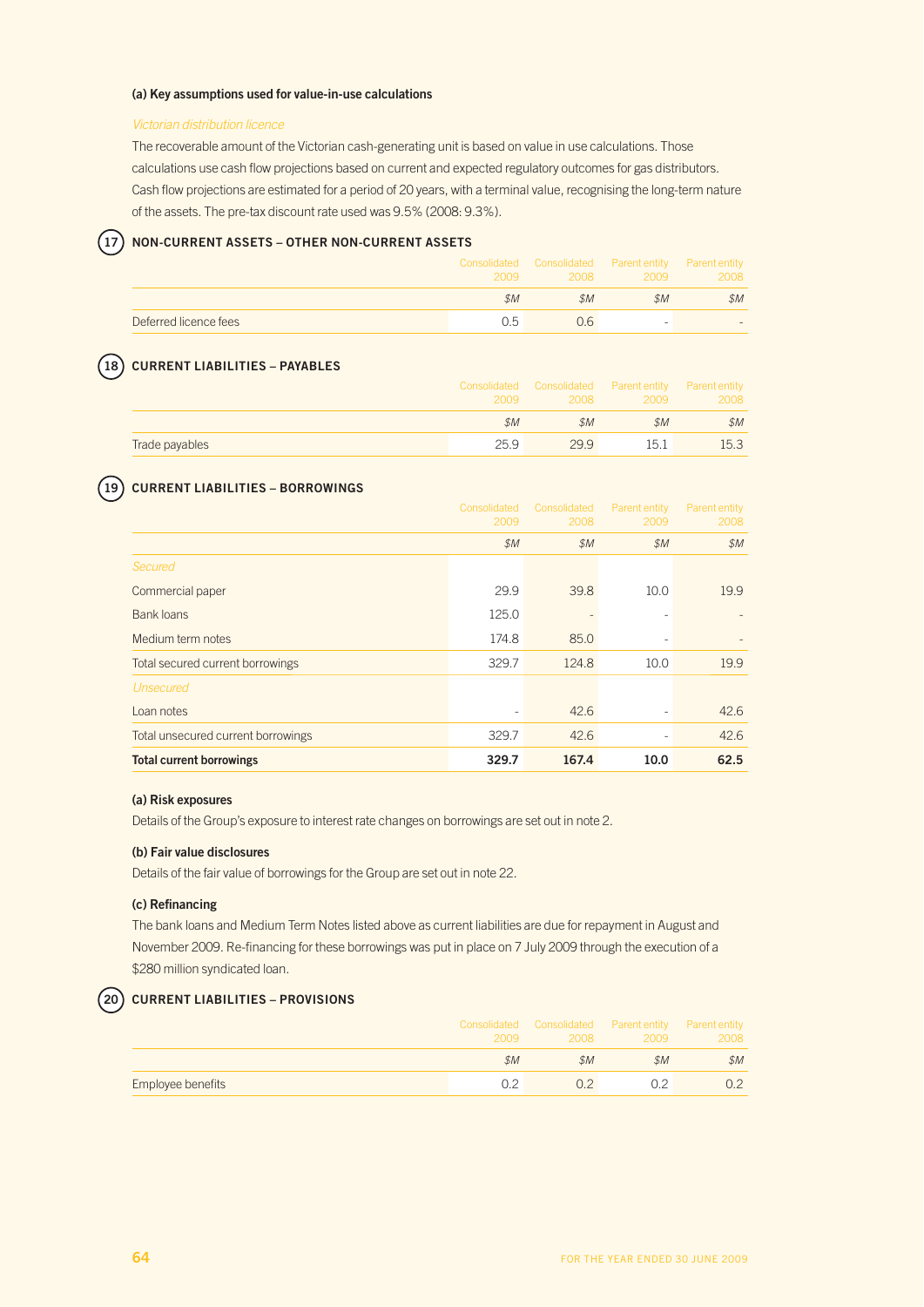# **CURRENT LIABILITIES – OTHER CURRENT LIABILITIES 21**

|                                   | Consolidated<br>2009 | Consolidated<br>2008 | Parent entity<br>2009 | Parent entity<br>2008 |
|-----------------------------------|----------------------|----------------------|-----------------------|-----------------------|
|                                   | \$M                  | \$M                  | \$M                   | \$M\$                 |
| Prepayments from energy retailers | 29.2                 | 27.0                 | 29.2                  | 27.0                  |
| Interest accrued on loan notes    |                      | 1.6                  |                       | 1.6                   |
| Accrued costs                     | 3.2                  | 1.5                  | 1.8                   | 0.8                   |
| Other interest accrued            | 6.9                  | 6.5                  | 2.1                   | 1.8                   |
| Refunds due to customers          | 1.1                  | 3.8                  |                       |                       |
| Other deferred income             | 2.2                  | 1.1                  | 2.2                   | 1.1                   |
| Government grant deferred income  |                      | 9.1                  |                       | 9.1                   |
|                                   | 42.6                 | 50.6                 | 35.3                  | 41.4                  |

# **NON-CURRENT LIABILITIES – BORROWINGS 22**

The Envestra Group is focused on the ownership of gas distribution networks and transmission pipelines. Whilst the assets generally have very long lives, the financing of those assets is undertaken using a range of instruments with varying terms, including capital markets debt and bank loans, with maturities spread over the next 24 years to promote liquidity and minimise refinancing risk.

The loan portfolio is expected to be rolled over at regular intervals in the normal course of the Group's operations.

|                                        | Consolidated<br>2009 | Consolidated<br>2008 | Parent entity<br>2009 | Parent entity<br>2008 |
|----------------------------------------|----------------------|----------------------|-----------------------|-----------------------|
|                                        | \$M\$                | \$M                  | \$M\$                 | \$M\$                 |
| <b>Secured</b>                         |                      |                      |                       |                       |
| Bank loans                             | 138.5                | 238.8                | 47.0                  | 59.0                  |
| <b>Capital Indexed Bonds</b>           | 439.8                | 421.1                | 313.4                 | 300.1                 |
| Medium term notes                      | 777.9                | 950.7                | 584.3                 | 583.4                 |
| <b>US Private Placement Notes</b>      | 224.8                | 185.4                |                       |                       |
| Total secured non-current borrowings   | 1,581.0              | 1,796.0              | 944.7                 | 942.5                 |
| <b>Unsecured</b>                       |                      |                      |                       |                       |
| Payable to wholly owned entities       |                      |                      | 797.7                 | 695.2                 |
| Total unsecured non-current borrowings |                      |                      | 797.7                 | 695.2                 |
| <b>Total non-current borrowings</b>    | 1,581.0              | 1,796.0              | 1,742.4               | 1,637.7               |

# **(a) Total secured liabilities**

Book values of total secured liabilities (current and non-current) are as follows:

|                                   | Consolidated<br>2009 | Consolidated<br>2008 | Parent entity<br>2009 | Parent entity<br>2008 |
|-----------------------------------|----------------------|----------------------|-----------------------|-----------------------|
|                                   | \$M                  | \$M                  | \$M                   | \$M\$                 |
| Bank loans                        | 263.5                | 238.8                | 47.0                  | 59.0                  |
| <b>Commercial Paper</b>           | 29.9                 | 39.8                 | 10.0                  | 19.9                  |
| <b>Capital Indexed Bonds</b>      | 439.8                | 421.1                | 313.4                 | 300.1                 |
| Medium term notes                 | 952.7                | 1.035.7              | 584.3                 | 583.4                 |
| <b>US Private Placement Notes</b> | 224.8                | 185.4                |                       |                       |
| <b>Total secured liabilities</b>  | 1,910.7              | 1,920.8              | 954.7                 | 962.4                 |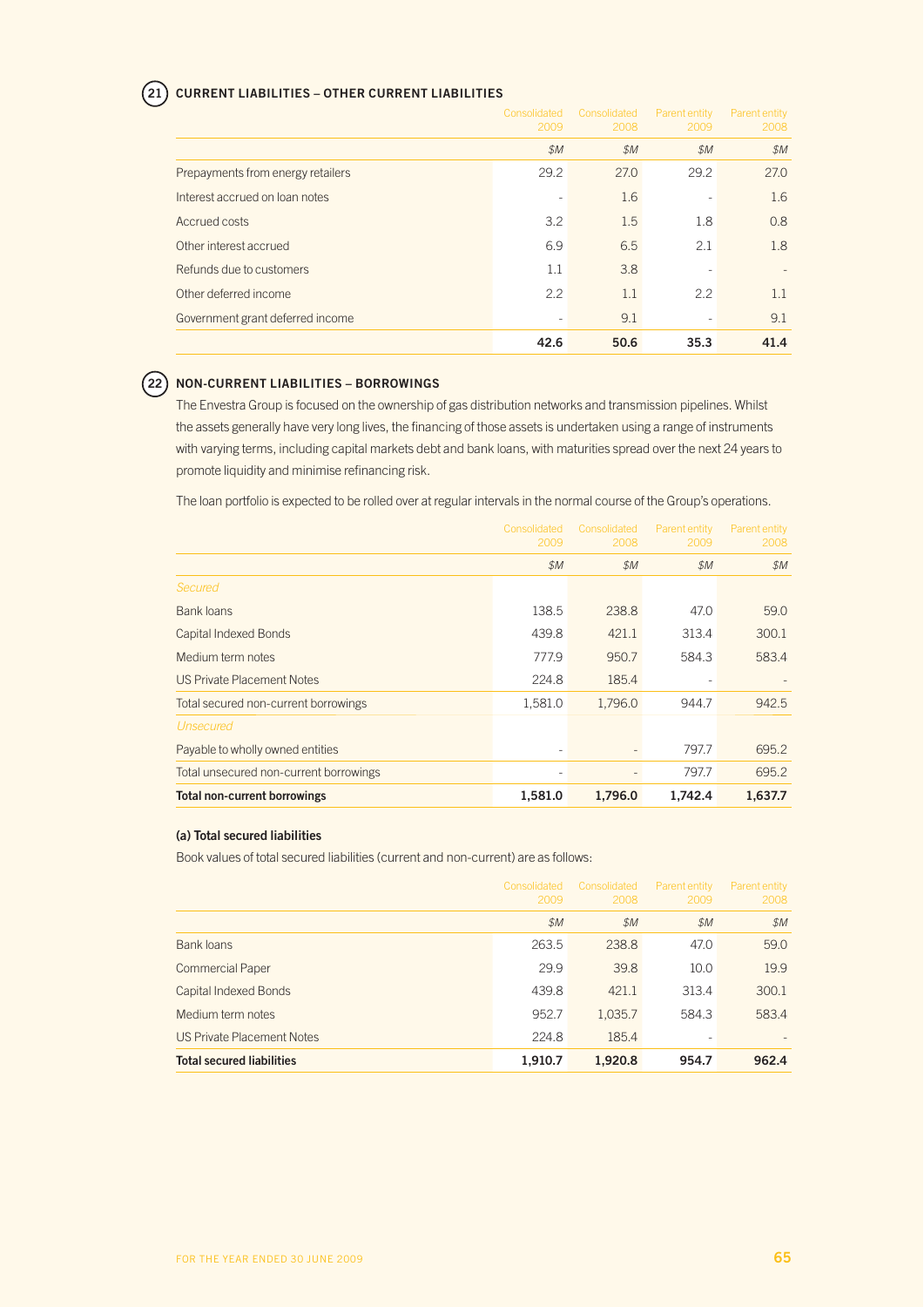# **(b) Assets pledged as security**

The carrying amounts of assets pledged as security for current and non-current borrowings are:

|                                              | <b>Notes</b> | Consolidated<br>2009 | Consolidated<br>2008 | Parent entity<br>2009 | Parent entity<br>2008 |
|----------------------------------------------|--------------|----------------------|----------------------|-----------------------|-----------------------|
|                                              |              | \$M\$                | \$M\$                | \$M\$                 | \$M                   |
| Current                                      |              |                      |                      |                       |                       |
| <b>Floating charge</b>                       |              |                      |                      |                       |                       |
| Cash and cash equivalents                    | 8            | 6.2                  | 10.8                 | 2.2                   | 10.4                  |
| Receivables                                  | 9            | 56.4                 | 50.5                 | 21.5                  | 19.9                  |
| Other current assets                         | 11           | 2.3                  | 2.3                  | 17.1                  | 11.8                  |
| Total current assets pledged as security     |              | 64.9                 | 63.6                 | 40.8                  | 42.1                  |
| Non-current                                  |              |                      |                      |                       |                       |
| <b>Floating charge</b>                       |              |                      |                      |                       |                       |
| <b>Receivables</b>                           | 12           | 5.1                  |                      |                       |                       |
| Property, plant and equipment                | 14           | 1,995.6              | 1,943.0              | 42.7                  | 37.5                  |
| Distribution licence                         | 16           | 585.6                | 585.6                |                       |                       |
| Total non-current assets pledged as security |              | 2,586.3              | 2,528.6              | 42.7                  | 37.5                  |
| Total assets pledged as security             |              | 2,651.2              | 2,592.2              | 83.5                  | 79.6                  |

# **(c) Significant terms and conditions**

The bank loans, Capital Indexed Bonds, Commercial Paper, Medium Term Notes and US Private Placement Notes are secured by charges over the respective networks owned by the Envestra Group. Various interest service and balance sheet covenants must be maintained by the Envestra Consolidated Group, otherwise certain restrictions apply with respect to the payment of distributions and funding of capital expenditure. At 30 June 2009, all covenants had been satisfied and it is expected that they will continue to be satisfied.

# **(d) Group funding and liability structure**

The Envestra Group's total interest bearing debt as at 30 June 2009 was \$1,910.7 million comprising a range of financial instruments with varying maturities which have been issued under the Group's treasury management program with a view to diversifying funding sources, increasing future refinancing options and lowering overall borrowing costs.

The existing debt instruments include:

### *Bank loans*

Bank loans are committed facilities from major banks generally for terms up to six years.

### *Commercial Paper*

The Envestra Group had Commercial Paper on issue at 30 June 2009 of \$29.9 million (2008: \$39.8 million). Commercial Paper is expected to be issued from time to time by the Group in the future largely as interim funding for the ongoing capital expenditure program, and also to minimise financing costs.

 The Commercial Paper and Medium Term Note program is supported by undrawn committed bank facilities of \$236.0 million.

### *Capital Indexed Bonds*

These bonds were issued for varying terms, and as at 30 June 2009 had terms to maturity of two to 16 years. The principal component is indexed by the quarterly movement in the CPI.

# *Medium Term Notes*

Medium Term Notes totalling \$952.7 million (2008: \$1,035.7 million) are instruments issued under the Medium Term Note Program for varying terms and as at 30 June 2009 had terms to maturity of up to 17 years. The Medium Term Notes on issue have varying maturity dates and are classified as either current or non-current in accordance with these dates.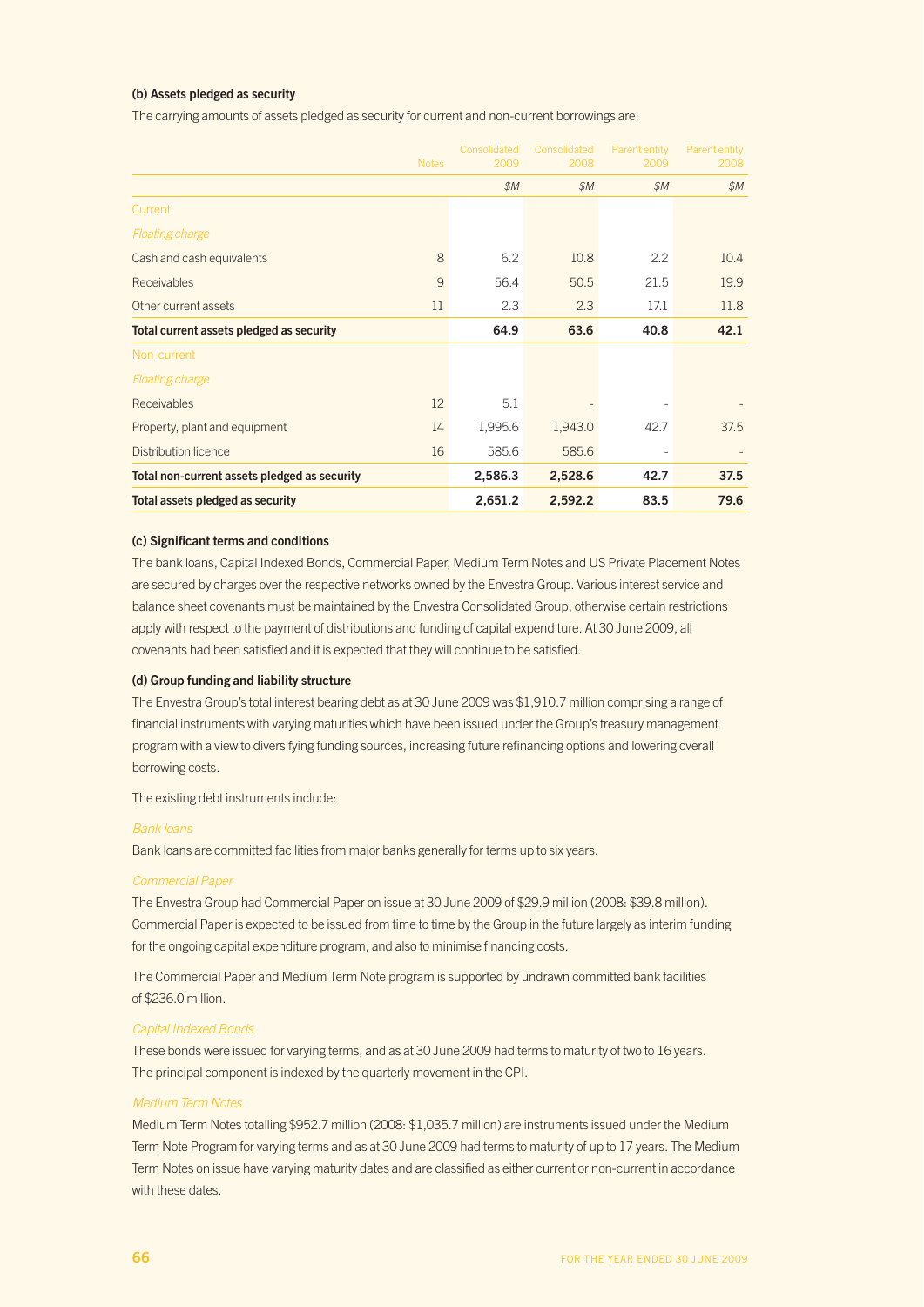# *US Private Placement Notes*

Notes totalling A\$224.8 million (2008: A\$185.4 million) are issued in the United States of America for terms ending in 2015, 2018 and 2033. There are cross-currency swaps in place to swap both the principal and interest payments from the US\$ fixed coupon to A\$ floating rate for the term of the note.

# **(e) Financing arrangements**

Unrestricted access was available at balance date to the following lines of credit:

|                             | 2009  | Consolidated Consolidated<br>2008 | Parent entity<br>2009 | Parent entity<br>2008 |
|-----------------------------|-------|-----------------------------------|-----------------------|-----------------------|
|                             | \$M   | \$M                               | \$M                   | \$M\$                 |
| <b>Bank loan facilities</b> |       |                                   |                       |                       |
| Total facilities            | 500.0 | 405.0                             | 120.0                 | 120.0                 |
| Used at balance date        | 264.0 | 239.0                             | 47.0                  | 59.0                  |
| Unused at balance date      | 236.0 | 166.0                             | 73.0                  | 61.0                  |

# **(f) Fair values**

The fair value of current borrowings approximates their carrying amount. The fair value of non-current borrowings is based upon market prices where a market exists, or by discounting the expected future cash flows by the current interest rates for liabilities with similar risk profiles.

The carrying amounts and fair values of borrowings at balance date are:

|                                     | Carrying<br>amount | Fair value | Carrying<br>amount | Fair value |
|-------------------------------------|--------------------|------------|--------------------|------------|
|                                     | 2009               | 2009       | 2008               | 2008       |
|                                     | \$M\$              | \$M\$      | \$M\$              | \$M\$      |
| Consolidated                        |                    |            |                    |            |
| Non-traded financial liabilities    |                    |            |                    |            |
| <b>Bank loans</b>                   | 263.5              | 264.0      | 238.8              | 239.0      |
| Notes - US Private Placement        | 224.8              | 226.3      | 185.4              | 187.0      |
| Loan notes                          |                    |            | 42.6               | 44.0       |
| <b>Traded financial liabilities</b> |                    |            |                    |            |
| <b>Capital Indexed Bonds</b>        | 439.8              | 400.1      | 421.1              | 392.1      |
| Medium Term Notes                   | 952.7              | 970.0      | 1,035.7            | 1,055.0    |
| <b>Commercial Paper</b>             | 29.9               | 29.9       | 39.8               | 39.8       |
|                                     | 1,910.7            | 1,890.3    | 1,963.4            | 1,956.9    |
| Parent                              |                    |            |                    |            |
| Non-traded financial liabilities    |                    |            |                    |            |
| Bank loans                          | 47.0               | 47.0       | 59.0               | 59.0       |
| Loan notes                          |                    |            | 42.6               | 44.0       |
| Payable to wholly owned entities    | 797.7              | 797.7      | 695.2              | 695.2      |
| <b>Traded financial liabilities</b> |                    |            |                    |            |
| <b>Capital Indexed Bonds</b>        | 313.4              | 274.5      | 300.1              | 270.6      |
| Medium Term Notes                   | 584.3              | 600.0      | 583.4              | 600.0      |
| <b>Commercial Paper</b>             | 10.0               | 10.0       | 19.9               | 19.9       |
|                                     | 1,752.4            | 1,729.2    | 1,700.2            | 1,688.7    |

# **(g) Risk exposures**

Information about the Group's and parent entity's exposure to interest rate and foreign currency changes is provided in note 2.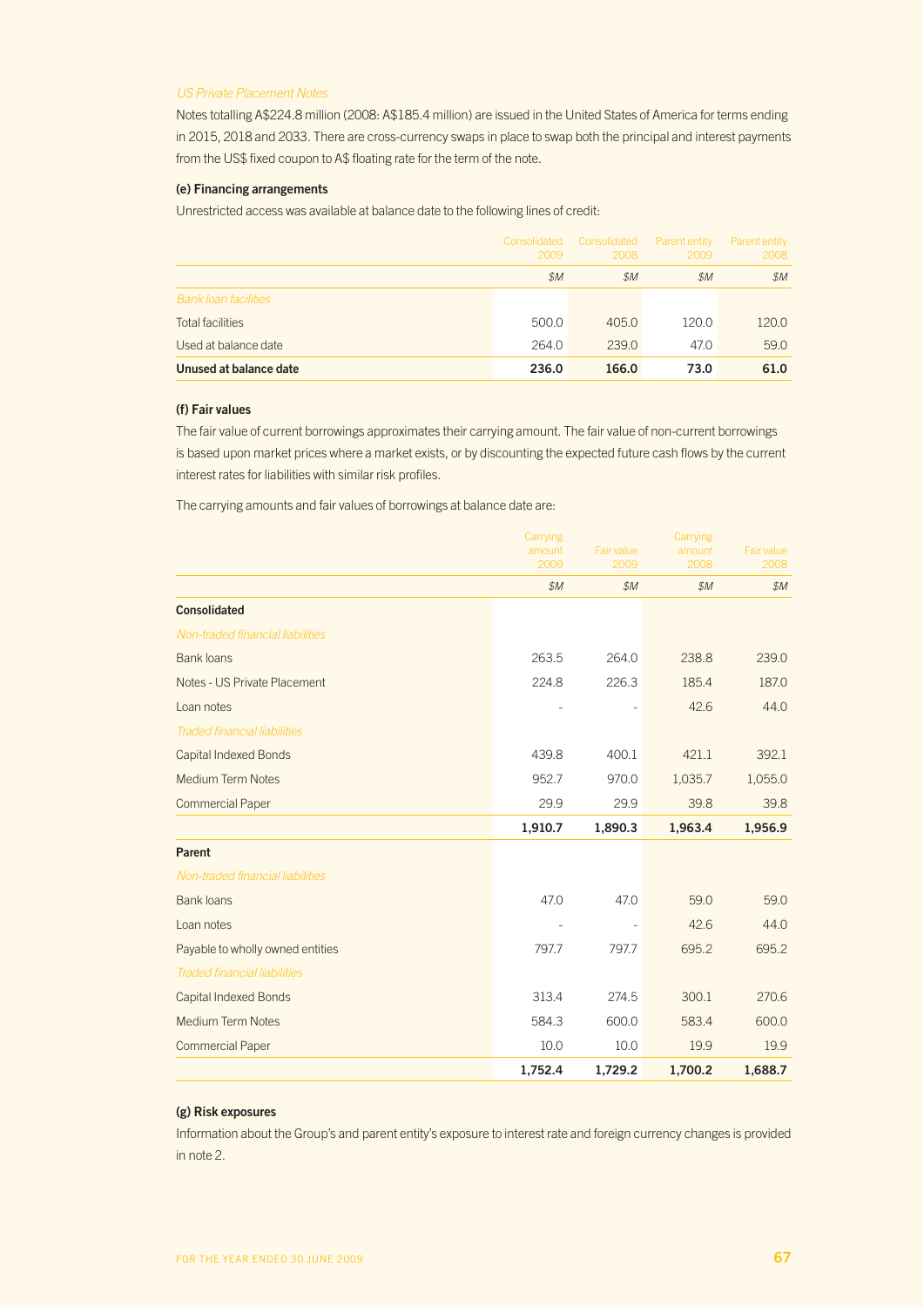# **NON-CURRENT LIABILITIES – DEFERRED TAX LIABILITIES 23**

|                                                                            | Consolidated<br>2009 | Consolidated<br>2008 | Parent entity<br>2009 | Parent entity<br>2008 |
|----------------------------------------------------------------------------|----------------------|----------------------|-----------------------|-----------------------|
|                                                                            | \$M\$                | \$M\$                | \$M\$                 | \$M\$                 |
| The balance comprises temporary differences attributable to:               |                      |                      |                       |                       |
| Equity and debt raising                                                    | 6.7                  | 6.4                  | 5.7                   | 4.7                   |
| Other                                                                      | 0.6                  | 0.5                  | 0.2                   |                       |
| <b>Derivatives</b>                                                         |                      | 8.2                  |                       | 6.9                   |
| Provisions                                                                 | (5.0)                | (3.4)                |                       |                       |
| Depreciation                                                               | 181.2                | 142.6                | 4.8                   | 4.7                   |
|                                                                            | 183.5                | 154.3                | 10.7                  | 16.3                  |
| Set-off of deferred tax assets pursuant<br>to set-off provisions (note 15) | (127.9)              | (78.8)               | (10.7)                | (16.3)                |
| Net deferred tax liabilities                                               | 55.6                 | 75.5                 |                       |                       |
| Movements:                                                                 |                      |                      |                       |                       |
| Opening balance at 1 July                                                  | 154.3                | 267.5                | 16.3                  | 12.2                  |
| Charged/(credited) to the income statement (note 7)                        | 37.4                 | (118.6)              | 1.3                   | 1.2                   |
| Charged to equity                                                          | (8.2)                | 5.4                  | (6.9)                 | 2.9                   |
| Closing balance at 30 June                                                 | 183.5                | 154.3                | 10.7                  | 16.3                  |

# **NON-CURRENT LIABILITIES – PROVISIONS 24**

|                                          | 2009 | Consolidated Consolidated<br>2008 | <b>Parent entity</b><br>2009 | Parent entity<br>2008 |
|------------------------------------------|------|-----------------------------------|------------------------------|-----------------------|
|                                          | \$M  | \$M                               | \$M                          | \$M\$                 |
| Long service leave                       | 0.4  | 0.3                               | 0.4                          | 0.3                   |
| Other employee and Director entitlements | 0.2  | 0.2                               | 0.2                          | $0.2^{\circ}$         |
| Land management costs                    | 16.8 | 11.2                              |                              |                       |
|                                          | 17.4 | 11.7                              | 0.6                          | 0.5                   |

# **Land management costs**

Provisions for future environmental remediation are recognised where there is a present obligation as a result of activities associated with the manufacture of gas from coal having been undertaken at various sites in the past, and it is probable that an outflow of economic benefits will be required to settle the obligation. The estimated future obligations include the costs required to remediate the sites.

# *(a) Movements in provisions*

Movements in each class of provision during the financial year, other than employee benefits, are set out below:

|                                          | 2009 | Consolidated Consolidated<br>2008 | Parent entity<br>2009 | Parent entity<br>2008 |
|------------------------------------------|------|-----------------------------------|-----------------------|-----------------------|
|                                          | \$M  | \$M                               | \$M                   | \$M                   |
| Land management costs                    |      |                                   |                       |                       |
| Carrying amount at beginning of the year | 11.2 | 9.9                               |                       |                       |
| Additional provision recognised          | 5.6  | 1.5                               |                       |                       |
| Payments made from provision             |      | (0.2)                             |                       |                       |
| Carrying amount at end of year           | 16.8 | 11.2                              |                       |                       |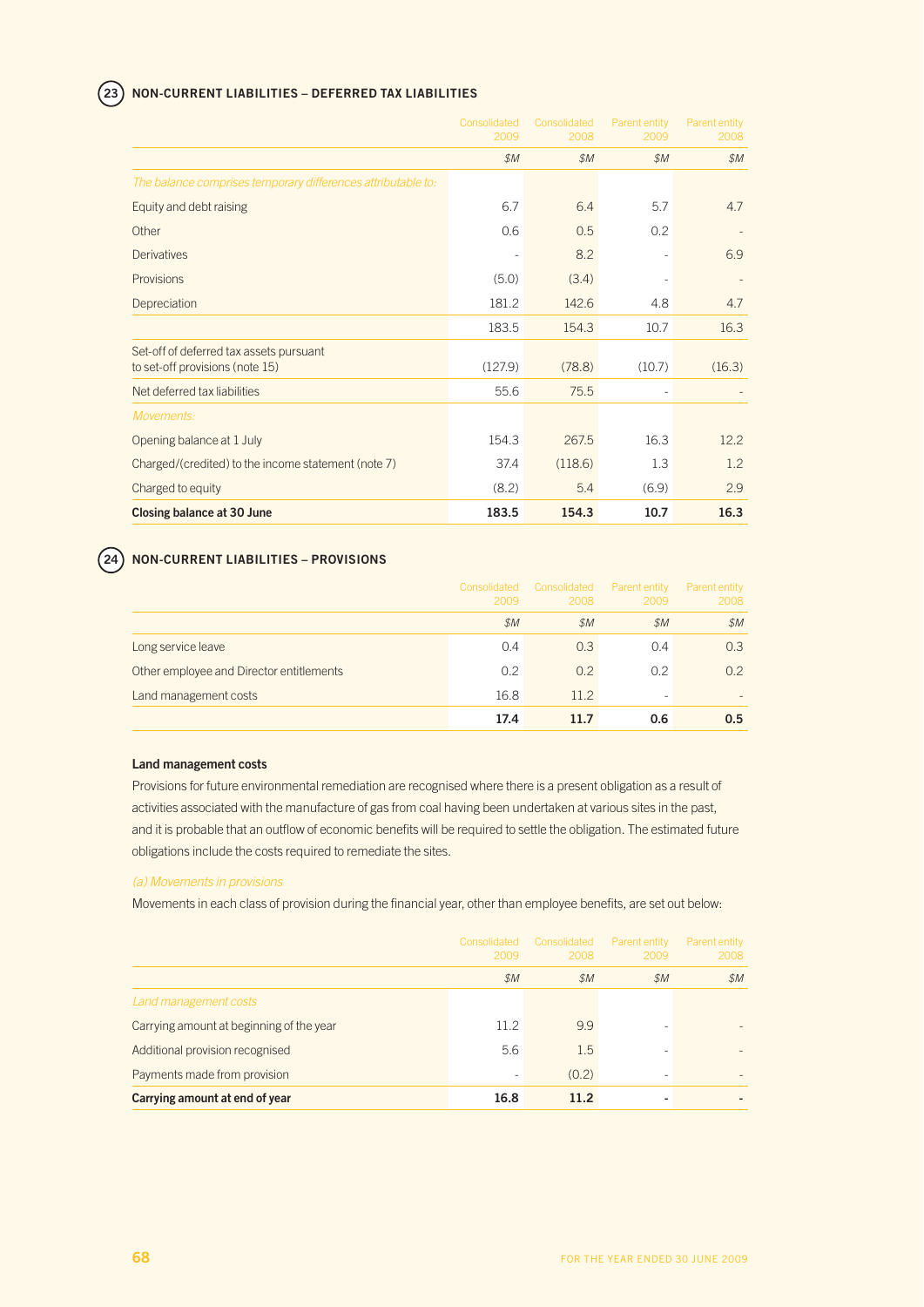#### **NON-CURRENT LIABILITIES – OTHER NON-CURRENT LIABILITIES**  $(25)$

|                 | 2009 | Consolidated Consolidated Parent entity Parent entity | 2008 2009 | 2008 |
|-----------------|------|-------------------------------------------------------|-----------|------|
|                 | \$M  | \$M                                                   | \$M       | \$M  |
| Deferred income | O.   |                                                       |           |      |

# **CONTRIBUTED EQUITY 26**

|                                         | Parent entity<br>2009 | Parent entity<br>2008   | Parent entity<br>2009 | Parent entity<br>2008 |
|-----------------------------------------|-----------------------|-------------------------|-----------------------|-----------------------|
|                                         | <b>Securities</b>     | <b>Securities</b>       | \$M\$                 | \$M\$                 |
| (a) Share capital                       |                       |                         |                       |                       |
| Ordinary shares                         |                       |                         |                       |                       |
| Issued and paid up capital              | 1,307,029,746         | 891, 377, 475           | 494.8                 | 366.7                 |
| (b) Other equity components             |                       |                         |                       |                       |
| Deferred tax liability component        |                       |                         | 0.2                   | 0.2                   |
| <b>Total contributed equity</b>         |                       |                         | 495.0                 | 366.9                 |
| (c) Movements in ordinary share capital | Date                  | Number of<br>securities | <b>Issue</b><br>price | Cost                  |
|                                         |                       |                         | $\mathcal{L}$         | \$M\$                 |
| Opening balance                         | 1-7-2007              | 852,278,514             |                       | 334.6                 |
| Distribution reinvestment plan          | 30-11-2007            | 20,434,114              | 0.98                  | 18.5                  |
| Distribution reinvestment plan          | 31-5-2008             | 18,664,847              | 0.78                  | 13.6                  |
|                                         |                       |                         |                       | 366.7                 |
| Less: Transaction costs on share issues |                       |                         |                       |                       |
| <b>Closing balance</b>                  |                       | 30-6-2008 891,377,475   |                       | 366.7                 |
| Opening balance                         | 1-7-2008              | 891, 377, 475           |                       | 366.7                 |
| Distribution reinvestment plan          | 30-11-2008            | 36,093,753              | 0.52                  | 18.5                  |
| Share rights issue                      | 12-2-2009             | 370,988,492             | 0.30                  | 108.3                 |
| Distribution reinvestment plan          | 31-5-2009             | 8,570,026               | 0.45                  | 3.8                   |
|                                         |                       |                         |                       | 497.3                 |
| Less: Transaction costs on share issues |                       |                         |                       | (2.5)                 |
| <b>Closing balance</b>                  |                       | 30-6-2009 1,307,029,746 |                       | 494.8                 |

# *(d) Ordinary shares*

Ordinary shares entitle the holder to participate in dividends and the proceeds on winding up of the Company in proportion to the number of and amounts paid on the shares held.

 On a show of hands every holder of ordinary shares present at a meeting in person or by proxy, is entitled to one vote, and upon a poll each share is entitled to one vote.

# *(e) Distribution / dividend reinvestment plan ("DRP")*

The Company has established a DRP under which holders of ordinary securities may elect to have all or part of their distribution entitlements satisfied by the issue of new ordinary securities rather than by being paid in cash. Securities have been issued under the DRP at a 2.5% discount to the market price.

### *(f) Capital risk management*

The Group's and the parent entity's objectives when managing capital are to safeguard their ability to continue as a going concern, so that they can continue to provide returns for shareholders and benefits for other stakeholders and to maintain an optimal capital structure.

 In order to maintain or alter the capital structure, the Group may adjust the amount of dividends paid to shareholders, or issue new shares to reduce debt.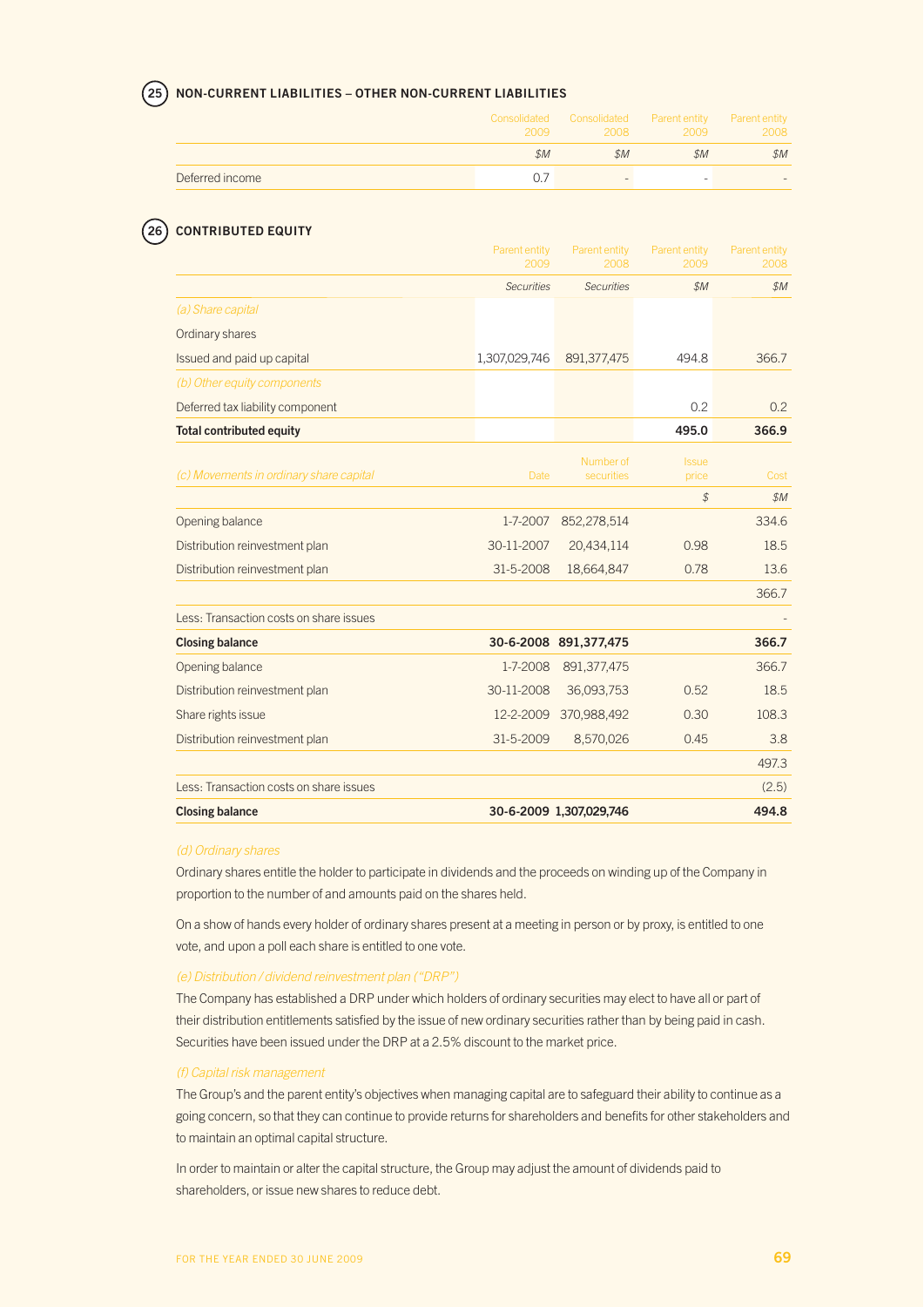The Group and the parent entity monitor capital on the basis of the gearing ratio. This ratio is calculated as net debt divided by total non-cash assets. Net debt is calculated as total borrowings (excluding loan notes) less cash and cash equivalents. A market value of equity gearing ratio is also used and is calculated as net debt divided by net debt plus market value of equity.

The gearing ratios at 30 June 2009 and 30 June 2008 were as follows:

|                                                | Consolidated<br>2009 | Consolidated<br>2008 | Parent entity<br>2009          | Parent entity<br>2008 |
|------------------------------------------------|----------------------|----------------------|--------------------------------|-----------------------|
|                                                | \$M                  | \$M                  | \$M                            | \$M\$                 |
| Total borrowings (note 22(a))                  | 1,910.7              | 1,920.8              | 954.7                          | 962.4                 |
| Add back unamortised fees                      | 31.0                 | 33.8                 | 26.4                           | 29.4                  |
| Add back hedges impact on borrowings           | 39.9                 | 79.1                 |                                |                       |
| <b>Total borrowings</b>                        | 1,981.6              | 2,033.7              | 981.1                          | 991.8                 |
| Less: cash and cash equivalents                | (6.2)                | (10.8)               | (2.2)                          | (10.4)                |
| Net debt                                       | 1,975.4              | 2,022.9              | 978.9                          | 981.4                 |
| Total assets (excluding intercompany balances) | 2,651.7              | 2,592.8              | 982.9                          | 972.7                 |
| Less: cash and cash equivalents                | (6.2)                | (10.8)               | (2.2)                          | (10.4)                |
| <b>Total assets</b>                            | 2,645.5              | 2,582.0              | 980.7                          | 962.3                 |
| Ordinary shares (number)                       | 1,307,029,746        |                      | 891, 377, 475 1, 307, 029, 746 | 891, 377, 475         |
| Share price at 30 June (\$)                    | 0.49                 | 0.64                 | 0.49                           | 0.64                  |
| Market value of equity (\$M)                   | 633.9                | 570.5                | 633.9                          | 570.5                 |
| <b>Book Value Gearing Ratio</b>                | 74.7%                | 78.3%                | 99.8%                          | 102.0%                |
| Economic Value Gearing Ratio                   | 75.7%                | 78.0%                | 60.7%                          | 63.2%                 |

# *(g) Rights issue*

On 6 January 2009 the Company invited its shareholders to subscribe to a rights issue of 371,000,000 stapled securities at an issue price of \$0.30 per security on the basis of 2 securities for every 5 held, with such securities to be issued on, and rank for distributions, after 12 February 2009. The final number of securities issued was 370,988,492.

# **27 RESERVES AND RETAINED EARNINGS**

| (a) Reserves                                                                     | Consolidated<br>2009 | Consolidated<br>2008 | Parent entity<br>2009 | Parent entity<br>2008 |
|----------------------------------------------------------------------------------|----------------------|----------------------|-----------------------|-----------------------|
|                                                                                  | \$M\$                | \$M\$                | \$M                   | \$M\$                 |
| Hedging reserve – cash flow hedges                                               | (55.5)               | 19.1                 | (18.4)                | 16.1                  |
| <b>Movements</b>                                                                 |                      |                      |                       |                       |
| Opening balance at 1 July                                                        | 19.1                 | 6.6                  | 16.1                  | 9.3                   |
| Fair value movements                                                             | (106.6)              | 17.8                 | (49.3)                | 9.7                   |
| Deferred tax                                                                     | 32.0                 | (5.3)                | 14.8                  | (2.9)                 |
| Closing balance at 30 June                                                       | (55.5)               | 19.1                 | (18.4)                | 16.1                  |
| (b) Retained earnings                                                            |                      |                      |                       |                       |
| Movements in retained earnings were as follows:                                  |                      |                      |                       |                       |
| Retained earnings/(accumulated losses)<br>at the beginning of the financial year | 23.8                 | (131.8)              | (193.5)               | (198.2)               |
| Profit for the year                                                              | 40.3                 | 163.6                | 29.6                  | 12.7                  |
| Dividend paid                                                                    | (24.6)               | (8.0)                | (24.6)                | (8.0)                 |
| Retained earnings/(accumulated losses)<br>at the end of the financial year       | 39.5                 | 23.8                 | (188.5)               | (193.5)               |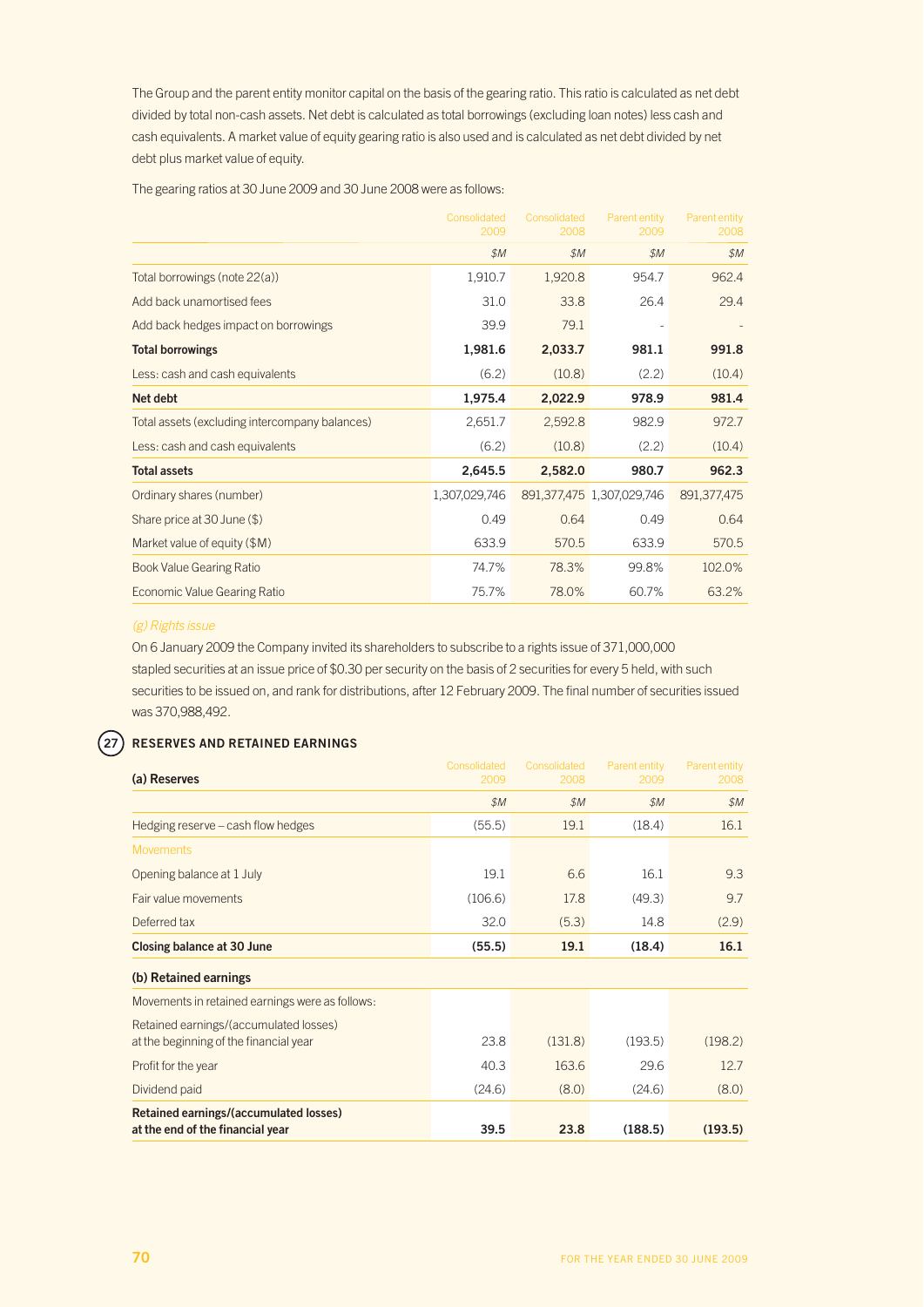# **(c) Nature and purpose of reserves**

*(i) Hedging reserve – cash flow hedges* 

The hedging reserve is used to record gains or losses on a hedging instrument in a cash flow hedge that are recognised directly in equity, as described in note 1(j).

#### **DISTRIBUTIONS/DIVIDENDS**  $(28)$

|                                                                | Parent entity<br>2009 | Parent entity<br>2008 |
|----------------------------------------------------------------|-----------------------|-----------------------|
|                                                                | \$M\$                 | \$M\$                 |
| (a) Stapled securities                                         |                       |                       |
| Amounts paid in November (cents per stapled security)          |                       |                       |
| Interest on loan notes: 0.37 cents (2009); 0.90 cents (2008)   | 3.3                   | 7.6                   |
| Unfranked dividend: nil (2009); 0.93 cents (2008)              |                       | 8.0                   |
| Principal on loan notes: 4.13 cents (2009); 3.87 cents (2008)  | 36.8                  | 33.0                  |
|                                                                | 40.1                  | 48.6                  |
| Amounts paid in May (cents per stapled security)               |                       |                       |
| Interest on loan notes: 0.05 cents (2009); 0.61 cents (2008)   | 0.6                   | 5.3                   |
| Unfranked dividend: 1.89 cents (2009); nil (2008)              | 24.6                  |                       |
| Principal on loan notes: 0.81 cents (2009); 3.19 cents (2008)  | 10.5                  | 27.8                  |
|                                                                | 35.7                  | 33.1                  |
| Total annual distribution: 7.25 cents (2009); 9.5 cents (2008) |                       |                       |
| Interest on loan notes: 0.42 cents (2009); 1.51 cents (2008)   | 3.9                   | 12.9                  |
| Unfranked dividend: 1.89 cents (2009); 0.93 cents (2008)       | 24.6                  | 8.0                   |
| Principal on loan notes: 4.94 cents (2009); 7.06 cents (2008)  | 47.3                  | 60.8                  |
|                                                                | 75.8                  | 81.7                  |

# *(b) Dividends not recognised at year end*

In addition to the above dividends, since year end the Directors have recommended the payment of a final unfranked dividend of 2.75 cents per fully paid ordinary share. The aggregate amount of the proposed dividend expected to be paid on 31 October 2009, but not recognised as a liability at year end, is \$35.9 million.

#### **KEY MANAGEMENT PERSONNEL DISCLOSURES**   $(29)$

# **(a) Key management personnel compensation**

|                              | Consolidated<br>2009 | Consolidated<br>2008 | Parent entity<br>2009 | Parent entity<br>2008 |
|------------------------------|----------------------|----------------------|-----------------------|-----------------------|
|                              |                      |                      | £.                    | S                     |
| Short-term employee benefits | 2,404,832            | 2.081.076            | 2.404.832             | 2,081,076             |
| Post-employment benefits     | 342.325              | 591.081              | 342.325               | 591,081               |
|                              | 2.747.157            | 2.672.157            | 2,747,157             | 2,672,157             |

Detailed remuneration disclosures are provided in sections A - D of the remuneration report on pages 33 to 39.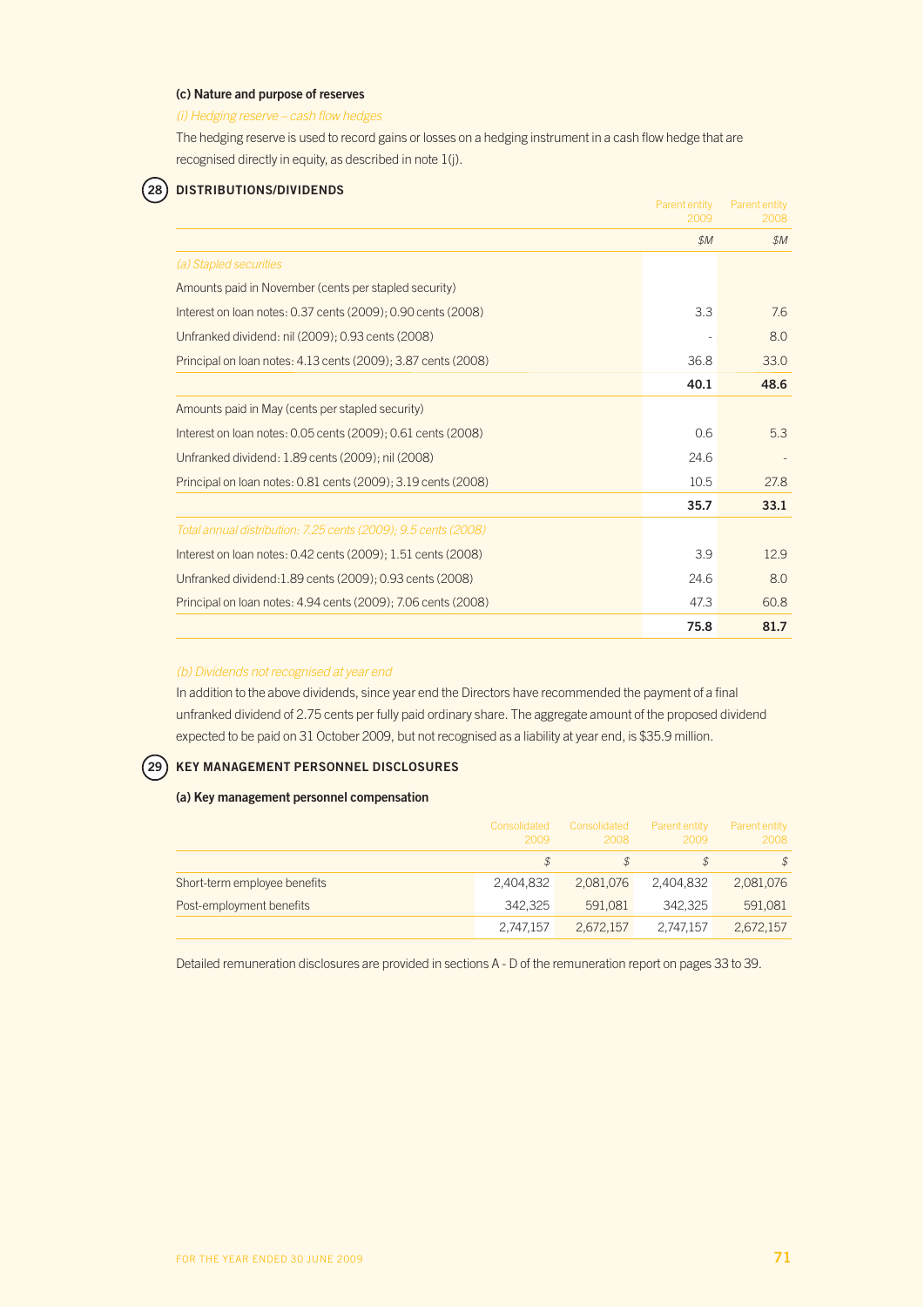# **(b) Equity instrument disclosures relating to key management personnel**

# *(i) Share holdings*

The numbers of shares in the Company held during the financial year by each Director of Envestra Ltd and key management personnel of the consolidated entity, including their personally-related entities, are set out below. There were no shares granted during the reporting period as remuneration.

# *Ordinary shares 2009*

|                                             | <b>Balance</b> at | Changes  | <b>Balance</b> |
|---------------------------------------------|-------------------|----------|----------------|
|                                             | the start of      | during   | at the end     |
| <b>Name</b>                                 | the year          | the year | of the year    |
| Directors of Envestra Ltd                   |                   |          |                |
| J G Allpass                                 | 138,606           | 85,121   | 223,727        |
| <b>IB</b> Little                            | 88,028            | 35,212   | 123,240        |
| E F Ainsworth                               | 45,000            | 21,000   | 66,000         |
| C C A Binks                                 | 43,737            | 17,495   | 61,232         |
| O B O'Duill                                 | 55,000            | 145,000  | 200,000        |
| M J McCormack                               | 20,000            | 8,000    | 28,000         |
| Other key management personnel of the Group |                   |          |                |
| D Petherick                                 | 51,917            | 155,768  | 207,685        |
| <b>G</b> Meredith                           | 4,000             | 10,000   | 14,000         |
|                                             |                   |          |                |

# *Ordinary shares 2008*

|                                             | Balance at   | Changes<br>during | <b>Balance</b><br>at the end<br>of the year |
|---------------------------------------------|--------------|-------------------|---------------------------------------------|
|                                             | the start of |                   |                                             |
| <b>Name</b>                                 | the year     | the year          |                                             |
| Directors of Envestra Ltd                   |              |                   |                                             |
| J G Allpass                                 | 130,987      | 7,619             | 138,606                                     |
| I B Little                                  | 33,000       | 55,028            | 88,028                                      |
| E F Ainsworth                               | 45,000       |                   | 45,000                                      |
| <b>CCABinks</b>                             | 23,737       | 20,000            | 43,737                                      |
| O B O'Duill                                 | 55,000       |                   | 55,000                                      |
| M J McCormack                               |              | 20,000            | 20,000                                      |
| Other key management personnel of the Group |              |                   |                                             |
| D Petherick                                 | 31,917       | 20,000            | 51,917                                      |
| <b>G</b> Meredith                           | 4,000        |                   | 4,000                                       |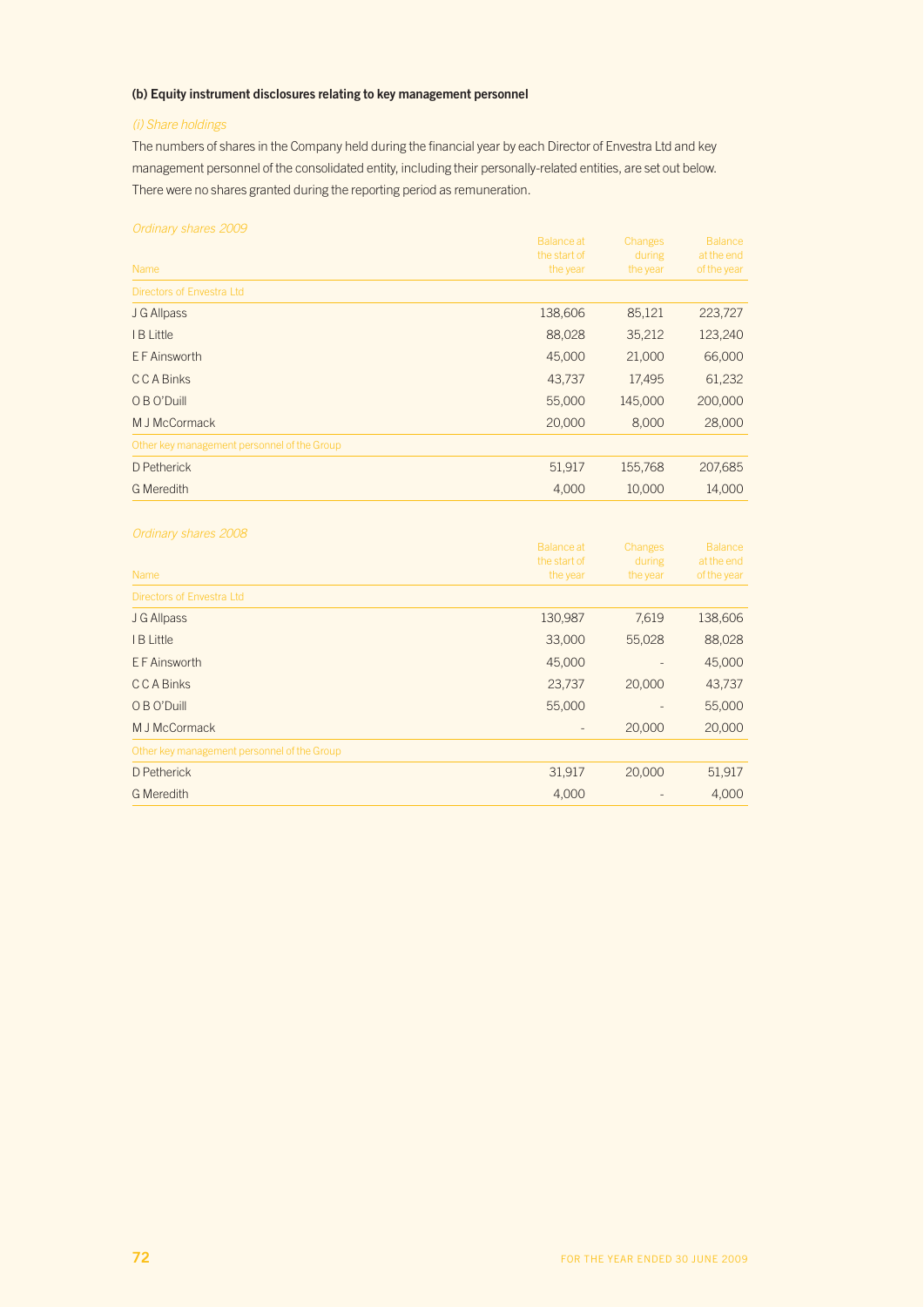#### **REMUNERATION OF AUDITORS 30**

During the year the following fees were paid or payable for services provided by the auditor of the parent entity and its related practices:

|                                                                               | Consolidated<br>2009 | Consolidated<br>2008 | Parent entity<br>2009 | Parent entity<br>2008 |
|-------------------------------------------------------------------------------|----------------------|----------------------|-----------------------|-----------------------|
|                                                                               | \$                   | \$                   | \$                    | ${\mathcal{Z}}$       |
| (a) Audit services                                                            |                      |                      |                       |                       |
| PricewaterhouseCoopers Australian firm                                        |                      |                      |                       |                       |
| Audit of financial statements provided to regulators                          | 38,700               | 37,100               | 1,600                 | 2,100                 |
| Audit and review work and other audit<br>work under the Corporations Act 2001 | 245,675              | 228,205              | 122,838               | 114,102               |
| <b>Total remuneration for audit services</b>                                  | 284,375              | 265,305              | 124.438               | 116,202               |
| (b) Non-audit services                                                        |                      |                      |                       |                       |
| <b>Taxation services</b>                                                      |                      |                      |                       |                       |
| PricewaterhouseCoopers Australian firm                                        |                      |                      |                       |                       |
| <b>Tax services</b>                                                           | 84,855               | 117,900              | 45,825                | 41,020                |
| <b>Total remuneration for taxation services</b>                               | 84,855               | 117,900              | 45,825                | 41,020                |
| Other services                                                                |                      |                      |                       |                       |
| PricewaterhouseCoopers Australian firm                                        |                      |                      |                       |                       |
| Management advisory                                                           | 56,315               | 119,149              | 33,482                | 42,688                |
| <b>Total remuneration for other services</b>                                  | 56,315               | 119,149              | 33,482                | 42,688                |
| Total remuneration for non-audit services                                     | 141,170              | 237,049              | 79,307                | 83,708                |
|                                                                               | 425,545              | 502.354              | 203,745               | 199.910               |

 It is the Group's policy to employ PricewaterhouseCoopers on assignments additional to their statutory audit duties where PricewaterhouseCoopers' expertise and experience with the Group are important. These assignments are principally tax compliance, auditing of regulatory statements and assistance with regulatory submissions .

#### **RELATED PARTY TRANSACTIONS 31**

# **(a) Parent entity**

The ultimate parent entity within the Group is Envestra Ltd.

# **(b) Subsidiaries**

Interests in subsidiaries are set out in note 32.

# **(c) Key management personnel compensation**

Disclosures relating to key management personnel are set out in note 29.

# **(d) Transactions with related parties**

The following transactions occurred with related parties:

|                                                                                 | Consolidated<br>2009 | Consolidated<br>2008 | Parent entity<br>2009 | Parent entity<br>2008 |
|---------------------------------------------------------------------------------|----------------------|----------------------|-----------------------|-----------------------|
|                                                                                 | \$                   | \$                   | \$                    | \$                    |
| Expenses                                                                        |                      |                      |                       |                       |
| Costs incurred to use gas distribution networks<br>owned by controlled entities |                      |                      | 90.000.000            | 89.380.000            |
| Payments for operation and management of the networks                           | 89.364.000           | 89.878.000           | 50,310,000            | 49,229,000            |
| Payments for capital expenditure relating to the networks <sup>(i)</sup>        | 110.570.000          | 111.840.000          | 62.097.000            | 56,484,000            |

(i) Parent payments include payments for capital expenditure on behalf of Envestra (SA) Ltd and Envestra (Qld) Ltd.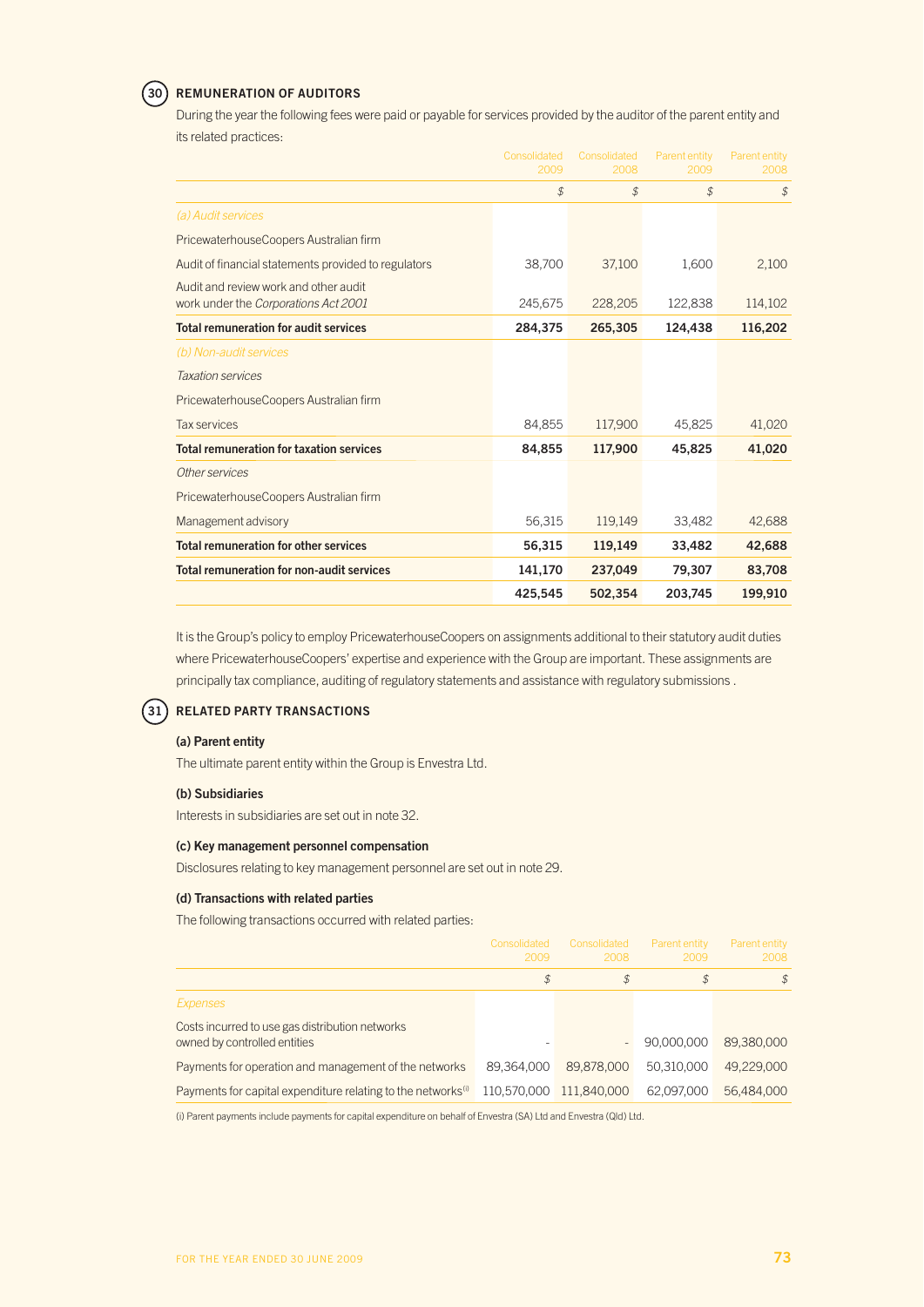| (d) Transactions with related parties (continued) | Consolidated<br>2009 | Consolidated<br>2008     | Parent entity<br>2009 | Parent entity<br>2008          |
|---------------------------------------------------|----------------------|--------------------------|-----------------------|--------------------------------|
|                                                   | \$                   | $\mathcal{L}$            | $\mathcal{S}$         | $\oint$                        |
| Interest revenue                                  |                      |                          |                       |                                |
| Subsidiaries                                      |                      |                          | 44,149,000            | 47,536,000                     |
| Dividend revenue                                  |                      |                          |                       |                                |
| <b>Subsidiaries</b>                               |                      |                          | 30,000,000            | 35,000,000                     |
| Interest expense                                  |                      |                          |                       |                                |
| <b>Subsidiaries</b>                               |                      | $\overline{\phantom{a}}$ | 12,317,000            | 14,991,000                     |
| (e) Loans to/from related parties                 |                      |                          |                       | Parent entity<br>2008          |
|                                                   |                      |                          | $\oint$               | $\mathcal{S}$                  |
| Net loans to subsidiaries                         |                      |                          |                       |                                |
| Beginning of the year                             |                      |                          | 279,200,000           | 297,664,000                    |
| Loans advanced                                    |                      |                          | 195,800,000           | 13,125,000                     |
| Loan repayments received/amounts drawn            |                      |                          |                       | $(137,700,000)$ $(31,589,000)$ |
| End of the year                                   |                      |                          |                       | 337,300,000 279,200,000        |

# **(f) Terms and conditions**

All other transactions were made on normal commercial terms and conditions and at market rates.

Outstanding balances are unsecured and are repayable in cash.

# **SUBSIDIARIES 32**

The consolidated financial statements incorporate the assets, liabilities and results of the following subsidiaries in accordance with the accounting policy described in note 1(b):

| Name of entity                              | Country of<br>incorporation | <b>Class</b><br>of shares | Equity holding<br>of Envestra Ltd<br>2009 | Equity holding<br>of Envestra Ltd<br>2008 |
|---------------------------------------------|-----------------------------|---------------------------|-------------------------------------------|-------------------------------------------|
|                                             |                             |                           | %                                         | %                                         |
| Envestra Natural Gas Networks Ltd(vi)       | Australia                   | Ordinary                  | 100                                       | 100                                       |
| Envestra (SA) Ltd(ii)(vi)                   | Australia                   | Ordinary                  |                                           |                                           |
| Envestra (QId) Ltd <sup>(vi)</sup>          | Australia                   | Ordinary                  | 100                                       | 100                                       |
| EnVic Holdings 1 Pty Ltd <sup>(iii)</sup>   | Australia                   | Ordinary                  | 100                                       | 100                                       |
| EnVic Holdings 2 Ltd <sup>(iv)</sup>        | Australia                   | Ordinary                  |                                           |                                           |
| Envestra Victoria Pty Ltd <sup>(v)</sup>    | Australia                   | Ordinary                  |                                           |                                           |
| Vic Gas Distribution Pty Ltd <sup>(i)</sup> | Australia                   | Ordinary                  |                                           |                                           |
| The Albury Gas Company Ltd <sup>(i)</sup>   | Australia                   | Ordinary                  |                                           |                                           |
| Envestra Transmission Pty Ltd               | Australia                   | Ordinary                  | 100                                       | 100                                       |
| Envestra Transmission Holdings 1 Pty Ltd    | Australia                   | Ordinary                  | 100                                       | 100                                       |
| Envestra Transmission Holdings 2 Pty Ltd    | Australia                   | Ordinary                  | 100                                       | 100                                       |

(i) Vic Gas Distribution Pty Ltd is a subsidiary of Envestra Victoria Pty Ltd. The Albury Gas Company Ltd is a subsidiary of Vic Gas Distribution Pty Ltd. (ii) Envestra (SA) Ltd is a subsidiary of Envestra Natural Gas Networks Ltd.

(iii) The book value of the investment in EnVic Holdings 1 Pty Ltd is \$100.

(iv) EnVic Holdings 2 Ltd is a subsidiary of EnVic Holdings 1 Pty Ltd.

(v) Envestra Victoria Pty Ltd is a subsidiary of EnVic Holdings 2 Ltd.

(vi) These subsidiaries have been granted relief from the necessity to prepare financial reports in accordance with Class Order 98/1418 issued by the Australian Securities and Investments Commission. For further information refer to note 33.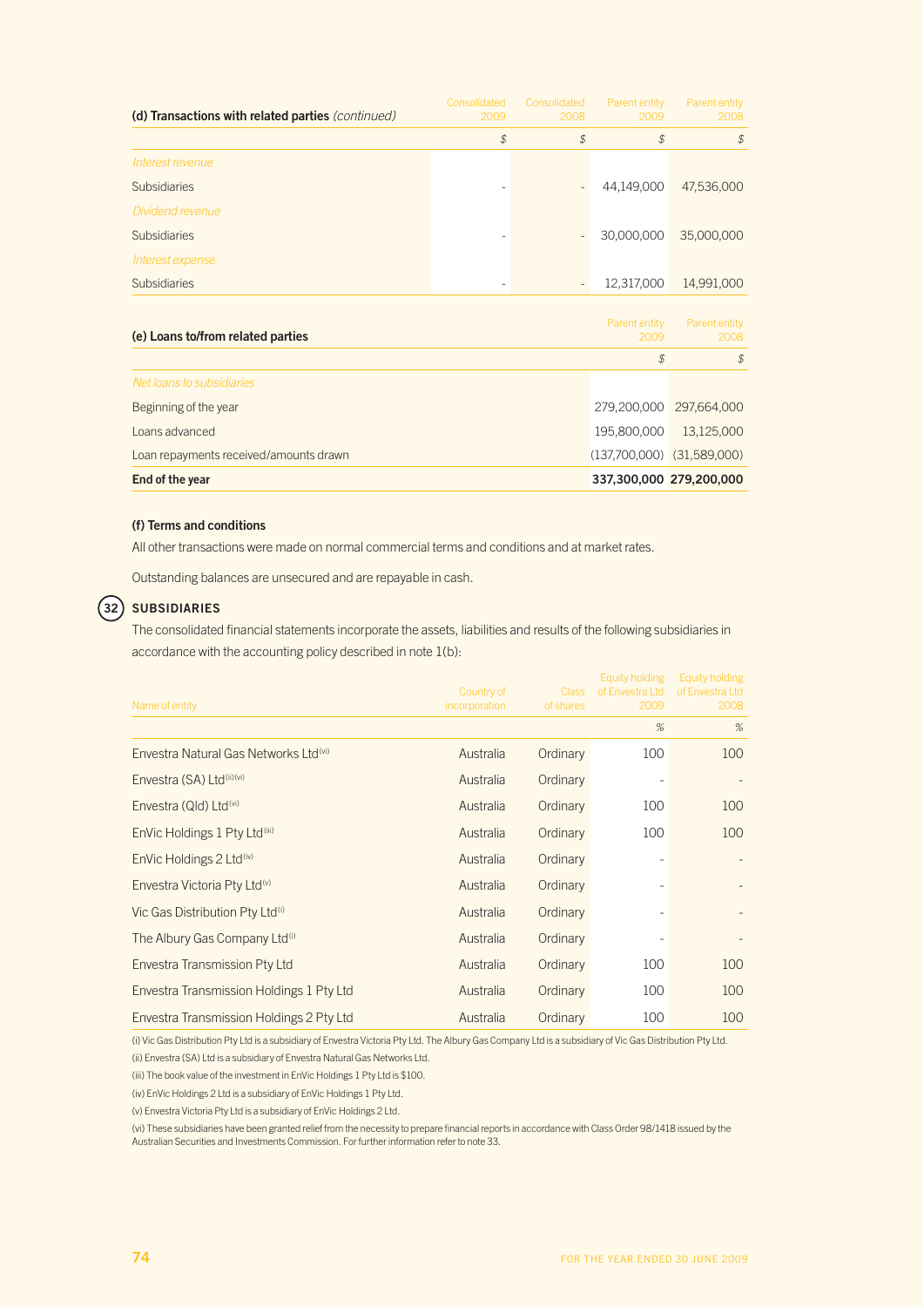

# **DEED OF CROSS GUARANTEE**

Envestra Ltd, Envestra Natural Gas Networks Ltd, Envestra (SA) Ltd and Envestra (Qld) Ltd are parties to a Deed of Cross Guarantee under which each company guarantees the debts of the others. By entering into the Deed, the wholly-owned entities have been relieved from the requirement to prepare a financial report and Directors' report under Class Order 98/1418 (as amended) issued by the Australian Securities and Investments Commission.

# **(a) Consolidated income statement and a summary of movements in consolidated retained earnings**

The above companies represent a 'Closed Group' for the purposes of the Class Order, and as there are no other parties to the Deed of Cross Guarantee that are controlled by Envestra Ltd, they also represent the 'Extended Closed Group'.

Set out below is a consolidated income statement and a summary of movements in consolidated retained earnings for the year ended 30 June 2009 of the Closed Group consisting of Envestra Ltd, Envestra Natural Gas Networks Ltd, Envestra (SA) Ltd and Envestra (Qld) Ltd.

|                                                          | 2009   | 2008   |
|----------------------------------------------------------|--------|--------|
| <b>Income Statement</b>                                  | \$M\$  | \$M\$  |
| Revenue from continuing activities                       | 256.1  | 234.1  |
| Network operating costs                                  | (50.6) | (49.3) |
| Gas                                                      | (10.7) | (11.4) |
| Administration costs                                     | (8.4)  | (8.2)  |
| Depreciation                                             | (34.7) | (33.5) |
| Amortisation                                             | (1.1)  | (1.3)  |
| Loan note interest                                       | (2.3)  | (10.8) |
| Other borrowing costs                                    | (72.1) | (67.3) |
| Profit before income tax                                 | 76.2   | 52.3   |
| Income tax expense                                       | (21.1) | (18.9) |
| Profit for the year                                      | 55.1   | 33.4   |
| Summary of movements in consolidated retained earnings   |        |        |
| Retained earnings at the beginning of the financial year | 93.8   | 68.4   |
| Profit for the year                                      | 55.1   | 33.4   |
| Dividends paid                                           | (24.6) | (8.0)  |
| Retained profits at the end of the financial year        | 124.3  | 93.8   |

# **(b) Balance sheet**

Set out below is a consolidated balance sheet as at 30 June 2009 of the Closed Group consisting of Envestra Ltd, Envestra Natural Gas Networks Ltd, Envestra (SA) Ltd and Envestra (Qld) Ltd.

| <b>Total assets</b>              | 1,731.5 | 1,631.5 |
|----------------------------------|---------|---------|
| <b>Total non-current assets</b>  | 1,690.7 | 1,589.4 |
| Property, plant and equipment    | 1,172.7 | 1,146.1 |
| Derivative financial instruments |         | 23.0    |
| <b>Receivables</b>               | 518.0   | 420.3   |
| Non-current assets               |         |         |
| <b>Total current assets</b>      | 40.8    | 42.1    |
| Other current assets             | 17.1    | 11.8    |
| <b>Receivables</b>               | 21.5    | 19.9    |
| Cash and cash equivalents        | 2.2     | 10.4    |
| Current assets                   |         |         |
|                                  | \$M\$   | \$M\$   |
|                                  | 2009    | 2008    |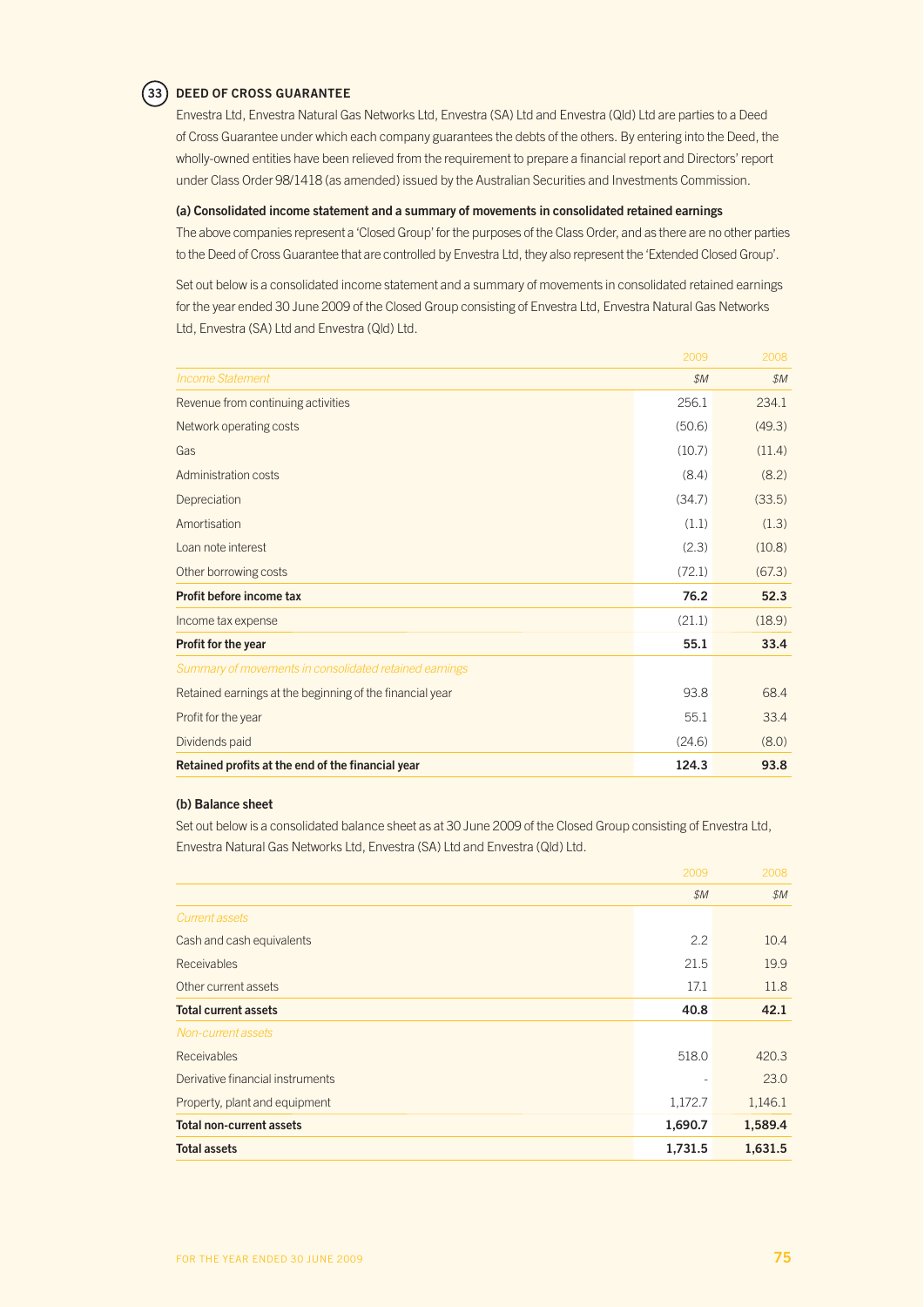|                                      | 2009    | 2008    |
|--------------------------------------|---------|---------|
|                                      | \$M     | \$M\$   |
| <b>Current liabilities</b>           |         |         |
| Payables                             | 15.1    | 15.2    |
| <b>Borrowings</b>                    | 10.0    | 62.5    |
| Provisions                           | 0.2     | 0.2     |
| Other current liabilities            | 35.3    | 41.6    |
| <b>Total current liabilities</b>     | 60.6    | 119.5   |
| Non-current liabilities              |         |         |
| <b>Borrowings</b>                    | 1,005.7 | 973.0   |
| Provisions                           | 0.6     | 0.5     |
| <b>Derivatives</b>                   | 26.2    |         |
| Deferred tax liabilities             | 37.5    | 61.7    |
| <b>Total non-current liabilities</b> | 1,070.0 | 1,035.2 |
| <b>Total liabilities</b>             | 1,130.6 | 1,154.7 |
| Net assets                           | 600.9   | 476.8   |
| Equity                               |         |         |
| Contributed equity                   | 495.0   | 366.9   |
| <b>Reserves</b>                      | (18.4)  | 16.1    |
| Retained earnings                    | 124.3   | 93.8    |
| <b>Total equity</b>                  | 600.9   | 476.8   |

# **ECONOMIC DEPENDENCY 34**

The Envestra Group has two major customers. They are:

- Origin Energy Retail Ltd, a subsidiary of Origin Energy Ltd; and
- TRU Energy Pty Ltd.

 The Envestra Group has a contract with APA Asset Management to carry out the operation and maintenance functions of the networks.

#### **EVENTS OCCURRING AFTER THE BALANCE SHEET DATE 35**

On 8 July 2009, Envestra announced that it had executed agreements with a syndicate of five banks for a three-year \$280 million bank facility. The facility is to be used to refinance a \$125 million bank loan and \$175 million of Medium Term Notes due for repayment in the first half of 2009-10. Both these maturing facilities are held in Envestra Victoria Pty Ltd.

 In addition, the Company also announced that it had reached agreement with ANZ to convert an undrawn, one-year, \$50 million working capital facility held with Envestra Victoria Pty Ltd, to a three-year, \$75 million term facility.

There have been no other significant events that have occurred after the balance sheet date.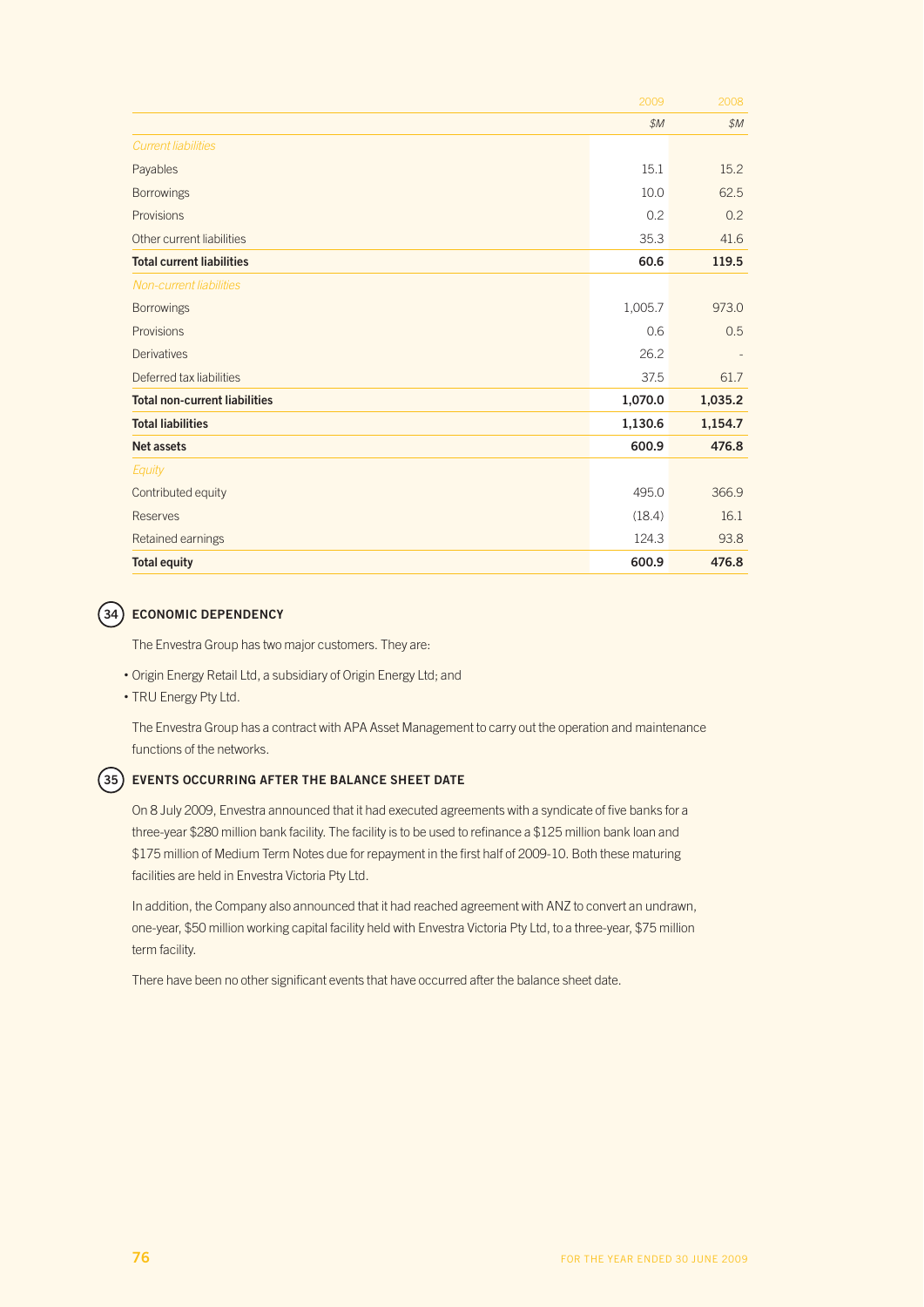# **RECONCILIATION OF PROFIT/(LOSS) AFTER INCOME TAX TO NET CASH INFLOW 36 FROM OPERATING ACTIVITIES**

|                                                              | Consolidated<br>2009 | Consolidated<br>2008 | Parent entity<br>2009 | <b>Parent entity</b><br>2008 |
|--------------------------------------------------------------|----------------------|----------------------|-----------------------|------------------------------|
|                                                              | \$M\$                | \$M\$                | \$M\$                 | \$M\$                        |
| Profit after income tax                                      | 40.3                 | 163.6                | 29.6                  | 12.7                         |
| Depreciation and amortisation                                | 61.9                 | 61.9                 | 3.5                   | 3.8                          |
| Indexation of Capital Indexed Bonds                          | 17.6                 | 12.4                 | 12.6                  | 8.9                          |
| Interest on loan notes                                       | 2.3                  | 10.8                 | 2.3                   | 10.8                         |
| Asset retirements                                            | 0.4                  | 1.0                  |                       |                              |
| Government grants recognised as income                       | (9.1)                | (9.8)                | (9.1)                 | (9.8)                        |
| Refunds due to customers                                     | (2.7)                | 3.8                  |                       |                              |
| Other deferred revenue                                       | 1.1                  |                      | 1.1                   |                              |
| Intercompany dividend                                        |                      |                      | (30.0)                | (35.0)                       |
| Intercompany charges                                         |                      |                      | 102.3                 | 98.1                         |
| Gain on disposal of land                                     | (5.9)                |                      |                       |                              |
| Change in operating assets and liabilities                   |                      |                      |                       |                              |
| Decrease/(increase) in trade debtors                         | (4.1)                | 1.7                  | (6.5)                 |                              |
| Increase in other operating assets                           | (0.3)                | (0.4)                | (0.4)                 |                              |
| Increase/(decrease) in trade creditors and other liabilities | 8.7                  | (6.1)                | 3.4                   | (10.0)                       |
| Increase/(decrease) in provision for deferred income tax     | 12.1                 | (144.1)              | 13.3                  | 10.1                         |
| Net cash inflow from operating activities                    | 122.3                | 94.8                 | 122.1                 | 89.6                         |

# **NON-CASH INVESTING AND FINANCING ACTIVITIES 37**

Distributions satisfied by the issue of shares under the Distribution Reinvestment Plan are shown in note 28.

Dividends were paid to the parent entity by Envestra (SA) Ltd by way of a reduction in the intercompany loan accounts.

# **EARNINGS PER SHARE 38**

| (a) Basic earnings per share                                                                    | 2009  | Consolidated Consolidated<br>2008. |
|-------------------------------------------------------------------------------------------------|-------|------------------------------------|
|                                                                                                 | Cents | Cents                              |
| Profit from continuing operations attributable to the ordinary equity<br>holders of the Company | 38    | 189                                |

# **(b) Diluted earnings per share**

The diluted earnings per share are the same as the basic earnings per share.

| (c) Weighted average number of shares used as the denominator      | 2009                      | Consolidated Consolidated<br>2008 |
|--------------------------------------------------------------------|---------------------------|-----------------------------------|
|                                                                    | Number                    | Number                            |
| Weighted average number of ordinary shares used as the denominator |                           |                                   |
| in calculating basic earnings per share                            | 1,053,310,046 865,700,404 |                                   |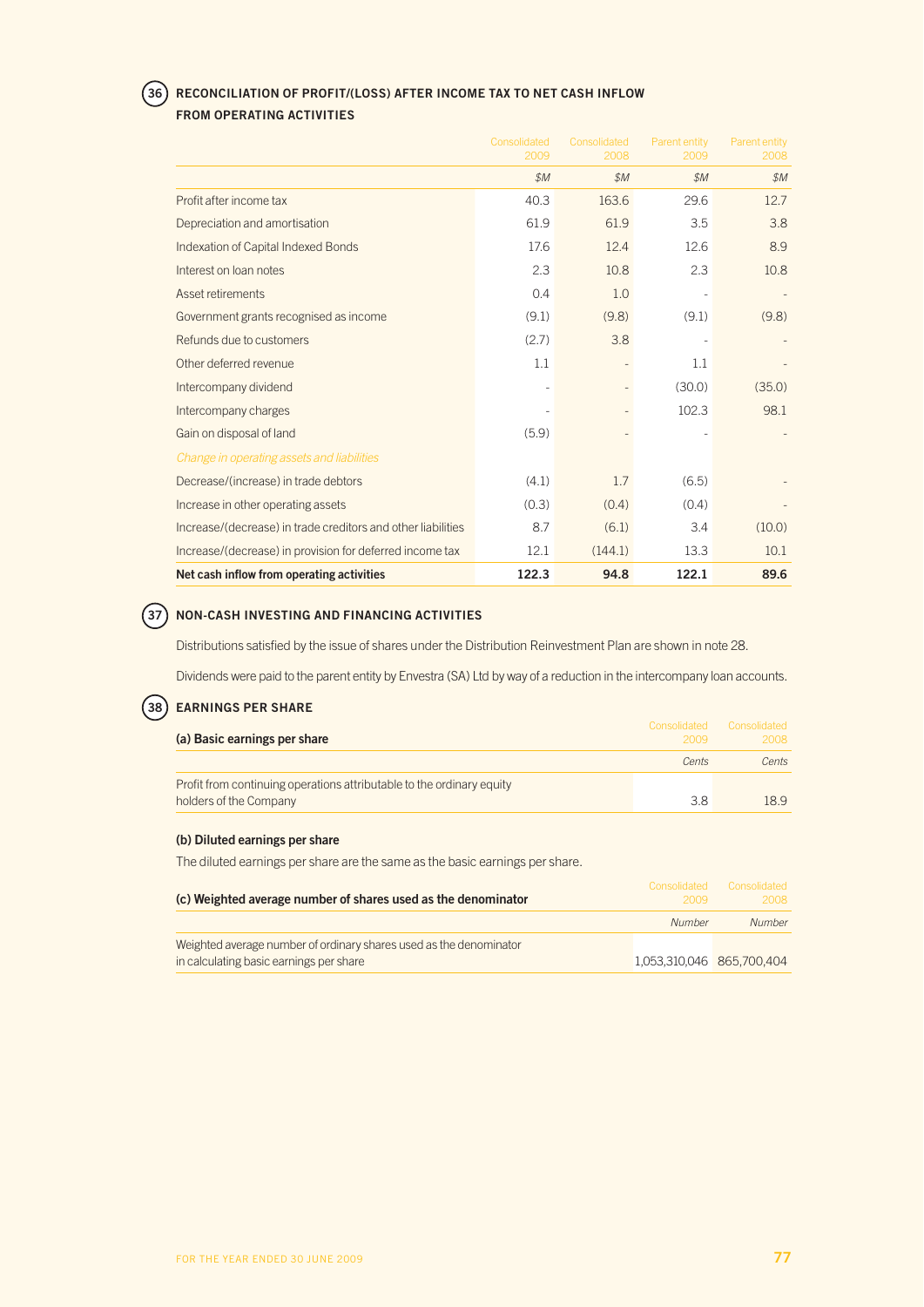

# **Operating leases**

Envestra has leased a property at Kidman Park in Adelaide, which is being used by APA Asset Management as its works depot. A sub-lease has been entered into with APA Asset Management.

 The lease commenced on 1 July 2006 and is for an initial term of nine years, with options to extend for a further 15 years.

The rent is subject to CPI adjustment on an annual basis.

|                                                                                                                        | Consolidated<br>2009 | Consolidated<br>2008 | Parent entity<br>2009 | <b>Parent entity</b><br>2008 |
|------------------------------------------------------------------------------------------------------------------------|----------------------|----------------------|-----------------------|------------------------------|
|                                                                                                                        | \$M                  | \$M                  | \$M                   | \$M                          |
| Commitment for minimum lease payments in relation<br>to non-cancellable operating leases are payable as follows:       |                      |                      |                       |                              |
| Within one year                                                                                                        | 1.0                  | 0.9                  | 0.1                   | 0.9                          |
| Later than one year but not later than five years                                                                      | 2.7                  | 3.0                  | 2.7                   | 3.0                          |
| Later than five years                                                                                                  | 0.7                  | 1.5                  | 0.7                   | 1.5                          |
|                                                                                                                        | 4.4                  | 5.4                  | 4.4                   | 5.4                          |
| Future minimum lease payments expected to be received<br>in relation to non-cancellable sub-leases of operating leases | 4.4                  | 5.4                  | 4.4                   | 5.4                          |

# **ENVESTRA LTD DIRECTORS' DECLARATION**

In the Directors' opinion:

(a) the financial statements and notes set out on pages 41 to 78 are in accordance with the *Corporations Act 2001*, including:

- (i) complying with Accounting Standards, the *Corporations Regulation 2001* and other mandatory professional reporting requirements; and
- (ii) giving a true and fair view of the Company's and consolidated entity's financial position as at 30 June 2009 and of their performance, for the financial year ended on that date; and

 (b) there are reasonable grounds to believe that Envestra Ltd will be able to pay its debts as and when they become due and payable; and

 (c) the audited remuneration disclosures set out on pages 33 to 39 of the Directors' Report comply with Accounting Standards AASB 124 *Related Party Disclosures* and the *Corporations Regulations 2001*; and

 (d) at the date of this declaration, there are reasonable grounds to believe that the members of the Extended Closed Group identified in note 33 will be able to meet any obligations or liabilities to which they are, or may become, subject by virtue of the Deed of Cross Guarantee described in note 33.

The Directors have been given the declaration by the Managing Director and Chief Financial Officer required by section 295A of the *Corporations Act 2001*.

This declaration is made in accordance with a resolution of the Directors.

John Aupass

John Geoffrey Allpass Adelaide Chairman 28 August 2009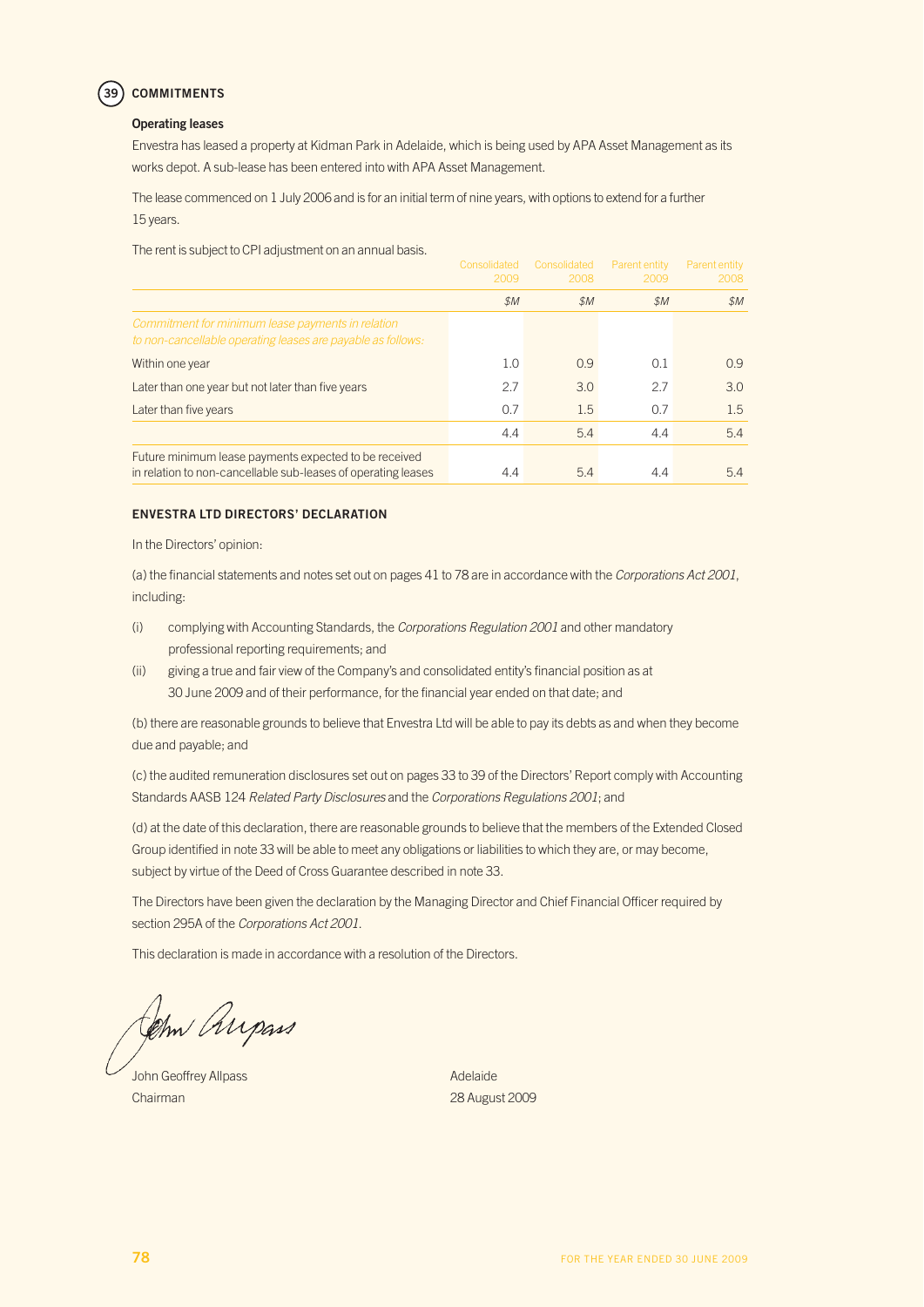# PRICEWATERHOUSE COPERS

PricewaterhouseCoopers ABN 52 780 433 757

91 King William Street ADELAIDE SA 5000 GPO Box 418 ADELAIDE SA 5001 DX 77 Adelaide Australia Telephone +61 8 8218 7000 Facsimile +61 8 8218 7999 www.pwc.com/au

Independent auditor's report to the members of Envestra Limited

#### **Report on the financial report**

We have audited the accompanying financial statements of Envestra Limited (the company), which comprises the balance sheet as at 30 June 2009, and the income statement, statement of changes in equity and cash flow statement for the year ended on that date, a summary of significant accounting policies, other explanatory notes and the directors' declaration for both Envestra Limited and the Envestra Limited Group (the consolidated entity). The consolidated entity comprises the company and the entities it controlled at the year's end or from time to time during the financial year.

# **Directors' responsibility for the financial report**

The directors of the company are responsible for the preparation and fair presentation of the financial report in accordance with Australian Accounting Standards (including the Australian Accounting Interpretations) and the *Corporations Act 2001*. This responsibility includes establishing and maintaining internal controls relevant to the preparation and fair presentation of the financial report that is free from material misstatement, whether due to fraud or error; selecting and applying appropriate accounting policies; and making accounting estimates that are reasonable in the circumstances. In Note 1, the directors also state, in accordance with Accounting Standard AASB 101 *Presentation of Financial Statements*, that compliance with the Australian equivalents to International Financial Reporting Standards ensures that the financial report, comprising the financial statements and notes, complies with International Financial Reporting Standards.

### **Auditor's responsibility**

Our responsibility is to express an opinion on the financial report based on our audit. We conducted our audit in accordance with Australian Auditing Standards. These Auditing Standards require that we comply with relevant ethical requirements relating to audit engagements and plan and perform the audit to obtain reasonable assurance whether the financial report is free from material misstatement.

 An audit involves performing procedures to obtain audit evidence about the amounts and disclosures in the financial report. The procedures selected depend on the auditor's judgement, including the assessment of the risks of material misstatement of the financial report, whether due to fraud or error. In making those risk assessments, the auditor considers internal control relevant to the entity's preparation and fair presentation of the financial report in order to design audit procedures that are appropriate in the circumstances, but not for the purpose of expressing an opinion on the effectiveness of the entity's internal control. An audit also includes evaluating the appropriateness of accounting policies used and the reasonableness of accounting estimates made by the directors, as well as evaluating the overall presentation of the financial report.

Liability limited by a scheme approved under Professional Standards Legislation.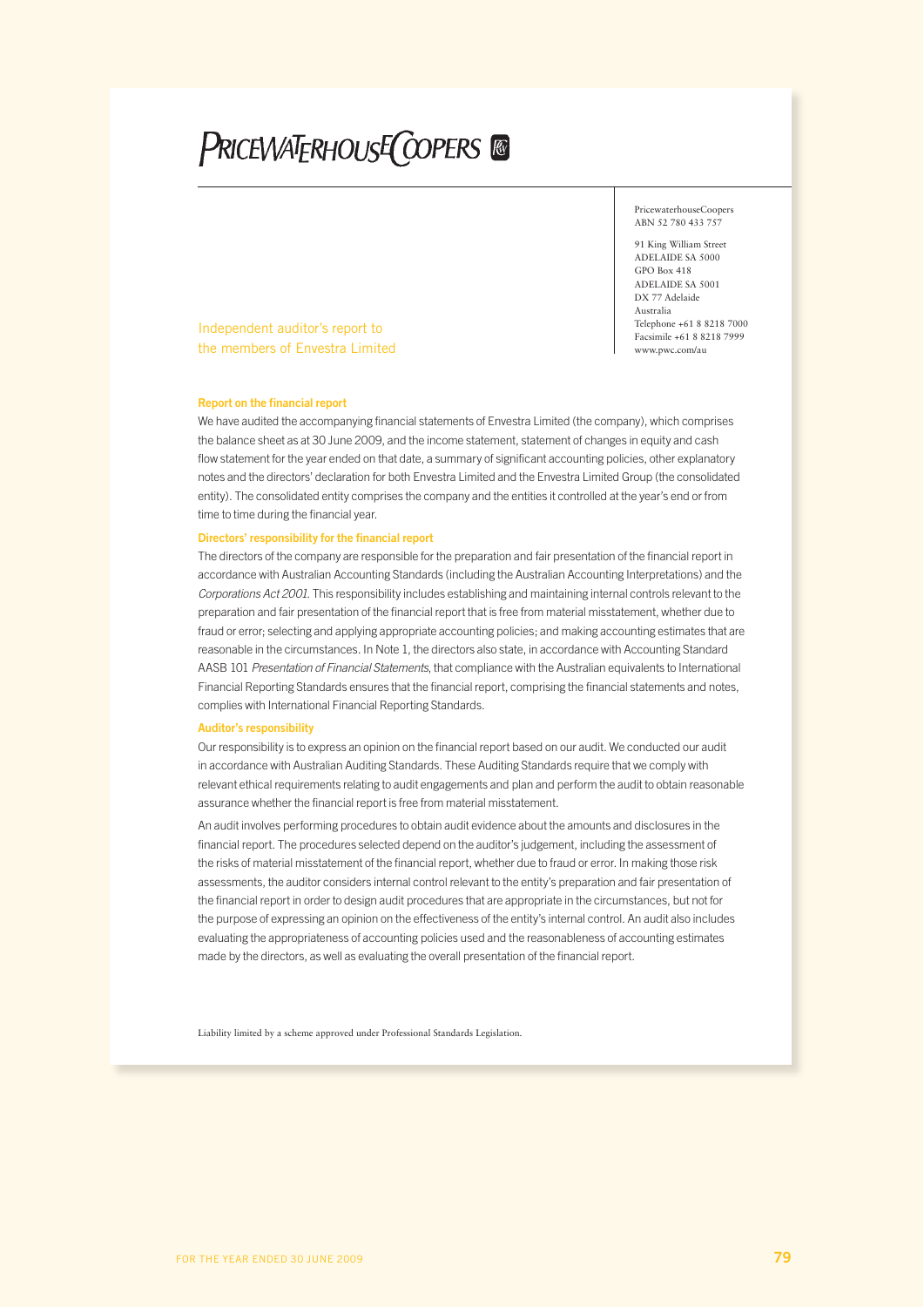# PRICEWATERHOUSE COPERS

# Independent auditor's report to

# the members of Envestra Limited *(continued)*

 Our procedures include reading the other information in the Annual Report to determine whether it contains any material inconsistencies with the financial report.

Our audit did not involve an analysis of the prudence of business decisions made by directors or management.

 We believe that the audit evidence we have obtained is sufficient and appropriate to provide a basis for our audit opinions.

#### **Independence**

In conducting our audit, we have complied with the independence requirements of the *Corporations Act 2001*.

**Auditor's opinion**

# In our opinion:

(a) the financial report of Envestra Limited is in accordance with the *Corporations Act 2001*, including:

- (i) giving a true and fair view of the company's and consolidated entity's financial position as at 30 June 2009 and of their performance for the year ended on that date; and
- (ii) complying with Australian Accounting Standards (including the Australian Accounting Interpretations) and the *Corporations Regulations 2001*; and

(b) the financial report also complies with International Financing Reporting Standards as disclosed in Note 1.

# **Report on the Remuneration Report**

We have audited the Remuneration Report included in pages 33 to 39 of the directors' report for the year ended 30 June 2009. The directors of the company are responsible for the preparation and presentation of the Remuneration Report in accordance with section 300A of the *Corporations Act 2001*. Our responsibility is to express an opinion on the Remuneration Report, based on our audit conducted in accordance with Australian Auditing Standards*.*

#### **Auditor's opinion**

In our opinion, the Remuneration Report of Envestra Limited for the year ended 30 June 2009, complies with section 300A of the *Corporations Act 2001.*

Knewcrahase Loopes

PricewaterhouseCoopers

Andrew Forman **Adelaide Adelaide** 

Partner 28 August 2009

Liability limited by a scheme approved under Professional Standards Legislation.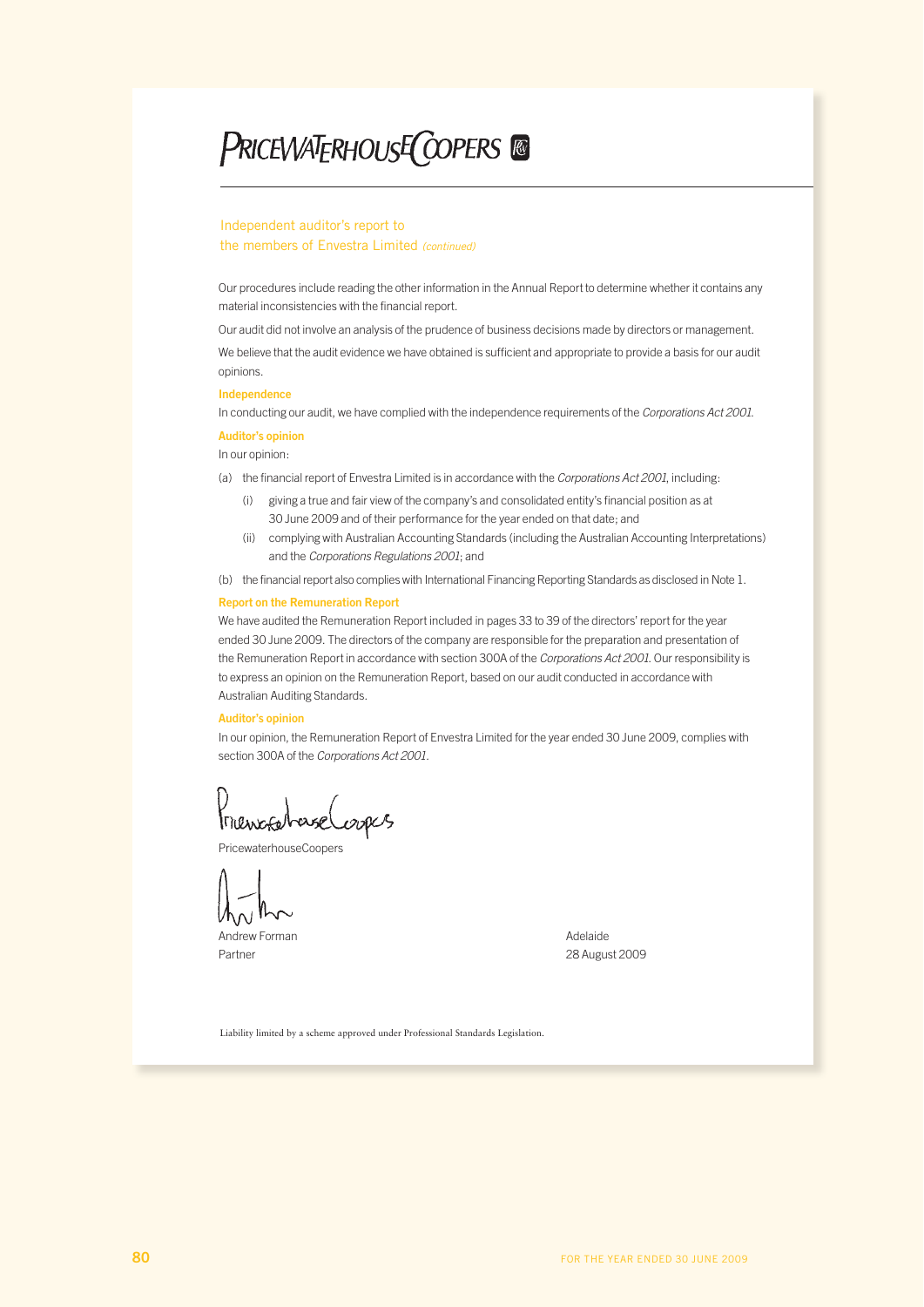# SHAREHOLDER INFORMATION

# **Number of shareholders**

At 28 August 2009, there were 18,323 shareholders

| Sharegrouping                                                    | Number of<br>shareholders | <b>Stapled</b><br>securities held | Percentage |  |
|------------------------------------------------------------------|---------------------------|-----------------------------------|------------|--|
|                                                                  |                           |                                   |            |  |
| $1 - 1,000$                                                      | 394                       | 225,165                           | 0.02       |  |
| $1,001 - 5,000$                                                  | 2,421                     | 8,524,312                         | 0.65       |  |
| $5,001 - 10,000$                                                 | 3,583                     | 28,883,351                        | 2.21       |  |
| $10,001 - 100,000$                                               | 11,372                    | 328,469,836                       | 25.13      |  |
| 100,001 and over                                                 | 553                       | 940.927.082                       | 71.99      |  |
| <b>Total</b>                                                     | 18.323                    | 1,307,029,746                     | 100.00     |  |
| Shareholders holding less than a marketable parcel of 398 shares |                           |                                   |            |  |

# **Twenty largest shareholders**

The percentage of the total holdings held by or on behalf of the 20 largest holders of shares at 28 August 2009 was as follows:

|                                                              |                        | Percentage   |                                                            |               | Percentage |
|--------------------------------------------------------------|------------------------|--------------|------------------------------------------------------------|---------------|------------|
| Organisation                                                 | <b>Shares</b>          | of shares    | Organisation                                               | <b>Shares</b> | of shares  |
| Australian Pipeline Ltd                                      | 396,807,986            | 30.36        | Queensland Investment<br>Corporation                       | 3,773,190     | 0.29       |
| Cheung Kong Infrastructure<br>Holdings (Malaysian) Ltd       | 240,489,032            | 18.40        | RBC Dexia Investor Services<br>Australia Nominees Pty Ltd  | 3,327,122     | 0.25       |
| <b>HSBC Custody Nominees</b><br>(Australia) Ltd              | 48,361,257             | 3.70         | Ramsleigh Pty Ltd                                          | 3,000,000     | 0.23       |
| J P Morgan Nominees<br>Australia Ltd                         | 38,144,109             | 2.92         | <b>UBS Wealth Management</b><br>Australia Nominees Pty Ltd | 2,631,831     | 0.20       |
| National Nominees Ltd                                        | 26,543,903             | 2.03         | Mr Andrew Bruce<br>& Mrs Wendy Bruce                       | 2,600,000     | 0.20       |
| <b>Citicorp Nominees Pty Ltd</b>                             | 24,248,229             | 1.86         | National Exchange Pty Ltd                                  | 2,425,000     | 0.19       |
| <b>Bond Street Custodians Ltd</b><br><b>ANZ Nominees Ltd</b> | 10,352,117             | 0.79<br>0.66 | Questor Financial<br>Services Ltd                          | 2,402,022     | 0.18       |
| Sellers Holdings Pty Ltd                                     | 8,634,859<br>6,025,000 | 0.46         | <b>Australian Executor</b><br>& Trustees                   | 2,364,066     | 0.18       |
| Argo Investments Ltd                                         | 5,545,412              | 0.42         | <b>AMP Life Ltd</b>                                        | 2,072,691     | 0.16       |
| Corporate Positioning Pty Ltd                                | 4,250,000              | 0.33         | Total for top 20                                           | 833,997,826   | 63.81      |

# **Substantial shareholders**

Substantial shareholder notices have been received as follows:

| Organisation                                        | <b>Shares</b> | Percentage<br>of shares |
|-----------------------------------------------------|---------------|-------------------------|
|                                                     |               |                         |
| Australian Pipeline Ltd                             | 396,807,986   | 30.36                   |
| Cheung Kong Infrastructure Holdings (Malaysian) Ltd | 240,489,032   | 18.40                   |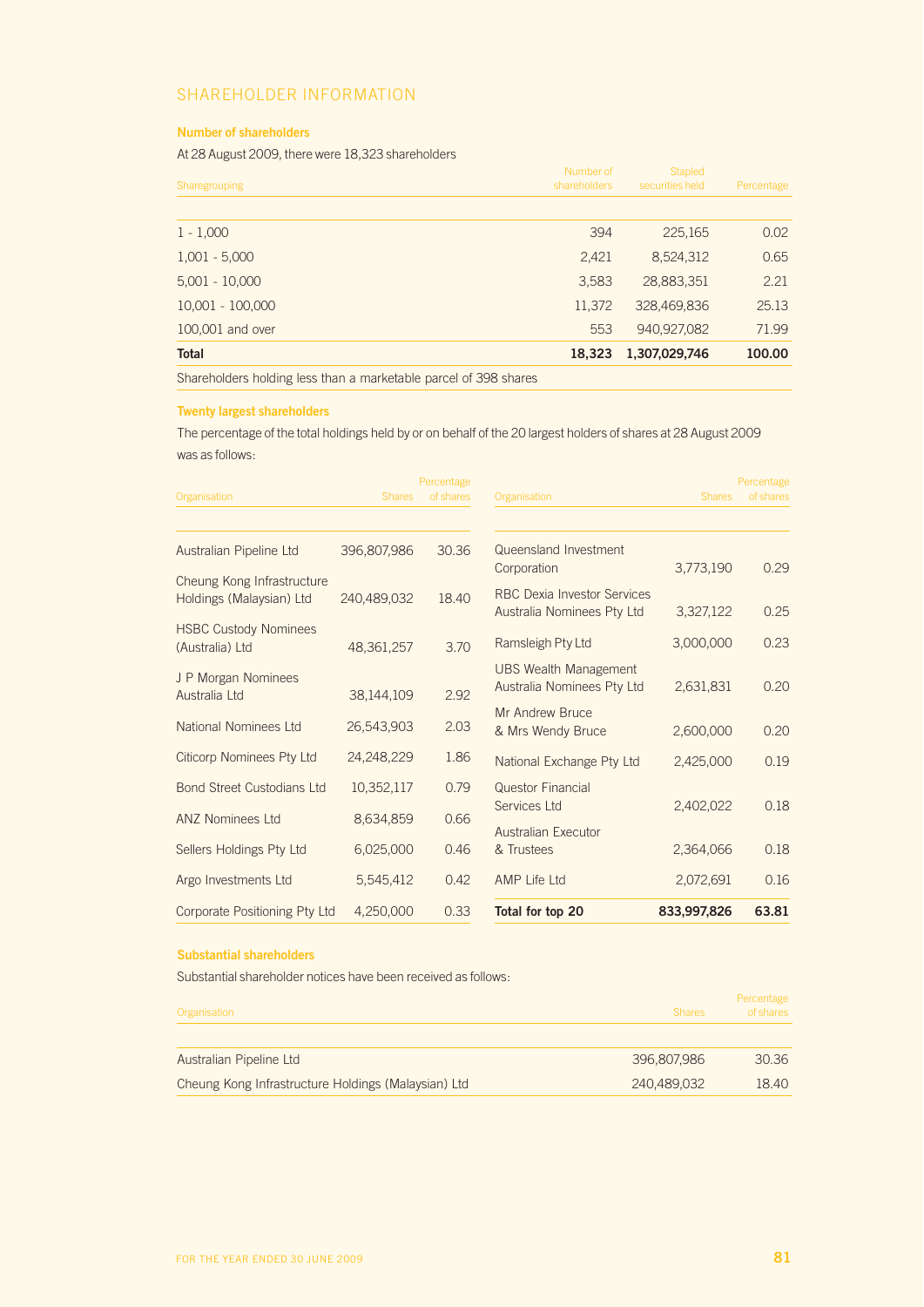| <b>Summary of distributions</b> |                                          |                         |                              |                                        |                      |
|---------------------------------|------------------------------------------|-------------------------|------------------------------|----------------------------------------|----------------------|
|                                 | Repayment<br>of loan note <sup>(i)</sup> | Interest <sup>(i)</sup> | <b>Dividends</b>             | <b>Total</b><br>payment <sup>(i)</sup> | Loan<br>note balance |
| Date paid                       | Cents                                    | Cents                   | Cents                        | Cents                                  | Cents                |
| 28 November 1997                | 3.77                                     | 0.88                    |                              | 4.65                                   | 66.23                |
| 29 May 1988                     | 1.45                                     | 1.65                    |                              | 3.10                                   | 64.78                |
| <b>Total</b>                    | 5.22                                     | 2.53                    |                              | 7.75                                   |                      |
| 27 November 1998                | 3.06                                     | 1.83                    |                              | 4.89                                   | 61.72                |
| 28 May 1999                     | 1.54                                     | 1.72                    |                              | 3.26                                   | 60.18                |
| <b>Total</b>                    | 4.60                                     | 3.55                    |                              | 8.15                                   |                      |
| 26 November 1999                | 3.59                                     | 1.81                    |                              | 5.40                                   | 56.59                |
|                                 | $3.59$ <sup>(ii)</sup>                   | $0.09$ <sup>(ii)</sup>  |                              | $3.68$ <sup>(ii)</sup>                 | 56.59                |
| 26 May 2000                     | 1.90                                     | 1.70                    |                              | 3.60                                   | 54.69                |
| <b>Total</b>                    | 5.49                                     | 3.51                    | $\overline{\phantom{0}}$     | 9.00                                   |                      |
|                                 | 5.49(ii)                                 | 1.79(ii)                |                              | 7.28(ii)                               |                      |
| 24 November 2000                | 3.77                                     | 1.78                    |                              | 5.55                                   | 50.92                |
| 25 May 2001                     | 2.05                                     | 1.65                    |                              | 3.70                                   | 48.87                |
| <b>Total</b>                    | 5.82                                     | 3.43                    |                              | 9.25                                   |                      |
| 26 November 2001                | 3.98                                     | 1.72                    |                              | 5.70                                   | 44.89                |
| 29 April 2002                   | 2.23                                     | 1.57                    |                              | 3.80                                   | 42.66                |
|                                 | $2.23$ <sup>(iii)</sup>                  | 0.20                    |                              | $2.43$ <sup>(iii)</sup>                | 42.66                |
| Total                           | 6.21                                     | 3.29                    | $\qquad \qquad \blacksquare$ | 9.50                                   |                      |
|                                 | $2.23$ <sup>(iii)</sup>                  | 0.20                    |                              | $2.43$ <sup>(iii)</sup>                |                      |
| 25 November 2002                | 3.99                                     | 1.71                    |                              | 5.70                                   | 38.67                |
| 29 April 2003                   | 2.26                                     | 1.54                    |                              | 3.80                                   | 36.41                |
| <b>Total</b>                    | 6.25                                     | 3.25                    |                              | 9.50                                   |                      |
| 28 November 2003                | 3.87                                     | 1.83                    |                              | 5.70                                   | 32.54                |
| 30 April 2004                   | 2.18                                     | 1.62                    |                              | 3.80                                   | 30.36                |
| <b>Total</b>                    | 6.05                                     | 3.45                    | -                            | 9.50                                   |                      |
| 30 November 2004                | 3.87                                     | 1.83                    |                              | 5.70                                   | 26.49                |
| 29 April 2005                   | 2.21                                     | 1.59                    |                              | 3.80                                   | 24.28                |
| Total                           | 6.08                                     | 3.42                    |                              | 9.50                                   |                      |
| 30 November 2005                | 3.87                                     | 1.83                    |                              | 5.70                                   | 20.41                |
| 26 May 2006                     | 2.27                                     | 1.53                    |                              | 3.80                                   | 18.14                |
| <b>Total</b>                    | 6.14                                     | 3.36                    |                              | 9.50                                   |                      |
| 30 November 2006                | 3.87                                     | 1.36                    | 0.47                         | 5.70                                   | 14.27                |
| 31 May 2007                     | 2.27                                     | 1.07                    | 0.46                         | 3.80                                   | 12.00                |
| <b>Total</b>                    | 6.14                                     | 2.43                    | 0.93                         | 9.50                                   |                      |
| 30 November 2007                | 3.87                                     | 0.90                    | 0.93                         | 5.70                                   | 8.13                 |
| 30 May 2008                     | 3.19                                     | 0.61                    |                              | 3.80                                   | 4.94                 |
| <b>Total</b>                    | 7.06                                     | 1.51                    | 0.93                         | 9.50                                   |                      |
| 28 November 2008                | 4.13                                     | 0.37                    |                              | 4.50                                   | 0.81                 |
| 29 May 2009                     | 0.81                                     | 0.05                    | 1.89                         | 2.75                                   | nil                  |
| <b>Total</b>                    | 4.94                                     | 0.42                    | 1.89                         | 7.25                                   |                      |

(i) Interest paid on the loan note is taxable income. The repayment of principal on the loan note reduces the cost base of the loan note component of the stapled security and this is taken into account for taxation purposes in calculating whether a capital gain or loss occurred on

disposal of the stapled security. Shareholders should consult their taxation adviser when preparing their tax return.

(ii) Securities issued 24 September 1999.

(iii) Securities issued 8 March 2002.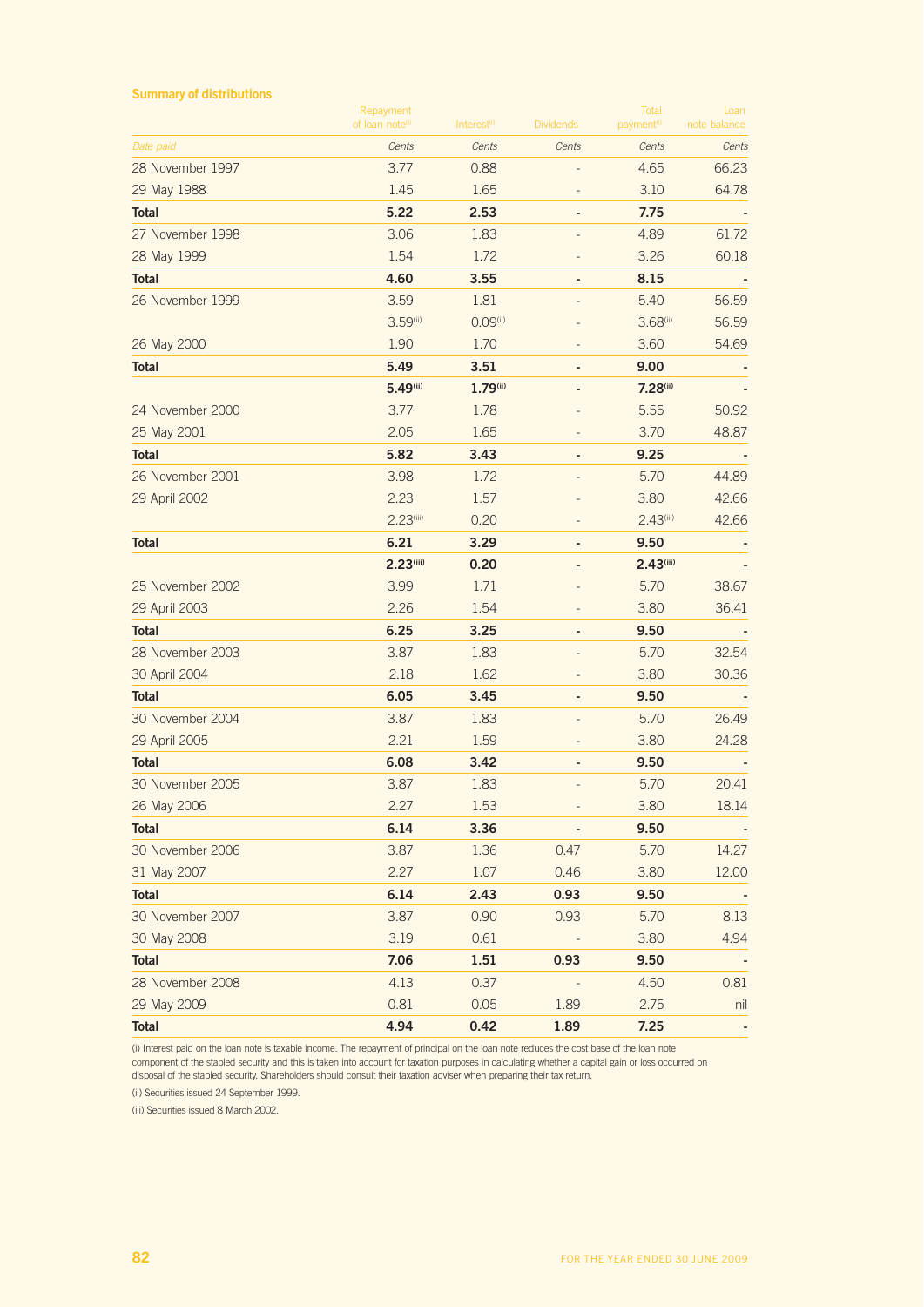#### **Voting rights**

The voting rights attached to each share at a meeting of shareholders of the Company are one vote per share on a poll and one vote per shareholder on a show of hands.

#### **Payment of distributions/dividends**

Distributions/dividends are paid directly to bank, building society or credit union accounts in Australia. The payments are electronically credited on the distribution payment date and confirmed by payment advices sent through the mail. Instructions received remain in force until amended or cancelled in writing.

#### **Tax file numbers, Australian business numbers or exemptions**

Australian taxpayers who do not provide their tax file number to the share registry will have the top marginal personal tax rate plus Medicare levy applied to their distributions. It is therefore in the interest of shareholders to ensure that this information is provided. Forms are available from the share registry to notify your tax file number, Australian business number or tax exemption details.

## **Annual Report mailing list**

Shareholders wishing to receive the annual report should advise the share registry in writing so that their names can be added to the mailing list. Alternatively, you can advise the registry via their website: www.linkmarketservices.com.au.

 The annual report is available on the Company's website: www.envestra.com.au. You can elect via the share registry's website to be notified by email when the report is posted to the Company's website.

#### **Change of address**

Shareholders should notify any change of address to the share registry promptly in writing quoting their shareholder reference number, previous address and new address.

#### **Share trading**

Envestra Limited shares are traded on the Australian Securities Exchange under the symbol ENV.

# **2009 Annual General Meeting**

The Annual General Meeting of Envestra will be held at 10:00am on Wednesday, 28 October 2009 at the Adelaide Convention Centre, North Terrace, Adelaide. Details of the business of the meeting are contained in the separate Notice of Meeting sent to shareholders.

#### **Dividend Reinvestment Plan**

The Company operates a Dividend Reinvestment Plan ('DRP'), which is a convenient and cost-effective way of increasing your holding of Envestra shares by reinvesting all or part of your dividend payments without incurring brokerage or other transaction costs.

 New shares allotted under the DRP may be issued at a discount to the weighted average market price of the securities over a period determined by the Directors. DRP registration forms are available from Link Market Services.

# **Information on Envestra**

The annual and half-year reports are the main source of information for shareholders. Other information is available via the Company's website: www.envestra.com.au. Shareholders can register with the share registry via its website: www.linkmarketservices.com.au to receive email advice each time the Company makes a public announcement.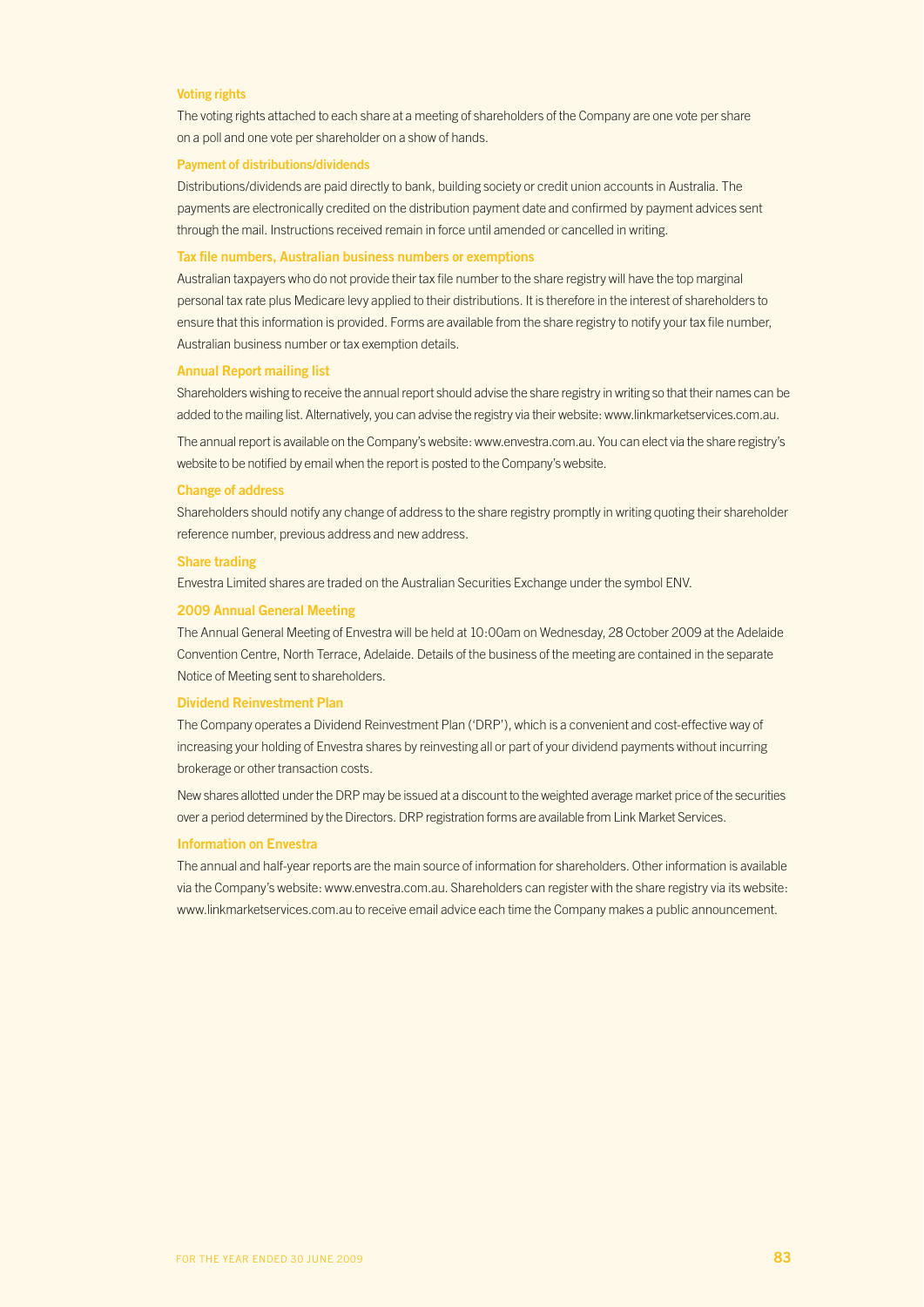

#### **AIFRS**

Australian equivalents to International Financial Reporting Standards.

#### **Access Arrangement**

Access Arrangements set out the terms and conditions under which third parties (retailers and large-volume consumers) may use Envestra's networks to deliver natural gas.

# **APA**

Australian Pipelines Group and APA Asset Management.

# **Gigajoule (GJ)**

Joules are a measure of energy. A gigajoule is equal to one joule multiplied by 10<sup>9</sup>.

## **Joule (J)**

Joules are a measure of energy.

#### **Lost Time Injury**

An injury that results in one full day or more off work.

#### **National Access Code**

National Third Party Access Code for Natural Gas Pipeline Systems.

#### **Petajoule (PJ)**

Joules are a measure of energy. A petajoule is equal to one joule multiplied by 1015.

#### **Regulator**

On 1 July 2008, responsibility for regulation of gas distribution networks was transferred to the Australian Energy Regulator. The State Regulators that formerly had this responsibility are:

- Victoria (Essential Services Commission)
- South Australia (Essential Services Commission of South Australia)
- Queensland (Queensland Competition Authority).

# **System Use Gas (SUG)**

System Use Gas (also referred to as Unaccounted For Gas) is the difference between the amount of gas that was metered into the networks and the amount metered to consumers.

# **Tariffs (Access Charges)**

The tariffs that Envestra charges retailers and large volume consumers for the service of transporting natural gas through the Company's distribution networks and transmission pipelines to their customers or premises.

# **Terajoule (TJ)**

Joules are a measure of energy. A terajoule is equal to one joule multiplied by 1012.

#### **Enquiries**

Shareholders who wish to enquire about their holdings in Envestra should contact the Company's share registry.

# **Link Market Services Ltd**

Locked Bag A14, Sydney South New South Wales, 1235 Telephone (02) 8280 7788 Facsimile (02) 9287 0303 www.linkmarketservices.com.au

 Any other enquiries relating to the Company's operations may be directed to: Des Petherick Company Secretary and Manager, Corporate Services

# **Envestra Limited**

Level 10, 81 Flinders Street Adelaide, South Australia 5000 Telephone (08) 8227 1500 Facsimile (08) 8227 1511 des.petherick@envestra.com.au www.envestra.com.au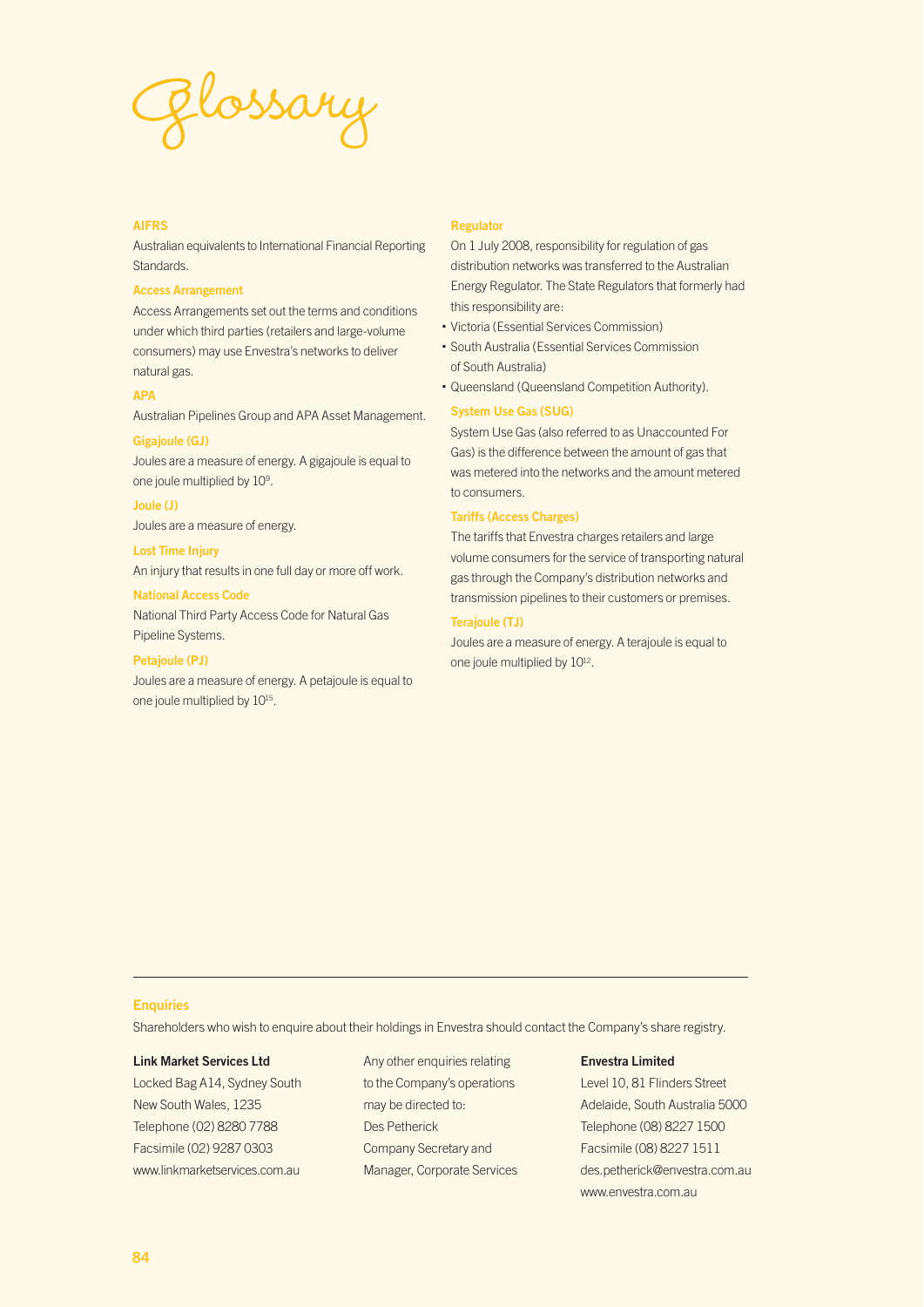| <b>Consumers</b>                 |        | Victoria |        | South Australia                               |        | Queensland |                 | <b>New South Wales</b> |       | <b>Northern Territory</b> |        | <b>Total</b>              |  |
|----------------------------------|--------|----------|--------|-----------------------------------------------|--------|------------|-----------------|------------------------|-------|---------------------------|--------|---------------------------|--|
|                                  | 2009   | 2008     | 2009   | 2008                                          | 2009   | 2008       | 2009            | 2008                   | 2009  | 2008                      | 2009   | 2008                      |  |
| <b>Domestic</b>                  |        |          |        | 513,243 500,472 383,610 376,432 79,146 76,476 |        |            | 22.267          | 21.806                 | 950   |                           |        | 947 999,216 976,133       |  |
| Industrial<br>& commercial <10TJ | 22.746 | 22,620   | 10.011 | 9.839                                         | 3.255  | 3.172      | 1.097           | 1.088                  | 96    | -99                       | 37.205 | 36,818                    |  |
| Industrial<br>& commercial >10TJ | 237    | 234      | 181    | 179                                           | 77     | 79         | 12 <sup>°</sup> | 111                    |       |                           | 508    | 504                       |  |
| <b>Total consumers</b> (i)(ii)   |        |          |        | 536,226 523,326 393,802 386,450               | 82.478 | 79.727     | 23.376          | 22.905                 | 1.047 |                           |        | 1.047 1.036.929 1.013.455 |  |

| <b>Gas Delivered (TJ)</b>                  |        | Victoria | South Australia |        |        | Queensland |       | <b>New South Wales</b> |       | <b>Northern Territory</b> |                       | <b>Total</b> |  |
|--------------------------------------------|--------|----------|-----------------|--------|--------|------------|-------|------------------------|-------|---------------------------|-----------------------|--------------|--|
|                                            | 2009   | 2008     | 2009            | 2008   | 2009   | 2008       | 2009  | 2008                   | 2009  | 2008                      | 2009                  | 2008         |  |
| Domestic, industrial<br>& commercial <10TJ | 34.540 | 32.922   | 11.072          | 10.435 | 2.242  | 2.148      | 1.248 | 1.203                  | 63    | 69                        | 49.165                | 46.777       |  |
| Industrial &<br>commandicial > 10TJ        | 21.088 | 22.519   | 24.916          | 25.615 | 14,255 | $-14.320$  | 2.319 | 2.472                  | 3.212 | 3.115                     | 65.790                | 68.041       |  |
| <b>Total gas delivered</b>                 | 55.628 | 55.441   | 35.988          | 36,050 | 16.497 | 16.468     | 3.567 | 3.675                  | 3.275 |                           | 3.184 114.955 114.818 |              |  |

| <b>Assets</b>               |        | Victoria |       | <b>South Australia</b> |       | Queensland, |                 | <b>New South Wales</b> |          | <b>Northern Territory</b> |        | <b>Total</b> |  |
|-----------------------------|--------|----------|-------|------------------------|-------|-------------|-----------------|------------------------|----------|---------------------------|--------|--------------|--|
|                             | 2009   | 2008     | 2009  | 2008                   | 2009  | 2008        | 2009            | 2008                   | 2009     | 2008                      | 2009   | 2008         |  |
| New mains (km)              | 181    | 203      | 76    | 93                     | 28    | 29          | 12 <sup>°</sup> | -8                     |          | $\Omega$                  | 298    | 333          |  |
| New inlets                  | 13.215 | 13.528   | 8.350 | 9.224                  | 2.461 | 3.151       | 461             | 544                    | $\Omega$ | $\Omega$                  | 24,487 | 26.447       |  |
| Replacement mains (km)      | 28     | 55       | 65    | 102                    | 21    | 21          | $\Omega$        | $\Omega$               | $\Omega$ | $\Omega$                  | 114    | 178          |  |
| Total mains (km)            | 9.474  | 9.267    | 7.804 | 7.709                  | 2.512 | 2.480       | 608             | 595                    | 38       | 37                        | 20,436 | 20,087       |  |
| Transmission pipelines (km) | 212    | 208      | 372   | 372                    | 284   | 284         | 20              | 20                     | 153      | 147                       | 1.041  | 1.031        |  |